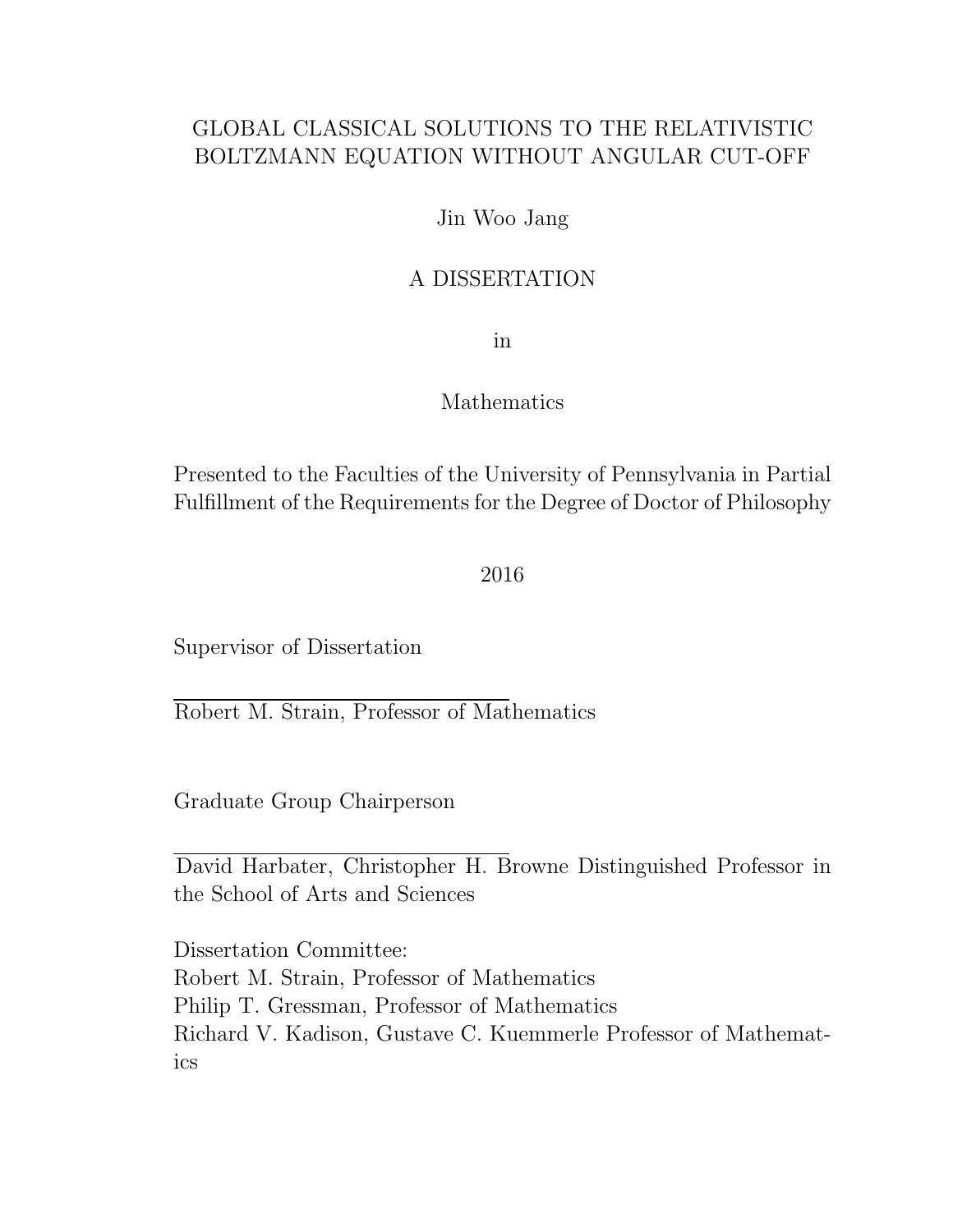## GLOBAL CLASSICAL SOLUTIONS TO THE RELATIVISTIC BOLTZMANN EQUATION WITHOUT ANGULAR CUT-OFF

 $\odot$  COPYRIGHT 2016 by Jin Woo Jang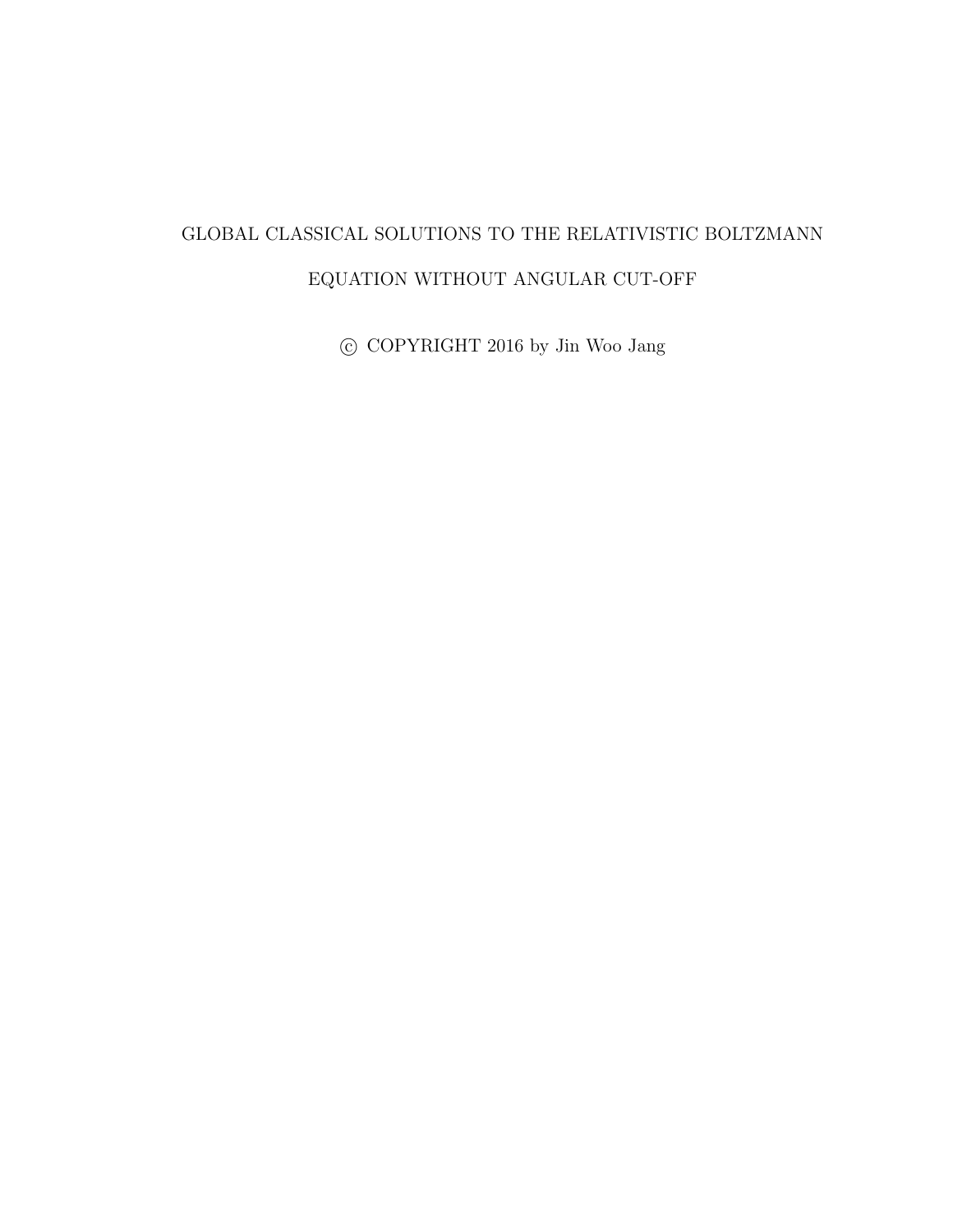#### ABSTRACT

## GLOBAL CLASSICAL SOLUTIONS TO THE RELATIVISTIC BOLTZMANN EQUATION WITHOUT ANGULAR CUT-OFF

#### Jin Woo Jang

#### Robert M. Strain

We prove the unique existence and exponential decay of global in time classical solutions to the special relativistic Boltzmann equation without any angular cut-off assumptions with initial perturbations in some weighted Sobolev spaces. We consider perturbations of the relativistic Maxwellian equilibrium states. We work in the case of a spatially periodic box. We consider the general conditions on the collision kernel from Dudyński and Ekiel-Je $\check{z}$ ewska (Commun Math Phys  $115(4):607-629$ , 1985). Additionally, we prove sharp constructive upper and coercive lower bounds for the linearized relativistic Boltzmann collision operator in terms of a geometric fractional Sobolev norm; this shows that a spectral gap exists and that this behavior is similar to that of the non-relativistic case as shown by Gressman and Strain (Journal of AMS 24(3), 771–847, 2011). We also derive the relativistic analogue of Carleman dual representation of Boltzmann collision operator. Lastly, we explicitly compute the Jacobian of a collision map  $(p, q) \rightarrow (\theta p' + (1 - \theta)p, q)$  for a fixed  $\theta \in (0, 1)$ , and it is shown that the Jacobian is bounded above in p and q. This is the first global existence and stability result for relativistic Boltzmann equation without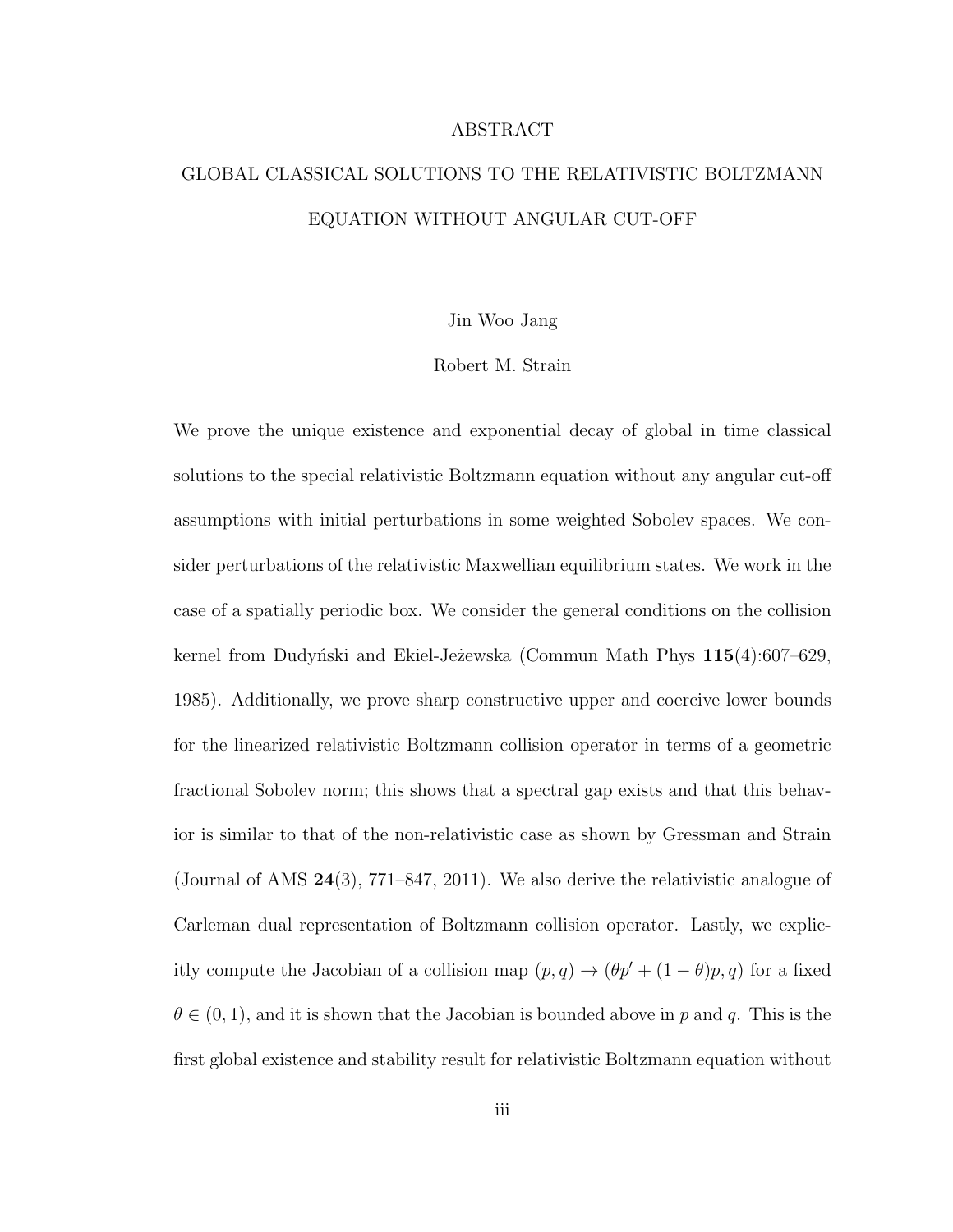angular cutoff and this resolves the open question of perturbative global existence for the relativistic kinetic theory without the Grad's angular cut-off assumption.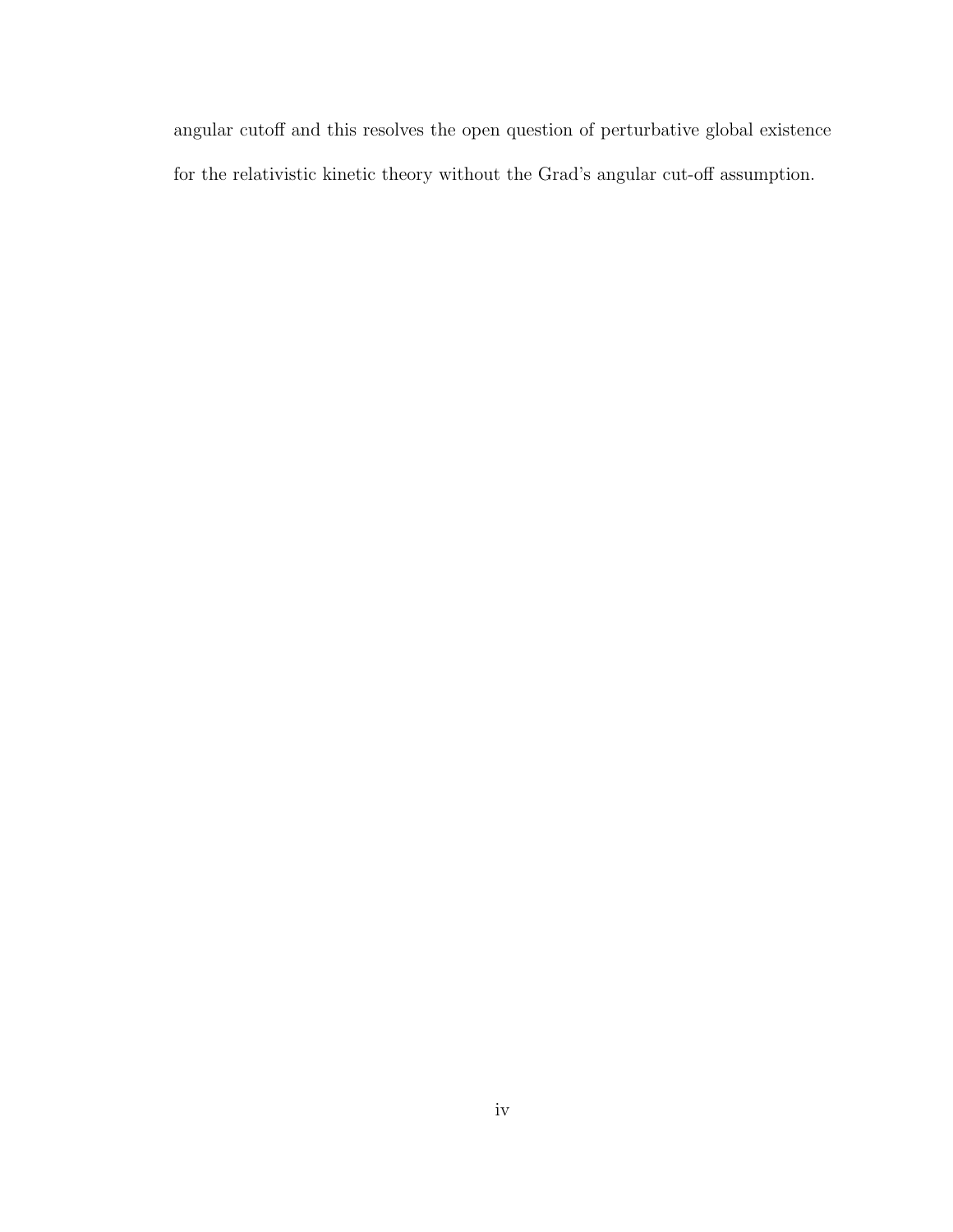# **Contents**

| $\mathbf{1}$   | Introduction                     |                                                                           | 1                                                                        |                |  |  |
|----------------|----------------------------------|---------------------------------------------------------------------------|--------------------------------------------------------------------------|----------------|--|--|
|                | 1.1                              |                                                                           |                                                                          | $\mathbf{1}$   |  |  |
|                | 1.2                              |                                                                           |                                                                          | $\overline{2}$ |  |  |
|                | 1.3                              |                                                                           | A brief history of previous results in the relativistic Boltzmann theory | - 6            |  |  |
| $\overline{2}$ |                                  | Carleman dual representation of the relativistic collision operator       |                                                                          |                |  |  |
|                | 2.1                              |                                                                           |                                                                          | 9              |  |  |
|                | 2.2                              |                                                                           | Alternative forms of the collision operator                              | 15             |  |  |
| 3              |                                  | On the global classical Solutions to the relativistic Boltzmann           |                                                                          |                |  |  |
|                | equation without angular cut-off |                                                                           |                                                                          |                |  |  |
|                | 3.1                              | Statement of the main results and remarks $\dots \dots \dots \dots \dots$ |                                                                          | 20             |  |  |
|                |                                  | 3.1.1                                                                     | Linearization and reformulation of the Boltzmann equation.               | 20             |  |  |
|                |                                  | 3.1.2                                                                     | Main hypothesis on the collision kernel $\sigma$                         | 24             |  |  |
|                |                                  | 3.1.3                                                                     |                                                                          | 26             |  |  |
|                |                                  | 3.1.4                                                                     |                                                                          | 28             |  |  |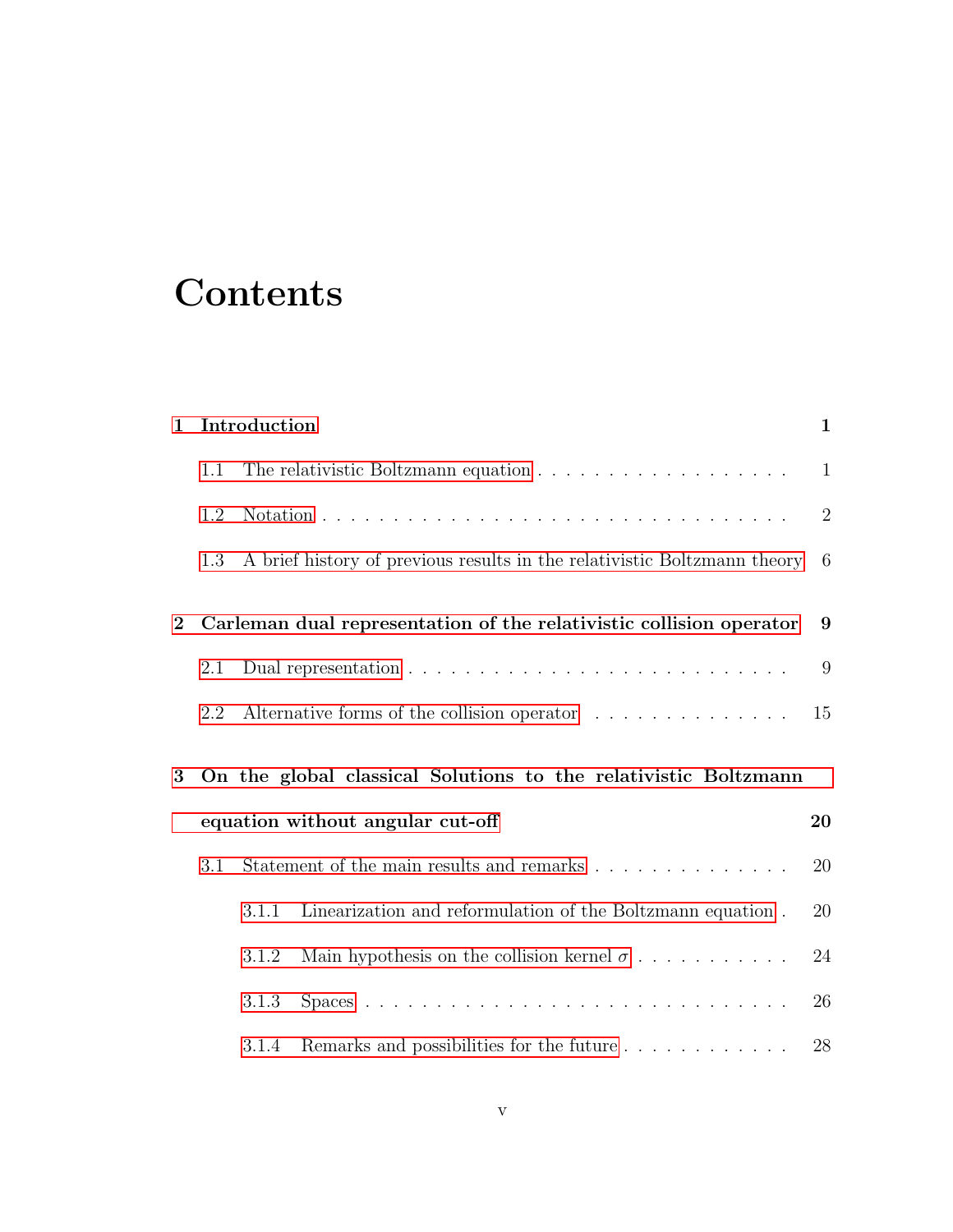|                |                                                                                      | 3.1.5<br>32                                                                       |  |  |  |  |
|----------------|--------------------------------------------------------------------------------------|-----------------------------------------------------------------------------------|--|--|--|--|
|                |                                                                                      | 33<br>3.1.6                                                                       |  |  |  |  |
|                | 3.2                                                                                  | Estimates on the single decomposed piece<br>34                                    |  |  |  |  |
|                | 3.3                                                                                  | Cancellation with hard potential kernels<br>47                                    |  |  |  |  |
|                | 3.4                                                                                  | 53                                                                                |  |  |  |  |
|                | 3.5                                                                                  | 57                                                                                |  |  |  |  |
|                | 3.6                                                                                  | 63                                                                                |  |  |  |  |
|                |                                                                                      | 63<br>3.6.1                                                                       |  |  |  |  |
|                |                                                                                      | 69<br>3.6.2                                                                       |  |  |  |  |
| 4              |                                                                                      | Further upper bound and coercivity estimates<br>85                                |  |  |  |  |
|                | 4.1                                                                                  | 86                                                                                |  |  |  |  |
|                | 4.2                                                                                  | 90                                                                                |  |  |  |  |
| $\overline{5}$ |                                                                                      | On the Derivative of the Relativistic Collision Map<br>94                         |  |  |  |  |
|                | 5.1                                                                                  | 94                                                                                |  |  |  |  |
|                | 5.2                                                                                  | 95                                                                                |  |  |  |  |
| 6              |                                                                                      | Appendix<br>115                                                                   |  |  |  |  |
|                | 6.1<br>On the relativistic collsional scattering angle $\ldots \ldots \ldots \ldots$ |                                                                                   |  |  |  |  |
|                | 6.2                                                                                  | 115<br>Grad angular cut-off assumptions on the relativistic scattering kernel 117 |  |  |  |  |
|                |                                                                                      |                                                                                   |  |  |  |  |
|                | 6.3                                                                                  | Assumptions on the relativistic scattering kernels from physics liter-            |  |  |  |  |
|                |                                                                                      | 118                                                                               |  |  |  |  |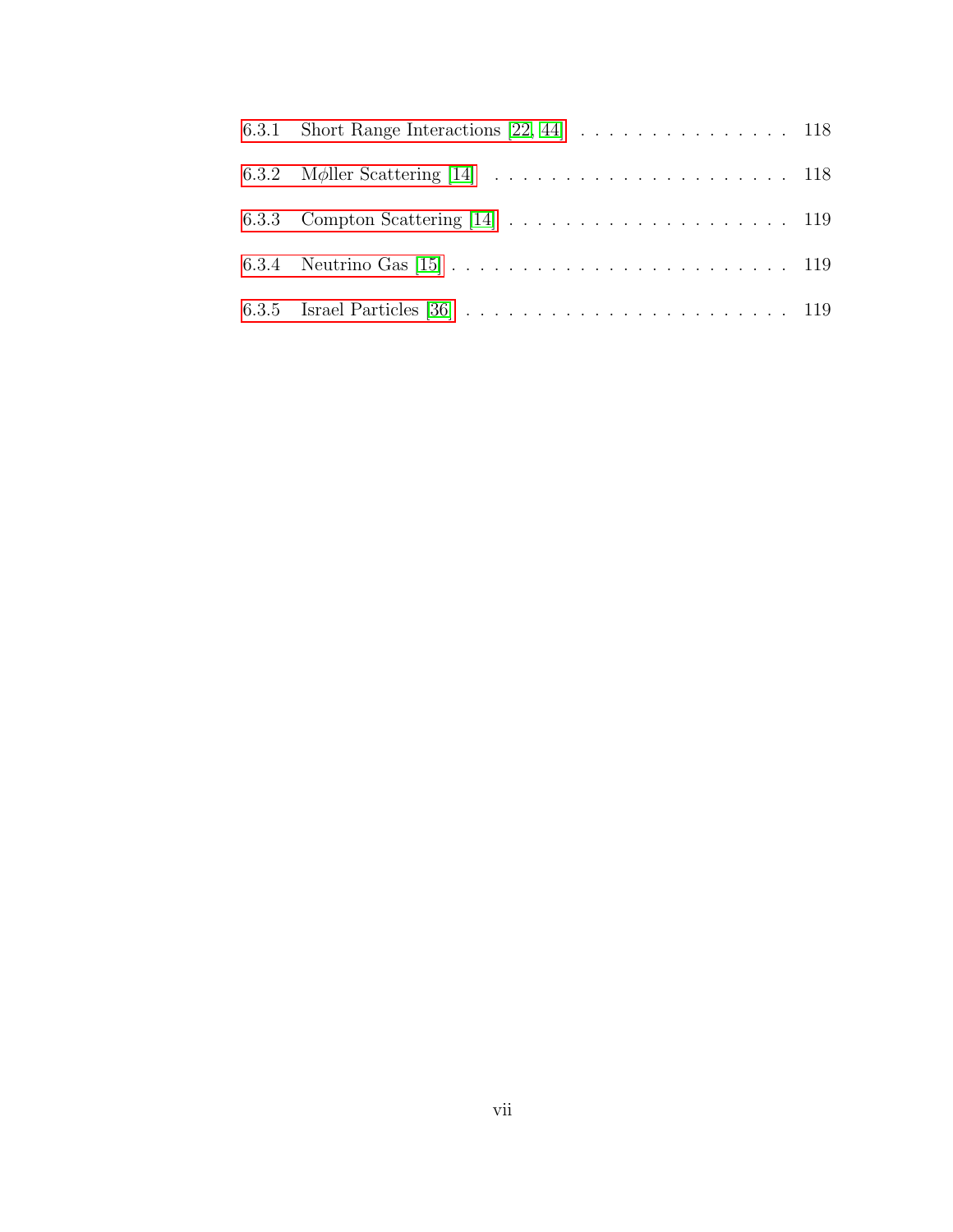# <span id="page-7-0"></span>Chapter 1

# Introduction

### <span id="page-7-1"></span>1.1 The relativistic Boltzmann equation

In 1872, Boltzmann [\[12\]](#page-127-0) derived an eqution which mathematically models the dynamics of a gas represented as a collection of molecules. This was a model for the collisions between non-relativistic particles. For the collisions between relativistic particles whose speed is comparable to the speed of light, Lichnerowicz and Marrot [\[39\]](#page-131-1) have derived the relativistic Boltzmann equations in 1940. This is a fundamental model for fast moving particles. Understanding the behavior of relativistic particles is crucial in describing many astrophysical and cosmological processes [\[38\]](#page-131-2). Although the classical non-relativistic Boltzmann kinetic theory has been widely and heavily studied, the relativistic kinetic theory has received relatively less attention because of its complicated structure and computational difficulty on dealing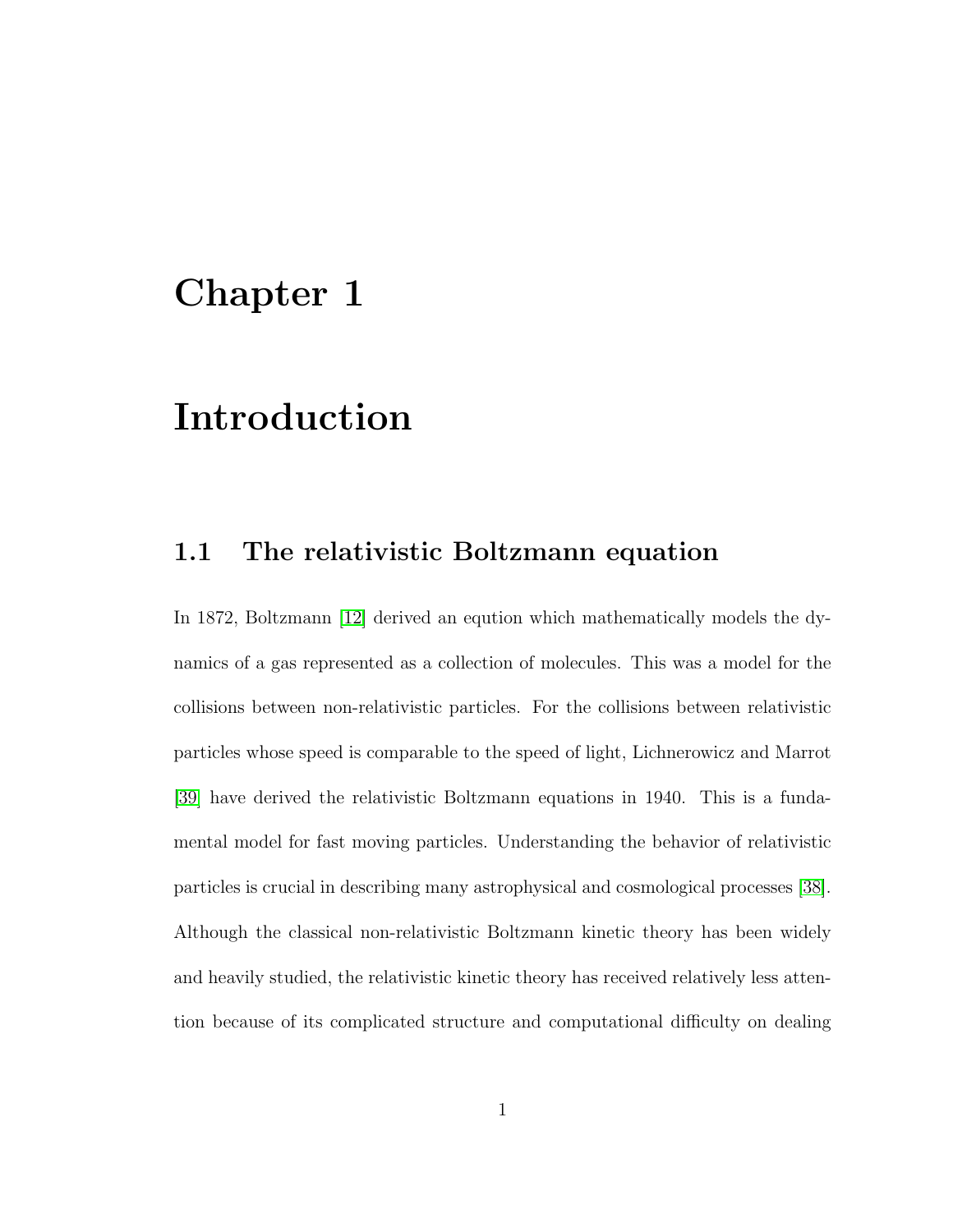with relativistic post-collisional momentums. The relativistic Boltzmann equation is written as

<span id="page-8-2"></span>
$$
p^{\mu}\partial_{\mu}f = p^{0}\partial_{t}f + cp \cdot \nabla_{x}f = C(f, f), \qquad (1.1.1)
$$

where c is the speed of light and the collision operator  $C(f, f)$  can be written as

<span id="page-8-1"></span>
$$
C(f,h) = \int_{\mathbb{R}^3} \frac{dq}{q^0} \int_{\mathbb{R}^3} \frac{dq'}{q'^0} \int_{\mathbb{R}^3} \frac{dp'}{p'^0} W(p,q|p',q')[f(p')h(q') - f(p)h(q)]. \tag{1.1.2}
$$

Here, the transition rate  $W(p,q|p',q')$  is

$$
W(p,q|p',q') = \frac{c}{2} s\sigma(g,\theta)\delta^{(4)}(p^{\mu} + q^{\mu} - p'^{\mu} - q'^{\mu}),
$$

where  $\sigma(g, \theta)$  is the scattering kernel measuring the interactions between particles and the Dirac  $\delta$  function expresses the conservation of energy and momentum.

## <span id="page-8-0"></span>1.2 Notation

The relativistic momentum of a particle is denoted by a 4-vector representation  $p^{\mu}$  where  $\mu = 0, 1, 2, 3$ . Without loss of generality we normalize the mass of each particle  $m = 1$ . We raise and lower the indices with the Minkowski metric  $p_{\mu} =$  $g_{\mu\nu}p^{\nu}$ , where the metric is defined as  $g_{\mu\nu} = \text{diag}(-1, 1, 1, 1)$ . The signature of the metric throughout this paper is  $(- + + +)$ . With  $p \in \mathbb{R}^3$ , we write  $p^{\mu} = (p^0, p)$ where  $p^0$  which is the energy of a relativistic particle with momentum  $p$  is defined as  $p^0 = \sqrt{c^2 + |p|^2}$ . The product between the 4-vectors with raised and lowered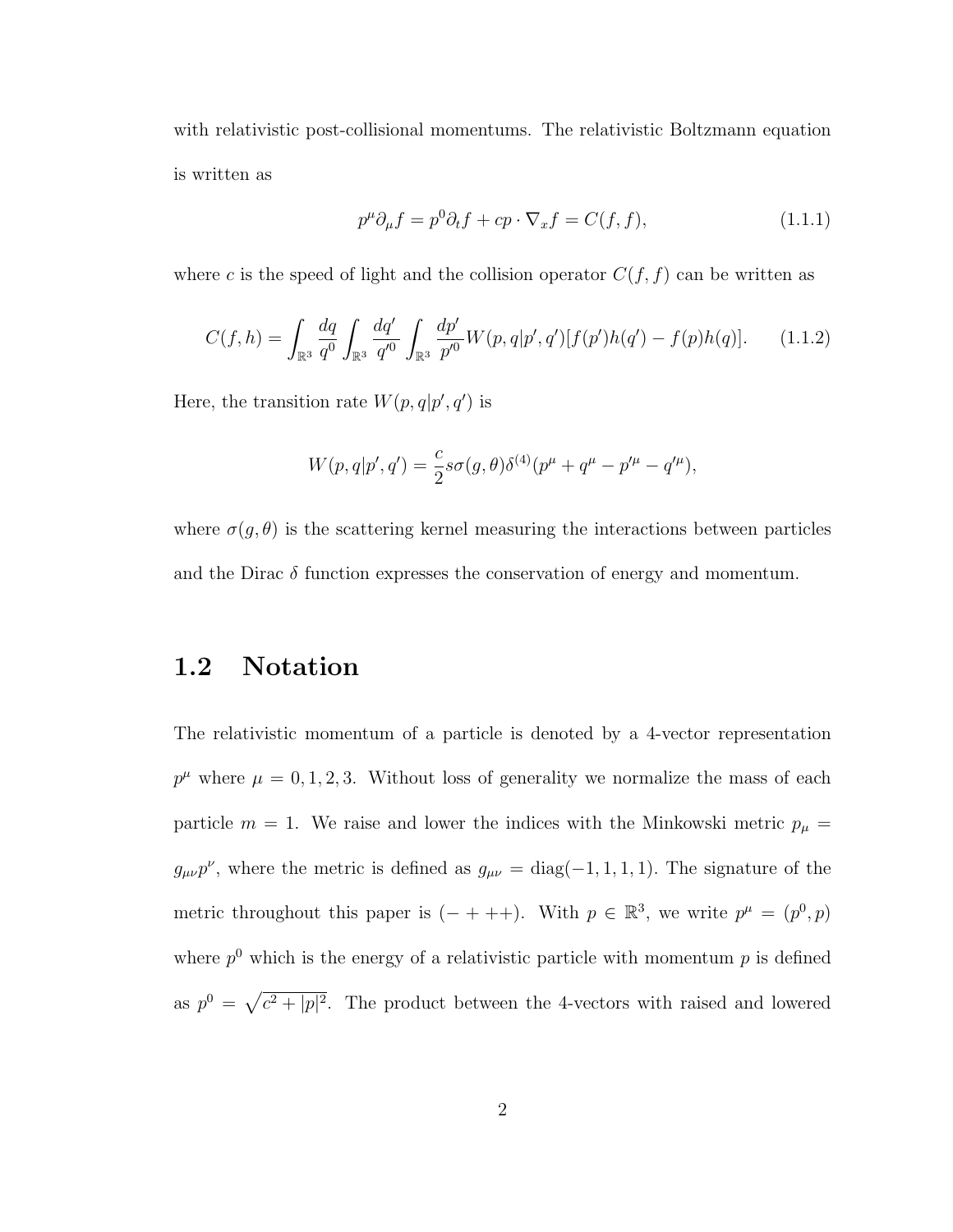indices is the Lorentz inner product which is given by

$$
p^{\mu}q_{\mu} = -p^{0}q^{0} + \sum_{i=1}^{3} p_{i}q_{i}.
$$

Note that the momentum for each particle satisfies the mass shell condition  $p^{\mu}p_{\mu} =$  $-c^2$  with  $p^0 > 0$ . Also, the product  $p^{\mu}q_{\mu}$  is Lorentz invariant.

By expanding the relativistic Boltzmann equation and dividing both sides by  $p^0$ we write the relativistic Boltzmann equation as

$$
\partial_t F + \hat{p} \cdot \nabla_x F = Q(F, F)
$$

where  $Q(F, F) = C(F, F)/p^0$  and the normalized velocity of a particle  $\hat{p}$  is given by

$$
\hat{p} = c \frac{p}{p^0} = \frac{p}{\sqrt{1 + |p|^2/c^2}}.
$$

We also define the quantities s and g which respectively stand for the square of the energy and the relative momentum in the *center-of-momentum* system,  $p+q = 0$ , as

$$
s = s(p^{\mu}, q^{\mu}) = -(p^{\mu} + q^{\mu})(p_{\mu} + q_{\mu}) = 2(-p^{\mu}q_{\mu} + 1) \ge 0, \qquad (1.2.1)
$$

and

$$
g = g(p^{\mu}, q^{\mu}) = \sqrt{(p^{\mu} - q^{\mu})(p_{\mu} - q_{\mu})} = \sqrt{2(-p^{\mu}q_{\mu} - 1)}.
$$
 (1.2.2)

Note that  $s = g^2 + 4c^2$ .

Conservation of energy and momentum for elastic collisions is described as

<span id="page-9-0"></span>
$$
p^{\mu} + q^{\mu} = p^{\prime \mu} + q^{\prime \mu}.
$$
 (1.2.3)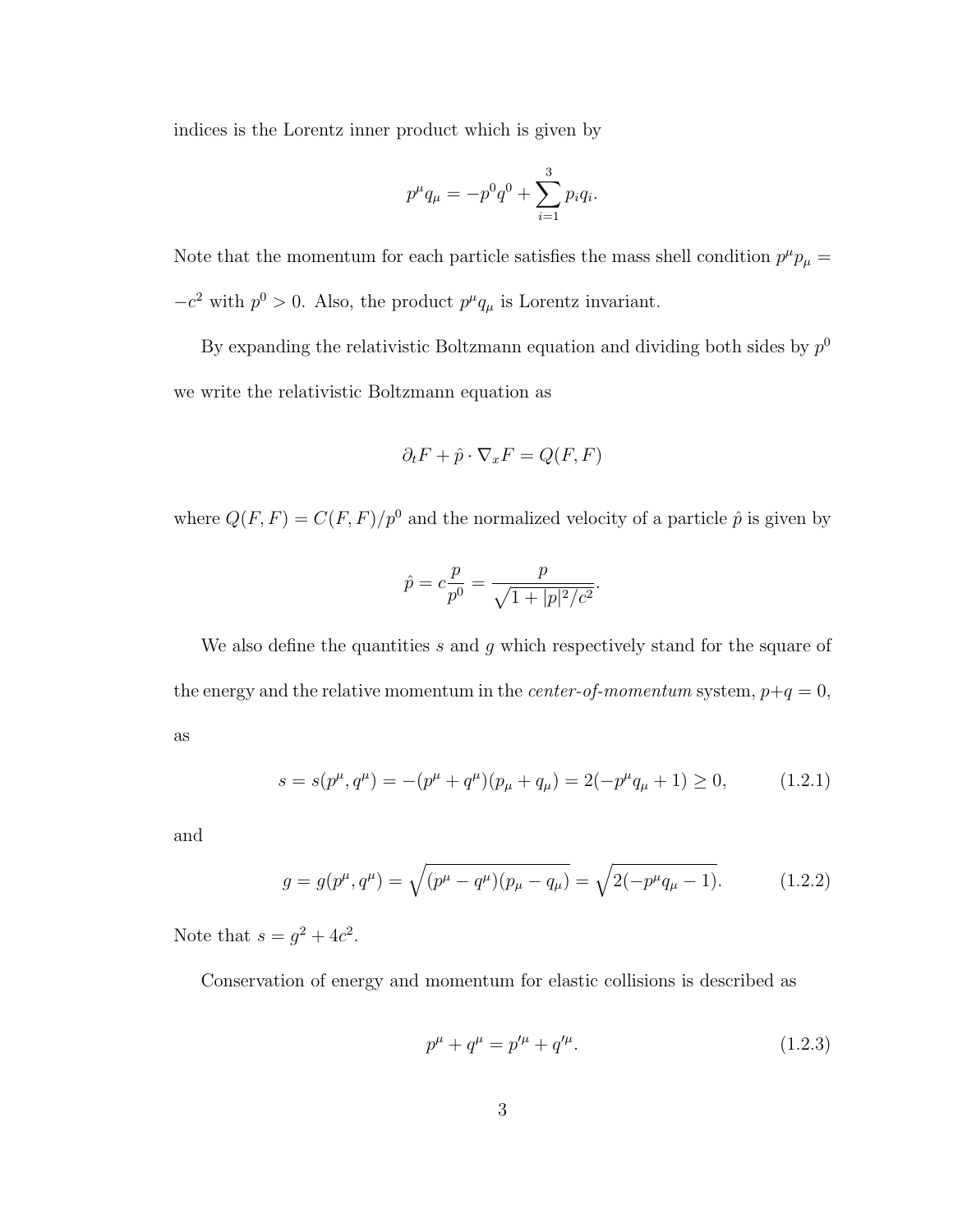The scattering angle  $\theta$  is defined by

$$
\cos \theta = \frac{(p^{\mu} - q^{\mu})(p'_{\mu} - q'_{\mu})}{g^2}.
$$
\n(1.2.4)

Together with the conservation of energy and momentum as above, it can be shown that the angle and  $\cos \theta$  are well-defined [\[24\]](#page-129-1).

Here we would like to introduce the relativistic Maxwellian which models the steady state solutions or equilibrium solutions also known as Jüttner solutions. These are characterized as a particle distribution which maximizes the entropy subject to constant mass, momentum, and energy. They are given by

$$
J(p) = \frac{e^{-\frac{cp^{0}}{k_{B}T}}}{4\pi ck_{B}TK_{2}(\frac{c^{2}}{k_{B}T})},
$$

where  $k_B$  is Boltzmann constant, T is the temperature, and  $K_2$  stands for the Bessel function  $K_2(z) = \frac{z^2}{2}$  $\frac{z^2}{2} \int_1^{\infty} dt e^{-zt} (t^2 - 1)^{\frac{3}{2}}$ . Throughout this paper, we normalize all physical constants to 1, including the speed of light  $c = 1$ . Then we obtain that the relativistic Maxwellian is given by

$$
J(p) = \frac{e^{-p^0}}{4\pi}.
$$

We now consider the *center-of-momentum* expression for the relativistic collision operator as below. Note that this expression has appeared in the physics literature; see [\[14\]](#page-128-0). For other representations of the operator such as Glassey-Strauss coordinate expression, see [\[1\]](#page-126-0), [\[27\]](#page-129-2), and [\[25\]](#page-129-3). Also, see [\[50\]](#page-132-0) for the relationship between those two representations of the collision operator. As in [\[47\]](#page-132-1) and [\[14\]](#page-128-0), one can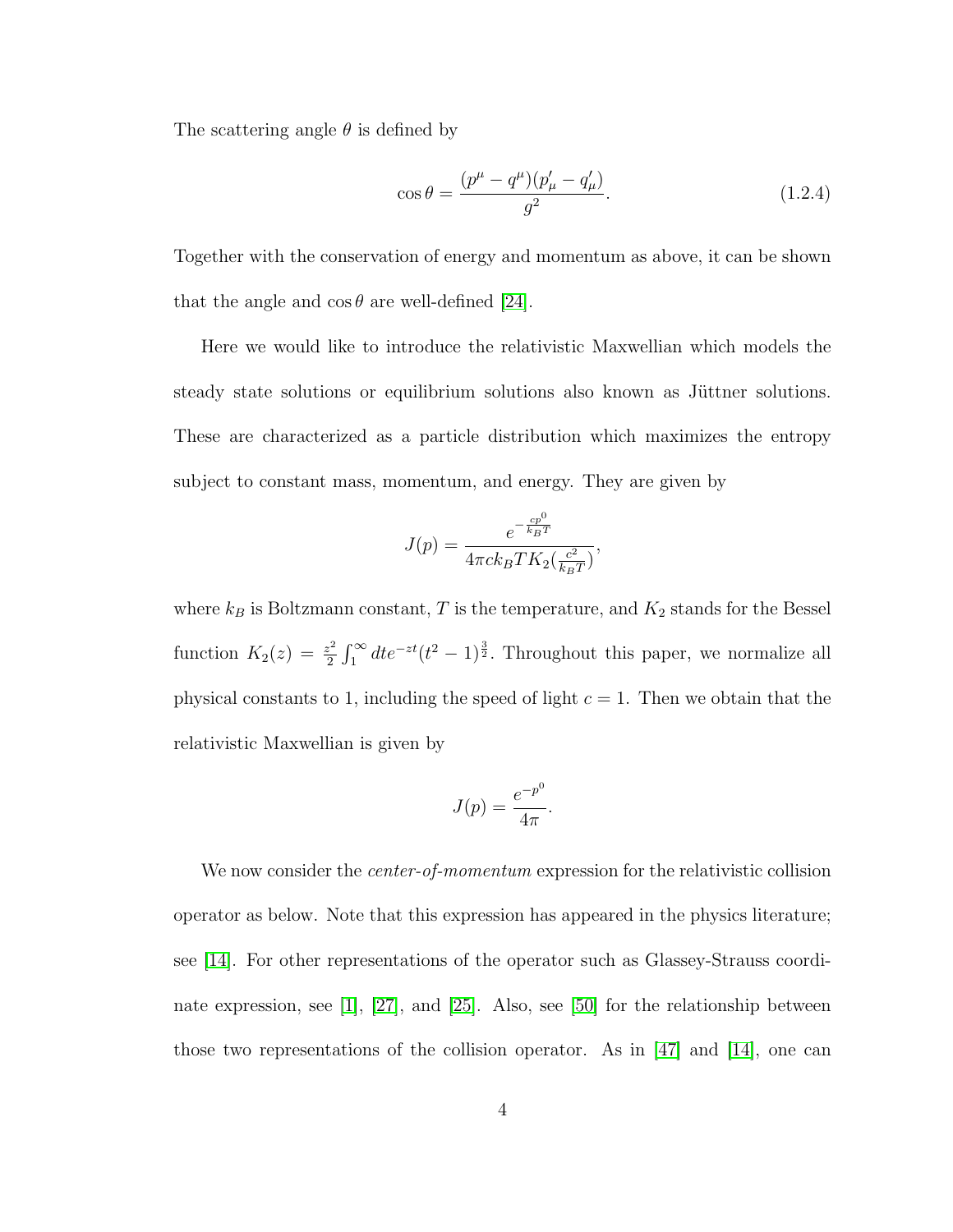reduce the collision operator [\(1.1.2\)](#page-8-1) using Lorentz transformations and get

<span id="page-11-0"></span>
$$
Q(f, h) = \int_{\mathbb{R}^3} dq \int_{\mathbb{S}^2} dw \ v_{\phi} \sigma(g, \theta) [f(p')h(q') - f(p)h(q)], \qquad (1.2.5)
$$

where  $v_{\phi} = v_{\phi}(p,q)$  is the M $\phi$ ller velocity given by

$$
v_{\phi}(p,q) = \sqrt{\left|\frac{p}{p^0} - \frac{q}{q^0}\right|^2 - \left|\frac{p}{p^0} \times \frac{q}{q^0}\right|^2} = \frac{g\sqrt{s}}{p^0 q^0}.
$$

Comparing with the reduced version of collision operator in [\[1\]](#page-126-0), [\[27\]](#page-129-2), and [\[25\]](#page-129-3), we can notice that one of the advantages of this center-of-momentum expression of the collision operator is that the reduced integral [\(1.2.5\)](#page-11-0) is written in relatively simple terms which only contains the Mφller velocity, scattering kernel, and the cancellation between gain and loss terms.

The post-collisional momentums in the center-of-momentum expression are written as

<span id="page-11-1"></span>
$$
p' = \frac{p+q}{2} + \frac{g}{2} \left( w + (\gamma - 1)(p+q) \frac{(p+q) \cdot w}{|p+q|^2} \right),\tag{1.2.6}
$$

and

<span id="page-11-2"></span>
$$
q' = \frac{p+q}{2} - \frac{g}{2} \left( w + (\gamma - 1)(p+q) \frac{(p+q) \cdot w}{|p+q|^2} \right).
$$
 (1.2.7)

The energy of the post-collisional momentums are then written as

$$
p'^0 = \frac{p^0 + q^0}{2} + \frac{g}{2\sqrt{s}}(p+q) \cdot w,
$$

and

$$
q'^{0} = \frac{p^{0} + q^{0}}{2} - \frac{g}{2\sqrt{s}}(p+q) \cdot w.
$$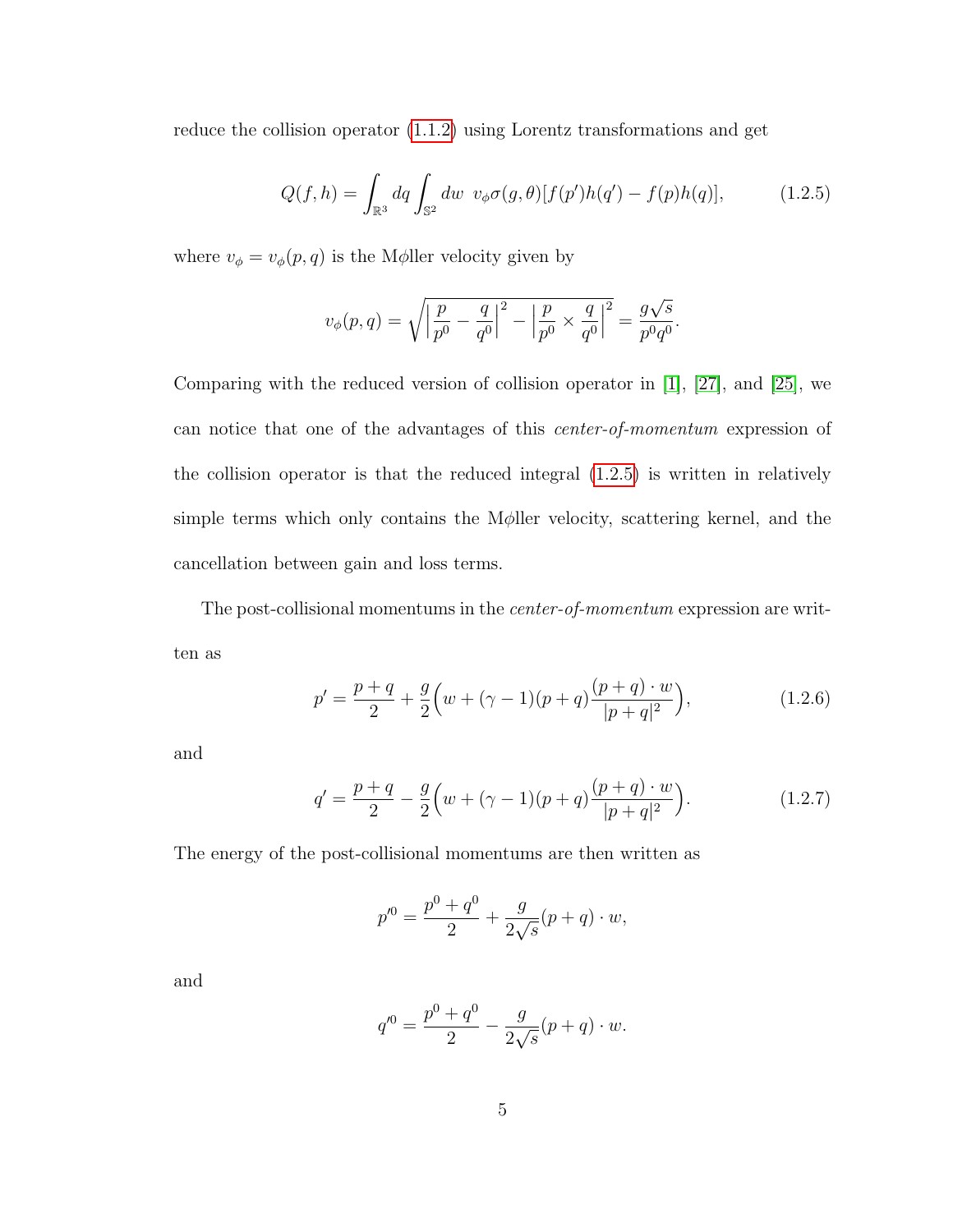These can be derived by using the conservation of energy and momentum [\(1.2.3\)](#page-9-0); see [\[49\]](#page-132-2).

For  $f, g$  smooth and small at infinity, it turns out [\[24\]](#page-129-1) that the collision operator satisfies

$$
\int Q(f,g)dp = \int pQ(f,g)dp = \int p^0Q(f,g)dp = 0
$$

and

<span id="page-12-1"></span>
$$
\int Q(f, f)(1 + \log f) dp \le 0.
$$
\n(1.2.8)

Using [\(1.2.8\)](#page-12-1), we can prove the famous Boltzmann H-theorem that the entropy of the system  $-\int f \log f dp dx$  is a non-decreasing function of t. The expression  $-f \log f$  is called the *entropy density*.

# <span id="page-12-0"></span>1.3 A brief history of previous results in the relativistic Boltzmann theory

The full relativistic Boltzmann equation appeared first in the paper by Lichnerowicz and Marrot [\[39\]](#page-131-1) in 1940. In 1967, Bichteler [\[11\]](#page-127-1) showed the local existence of the solutions to the relativistic Boltzmann equation. In 1989, Dudynski and Ekiel-Jezewska [\[20\]](#page-128-2) showed that there exist unique  $L^2$  solutions to the linearized equation. Afterwards, Dudynski [\[17\]](#page-128-3) studied the long time and small-mean-freepath limits of these solutions. Regarding large data global in time weak solutions, Dudynski and Ekiel-Jezewska [\[19\]](#page-128-4) in 1992 extended DiPerma-Lions renormalized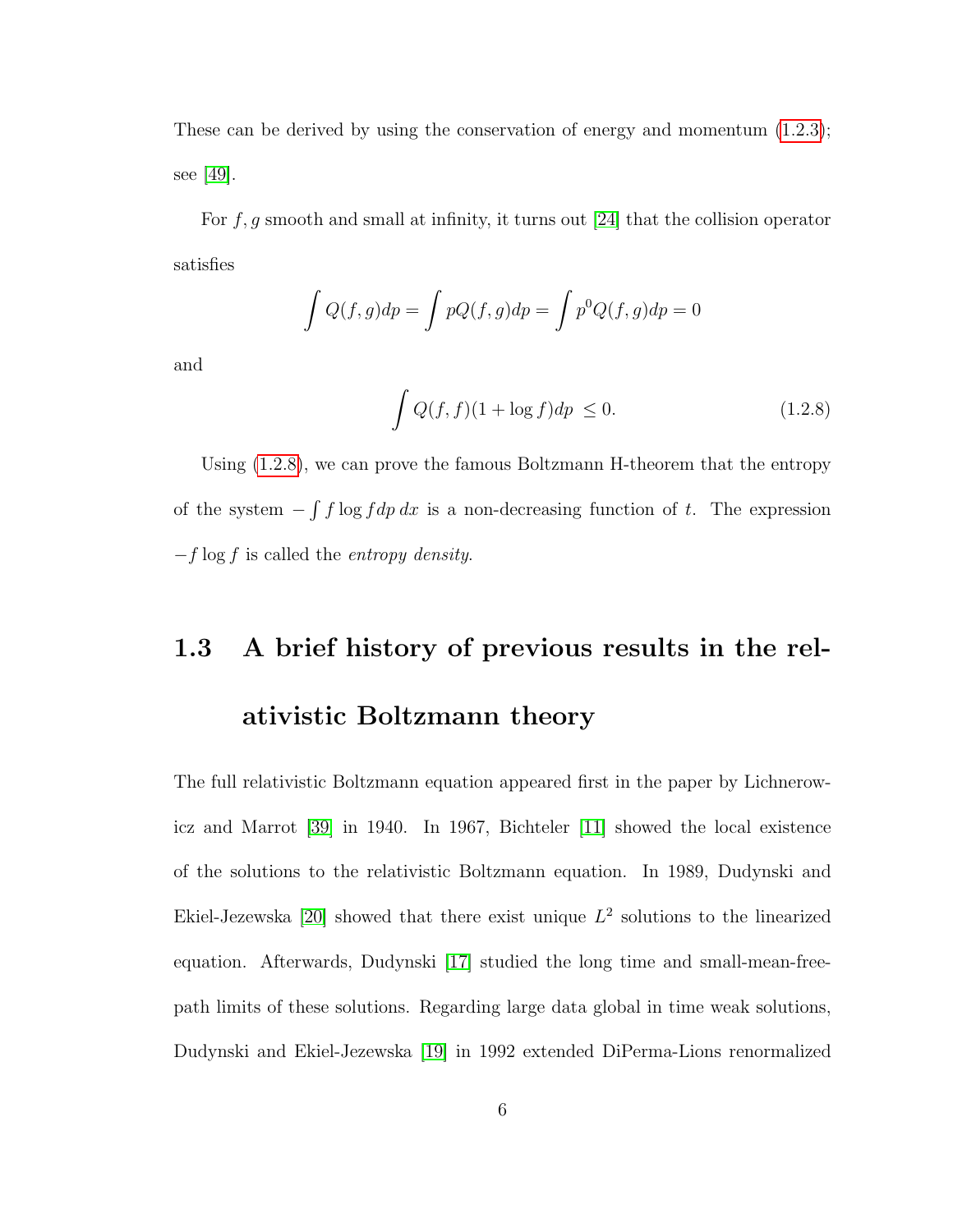solutions [\[16\]](#page-128-5) to the relativistic Boltzmann equation using their causality results from 1985 [\[18\]](#page-128-6). Here we would like to mention the work by Alexandre and Villani [\[4\]](#page-126-1) on renormalized weak solutions with non-negative defect measure to non-cutoff non-relativistic Boltzmann equation. In 1996, Andreasson [\[1\]](#page-126-0) studied the regularity of the gain term and the strong  $L^1$  convergence of the solutions to the Jüttner equilibrium which were generalizations of Lions' results [\[40,](#page-131-3) [41\]](#page-131-4) in the non-relativistic case. He showed that the gain term is regularizing. In 1997, Wennberg [\[53\]](#page-133-0) showed the regularity of the gain term in both non-relativistic and relativistic cases.

Regarding the Newtonian limit for the Boltzmann equation, we have a local result by Cercignani [\[13\]](#page-128-7) and a global result by Strain [\[50\]](#page-132-0). Also, Andreasson, Calogero and Illner [\[2\]](#page-126-2) proved that there is a blow-up if only with gain-term in 2004. Then, in 2009, Ha, Lee, Yang, and Yun [\[34\]](#page-130-1) provided uniform  $L^2$ -stability estimates for the relativistic Boltzmann equation. In 2011, Speck and Strain [\[45\]](#page-132-3) connected the relativistic Boltzmann equation to the relativistic Euler equation via the Hilbert expansions.

Regarding problems with the initial data nearby the relativistic Maxwellian, Glassey and Strauss [\[25\]](#page-129-3) first proved there exist unique global smooth solutions to the equation on the torus  $\mathbb{T}^3$  for the hard potentials in 1993. Also, in the same paper they have shown that the convergence rate to the relativistic Maxwellian is exponential. Their assumptions on the differential cross-section covered the case of hard potentials. In 1995 [\[26\]](#page-129-4), they extended their results to the whole space and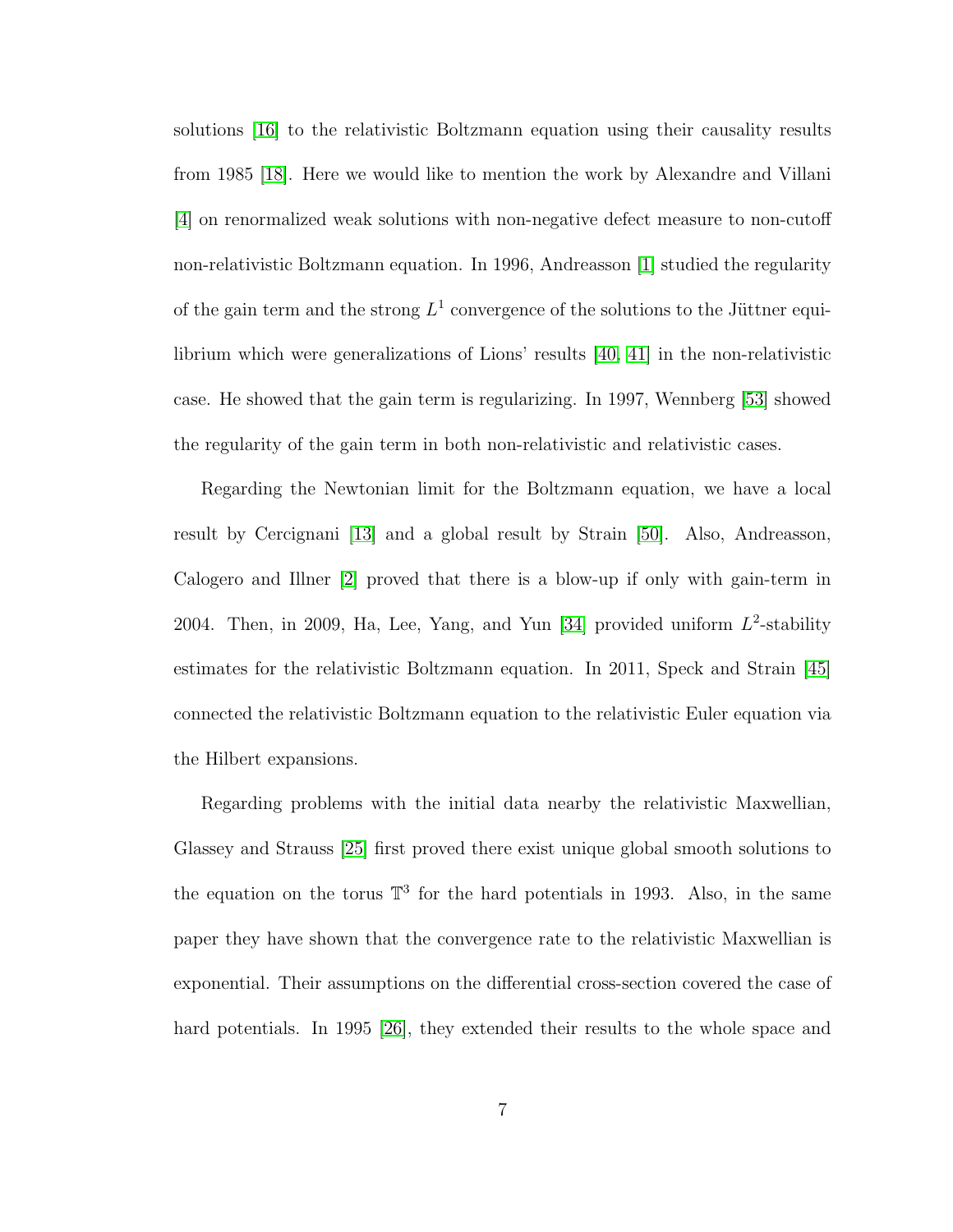have shown that the convergence rate to the equilibrium solution is polynomial. Under reduced restrictions on the cross-sections, Hsiao and Yu [\[35\]](#page-130-2) gave results on the asymptotic stability of Boltzmann equation using energy methods in 2006. Recently, in 2010, Strain [\[48\]](#page-132-4) showed that unique global-in-time solutions to the relativistic Boltzmann equation exist for the soft potentials which contains more singular kernel and decay with any polynomial rate towards their steady state relativistic Maxwellian under the conditions that the initial data starts out sufficiently close in  $L^{\infty}$ .

In addition, we would like to mention that Glassey and Strauss [\[27\]](#page-129-2) in 1991 computed the Jacobian determinant of the relativistic collision map. Also, we notice that there are results by Guo and Strain [\[51,](#page-132-5) [52\]](#page-133-1) on global existence of unique smooth solutions which are initially close to the relativistic Maxwellian for the relativistic Landau-Maxwell system in 2004 and for the relativistic Landau equation in 2006. In 2009, Yu [\[55\]](#page-133-2) proved the smoothing effects for relativistic Landau-Maxwell system. In 2010, Yang and Yu [\[54\]](#page-133-3) proved time decay rates in the whole space for the relativistic Boltzmann equation with hard potentials and for the relativistic Landau equation.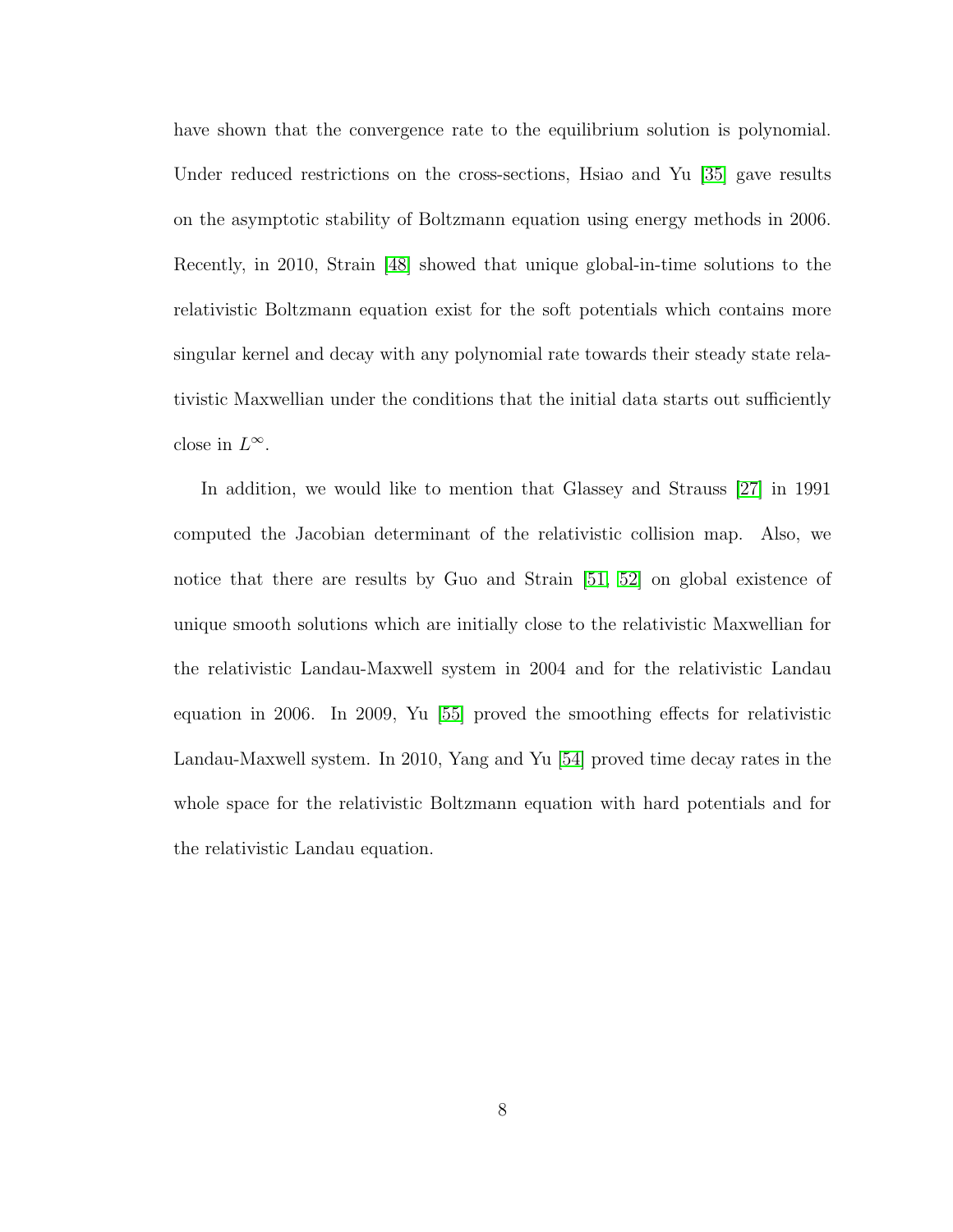## <span id="page-15-0"></span>Chapter 2

# Carleman dual representation of the relativistic collision operator

## <span id="page-15-1"></span>2.1 Dual representation

In this section, we develop the Carleman representation of the relativistic gain and loss terms which arise many times throughout this paper represented as an integral over  $E_a^p$  $q-p'$  where the set is defined as:

$$
E_{q-p'}^p \stackrel{\text{def}}{=} \{ p \in \mathbb{R}^3 | (p'^\mu - p^\mu)(q_\mu - p'_\mu) = 0 \}. \tag{2.1.1}
$$

We first derive the Carlelman dual representation of the relativistic gain term. Initially, suppose that  $\int_{\mathbb{S}^2} dw \, |\sigma_0(\theta)| < \infty$  and that  $\int_{\mathbb{S}^2} dw \, \sigma_0(\theta) = 0$ . Then, the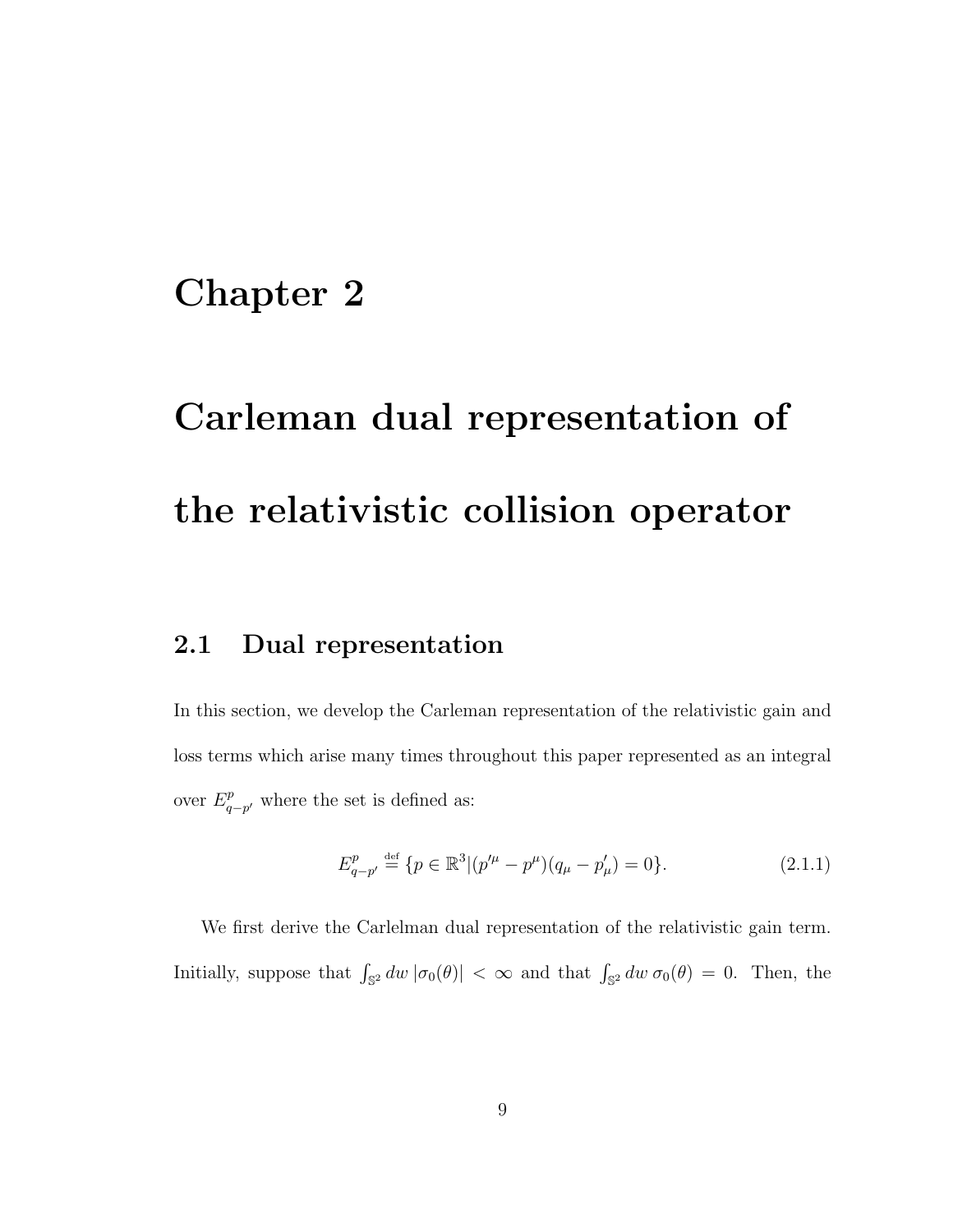relativistic gain term part of the inner product  $\langle \Gamma(f, h), \eta \rangle$  is written as

$$
\langle \Gamma^+(f,h), \eta \rangle
$$
  
=  $\frac{c}{2} \int_{\mathbb{R}^3} \frac{dp}{p^0} \int_{\mathbb{R}^3} \frac{dp'}{p'^0} \int_{\mathbb{R}^3} \frac{dq}{q^0} \int_{\mathbb{R}^3} \frac{dq'}{q'^0} s \sigma(g,w) \delta^{(4)}(p^\mu + q^\mu - p'^\mu - q'^\mu) \times f(q) h(p) \sqrt{J(q')}\eta(p')$ 

where  $\delta^{(4)}$  is the delta function in four variables. We will reduce the integral by evaluating the delta function. Note that we have

$$
\int_{\mathbb{R}^3} \frac{dp}{p^0} \int_{\mathbb{R}^3} \frac{dq'}{q'^0} = \int_{\mathbb{R}^4} dp^\mu \int_{\mathbb{R}^4} dq'^\mu \delta(p^\mu p_\mu + 1) \delta(q'^\mu q'_\mu + 1) u(p^0) u(q'^0)
$$

where  $u(x) = 1$  if  $x \ge 1$  and  $= 0$  otherwise. Then, we obtain that

$$
\langle \Gamma^+(f, h), \eta \rangle
$$
  
=  $\frac{c}{2} \int_{\mathbb{R}^3} \frac{dp'}{p'^0} \eta(p') \int_{\mathbb{R}^3} \frac{dq}{q^0} f(p) \int_{\mathbb{R}^4} dp^{\mu} h(p) \int_{\mathbb{R}^4} dq'^{\mu} e^{-\frac{q'^0}{2}} u(p^0) u(q'^0)$   
 $\times \delta(p^{\mu} p_{\mu} + 1) \delta(q'^{\mu} q'_{\mu} + 1) s \sigma(q, w) \delta^{(4)}(p^{\mu} + q^{\mu} - p'^{\mu} - q'^{\mu}).$ 

We reduce the integral  $\int_{\mathbb{R}^4} dq'^\mu$  by evaluating the last delta function and obtain

$$
\langle \Gamma^+(f, h), \eta \rangle
$$
  
= $\frac{c}{2} \int_{\mathbb{R}^3} \frac{dp'}{p'^0} \eta(p') \int_{\mathbb{R}^3} \frac{dq}{q^0} f(q) \int_{\mathbb{R}^4} dp^{\mu} s \sigma(g, w) h(p) e^{-\frac{p^0 + q^0 - p'^0}{2}} u(p^0)$   
 $\times u(q^0 - p'^0 + p^0) \delta(p^{\mu} p_{\mu} + 1) \delta((q^{\mu} - p'^{\mu} + p^{\mu})(q_{\mu} - p'_{\mu} + p_{\mu}) + 1)$ 

The terms in the second delta function can be rewritten as

$$
(q^{\mu} - p'^{\mu} + p^{\mu})(q_{\mu} - p'_{\mu} + p_{\mu}) + 1 = (q^{\mu} - p'^{\mu})(q_{\mu} - p'_{\mu}) + 2(q^{\mu} - p'^{\mu})p_{\mu}
$$

$$
= \tilde{g}^{2} + 2p^{\mu}(q_{\mu} - p'_{\mu}).
$$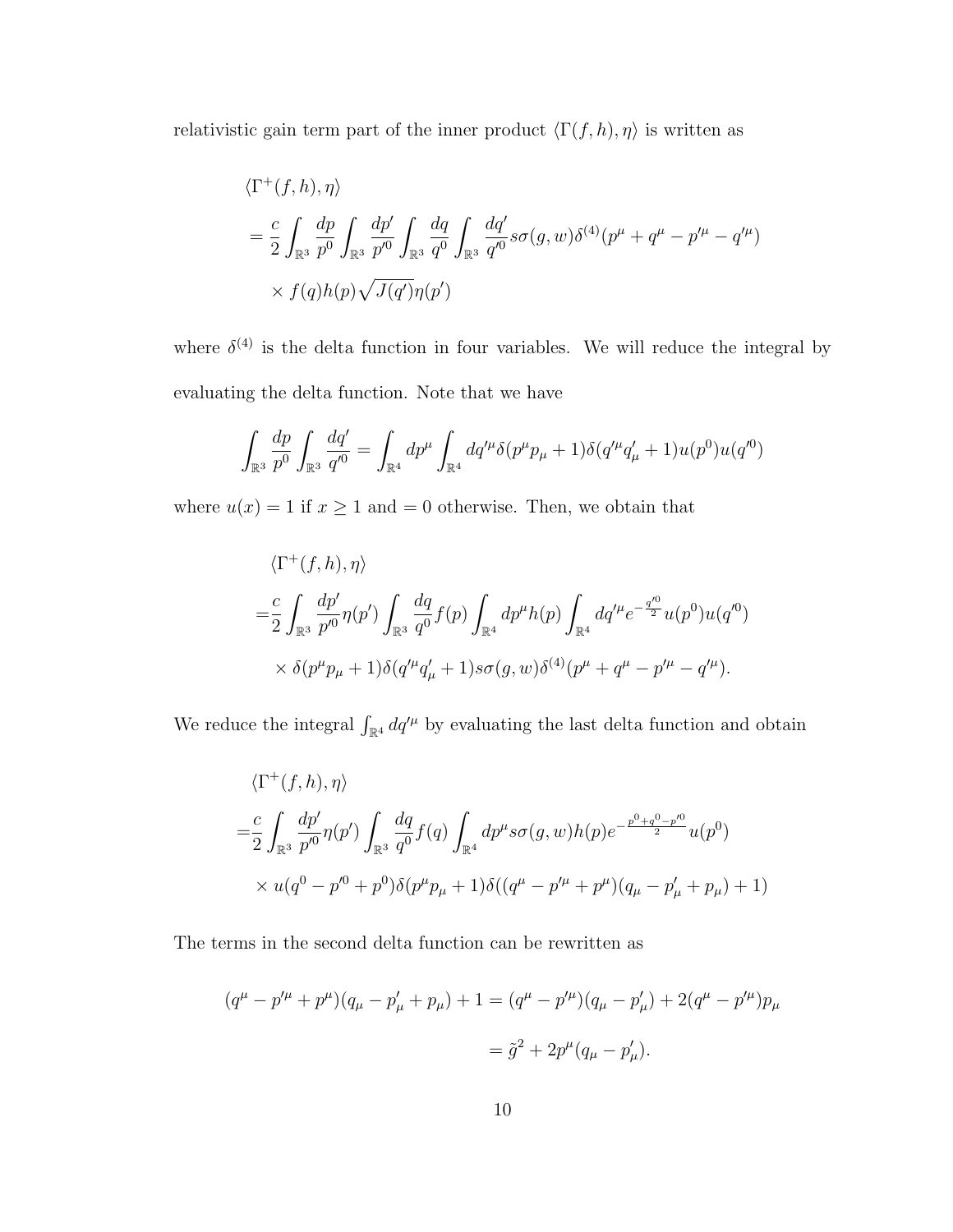Therefore, by evaluating the first delta function, we finally obtain the dual representation of the gain term as

$$
\langle \Gamma^{+}(f,h), \eta \rangle
$$
\n
$$
= \frac{c}{2} \int_{\mathbb{R}^3} \frac{dp'}{p'^0} \eta(p') \int_{\mathbb{R}^3} \frac{dq}{q^0} f(q) \int_{E_{q-p'}^p} \frac{d\pi_p}{p^0} \frac{s}{2\tilde{g}} \sigma(g,w) h(p) e^{-\frac{p^0 + q^0 - p'^0}{2}} \tag{2.1.2}
$$

).

where the measure  $d\pi_p$  is defined as

$$
d\pi_p = u(p^0 + q^0 - p^{\prime 0})\delta(\frac{\tilde{g}^2 + 2p^{\mu}(q_{\mu} - p_{\mu}^{\prime})}{2\tilde{g}})
$$

We also want to compute the dual representation for the loss term. We start from the following.

$$
\langle \Gamma(f, h), \eta \rangle
$$
  
=  $\int_{\mathbb{R}^3} dp \int_{\mathbb{R}^3} dq \int_{\mathbb{S}^2} dw \ v_{\phi} f(q) h(p) \sigma(q, w) (\sqrt{J(q')} \eta(p') - \sqrt{J(q)} \eta(p))$   
=  $\int_{\mathbb{R}^3} dp \int_{\mathbb{R}^3} dq \int_{\mathbb{S}^2} dw \ v_{\phi} f(q) h(p) \Phi(g) \sigma_0(\theta) (\sqrt{J(q')} \eta(p') - \sqrt{J(q)} \eta(p)).$ 

Initially, suppose that  $\int_{\mathbb{S}^2} dw \, |\sigma_0(\theta)| < \infty$  and that  $\int_{\mathbb{S}^2} dw \, \sigma_0(\theta) = 0$ . Then, the loss term vanishes and we obtain

$$
\langle \Gamma(f,h),\eta \rangle = \int_{\mathbb{R}^3} dp \int_{\mathbb{R}^3} dq \int_{\mathbb{S}^2} dw \ v_{\phi} f(q) h(p) \sigma(g,w) \sqrt{J(q')} \eta(p').
$$

This is the relativistic Boltzmann gain term and its dual representation is shown above to be the following:

$$
\frac{c}{2} \int_{\mathbb{R}^3} \frac{dp'}{p'^0} \int_{\mathbb{R}^3} \frac{dq}{q^0} \int_{E_{q-p'}^p} \frac{d\pi_p}{p^0} \frac{s\sigma(g,\theta)}{\tilde{g}} f(q) h(p) \sqrt{J(q')} \eta(p'). \tag{2.1.3}
$$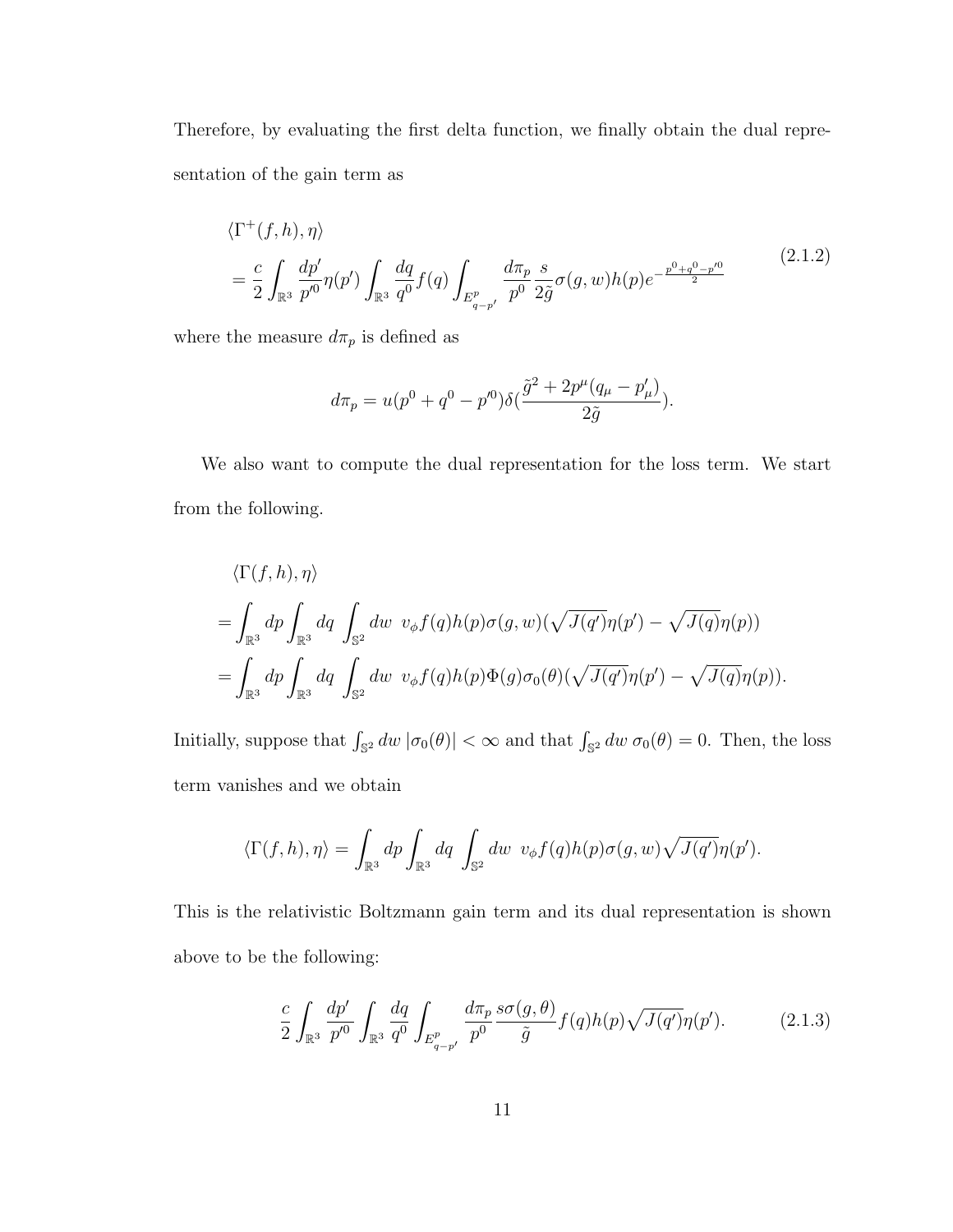On the geometry  $E_a^p$  $_{q-p'}^{p}$ ,  $(p'^{\mu} - p^{\mu})(q_{\mu} - p'_{\mu}) = 0$  Thus we have  $\bar{g}^{2} + \tilde{g}^{2} = g^{2}$ . Note that

$$
(p'^{\mu} - q'^{\mu})(p_{\mu} - q_{\mu}) = (2p'^{\mu} - p^{\mu} - q^{\mu})(p_{\mu} - q_{\mu})
$$
  

$$
= (p'^{\mu} - p^{\mu} + p'^{\mu} - q^{\mu})(p_{\mu} - p'_{\mu} + p'_{\mu} - q_{\mu})
$$
  

$$
= (p'^{\mu} - p^{\mu})(p_{\mu} - p'_{\mu}) + (p'^{\mu} - q^{\mu})(p'_{\mu} - q_{\mu})
$$
  

$$
= -\bar{g}^2 + \tilde{g}^2.
$$

Since  $\cos \theta \stackrel{\text{def}}{=} \frac{(p'^\mu - q'^\mu)(p_\mu - q_\mu)}{q^2}$  $\frac{f'(p_\mu-q_\mu)}{g^2}$ , we have that

$$
\cos \theta \stackrel{\text{def}}{=} \frac{-\bar{g}^2 + \tilde{g}^2}{\bar{g}^2 + \tilde{g}^2}.
$$

Define  $t = \frac{-\bar{g}^2 + \tilde{g}^2}{\bar{g}^2 + \tilde{g}^2}$  $\frac{(\bar{g}^2 + \tilde{g}^2)}{\bar{g}^2 + \tilde{g}^2}$ . Then, we obtain  $dt = d\bar{g} \frac{-4\bar{g}\tilde{g}}{(\bar{g}^2 + \tilde{g}^2)}$  $\frac{-4\bar{g}\tilde{g}}{(\bar{g}^2+\bar{g}^2)^2}$ . Since  $\int_{-1}^{1} dt \sigma_0(t) = 0$ , we have  $\int^{\infty}$  $\boldsymbol{0}$  $4\bar{g}\tilde{g}^2$  $\frac{4\bar{g}\tilde{g}^2}{(\bar{g}^2+\tilde{g}^2)^2}\sigma_0\Big(\frac{-\bar{g}^2+\tilde{g}^2}{\bar{g}^2+\tilde{g}^2}$  $\bar{g}^2+\tilde{g}^2$  $\partial d\bar{g} = 0.$ 

From the estimation part for the inequality on the set  $E^p_a$  $q_{-p'}^p$ , we may find a proper variable  $w' \in H^2$  such that  $\mathbb{R}_0^+ \times H^2 = E_q^p$  $_{q-p'}^p$ . Then, the integral is now

$$
\int_{H^2} dw' \int_0^\infty d\bar{g} \frac{4\bar{g}\tilde{g}^2}{(\bar{g}^2 + \tilde{g}^2)^2} \sigma_0 \left(\frac{-\bar{g}^2 + \tilde{g}^2}{\bar{g}^2 + \tilde{g}^2}\right) = 0.
$$

Then, we obtain

$$
\int_{E_{q-p'}^p}d\pi_p\frac{\tilde{g}^2}{(\bar{g}^2+\tilde{g}^2)^2}\sigma_0\Big(\frac{-\bar{g}^2+\tilde{g}^2}{\bar{g}^2+\tilde{g}^2}\Big)=0.
$$

Therefore by multiplying constant terms with respect to  $p$ , we have

$$
\int_{E_{q-p'}^p}\frac{d\pi_p}{p^0}\frac{s\sigma(g,\theta)}{\tilde{g}}\frac{\tilde{s}\tilde{g}^4\Phi(\tilde{g})}{s g^4\Phi(g)}f(q)h(p')\eta(p')\sqrt{J(q)}=0.
$$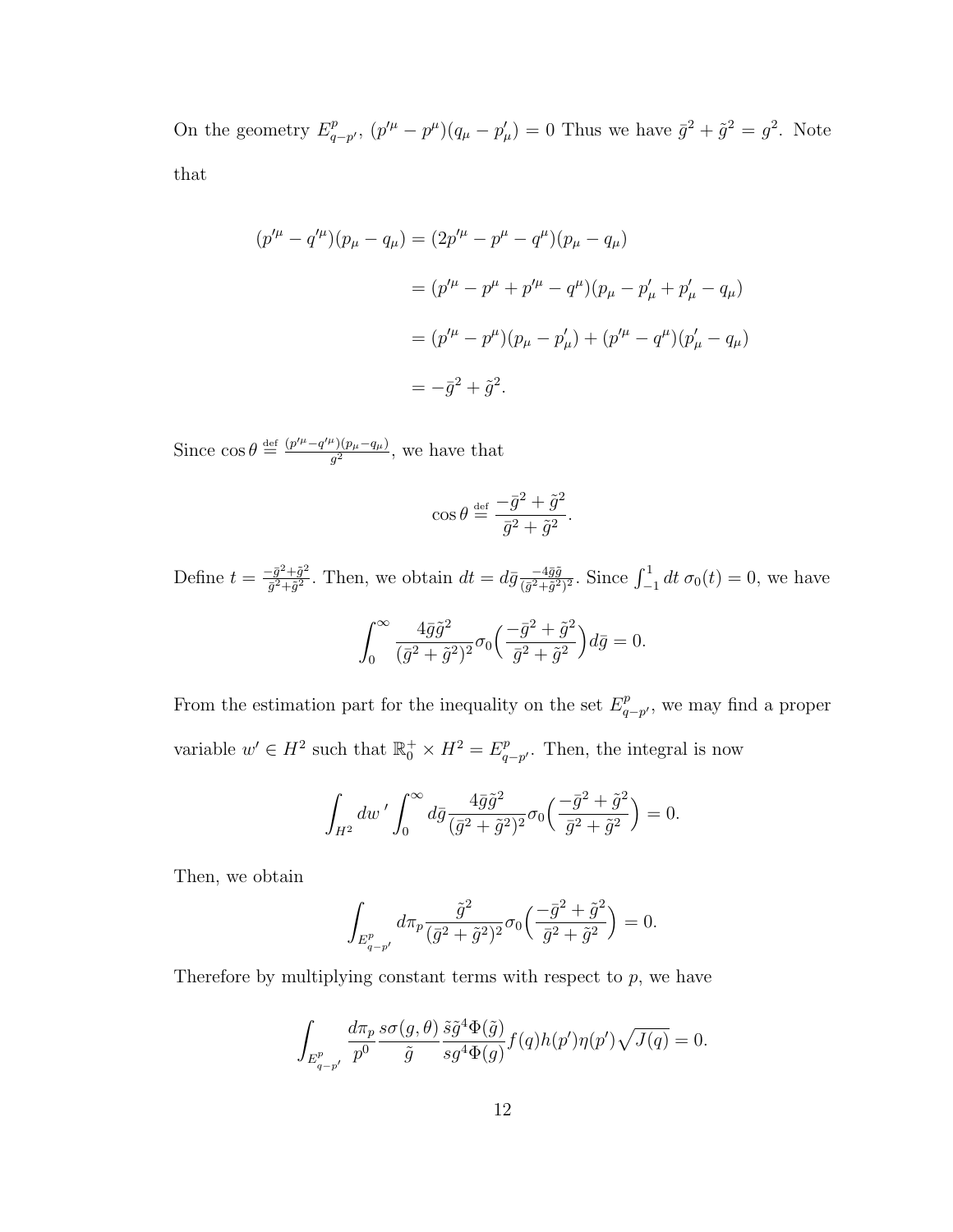Now we subtract this expression from the Carleman representation just written for  $\langle \Gamma(f, h), \eta \rangle$  must equal the usual representation. This will be called the relativistic dual representation. Thus,

<span id="page-19-1"></span>
$$
\langle \Gamma(f, h), \eta \rangle
$$
  
=  $\int_{\mathbb{R}^3} dp \int_{\mathbb{R}^3} dq \int_{\mathbb{S}^2} dw \ v_{\phi} f(q) h(p) \sigma(g, w) (\sqrt{J(q')} \eta(p') - \sqrt{J(q)} \eta(p))$   
=  $\frac{c}{2} \int_{\mathbb{R}^3} \frac{dp'}{p'^0} \int_{\mathbb{R}^3} \frac{dq}{q^0} \int_{E_{q-p'}^p} \frac{d\pi_p}{p^0} \frac{s \sigma(g, \theta)}{\tilde{g}} f(q) \eta(p')$   

$$
\times \{h(p) \sqrt{J(q')} - \frac{\tilde{s}\tilde{g}^4 \Phi(\tilde{g})}{s g^4 \Phi(g)} h(p') \sqrt{J(q)}\}.
$$
 (2.1.4)

We claim that this representation holds even when the mean value of  $\sigma_0$  is not zero.

Suppose that  $\int_{\mathbb{S}^2} dw \, |\sigma_0(\theta)| < \infty$  and that  $\int_{\mathbb{S}^2} dw \, \sigma_0(\theta) \neq 0$ . Define

$$
\sigma_0^{\epsilon}(t) = \sigma_0(t) - 1_{[1-\epsilon,1]}(t) \int_{-1}^1 dt' \frac{\sigma_0(t')}{\epsilon}.
$$

Then, we have  $\int_{-1}^{1} \sigma_0^{\epsilon}(t)dt = 0$  vanishing on  $\mathbb{S}^2$ . Now, define

$$
\langle \Gamma_{\epsilon}(f, h), \eta \rangle
$$
  
=  $\int_{\mathbb{R}^3} dp \int_{\mathbb{R}^3} dq \int_{\mathbb{S}^2} dw \ v_{\phi} f(q) h(p) \sigma_0^{\epsilon}(\cos \theta) (\sqrt{J(q')}\eta(p') - \sqrt{J(q)}\eta(p)).$ 

<span id="page-19-0"></span>Note that  $t = \cos \theta$ . Then,

$$
\left| \langle \Gamma(f, h), \eta \rangle - \langle \Gamma_{\epsilon}(f, h), \eta \rangle \right|
$$
  
= 
$$
\left| \int_{\mathbb{R}^3} dp \int_{\mathbb{R}^3} dq \int_{\mathbb{S}^2} dw \ v_{\phi} f(q) h(p) \Phi(g)
$$
  

$$
\cdot (\sqrt{J(q')} \eta(p') - \sqrt{J(q)} \eta(p)) 1_{[1-\epsilon, 1]}(\cos \theta) \frac{1}{\epsilon} \int_{-1}^1 \sigma_0(t') dt' \right|.
$$
 (2.1.5)

Here, we briefly discuss some properties under the condition  $\cos \theta = 1$ . By the definition, we have

$$
\cos\theta=\frac{(p^\mu-q^\mu)(p'_\mu-q'_\mu)}{g^2}.
$$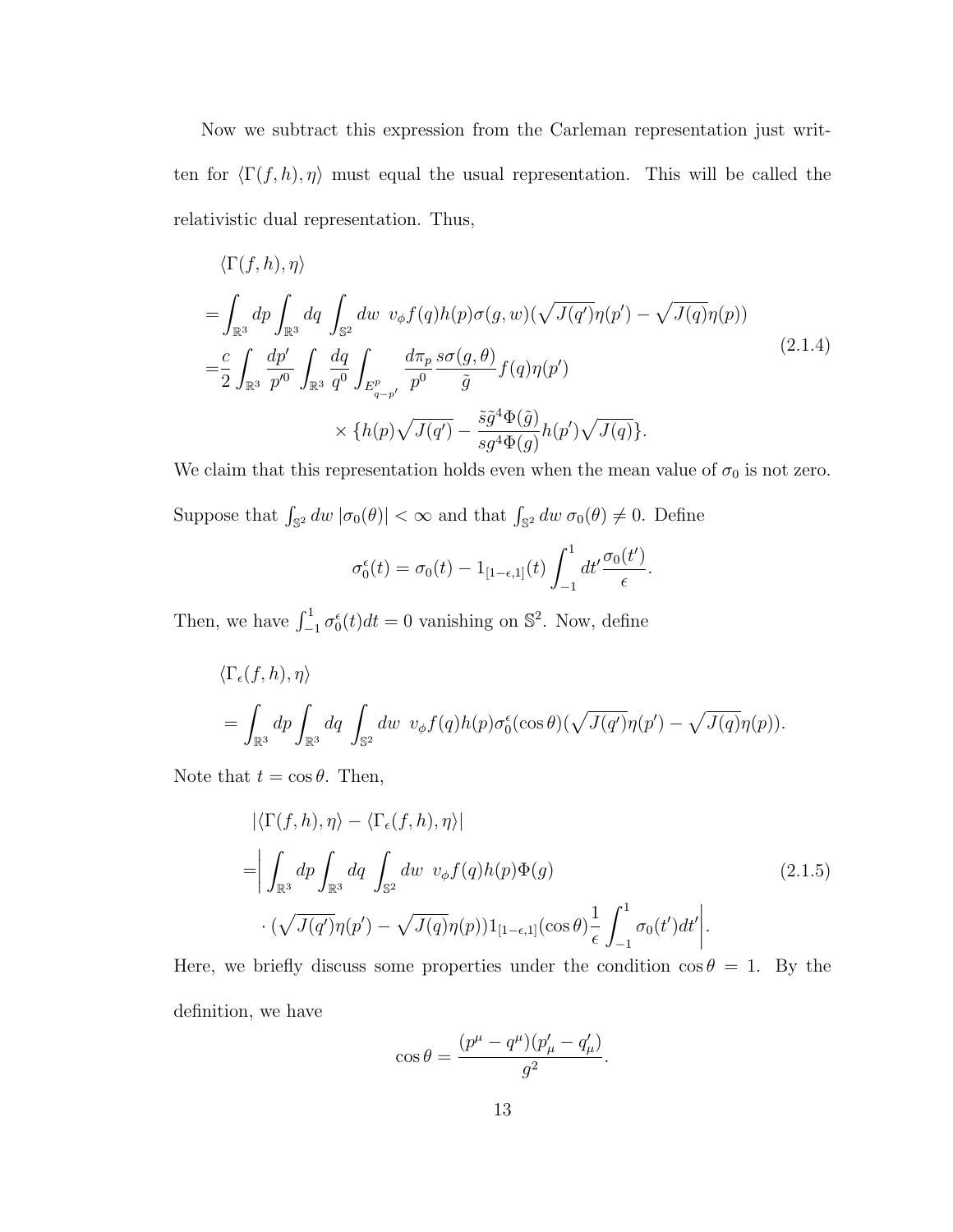Thus, if  $\cos \theta = 1$ ,

$$
(p^{\mu} - q^{\mu})(p'_{\mu} - q'_{\mu}) = g^{2}
$$
  
=  $(p^{\mu} - q^{\mu})(p_{\mu} - q_{\mu}).$ 

Then we have

$$
(p^{\mu} - q^{\mu})(p'_{\mu} - p_{\mu}) = 0.
$$

By the collision geometry  $(p'^{\mu} - p^{\mu})(p'_{\mu} - q_{\mu}) = 0$ , we have

$$
(p^{\mu} - p'^{\mu})(p_{\mu} - p'_{\mu}) = \bar{g}^{2} = 0.
$$

Thus, we get  $\bar{g} = 0$ . Equivalently, this means that

$$
(p'^0 - p^0)^2 = |p' - p|^2.
$$

And this implies that  $p^0 = p'^0$  and  $p = p'$  because

$$
|p'^0 - p^0| = \left| \frac{|p'|^2 - |p|^2}{p'^0 + p^0} \right| < |p' - p|.
$$

Therefore, if  $\cos \theta = 1$ , we have  $p'^{\mu} = p^{\mu}$  and  $q'^{\mu} = q^{\mu}$ . Thus, as  $\epsilon \to 0$ , the difference term in  $(2.1.5) \rightarrow 0$  because the integrand vanishes on the set  $\cos \theta = 1$ . Therefore, we can call [\(2.1.4\)](#page-19-1) as the dual representation because if we define

$$
T_f \eta(p) \stackrel{\text{def}}{=} \int_{\mathbb{R}^3} dq \int_{\mathbb{S}^2} dw \, \sigma(g, \theta) f(q) (\sqrt{J(q')}\eta(p') - \sqrt{J(q)}\eta(p)),
$$
  

$$
T_f^* h(p') = \frac{1}{p'^0} \frac{c}{2} \int_{\mathbb{R}^3} \frac{dq}{q^0} \int_{E_{q-p'}^p} \frac{d\pi_p}{p^0} \frac{s\sigma(g, \theta)}{\tilde{g}} f(q)
$$
  

$$
\times \{h(p)\sqrt{J(q')} - \frac{\tilde{s}\tilde{g}^4 \Phi(\tilde{g})}{sg^4 \Phi(g)} h(p') \sqrt{J(q)}\},
$$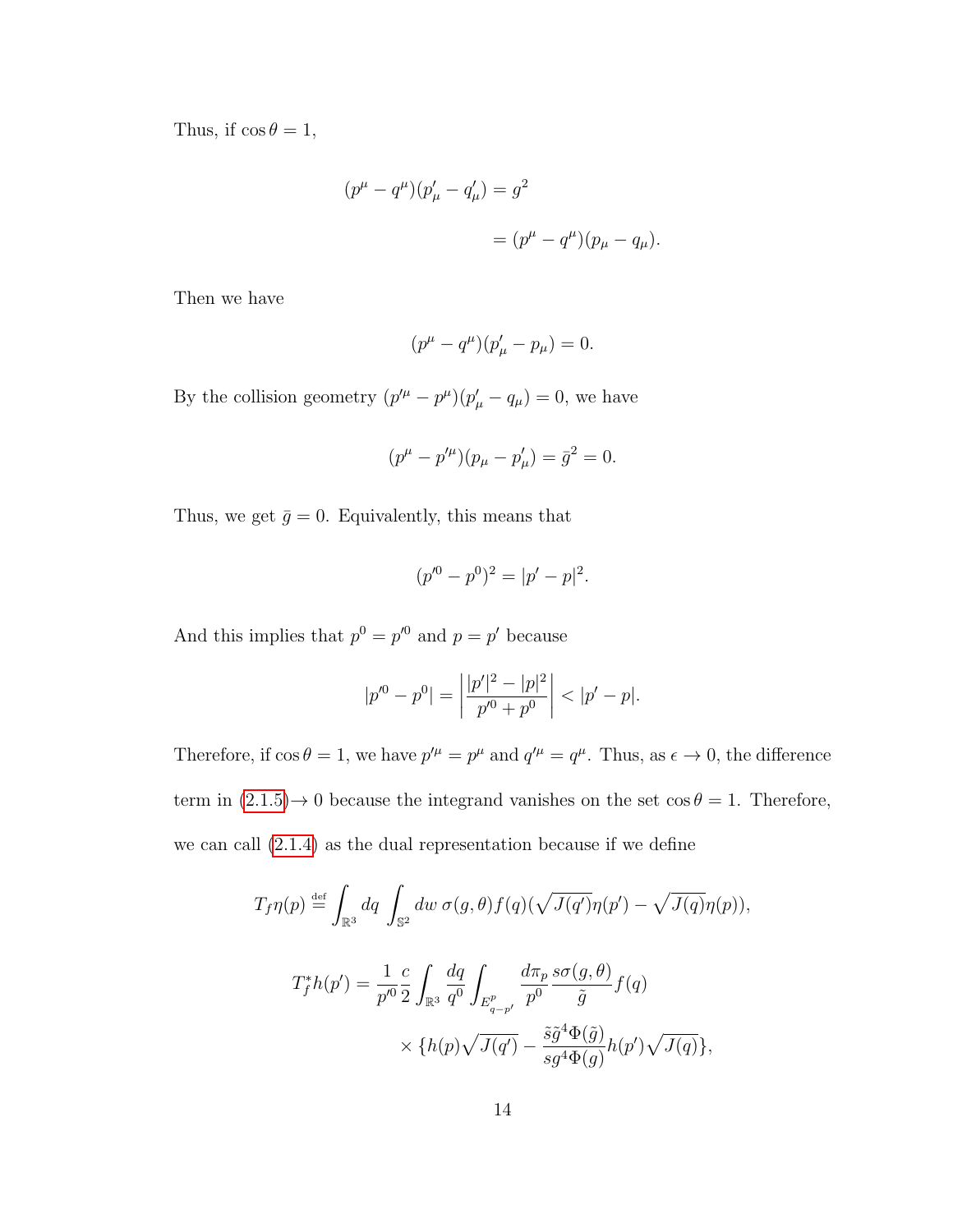then

$$
\langle \Gamma(f, h), \eta \rangle = \langle T_f \eta, h \rangle = \langle \eta, T_f^* h \rangle.
$$

## <span id="page-21-0"></span>2.2 Alternative forms of the collision operator

The collision integral below can be represented in other variables:

<span id="page-21-1"></span>
$$
\int_{\mathbb{R}^3} \frac{dp}{p^0} \int_{\mathbb{R}^3} \frac{dq}{q^0} \int_{\mathbb{R}^3} \frac{dq'}{q'^0} \int_{\mathbb{R}^3} \frac{dp'}{p'^0} s \sigma(g,\theta) \delta^{(4)}(p'^\mu + q'^\mu - p^\mu - q^\mu) A(p,q,p') \tag{2.2.1}
$$

where A has a sufficient vanishing condition so the integral is well-defined.

Here we can write the above integral as one on the set  $\mathbb{R}^3 \times \mathbb{R}^3 \times E^{p'}_{p+q}$  where  $E_p^{p'}$  $_{p+q}^{p}$  is the hyperplane

$$
E_{p+q}^{p'} = \{p' \in \mathbb{R}^3 : (p'^{\mu} - p^{\mu})(p_{\mu} + q_{\mu}) = 0\}.
$$

We rewrite eq. $(2.2.1)$  as

$$
\int_{\mathbb{R}^3} \frac{dp}{p^0} \int_{\mathbb{R}^3} \frac{dq}{q^0} B(p, q, p')
$$

where  $B = B(p, q, p')$  is defined as

$$
B = \int_{\mathbb{R}^3} \frac{dp'}{p'^0} \int_{\mathbb{R}^3} \frac{dq'}{q'^0} s \sigma(g, \theta) \delta^{(4)}(p'^\mu + q'^\mu - p^\mu - q^\mu) A(p, q, p')
$$
  
= 
$$
\int_{\mathbb{R}^4 \times \mathbb{R}^4} d\Theta(p'^\mu, q'^\mu) s \sigma(g, \theta) \delta^{(4)}(p'^\mu + q'^\mu - p^\mu - q^\mu) A(p^\mu, q^\mu, p'^\mu)
$$

where  $d\Theta(p'^{\mu}, q'^{\mu}) \stackrel{\text{def}}{=} dp' \,^{\mu} dq' \,^{\mu} u(q'^0) u(p'^0) \delta(s - g^2 - 4) \delta((p'^{\mu} - q'^{\mu})(p'^{\mu} + q'^{\mu}))$  and

 $u(r) = 0$  if  $r < 0$  and  $u(r) = 1$  if  $r \ge 0$ . Now we apply the change of variable

$$
\bar{q'}^{\mu} = q'^{\mu} - p'^{\mu}.
$$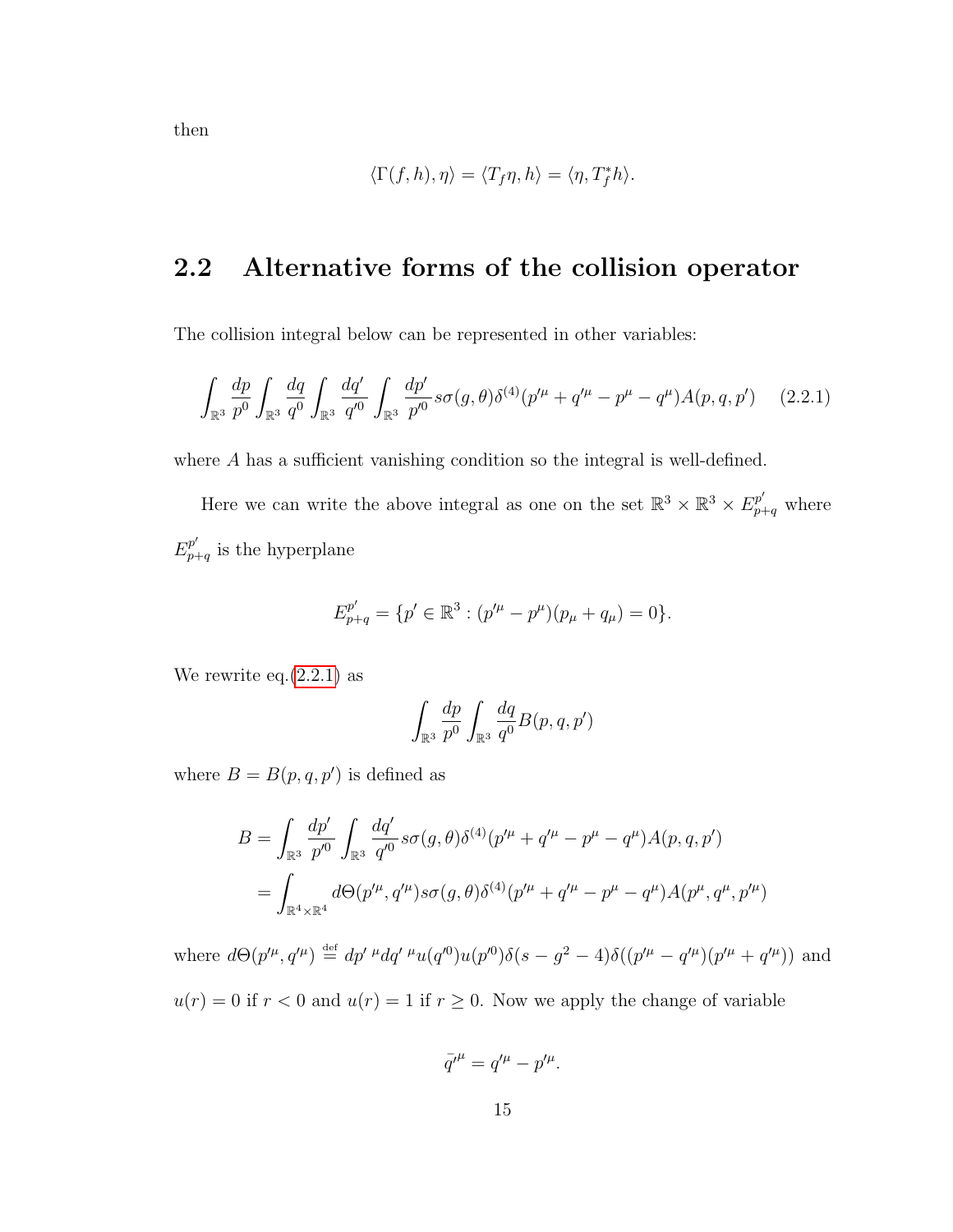Then with this change of variable the integral becomes

$$
B = \int_{\mathbb{R}^4 \times \mathbb{R}^4} d\Theta(\bar{q'}^{\mu}, p'^{\mu}) s \sigma(g, \theta) \delta^{(4)}(2p'^{\mu} + \bar{q'}^{\mu} - p^{\mu} - q^{\mu}) A(p^{\mu}, q^{\mu}, p'^{\mu})
$$

where  $d\Theta(\bar{q'}^{\mu},p'^{\mu}) \stackrel{\text{def}}{=} dp' \mu d\bar{q'}^{\mu} u(\bar{q'}_{0}+p'^{0})u(p'^{0})\delta(s-g^{2}-4)\delta(\bar{q'}^{\mu}(p'^{\mu}+q'^{\mu}))$ . This change of variables gives us the Jacobian= 1. Finally we evaluate the delta function to obtain

$$
B = \int_{\mathbb{R}^4} d\Theta(p^{\prime \mu}) s \sigma(g, \theta) A(p^{\mu}, q^{\mu}, p^{\prime \mu})
$$

where we are now integrating over the four vector  $p^{\prime \mu}$  and  $d\Theta(p^{\prime \mu}) = dp^{\prime \mu} u(q^0 +$  $p^{0} - p'^{0}u(p'^{0})\delta(s - g^{2} - 4)\delta((p^{\mu} + q^{\mu})(p_{\mu} + q_{\mu} - 2p'_{\mu}))$ . We conclude that the integral is given by

$$
B = \int_{E_{p+q}^{p'}} \frac{d\pi_{p'}}{2\sqrt{sp'}} s\sigma(g,\theta) A(p,q,p')
$$
 (2.2.2)

where  $d\pi_{p'} = dp' u (p^0 + q^0 - p'^0) \delta \left( -\frac{s}{2\omega} \right)$  $\frac{s}{2\sqrt{s}} - \frac{p^{\prime\mu}(p_{\mu}+q_{\mu})}{\sqrt{s}}\bigg)$ . This is an 2 dimensional surface measure on the hypersurface  $E_{p}^{p'}$  $_{p+q}^{p'}$  in  $\mathbb{R}^3$ .

Additionally, we can write the integral  $(2.2.1)$  as one on the set  $\mathbb{R}^3 \times \mathbb{R}^3 \times E_n^q$  $p'-p$ where  $E_n^q$  $p'_{p'-p}$  is the hyperplane

$$
E_{p'-p}^q = \{q \in \mathbb{R}^3 : (p'^\mu - p^\mu)(p_\mu + q_\mu) = 0\}.
$$

We rewrite  $(2.2.1)$  as

$$
\int_{\mathbb{R}^3} \frac{dp}{p^0} \int_{\mathbb{R}^3} \frac{dp'}{p'^0} B(p, q, p')
$$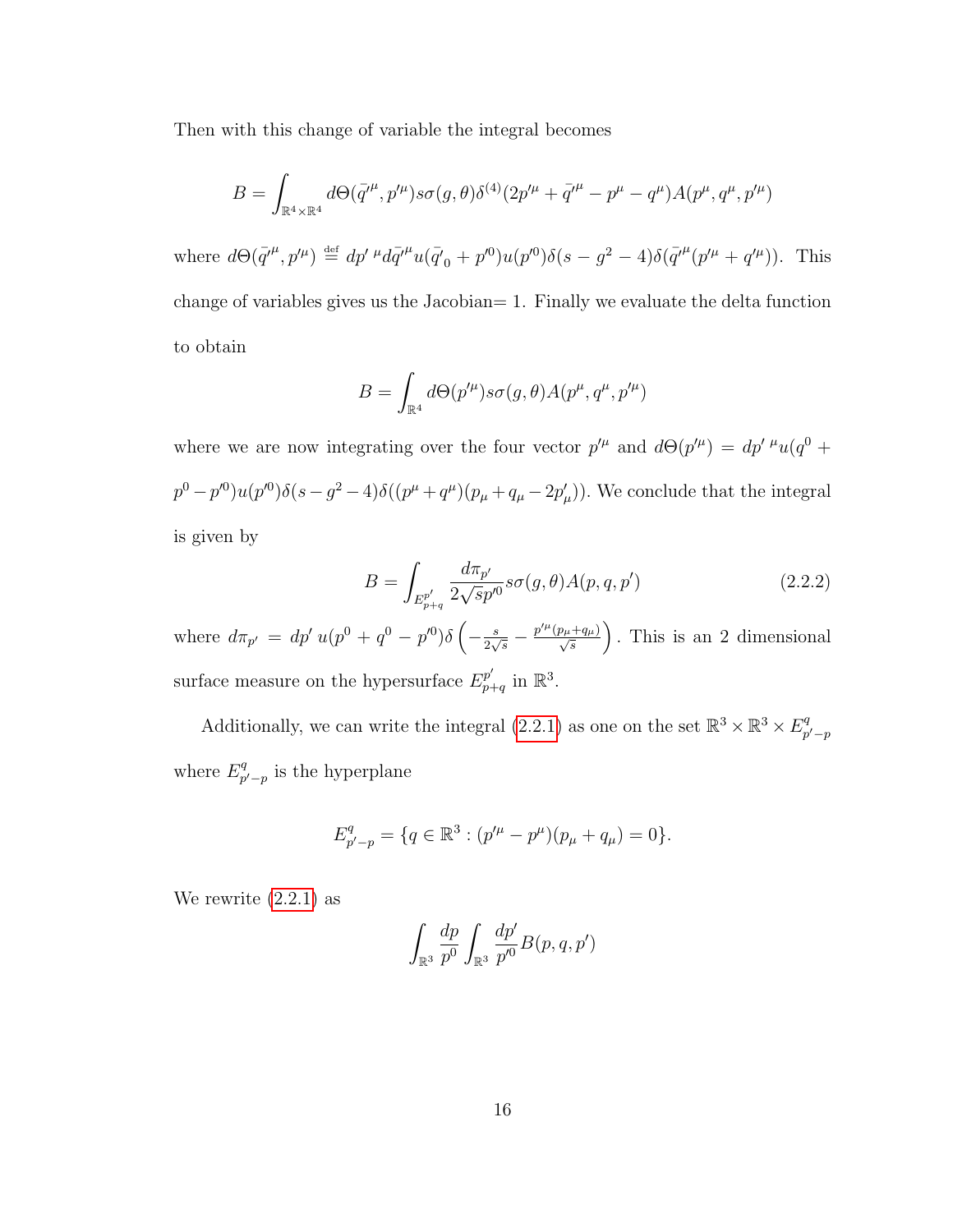where  $B = B(p, q, p')$  is defined as

$$
B = \int_{\mathbb{R}^3} \frac{dq}{q^0} \int_{\mathbb{R}^3} \frac{dq'}{q'^0} s \sigma(g, \theta) \delta^{(4)}(p'^\mu + q'^\mu - p^\mu - q^\mu) A(p, q, p')
$$
  
= 
$$
\int_{\mathbb{R}^4 \times \mathbb{R}^4} d\Theta(q^\mu, q'^\mu) s \sigma(g, \theta) \delta^{(4)}(p'^\mu + q'^\mu - p^\mu - q^\mu) A(p^\mu, q^\mu, p'^\mu)
$$

where  $d\Theta(q^{\mu}, q'^{\mu}) \stackrel{\text{def}}{=} dq^{\mu}dq'^{\mu}u(q'^{0})u(q^{0})\delta(s - g^{2} - 4)\delta((q^{\mu} - q'^{\mu})(q^{\mu} + q'^{\mu}))$  and  $u(r) = 0$  if  $r < 0$  and  $u(r) = 1$  if  $r \ge 0$ . Now we apply the change of variable

$$
\bar{q}^{\mu} = q'^{\mu} - q^{\mu}.
$$

Then with this change of variable the integral becomes

$$
B=\int_{\mathbb{R}^4\times\mathbb{R}^4}d\Theta(\bar{q}^\mu,q^\mu) s\sigma(g,\theta)\delta^{(4)}(p'^\mu+\bar{q}^\mu-p^\mu)A(p^\mu,q^\mu,p'^\mu)
$$

where  $d\Theta(\bar{q}^{\mu},q^{\mu}) \stackrel{\text{def}}{=} dq^{\mu}d\bar{q}^{\mu}u(\bar{q}^{0}+q^{0})u(q^{0})\delta(s-q^{2}-4)\delta(\bar{q}^{\mu}(2q^{\mu}+\bar{q}^{\mu}))$ . This change of variables gives us the Jacobian= 1. Finally we evaluate the delta function to obtain

$$
B = \int_{\mathbb{R}^4} d\Theta(q^{\mu}) s \sigma(g, \theta) A(p^{\mu}, q^{\mu}, p'^{\mu})
$$

where we are now integrating over the four vector  $q^{\mu}$  and

$$
d\Theta(q^{\mu}) = dq^{\mu}u(p^{0} - p'^{0} + q^{0})u(q^{0})\delta(s - q^{2} - 4)\delta((p^{\mu} - p'^{\mu})(2q_{\mu} + p_{\mu} - p'_{\mu})).
$$
 We

conclude that the integral is given by

$$
B = \int_{E_{p'-p}^q} \frac{d\pi_q}{2\bar{g}q^0} s\sigma(g,\theta) A(p,q,p')
$$
 (2.2.3)

where  $d\pi_q = dq u(p^0 + q^0 - p'^0) \delta \left( \frac{\bar{g}}{2} + \frac{q^{\mu} (p_{\mu} - p'_{\mu})}{\bar{g}} \right)$  $\left(\frac{a-p_{\mu}^{\prime}}{g}\right)$ . This is an 2-dimensional surface measure on the hypersurface  $E_n^q$  $_{p'-p}^q$  in  $\mathbb{R}^3$ .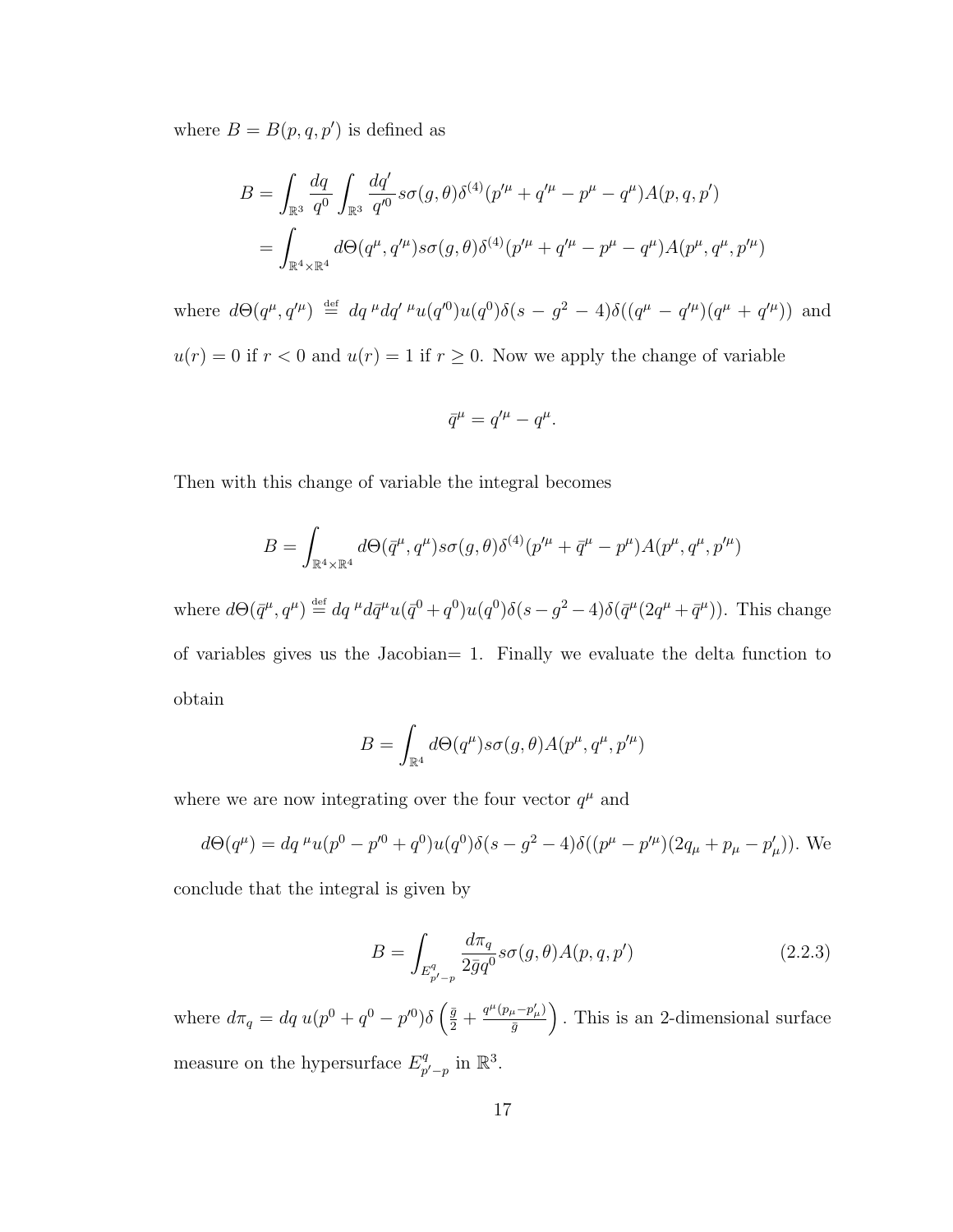We also want to introduce another way of writing the collision operator. The 12-fold integral [\(2.2.1\)](#page-21-1) will be written in 9-fold integral in this section in  $(p, p', \bar{q})$ where we define  $\bar{q}$  as below. We write [\(2.2.1\)](#page-21-1) using Fubini as follows

$$
I \stackrel{\text{def}}{=} \int_{\mathbb{R}^3} \frac{dp}{p^0} \int_{\mathbb{R}^3} \frac{dp'}{p'^0} \int_{\mathbb{R}^3} \frac{dq}{q^0} \int_{\mathbb{R}^3} \frac{dq'}{q'^0} s \sigma(g,\theta) \delta^{(4)}(p'^\mu + q'^\mu - p^\mu - q^\mu) A(p,q,p').
$$

By adding two delta functions and two step functions, we can express the integral above as follows

$$
I = \int_{\mathbb{R}^3} \frac{dp}{p^0} \int_{\mathbb{R}^3} \frac{dp'}{p'^0} \int_{\mathbb{R}^4} dq^{\mu} \int_{\mathbb{R}^4} dq'^{\mu} u(q^0 + q'^0) u(\underline{s} - 4) \delta(\underline{s} - \underline{g}^2 - 4)
$$
  
×  $s\sigma(g, \theta) \delta((q^{\mu} + q'^{\mu})(q_{\mu} - q'_{\mu})) \delta^{(4)}(p'^{\mu} + q'^{\mu} - p^{\mu} - q^{\mu}) A(p, q, p')$ 

where we are now integrating over the 14-vector  $(p, p', q^{\mu}, q'^{\mu})$ , u is defined by  $u(r)$  = 0 if  $r < 0$  and  $u(r) = 1$  if  $r \ge 0$ , and we let  $g \stackrel{\text{def}}{=} g(q^{\mu}, q'^{\mu})$  and  $g \stackrel{\text{def}}{=} s(q^{\mu}, q'^{\mu})$ . We will convert the integral over  $(q^{\mu}, q'^{\mu})$  into the integral over  $q^{\mu} - q'^{\mu}$  and  $q^{\mu} + q'^{\mu}$ . Now we apply the change of variables

$$
q_s^\mu \stackrel{\scriptscriptstyle\rm def}{=} q^\mu + q'^\mu, \quad \ q_g^\mu \stackrel{\scriptscriptstyle\rm def}{=} q^\mu - q'^\mu.
$$

This will do the change  $(q^{\mu}, q'^{\mu}) \rightarrow (q^{\mu}_{s}, q^{\mu}_{g})$  with Jacobian = 16. With this change, the integral  $I$  becomes

$$
I = \int_{\mathbb{R}^3} \frac{dp}{p^0} \int_{\mathbb{R}^3} \frac{dp'}{p'^0} \int_{\mathbb{R}^4} dq_s^{\mu} \int_{\mathbb{R}^4} dq_g^{\mu} u(q_s^0) u(-q_s^{\mu} q_{s\mu} - 4) \delta(q_s^{\mu} q_{g\mu})
$$
  
 
$$
\times \delta(-q_s^{\mu} q_{s\mu} - q_g^{\mu} q_{g\mu} - 4) s \sigma(g, \theta) \delta^{(4)}(p'^{\mu} - p^{\mu} - q_g^{\mu}) A(p, \frac{q_s + q_g}{2}, p').
$$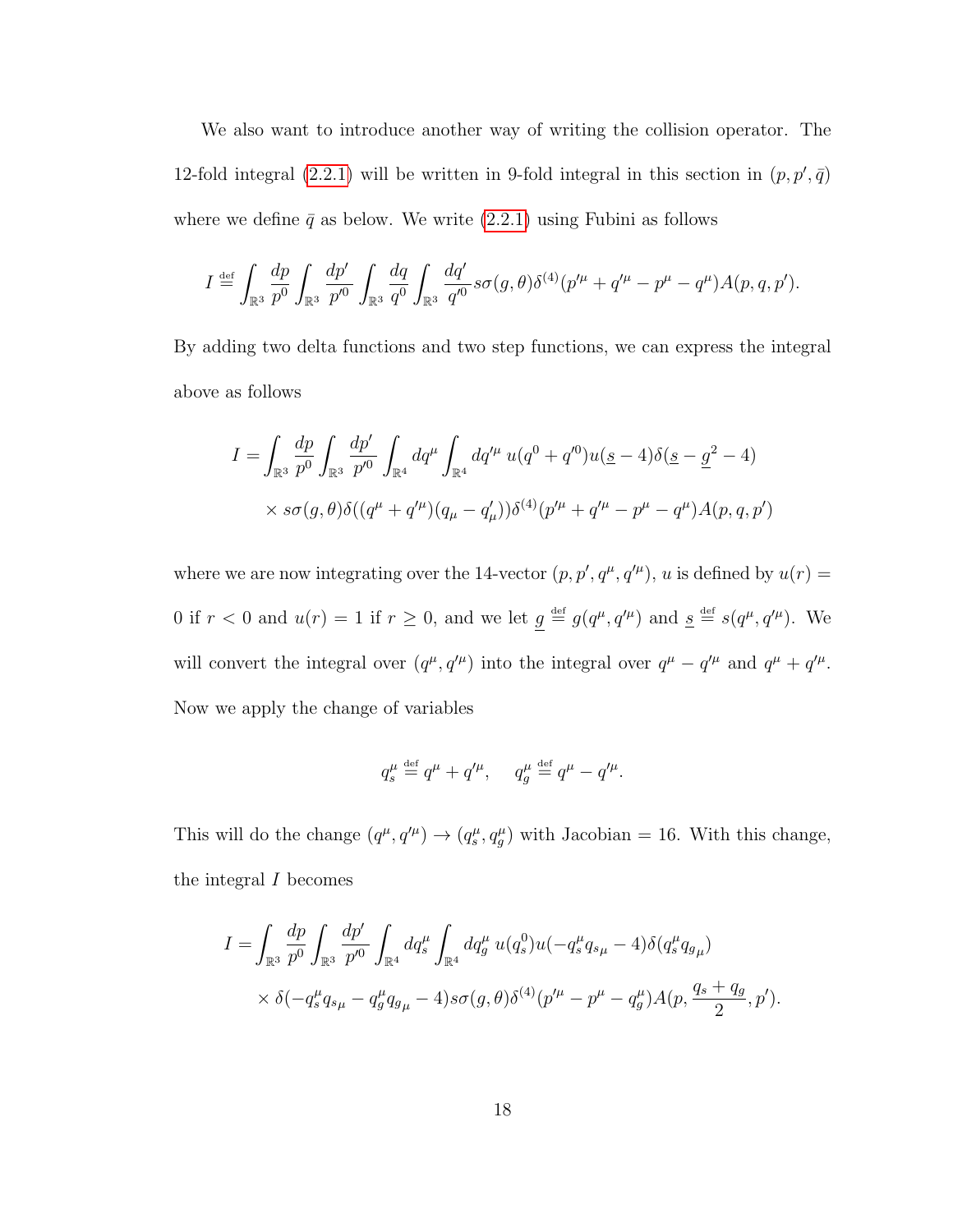Then we evaluate the third delta function to obtain

$$
I = \int_{\mathbb{R}^3} \frac{dp}{p^0} \int_{\mathbb{R}^3} \frac{dp'}{p'^0} \int_{\mathbb{R}^4} dq_s^{\mu} u(q_s^0) u(-q_s^{\mu} q_{s\mu} - 4) \delta(-q_s^{\mu} q_{s\mu} - \bar{g}^2 - 4)
$$
  
 
$$
\times \delta(q_s^{\mu} (p'_{\mu} - p_{\mu})) s\sigma(g, \theta) A(p, \frac{q_s + q_g}{2}, p').
$$

Note that  $-q_s^{\mu}q_{s\mu} - 4 = \bar{g}^2 \ge 0$  by the first delta function, and thus we always have  $u(-q_s^{\mu}q_{s\mu}-4)=1$ . Also, since  $\bar{s}=\bar{g}^2+4$ , we have

$$
u(q_s^0)\delta(-q_s^\mu q_{s\mu} - \bar{g}^2 - 4) = u(q_s^0)\delta(-q_s^\mu q_{s\mu} - \bar{s})
$$
  
=  $u(q_s^0)\delta((q_s^0)^2 - |q_s|^2 - \bar{s})$   
=  $\frac{\delta(q_s^0 - \sqrt{|q_s|^2 + \bar{s}})}{2\sqrt{|q_s|^2 + \bar{s}}}$ .

Then we finally carry out an integration using the first delta function and obtain

$$
I = \int_{\mathbb{R}^3} \frac{dp}{p^0} \int_{\mathbb{R}^3} \frac{dp'}{p'^0} \int_{\mathbb{R}^3} \frac{dq_s}{2\sqrt{|q_s|^2 + \bar{s}}} \, \delta(q_s^\mu (p'_\mu - p_\mu)) \times s\sigma(g, \theta) A(p, \frac{q_s + q_g}{2}, p'). \tag{2.2.4}
$$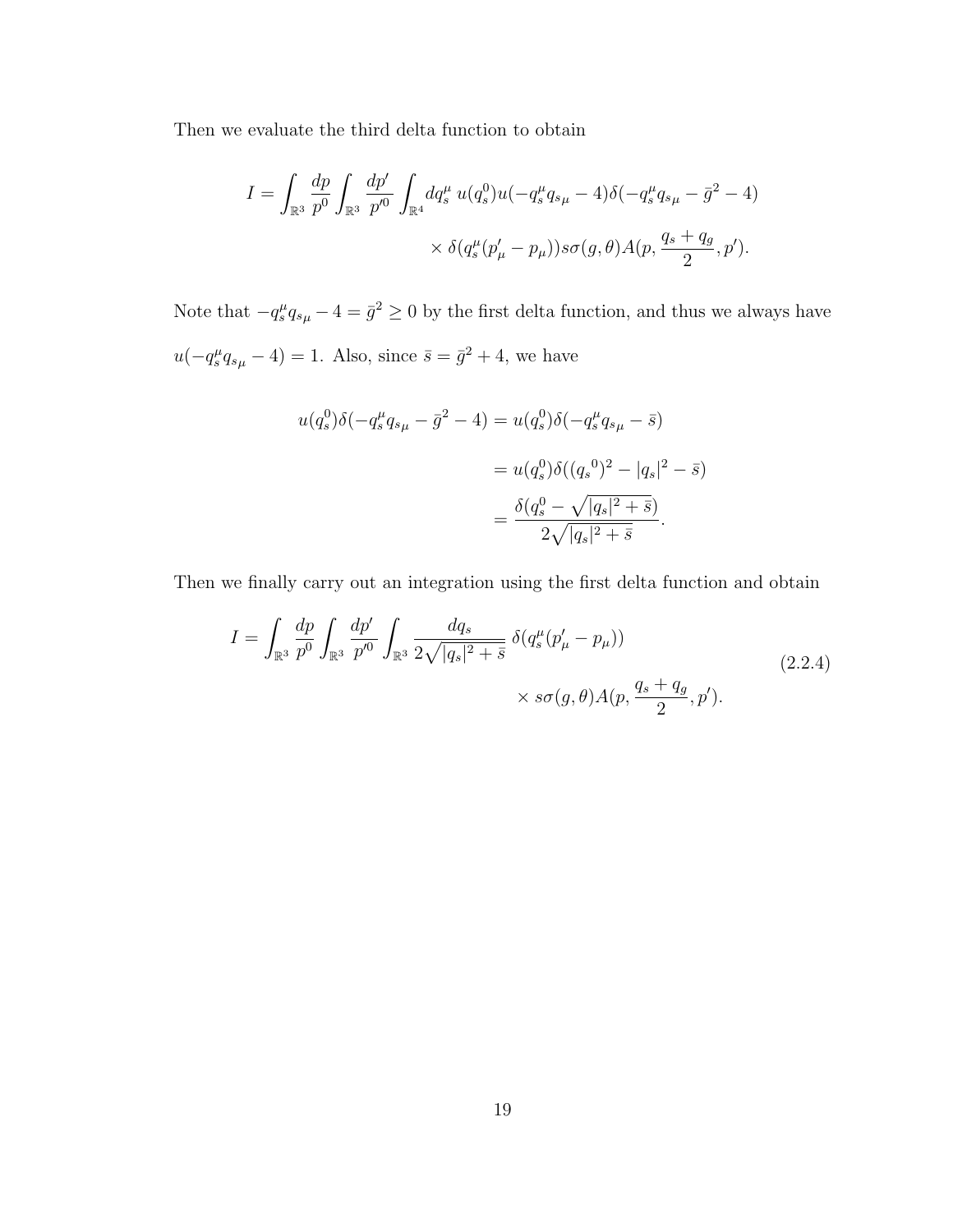# <span id="page-26-0"></span>Chapter 3

# On the global classical Solutions to the relativistic Boltzmann equation without angular cut-off

## <span id="page-26-1"></span>3.1 Statement of the main results and remarks

<span id="page-26-2"></span>3.1.1 Linearization and reformulation of the Boltzmann equation

We will consider the linearization of the collision operator and perturbation around the relativistic Jüttner equilibrium state

<span id="page-26-3"></span>
$$
F(t, x, p) = J(p) + \sqrt{J(p)} f(t, x, p).
$$
\n(3.1.1)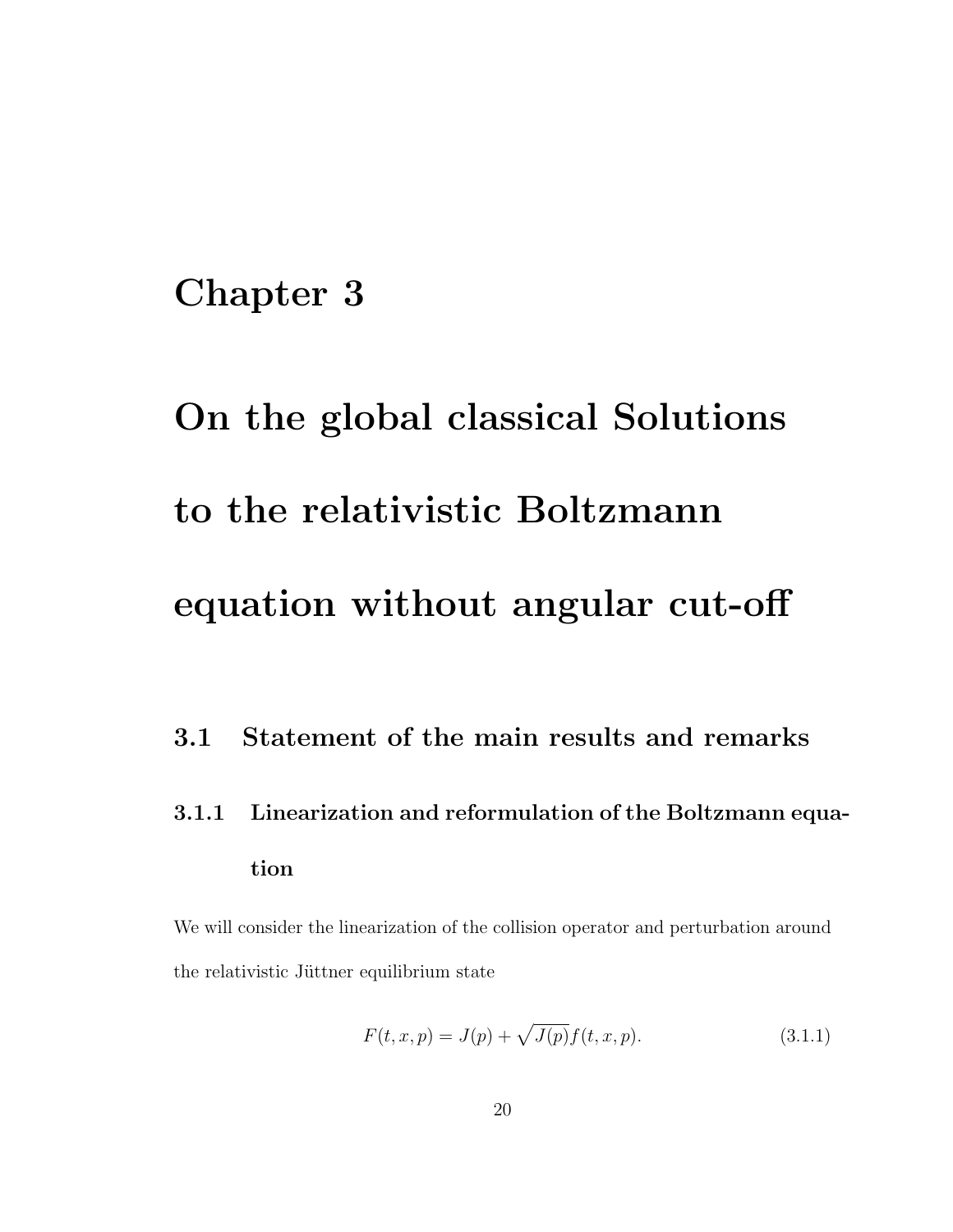Without loss of generality, we suppose that the mass, momentum, energy conservation laws for the perturbation  $f(t, x, p)$  holds for all  $t \geq 0$  as

<span id="page-27-1"></span>
$$
\int_{\mathbb{R}^3} dp \int_{\mathbb{T}^3} dx \begin{pmatrix} 1 \\ p \\ p^0 \end{pmatrix} \sqrt{J(p)} f(t, x, p) = 0.
$$
 (3.1.2)

We linearize the relativistic Boltzmann equation around the relativistic Maxwellian equilibrium state [\(3.1.1\)](#page-26-3). By expanding the equation, we obtain that

$$
\partial_t f + \hat{p} \cdot \nabla_x f + L(f) = \Gamma(f, f), \qquad f(0, x, v) = f_0(x, v),
$$
\n(3.1.3)

where the linearized relativistic Boltzmann operator  $L$  is given by

$$
L(f) \stackrel{\text{def}}{=} -J^{-1/2}Q(J,\sqrt{J}f) - J^{-1/2}Q(\sqrt{J}f,J)
$$
  
= 
$$
\int_{\mathbb{R}^3} dq \int_{\mathbb{S}^2} dw \ v_{\phi} \sigma(g,w) \Big( f(q) \sqrt{J(p)} + f(p) \sqrt{J(q)} - f(q') \sqrt{J(p')} - f(p') \sqrt{J(q')} \Big) \sqrt{J(q)},
$$

<span id="page-27-0"></span>and the bilinear operator  $\Gamma$  is given by

$$
\Gamma(f,h) \stackrel{\text{def}}{=} J^{-1/2} Q(\sqrt{J}f, \sqrt{J}h)
$$
\n
$$
= \int_{\mathbb{R}^3} dq \int_{\mathbb{S}^2} dw \ v_{\phi} \sigma(g,\theta) \sqrt{J(q)} (f(q')h(p') - f(q)h(p)).
$$
\n(3.1.4)

Then notice that we have

$$
L(f) = -\Gamma(f, \sqrt{J}) - \Gamma(\sqrt{J}, f).
$$

We further decompose  $L = N + K$ . We would call N as norm part and K as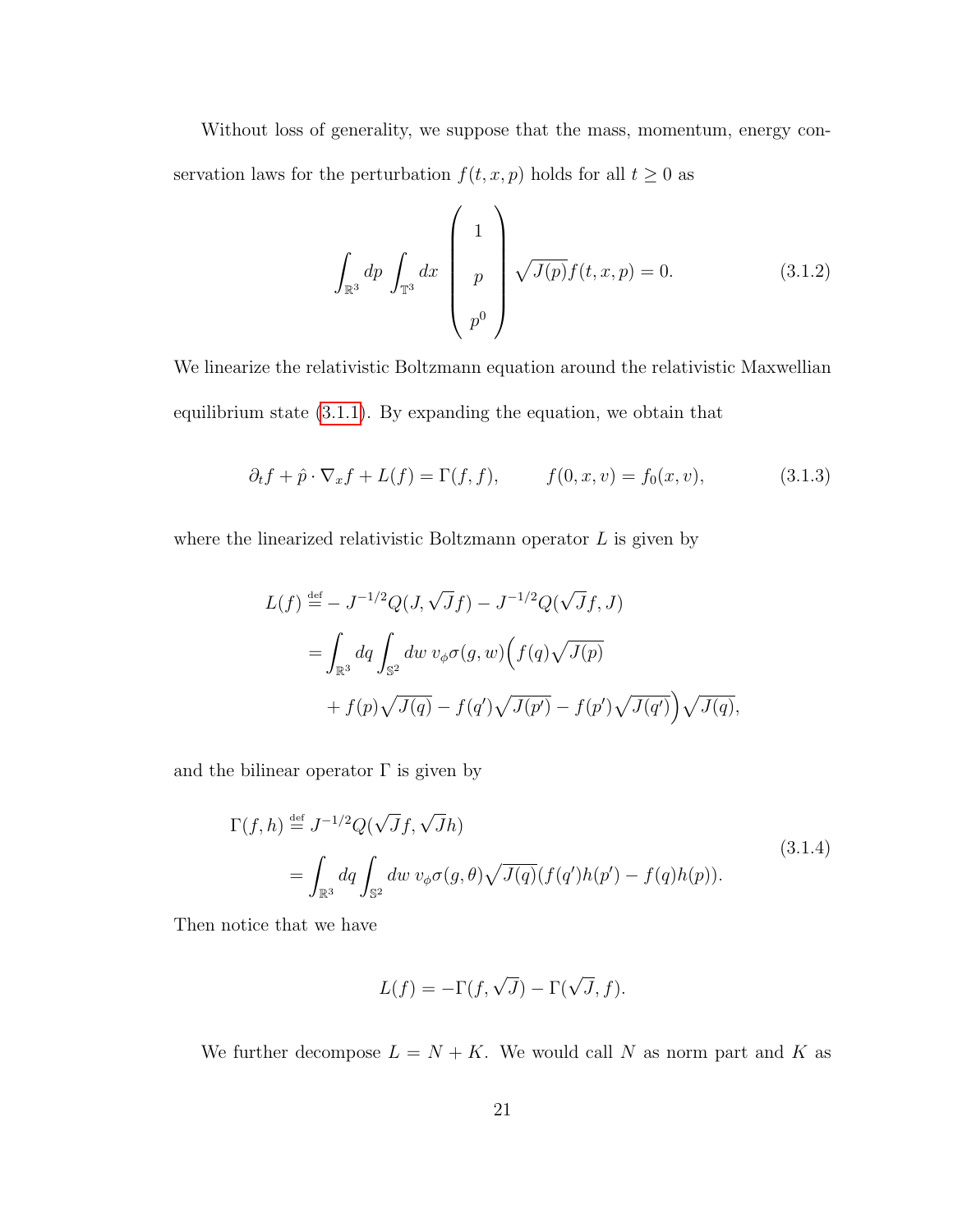compact part. First, we define the weight function  $\tilde{\zeta}=\zeta+\zeta_K$  such that

<span id="page-28-0"></span>
$$
\Gamma(\sqrt{J}, f) = \left( \int_{\mathbb{R}^3} dq \int_{\mathbb{S}^2} dw \ v_{\phi} \sigma(g, \theta) (f(p') - f(p)) \sqrt{J(q')} \sqrt{J(q)} \right) - \tilde{\zeta}(p) f(p),
$$
\n(3.1.5)

where

$$
\tilde{\zeta}(p) = \int_{\mathbb{R}^3} dq \int_{\mathbb{S}^2} dw \ v_{\phi} \sigma(g, \theta) (\sqrt{J(q)} - \sqrt{J(q')}) \sqrt{J(q)}
$$
  
\n
$$
= \int_{\mathbb{R}^3} dq \int_{\mathbb{S}^2} dw \ v_{\phi} \sigma(g, \theta) (\sqrt{J(q)} - \sqrt{J(q')})^2
$$
  
\n
$$
+ \int_{\mathbb{R}^3} dq \int_{\mathbb{S}^2} dw \ v_{\phi} \sigma(g, \theta) (\sqrt{J(q)} - \sqrt{J(q')}) \sqrt{J(q')}
$$
  
\n
$$
\stackrel{\text{def}}{=} \zeta(p) + \zeta_K(p).
$$

Then the first piece in  $\Gamma$  in [\(3.1.5\)](#page-28-0) contains a crucial Hilbert space structure and this is a similar phenomenon to the non-relativistic case as mentioned in Gressman and Strain [\[31\]](#page-130-3). To see this, we take a pre-post collisional change of variables  $(p, q) \rightarrow (p', q')$  as

<span id="page-28-1"></span>
$$
-\int_{\mathbb{R}^3} dp \int_{\mathbb{R}^3} dq \int_{\mathbb{S}^2} dw \, v_{\phi} \sigma(g,\theta) (f(p') - f(p)) h(p) \sqrt{J(q')} \sqrt{J(q)}
$$
  
= 
$$
-\frac{1}{2} \int_{\mathbb{R}^3} dp \int_{\mathbb{R}^3} dq \int_{\mathbb{S}^2} dw \, v_{\phi} \sigma(g,\theta) (f(p') - f(p)) h(p) \sqrt{J(q')} \sqrt{J(q)}
$$
  

$$
-\frac{1}{2} \int_{\mathbb{R}^3} dp \int_{\mathbb{R}^3} dq \int_{\mathbb{S}^2} dw \, v_{\phi} \sigma(g,\theta) (f(p) - f(p')) h(p') \sqrt{J(q)} \sqrt{J(q')}
$$
  
= 
$$
\frac{1}{2} \int_{\mathbb{R}^3} dp \int_{\mathbb{R}^3} dq \int_{\mathbb{S}^2} dw \, v_{\phi} \sigma(g,\theta) (f(p') - f(p)) (h(p') - h(p)) \sqrt{J(q')} \sqrt{J(q)}.
$$
(3.1.6)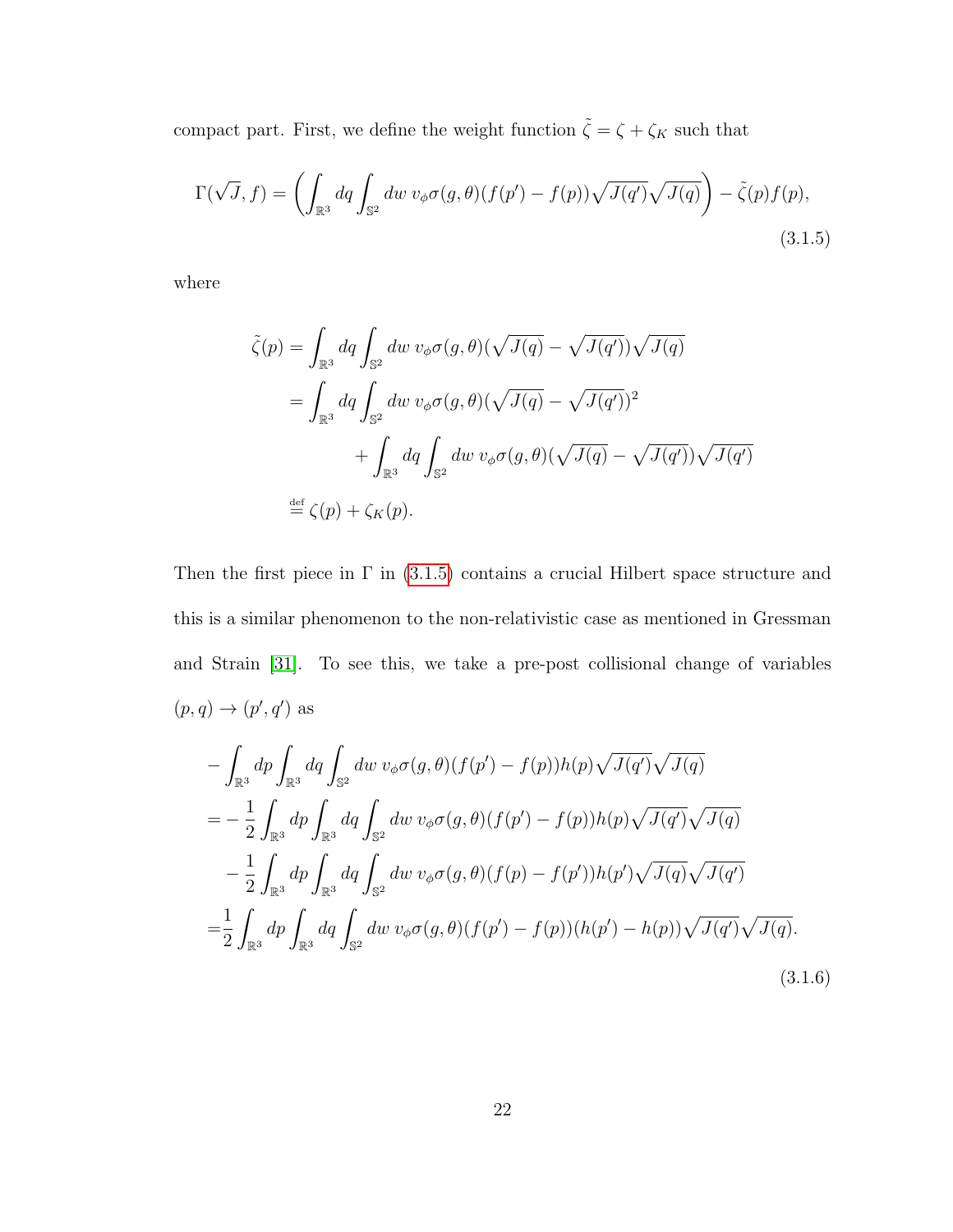Then, we define the compact part  $K$  of the linearized Boltzmann operator  $L$  as

$$
Kf = \zeta_K(p)f - \Gamma(f, \sqrt{J})
$$
  
=  $\zeta_K(p)f - \int_{\mathbb{R}^3} dq \int_{\mathbb{S}^2} dw \ v_{\phi} \sigma(g, \theta) \sqrt{J(q)} (f(q')\sqrt{J(p')} - f(q)\sqrt{J(p)}),$ 

where

$$
\zeta_K(p) \stackrel{\text{def}}{=} \int_{\mathbb{R}^3} dq \int_{\mathbb{S}^2} dw \ v_{\phi} \sigma(g,\theta) (\sqrt{J(q)} - \sqrt{J(q')}) \sqrt{J(q')}.\tag{3.1.7}
$$

Then, the rest of  $L$  which we call as the norm part  $N$  is defined as

$$
Nf = -\Gamma(\sqrt{J}, f) - \zeta_K(p)f
$$
  
= 
$$
- \int_{\mathbb{R}^3} dq \int_{\mathbb{S}^2} dw \, v_{\phi} \sigma(g, w) (f(p') - f(p)) \sqrt{J(q')} \sqrt{J(q)} + \zeta(p) f(p),
$$

where

$$
\zeta(p) \stackrel{\text{def}}{=} \int_{\mathbb{R}^3} dq \int_{\mathbb{S}^2} dw \ v_{\phi} \sigma(g,\theta) (\sqrt{J(q)} - \sqrt{J(q')})^2. \tag{3.1.8}
$$

Then, as in [\(3.1.6\)](#page-28-1), this norm piece satisfies that

$$
\langle Nf, f \rangle = \frac{1}{2} \int_{\mathbb{R}^3} dp \int_{\mathbb{R}^3} dq \int_{\mathbb{S}^2} dw \, v_{\phi} \sigma(g, \theta) (f(p') - f(p))^2 \sqrt{J(q')} \sqrt{J(q)}
$$

$$
+ \int_{\mathbb{R}^3} dp \, \zeta(p) |f(p)|^2.
$$

Thus, we define a fractional semi-norm as

$$
|f|_B^2 \stackrel{\text{def}}{=} \frac{1}{2} \int_{\mathbb{R}^3} dp \int_{\mathbb{R}^3} dq \int_{\mathbb{S}^2} dw \, v_{\phi} \, \sigma(g,\theta) (f(p') - f(p))^2 \sqrt{J(q)J(q')}.
$$

This norm will appear in the process of linearization of the collision operator.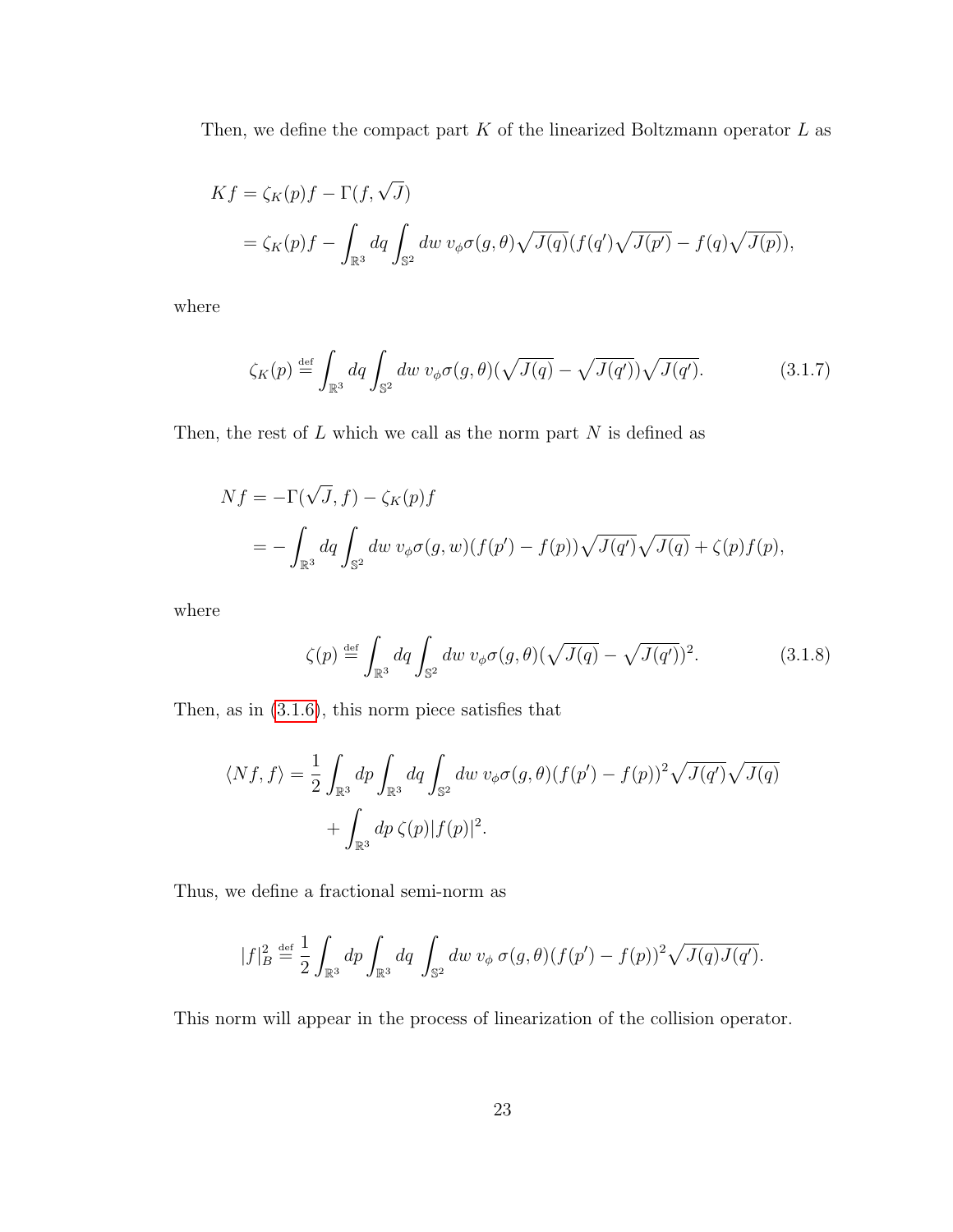For the first part of the compact piece  $\langle Kf, f \rangle$  and the second part of the norm piece  $\langle Nf, f \rangle$ , the following asymtotics will be shown in Proposition [4.1.1](#page-92-1) and Corollary [4.2.2:](#page-97-0)

$$
|\zeta_K(p)| \lesssim (p^0)^{\frac{a+\gamma}{2}} \quad \text{and} \quad \zeta(p) \approx (p^0)^{\frac{a+\gamma}{2}}, \tag{3.1.9}
$$

under our hypothesis on the collision kernel [\(3.1.10\)](#page-31-0) and [\(3.1.11\)](#page-31-1) only. They can be established with the similar machinery as in Section [3.2,](#page-40-0) [3.3,](#page-53-0) and [3.5.](#page-63-0) Pao [\[43\]](#page-131-5) proved related estimates in non-relativistic case using special function arguments. This completes our main splitting of the linearized relativistic Boltzmann collision operator.

We can also think of the spatial derivative of  $\Gamma$  which will be useful later. Recall that the linearization of the collision operator is given by [\(3.1.4\)](#page-27-0) and that the postcollisional variables  $p'$  and  $q'$  satisfies [\(1.2.6\)](#page-11-1) and [\(1.2.7\)](#page-11-2). Then, we can define the spatial derivatives of the bilinear collision operator  $\Gamma$  as

$$
\partial^{\alpha}\Gamma(f,h) = \sum_{\alpha_1 \leq \alpha} C_{\alpha,\alpha_1} \Gamma(\partial^{\alpha-\alpha_1}f, \partial^{\alpha_1}h),
$$

where  $C_{\alpha,\alpha_1}$  is a non-negative constant.

#### <span id="page-30-0"></span>3.1.2 Main hypothesis on the collision kernel  $\sigma$

The Boltzmann collision kernel  $\sigma(g, \theta)$  is a non-negative function which only depends on the relative velocity g and the scattering angle  $\theta$ . Without loss of generality, we may assume that the collision kernel  $\sigma$  is supported only when  $\cos \theta \geq 0$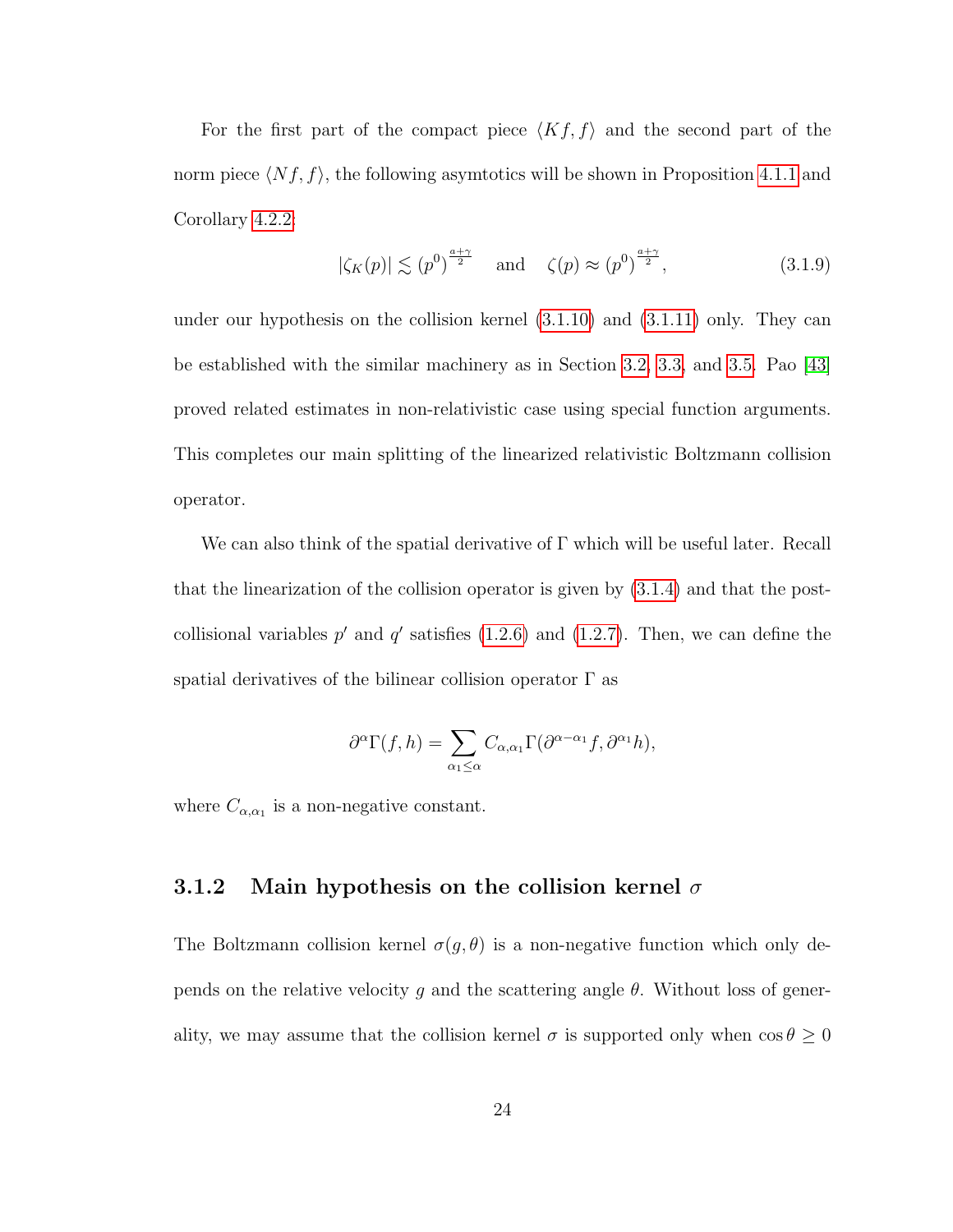throught this paper; i.e.,  $0 \le \theta \le \frac{\pi}{2}$  $\frac{\pi}{2}$ . Otherwise, the following *symmetrization* [\[24\]](#page-129-1) will reduce the case:

$$
\bar{\sigma}(g,\theta) = [\sigma(g,\theta) + \sigma(g,-\theta)]1_{\cos\theta \ge 0},
$$

where  $1_A$  is the indicator function of the set A.

<span id="page-31-0"></span>Throughout this paper we assume the collision kernel satisfies the following growth/decay estimates:

$$
\sigma(g,\theta) \lesssim (g^a + g^{-b})\sigma_0(\theta)
$$
  
\n
$$
\sigma(g,\theta) \gtrsim (\frac{g}{\sqrt{s}})g^a \sigma_0(\theta)
$$
\n(3.1.10)

Additionally, the angular function  $\theta \mapsto \sigma_0(\theta)$  is not locally integrable; for  $c > 0$ , it satisfies

<span id="page-31-1"></span>
$$
\frac{c}{\theta^{1+\gamma}} \le \sin \theta \cdot \sigma_0(\theta) \le \frac{1}{c\theta^{1+\gamma}}, \quad \gamma \in (0, 2), \quad \forall \theta \in (0, \frac{\pi}{2}].
$$
 (3.1.11)

Here we have that  $a + \gamma \geq 0$  and  $\gamma < b < \frac{3}{2} + \gamma$ . Note that we do not assume any cut-off condition on the angular function.

The assumptions on our collision kernel have been motivated from many important physical interactions; the Boltzmann cross-sections which satisfy the assumptions above can describe many interactions such as short range interactions [\[22,](#page-129-0) [44\]](#page-131-0) which describe the relativistic analogue of hard-sphere collisions,  $M\phi$ ller scattering [\[14\]](#page-128-0) which describes electron-electron scattering, Compton scattering [\[14\]](#page-128-0) which is an approximation of photon-electron scattering, neutrino gas interactions [\[15\]](#page-128-1), and the interactions of Israel particles [\[36\]](#page-130-0) which are the relativistic analogue of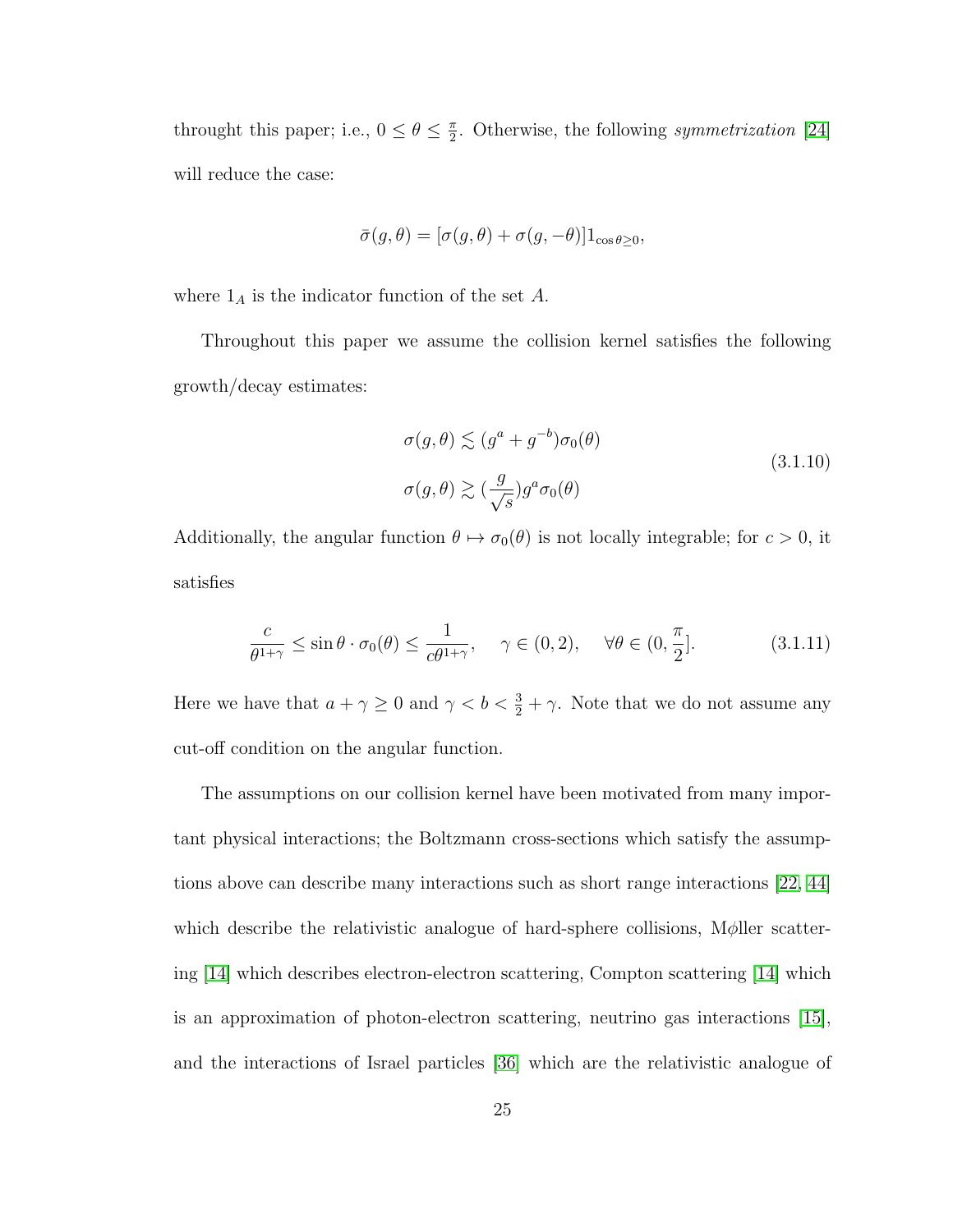the interactions of Maxwell molecules. For explicit representations of the collision kernels, see Appendix. Conditions on our collision kernel is generic in the sense of Dudyński and Ekiel-Jeżewska [\[20\]](#page-128-2). Some of the collision cross-sections of those important physical interactions have high angular singularities, so the non-cutoff assumptions on the angular kernel are needed.

#### <span id="page-32-0"></span>3.1.3 Spaces

We will use  $\langle \cdot, \cdot \rangle$  to denote the standard  $L^2(\mathbb{R}^3_p)$  inner product. Also, we will use  $(\cdot, \cdot)$  to denote the  $L^2(\mathbb{T}_x^3 \times \mathbb{R}_p^3)$  inner product. As will be seen, our solutions depend heavily on the following weighted geometric fractional Sobolev space:

$$
I^{a,\gamma} \stackrel{\text{def}}{=} \{ f \in L^2(\mathbb{R}^3_p) : |f|_{I^{a,\gamma}} < \infty \},
$$

where the norm is described as

$$
|f|_{I^{a,\gamma}}^2\stackrel{\textrm{\tiny{def}}}{=} |f|_{L^2_{\frac{a+\gamma}{2}}}^2+\int_{\mathbb{R}^3}dp\int_{\mathbb{R}^3}dp'\,\frac{(f(p')-f(p))^2}{\bar{g}^{3+\gamma}}(p'^{0}p^{0})^{\frac{a+\gamma}{4}}1_{\bar{g}\leq 1}
$$

where  $\bar{g}$  is the relative momentum between  $p^{\mu}$  and  $p^{\mu}$  in the *center-of-momentum* system and is defined as

$$
\bar{g} = g(p^{\prime \mu}, p^{\mu}) = \sqrt{(p^{\prime \mu} - p^{\mu})(p_{\mu}^{\prime} - p_{\mu})}
$$
\n
$$
= \sqrt{2(-p^{\prime \mu}p_{\mu} - 1)} = \sqrt{2(p^{\prime 0}p^{0} - p^{\prime} \cdot p - 1)}.
$$
\n(3.1.12)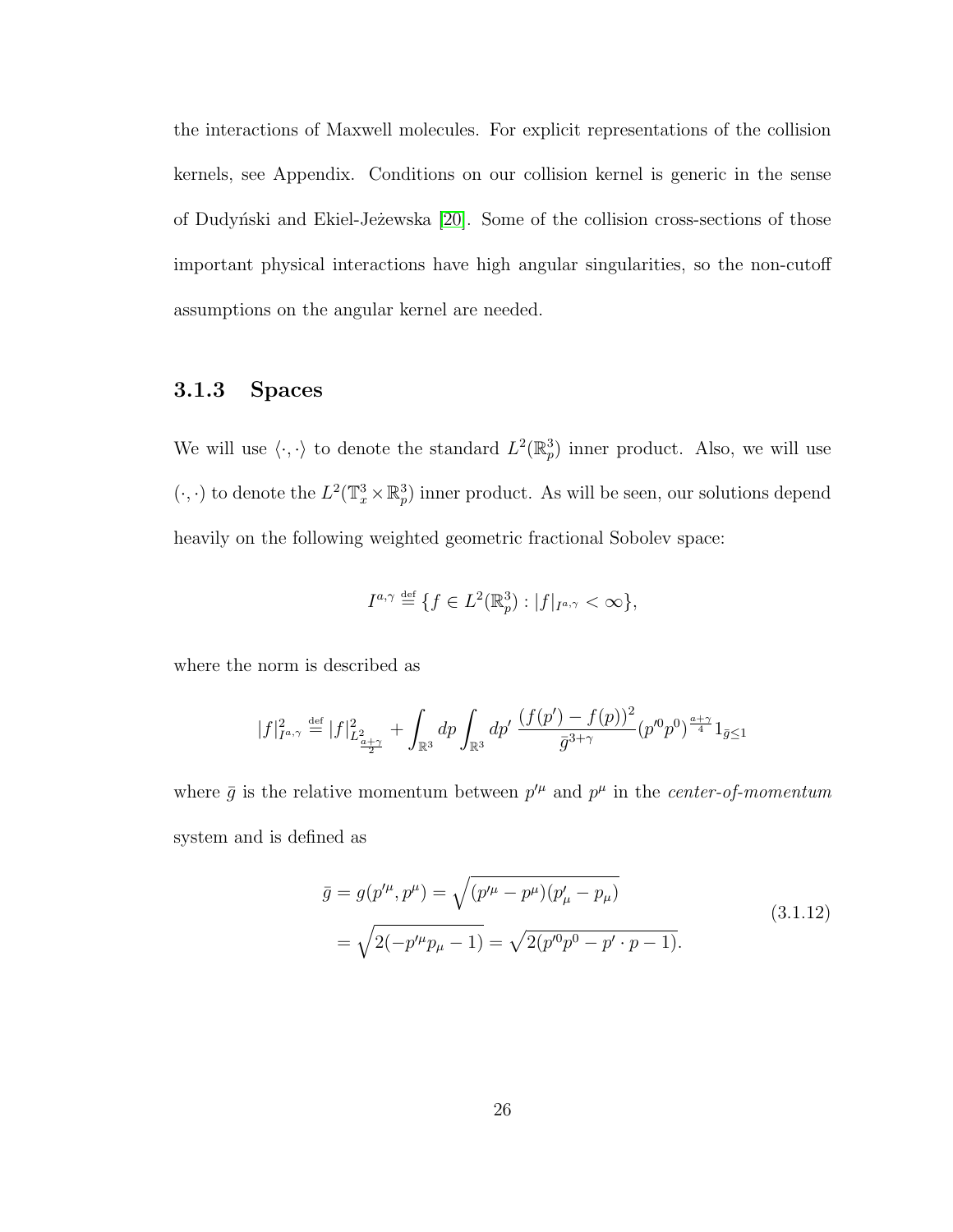Here, we also define another relative momentum between  $p^{\prime \mu}$  and  $q^{\mu}$  as

$$
\tilde{g} = g(p'^{\mu}, q^{\mu}) = \sqrt{(p'^{\mu} - q^{\mu})(p'_{\mu} - q_{\mu})}
$$

$$
= \sqrt{2(-p'^{\mu}q_{\mu} - 1)} = \sqrt{2(p'^{0}q^{0} - p' \cdot q - 1)}.
$$

Note that this space  $I^{a,\gamma}$  is included in the following weighted  $L^2$  space given by

$$
|f|_{L^2_{\frac{a+\gamma}{2}}}^2 \stackrel{\text{def}}{=} \int_{\mathbb{R}^3} dp (p^0)^{\frac{a+\gamma}{2}} |f(p)|^2.
$$

 $p<sup>0</sup>$  is a convenient notation, but we do not include the speed of light as a parameter in our norms as we normalize the speed of light  $c = 1$  throughout this paper.

The notation on the norm  $|\cdot|$  refers to function space norms acting on  $\mathbb{R}^3_p$  only. The analogous norm acting on  $\mathbb{T}_x^3 \times \mathbb{R}_p^3$  is denoted by  $|| \cdot ||$ . So, we have

$$
||f||_{I^{a,\gamma}}^2 \stackrel{\text{def}}{=} || |f|_{I^{a,\gamma}} ||_{L^2(\mathbb{T}^3)}^2.
$$

The multi-indices  $\alpha = (\alpha^1, \alpha^2, \alpha^3)$  will be used to record spatial derivatives. For example, we write

$$
\partial^{\alpha} = \partial_{x_1}^{\alpha^1} \partial_{x_2}^{\alpha^2} \partial_{x_3}^{\alpha^3}.
$$

If each component of  $\alpha$  is not greater than that of  $\alpha_1$ , we write  $\alpha \leq \alpha_1$ . Also,  $\alpha < \alpha_1$  means  $\alpha \leq \alpha_1$  and  $|\alpha| < |\alpha_1|$  where  $|\alpha| = \alpha_1 + \alpha_2 + \alpha_3$ .

We define the space  $H^N = H^N(\mathbb{T}^3 \times \mathbb{R}^3)$  with integer  $N \geq 0$  spatial derivatives as

$$
||f||_{H^N}^2 = ||f||_{H^N(\mathbb{T}^3 \times \mathbb{R}^3)}^2 = \sum_{|\alpha| \le N} ||\partial^{\alpha} f||_{L^2(\mathbb{T}^3 \times \mathbb{R}^3)}^2.
$$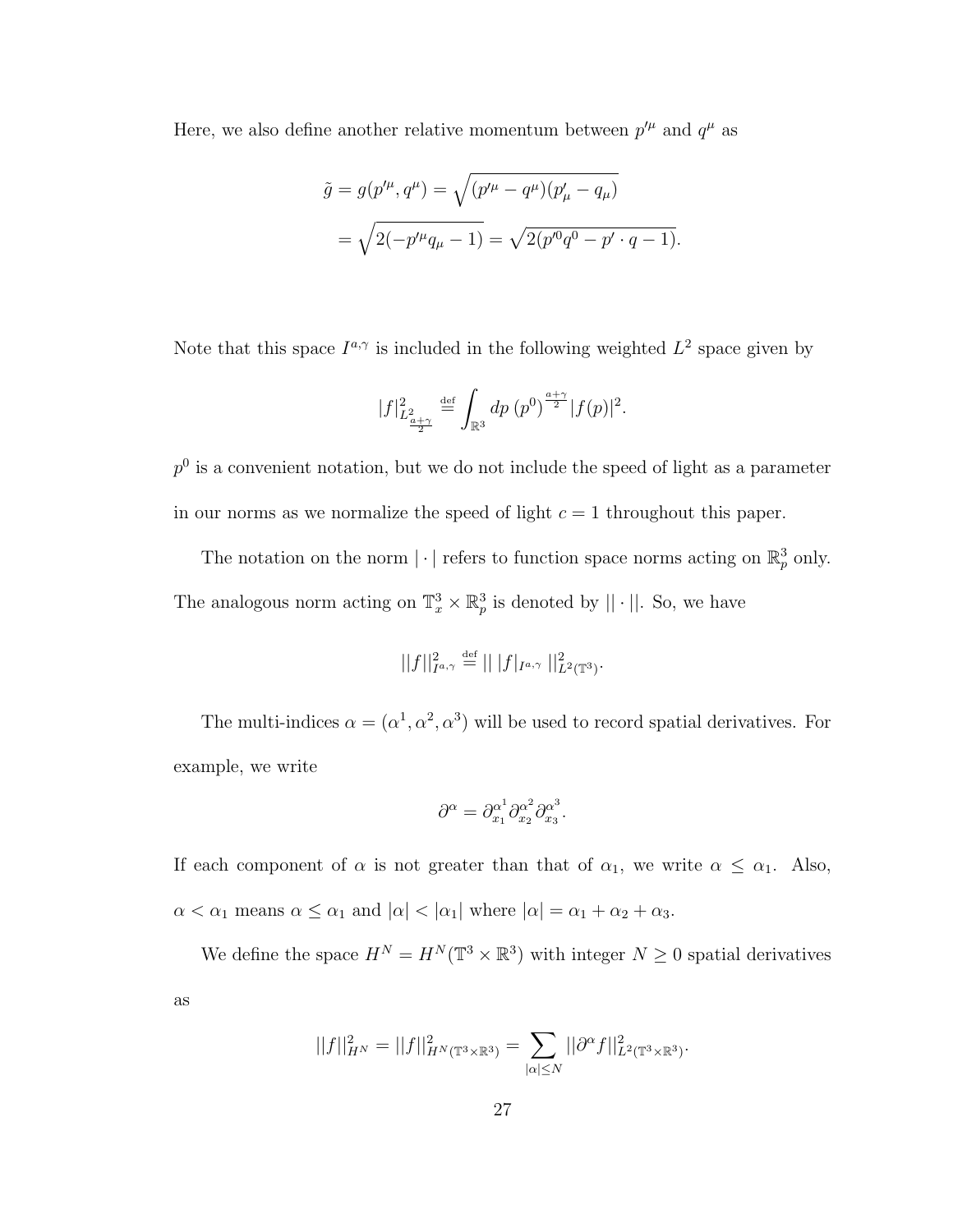We sometimes denote the norm  $||f||_{H^N}^2$  as  $||f||_H^2$  for simplicity.

We also define the derivative space  $I_N^{a,\gamma}(\mathbb{T}^3 \times \mathbb{R}^3)$  whose norm is given by

$$
||f||_{I_N^{a,\gamma}}^2=||f||_{I_N^{a,\gamma}(\mathbb{T}^3\times\mathbb{R}^3)}^2=\sum_{|\alpha|\leq N}||\partial^\alpha f||_{I^{a,\gamma}(\mathbb{T}^3\times\mathbb{R}^3)}^2.
$$

Now, we state our main result as follows:

**Theorem 3.1.1.** (Main Theorem) Fix  $N \geq 2$ , the total number of spatial derivatives. Choose  $f_0 = f_0(x, p) \in H^N(\mathbb{T}^3 \times \mathbb{R}^3)$  in [\(3.1.1\)](#page-26-3) which satisfies [\(3.1.2\)](#page-27-1). There is an  $\eta_0 > 0$  such that if  $||f_0||_{H^N(\mathbb{T}^3 \times \mathbb{R}^3)} \leq \eta_0$ , then there exists a unique global strong solution to the relativistic Boltzmann equation  $(1.1.1)$ , in the form  $(3.1.1)$ , which satisfies

$$
f(t, x, p) \in L_t^{\infty}([0, \infty); H^N(\mathbb{T}^3 \times \mathbb{R}^3)) \cap L_t^2((0, \infty); I_N^{a, \gamma}(\mathbb{T}^3 \times \mathbb{R}^3)).
$$

Furthermore, we have exponential decay to equilibrium. For some fixed  $\lambda > 0$ ,

$$
||f(t)||_{H^N(\mathbb{T}^3 \times \mathbb{R}^3)} \lesssim e^{-\lambda t} ||f_0||_{H^N(\mathbb{T}^3 \times \mathbb{R}^3)}.
$$

We also have positivity;  $F = J +$ √  $Jf \ge 0$  if  $F_0 = J +$ √  $Jf_0 \geq 0.$ 

#### <span id="page-34-0"></span>3.1.4 Remarks and possibilities for the future

Our main theorem assumes that the initial function has at least N spatial derivatives. The minimum number of spatial derivatives  $N \geq 2$  is needed to use the Sobolev embedding theorems that  $L^{\infty}(\mathbb{T}^3_x) \supset H^2(\mathbb{T}^3_x)$ . Note that if the number of spatial derivatives is  $N > 4$ , the strong solutions in the existence theorem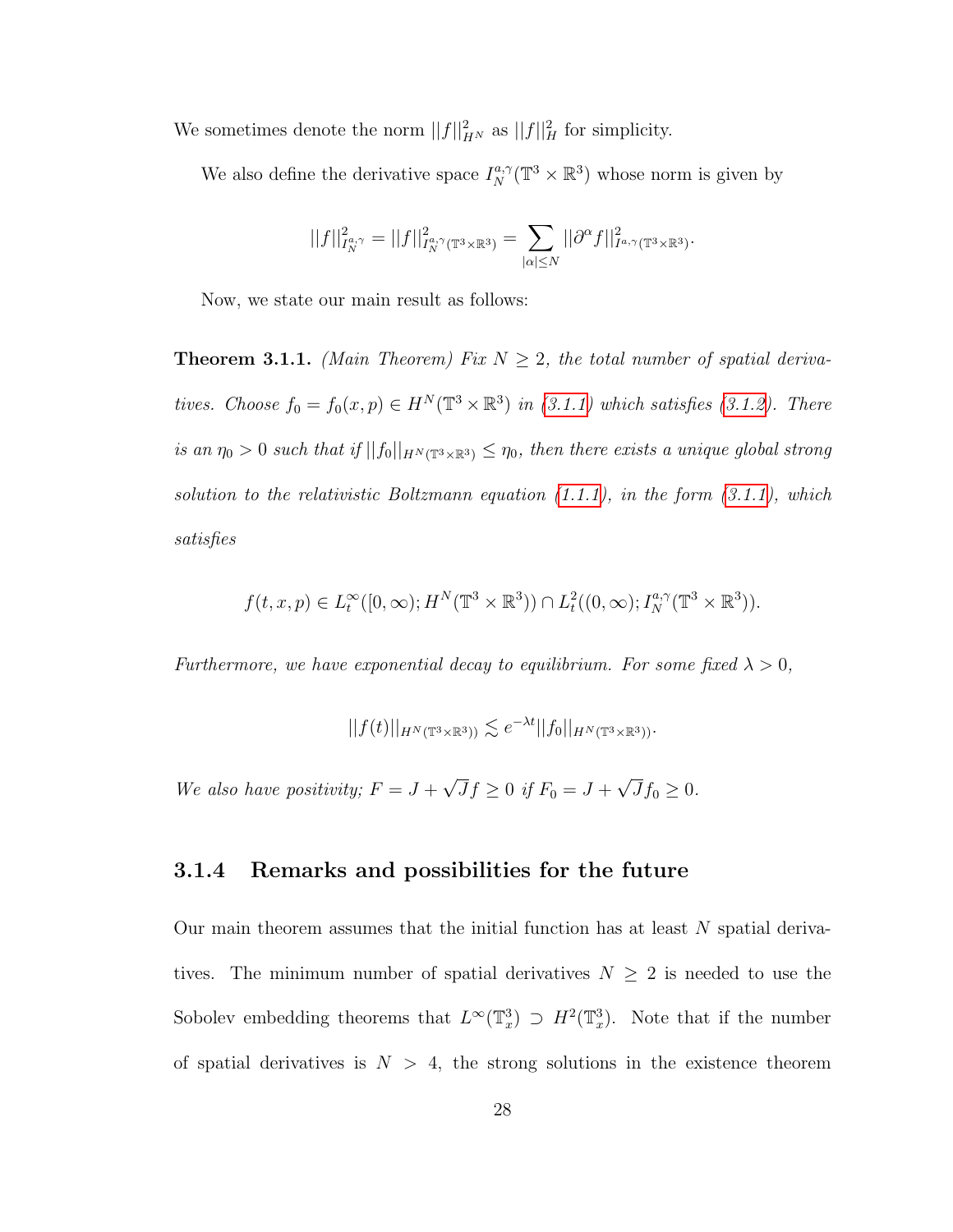are indeed classical solutions by the Sobolev lemma [\[23\]](#page-129-5) that if  $N > 1 + \frac{6}{2}$  then  $H^N(\mathbb{T}^3\times\mathbb{R}^3)\subset C^1(\mathbb{T}^3\times\mathbb{R}^3)$ . For the lowest number of spatial derivatives,  $N\geq 2$ , we obtain that the equation is satisfied in the weak sense; however, the weak solution is called a strong solution to the equation because we show that the solution is unique.

Cancellation estimates. Here we want to record one of the main computational and technical difficulties which arise in dealing with relativistic collisions. While one of the usual techniques to deal with the cancellation estimates which contains  $|\eta(p) - \eta(p')|$  is to use the fundamental theorem of calculus and the change of variables in the non-relativistic settings, this method does not give a favorable estimate in the relativistic theory because the momentum derivative on the postcollisional variables  $(1.2.6)$  and  $(1.2.7)$  creates additional high singularities which are tough to control in the relativistic settings. Even with the other different representation of post-collisional variables as in [\[25\]](#page-129-3), it is known in much earlier work [\[27\]](#page-129-2) that the growth of momentum derivatives is large enough and this high growth prevents us from using known the non-relativistic method from [\[32\]](#page-130-4). It is also worth it to mention that the Jacobian which arises in taking the change of variables from p to  $u = \theta p + (1 - \theta)p'$  for some  $\theta \in (0, 1)$  has a bad singularity at some  $\theta = \theta(p, p').$ Even if we take a non-linear path from  $p$  to  $p'$ , the author has computed that the Jacobian always blows up at a point on the path and has concluded that there exists a 2-dimensional hypersurface between the momentums  $p$  and  $p'$  on which the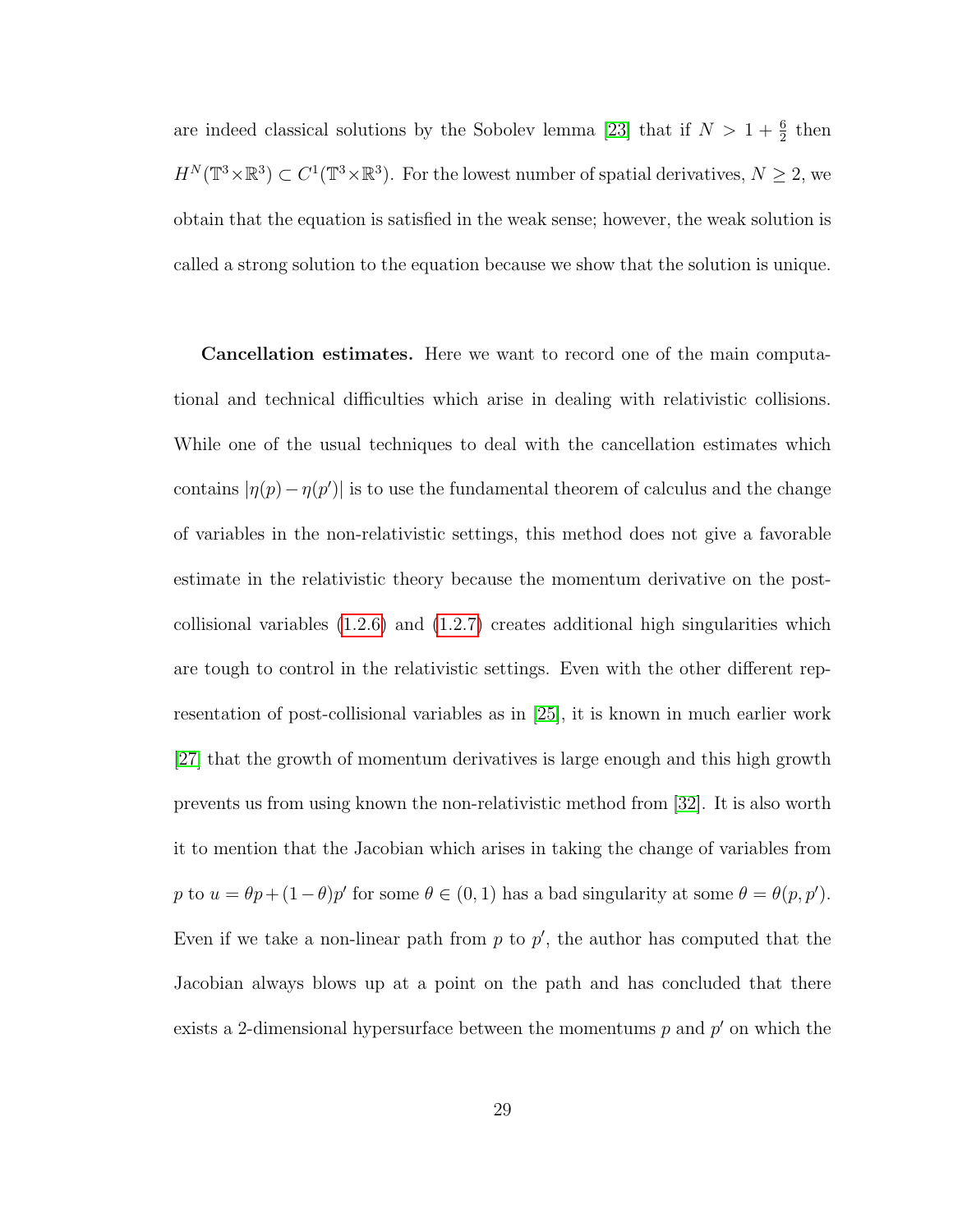Jacobian blows up. We deal with this difficulty by isolating the term  $|\eta(p) - \eta(p')|$ in one integral in the sense of the Cauchy-Schwarz inequality and bounding the integral from above in terms of the norm  $|\eta|_{I^{a,\gamma}}$  and the extra factor  $2^{-\frac{3k}{2}}$ , which is a favorable factor for the case  $k \geq 0$ . See Section [3.3.](#page-53-0)

Non-cutoff results. Regarding non-relativistic results with non-cutoff assumptions, we would like to mention the work by Alexandre and Villani [\[4\]](#page-126-0) from 2002 on renormalized weak solutions with non-negative defect measure. Also, we would like to record the work by Gressman and Strain [\[30,](#page-130-0) [31\]](#page-130-1) in 2010-2011. We also want to mention that Alexandre, Morimoto, Ukai, Xu, and Yang [\[5,](#page-126-1) [7,](#page-127-0) [8,](#page-127-1) [9,](#page-127-2) [10\]](#page-127-3) obtained a proof, using different methods, of the global existence of solutions with non-cutoff assumptions in 2010-2012. Lastly, we would like to mention the recent work by the same group of Alexandre, Morimoto, Ukai, Xu, and Yang [\[6\]](#page-127-4) from 2013 on the local existence with mild regularity for the non-cutoff Boltzmann equation where they work with an improved initial condition and do not assume that the initial data is close to a global equilibrium.

We also want to remark that Theorem [3.1.1](#page-34-0) is the first global existence and stability proof in the relativistic kinetic theory without angular cutoff conditions and this solves an open problem.

Future possibilities: We believe that our method can be useful for making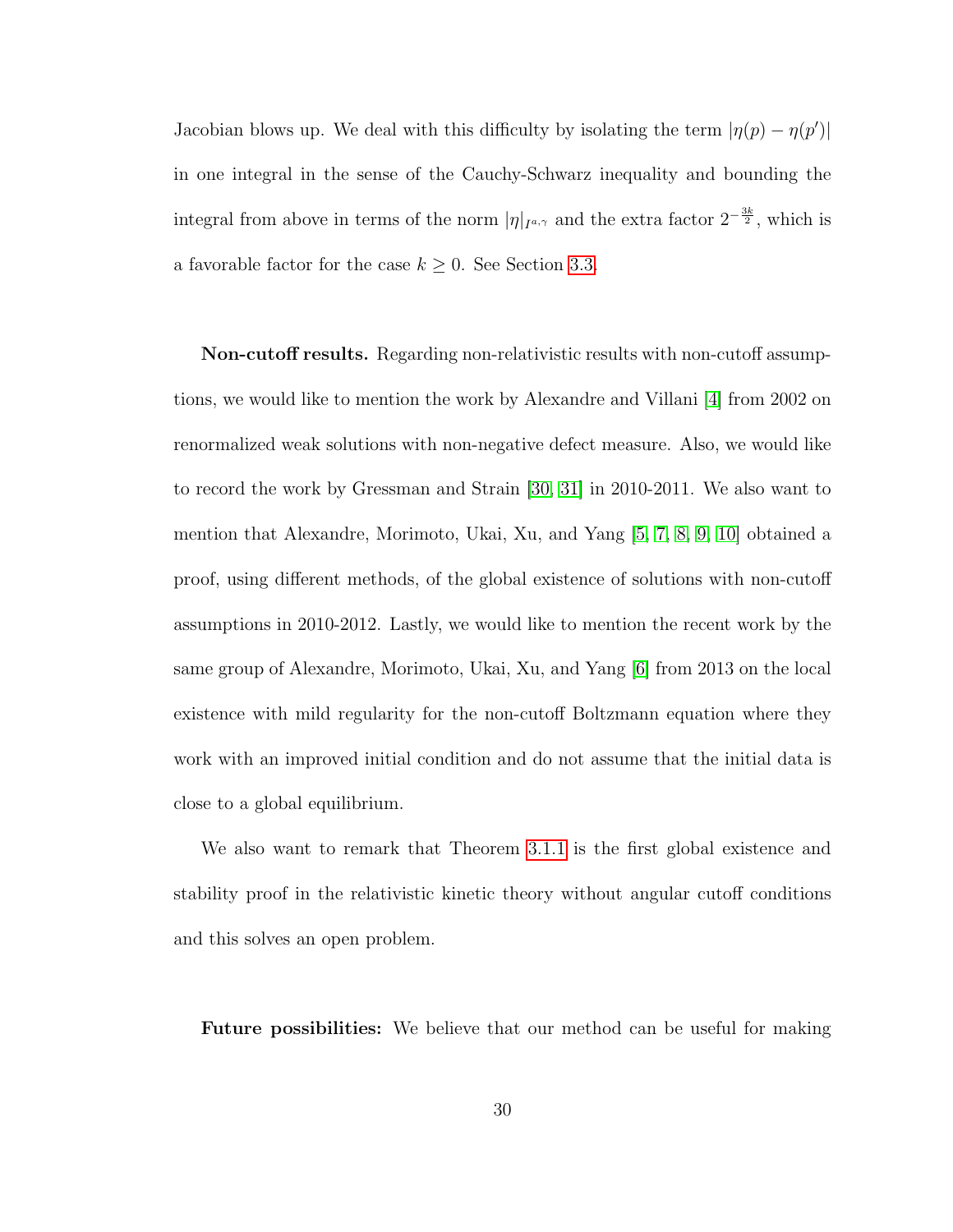further progress on the non-cutoff relativistic kinetic theory. Note that our kernel assumes the hard potential interaction. We can use the similar methods to prove another open problem on the global stability of the relativistic Boltzmann equations for the soft potentials without angular cutoff. We will soon address in a future work the generalization to the soft potential interaction which assumes  $-b + \gamma < 0$ and  $-\frac{3}{2} < -b+\gamma$  in a subsequent paper [\[37\]](#page-130-2). For more singular soft potentials  $-b + \gamma \leq -\frac{3}{2}$ , we need to take the velocity-derivatives on the bilinear collision operator  $\partial_{\beta} \Gamma$  which is written in the language of the derivatives of the post-collision maps of  $(1.2.6)$  and  $(1.2.7)$  and the estimates on those terms need some clever choices of splittings of kernels so that we reduce the complexity of the derivatives. This difficulty on the derivatives is known and expected in the relativistic kinetic theory, for the representations of the post-collisional momentums in the center-ofmomentum expression in  $(1.2.6)$  and  $(1.2.7)$  contain many non-linear terms.

Furthermore, we expect to generalize our result to the whole space case  $\mathbb{R}^3_x$  by combining our estimates with the existing cut-off technology in the whole space.

It is also possible that our methods could help to prove the global existences and stabilities for other relativistic PDEs such as relativistic Vlasov-Maxwell-Boltzmann system for hard potentials without angular cut-off.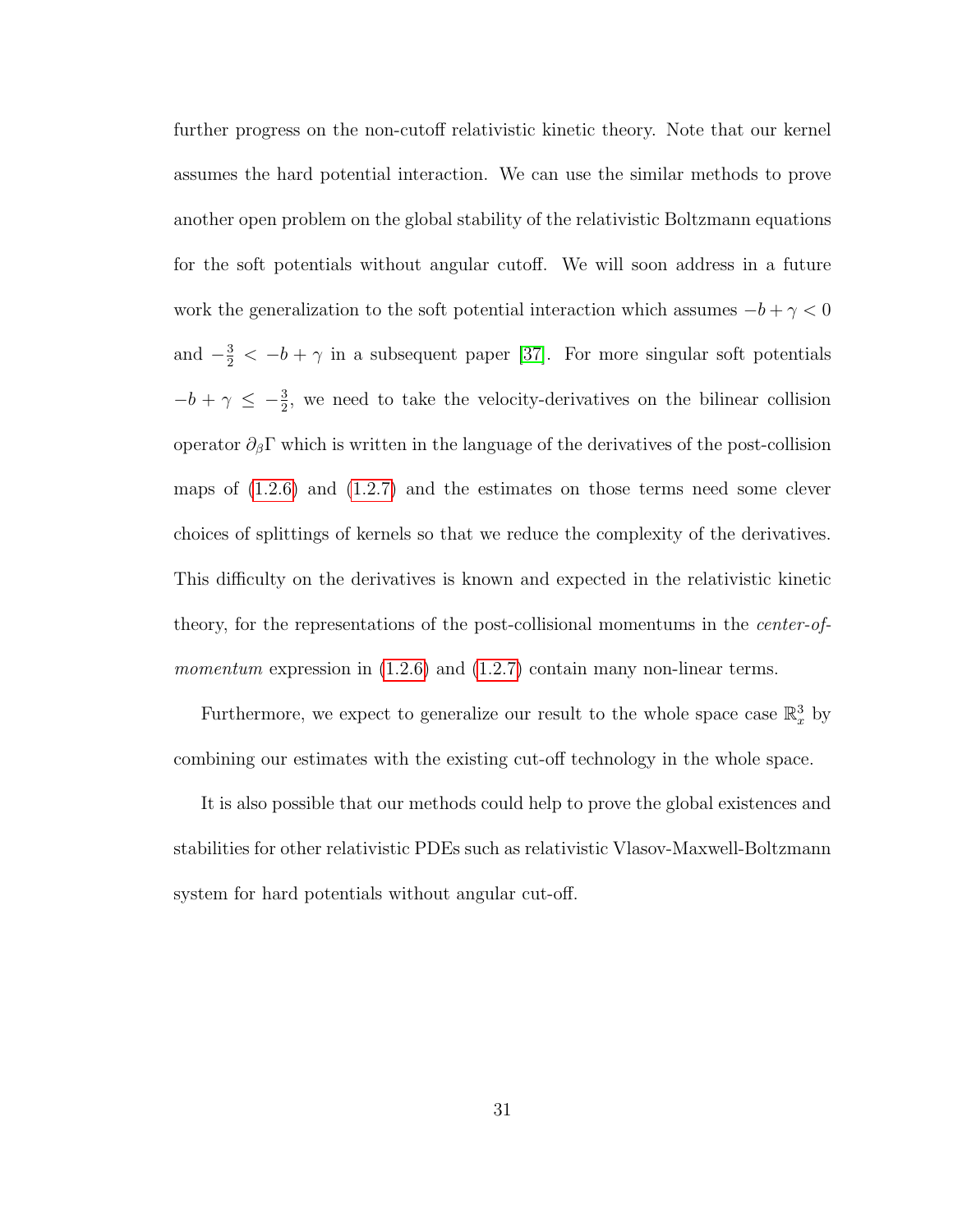### 3.1.5 Outline of the article

In the following section, we first introduce the main lemmas and theorems that are needed to prove the local existence in Section [3.6.](#page-69-0)

In Section [3.2,](#page-40-0) some size estimates on single decomposed pieces will be introduced. We start by introducing our dyadic decomposition method of the angular singularity and start making an upper bound estimate on each decomposed piece. Some proofs will be based on the relativistic Carleman-type dual representation which is introduced in the Appendix. Note that some proofs on the dual representation require the use of some new Lorentz frames.

In Section [3.3,](#page-53-0) we estimate the upper bounds of the difference of the decomposed gain and loss pieces for the  $k \geq 0$  case.

In Section [3.4,](#page-59-0) we first split the main inner product of the non-linear collision operator Γ which is written as a trilinear form. Then, we use the upper bound estimate on each decomposed piece and the upper bound estimates on the difference terms that were proven in the previous sections to prove the main upper bound estimates.

In Section [3.5,](#page-63-0) we use the Carleman dual representation on the trilinear form and find the coercive lower bound. We also show that the norm part  $\langle Nf, f \rangle$  is comparable to the weighted geometric fractional Sobolev norm  $|\cdot|_I$ .

In Section [3.6,](#page-69-0) we finally use the standard iteration method and the uniform energy estimate for the iterated sequence of approximate solutions to prove the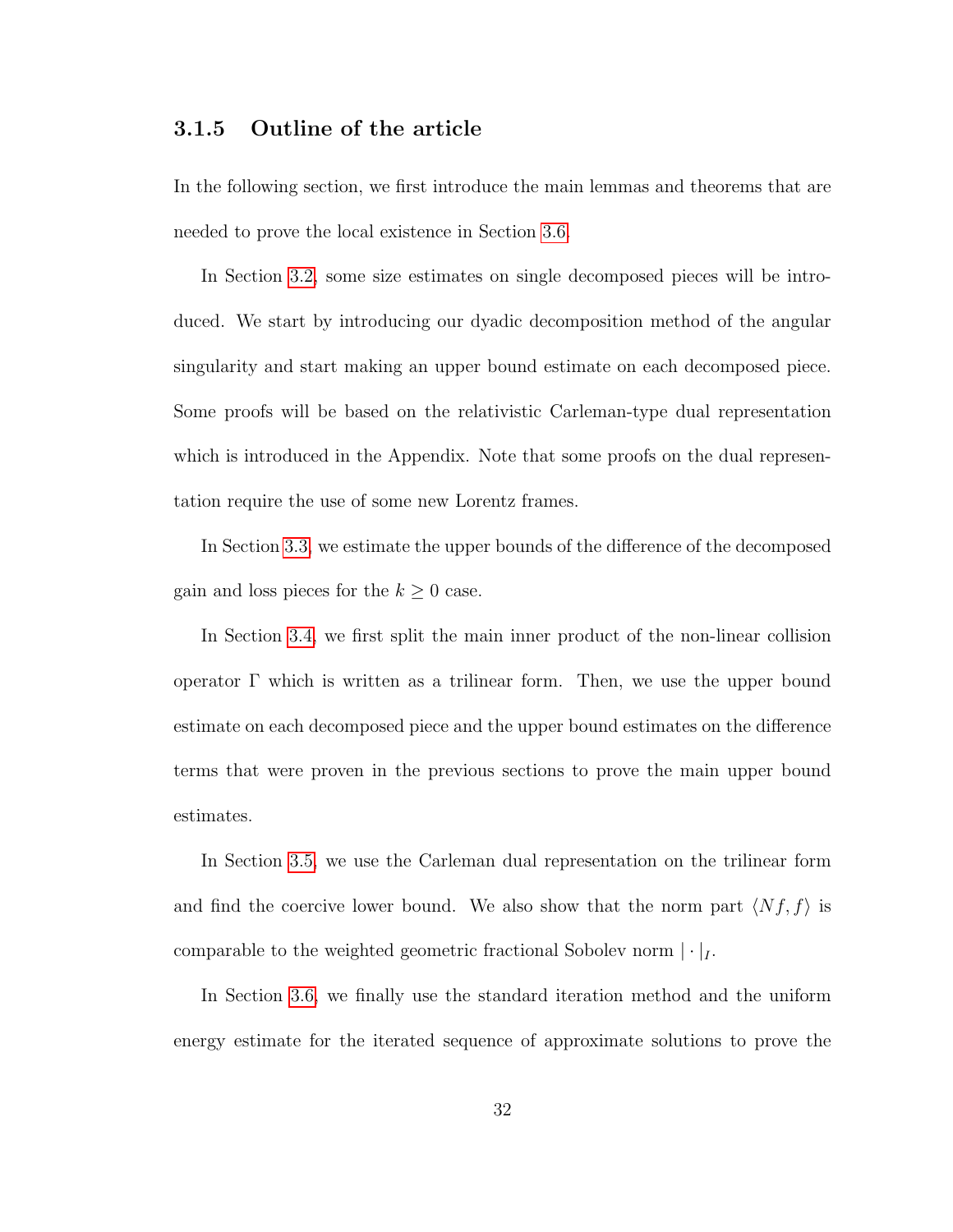local existence. After this, we derive our own systems of macroscopic equations and the local conservation laws and use these to prove that the local solutions should be global by the standard continuity argument and the energy estimates.

In the Appendix, we derive the relativistic Carleman-type dual representation of the gain and loss terms and obtain the dual formulation of the trilinear form which is used in many places from the previous sections.

#### 3.1.6 Main estimates

Here we would like to record our main upper and lower bound estimates of the inner products that involve the operators  $\Gamma$ , L, and N. The proofs for the estimates are introduced in Section [3.2](#page-40-0) through [3.5.](#page-63-0)

<span id="page-39-1"></span>**Theorem 3.1.2.** We have the basic estimate

$$
|\langle \Gamma(f,h),\eta \rangle| \lesssim |f|_{L^2} |h|_{L^2_{\frac{a+\gamma}{2}}} |\eta|_{I^{a,\gamma}}.
$$

<span id="page-39-2"></span>**Lemma 3.1.3.** Suppose that  $|\alpha| \leq N$  with  $N \geq 2$ . Then we have the estimate

$$
|\left(\partial^{\alpha}\Gamma(f,h),\partial^{\alpha}\eta\right)| \lesssim ||f||_{H^{N}}||h||_{I^{a,\gamma}_{N}}||\partial^{\alpha}\eta||_{I^{a,\gamma}}.
$$

<span id="page-39-0"></span>**Lemma 3.1.4.** We have the uniform inequality for  $K$  that

$$
|\langle Kf, f \rangle| \le \epsilon |f|_{I^{a,\gamma}}^2 + C_{\epsilon} |f|_{L^2}^2
$$

where  $\epsilon$  is any positive small number and  $C_{\epsilon} > 0$ .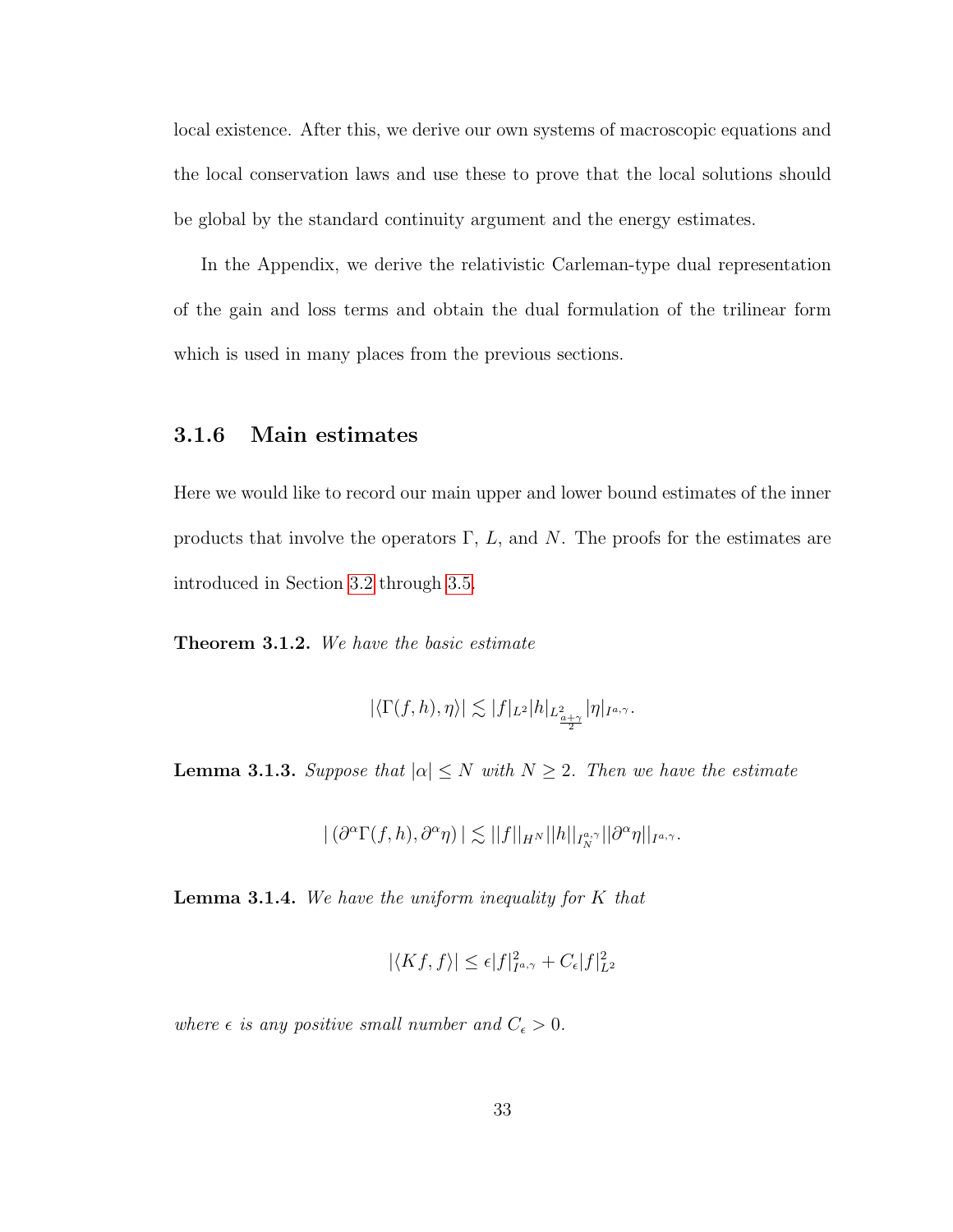<span id="page-40-1"></span>**Lemma 3.1.5.** We have the uniform inequality for  $N$  that

$$
|\langle Nf, f\rangle| \lesssim |f|_{I^{a,\gamma}}^2.
$$

<span id="page-40-2"></span>**Lemma 3.1.6.** We have the uniform coercive lower bound estimate:

$$
\langle Nf, f \rangle \gtrsim |f|_{I^{a,\gamma}}^2.
$$

Lemma [3.1.5](#page-40-1) and Lemma [3.1.6](#page-40-2) together implies that the norm piece is comparable to the fractional Sobolev norm  $I^{a,\gamma}$  as

$$
\langle Nf, f \rangle \approx |f|_{I^{a,\gamma}}^2.
$$

Finally, we have the coercive inequality for the linearlized Boltzmann operator L:

**Lemma 3.1.7.** For some  $C > 0$ , we have

$$
\langle Lf, f \rangle \gtrsim |f|_{I^{a,\gamma}}^2 - C|f|_{L^2}^2.
$$

Note that this lemma is a direct consequence of Lemma [3.1.4](#page-39-0) and Lemma [3.1.6](#page-40-2) because  $L = K + N$ .

### <span id="page-40-0"></span>3.2 Estimates on the single decomposed piece

In this chapter, we mainly discuss about the estimates on the decomposed pieces of the trilinear product  $\langle \Gamma(f, h), \eta \rangle$ . Each decomposed piece can be written in two different representations: one with the usual 8-fold reduced integral in  $\int dp \int dq \int dw$ and the other in Carleman-type dual representation as introduced in the Appendix.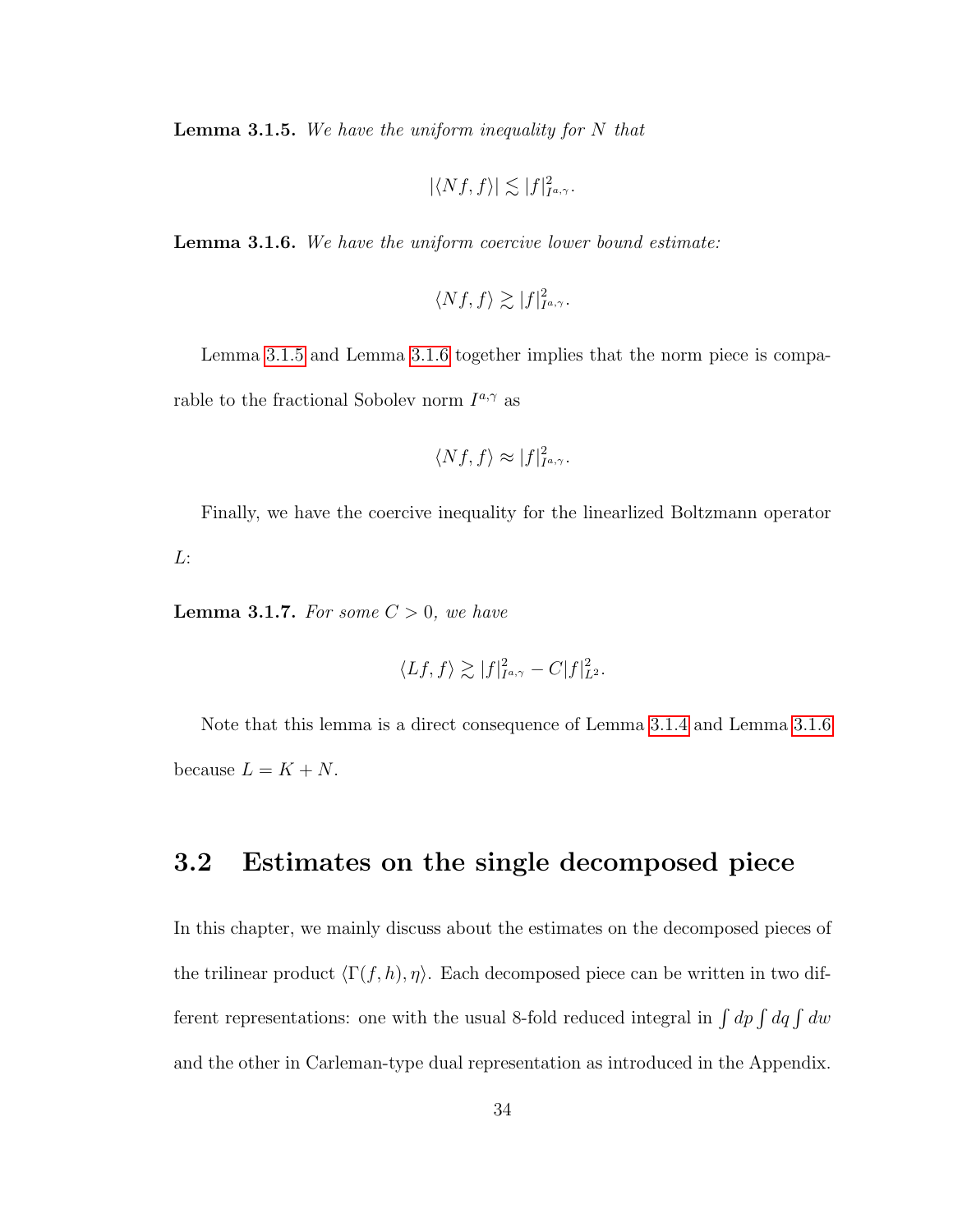For the usual 8-fold representation, we recall [\(3.1.4\)](#page-27-0) and obtain that

$$
\langle \Gamma(f, h), \eta \rangle
$$
  
=  $\int_{\mathbb{R}^3} dp \int_{\mathbb{R}^3} dq \int_{\mathbb{S}^2} dw \ v_{\phi} \sigma(g, \theta) \eta(p) \sqrt{J(q)} (f(q')h(p') - f(q)h(p))$   
=  $T_+ - T_-$ 

where the gain term  $T_+$  and the loss term  $T_-\$  are defined as

$$
T_{+}(f, h, \eta) \stackrel{\text{def}}{=} \int_{\mathbb{R}^{3}} dp \int_{\mathbb{R}^{3}} dq \int_{\mathbb{S}^{2}} dw \ v_{\phi} \sigma(g, \theta) \eta(p) \sqrt{J(q)} f(q') h(p')
$$
  

$$
T_{-}(f, h, \eta) \stackrel{\text{def}}{=} \int_{\mathbb{R}^{3}} dp \int_{\mathbb{R}^{3}} dq \int_{\mathbb{S}^{2}} dw \ v_{\phi} \sigma(g, \theta) \eta(p) \sqrt{J(q)} f(q) h(p)
$$

In this chapter, we would like to decompose  $T_+$  and  $T_-\$  dyadically around the angular singularity as the following. We let  $\{\chi_k\}_{k=-\infty}^{\infty}$  be a partition of unity on  $(0,\infty)$  such that  $|\chi_k| \leq 1$  and  $\text{supp}(\chi_k) \subset [2^{-k-1},2^{-k}]$ . Then, we define  $\sigma_k(g,\theta) \stackrel{\text{def}}{=}$  $\sigma(g,\theta)\chi_k(\bar{g})$  where  $\bar{g} \stackrel{\text{def}}{=} g(p^\mu,p'^\mu)$ . The reason that we dyadically decompose around  $\bar{g}$  is that we have  $\theta \approx \frac{\bar{g}}{g}$  $\frac{\bar{g}}{g}$  for small  $\theta$ . Then we write the decomposed pieces  $T^k_+$  and  $T_{-}^{k}$  as

<span id="page-41-0"></span>
$$
T_{+}^{k}(f, h, \eta) \stackrel{\text{def}}{=} \int_{\mathbb{R}^{3}} dp \int_{\mathbb{R}^{3}} dq \int_{\mathbb{S}^{2}} dw \ v_{\phi} \sigma_{k}(g, \theta) \eta(p) \sqrt{J(q)} f(q') h(p')
$$
\n
$$
T_{-}^{k}(f, h, \eta) \stackrel{\text{def}}{=} \int_{\mathbb{R}^{3}} dp \int_{\mathbb{R}^{3}} dq \int_{\mathbb{S}^{2}} dw \ v_{\phi} \sigma_{k}(g, \theta) \eta(p) \sqrt{J(q)} f(q) h(p).
$$
\n(3.2.1)

For some propositions, we utilize the Carleman-type dual representation and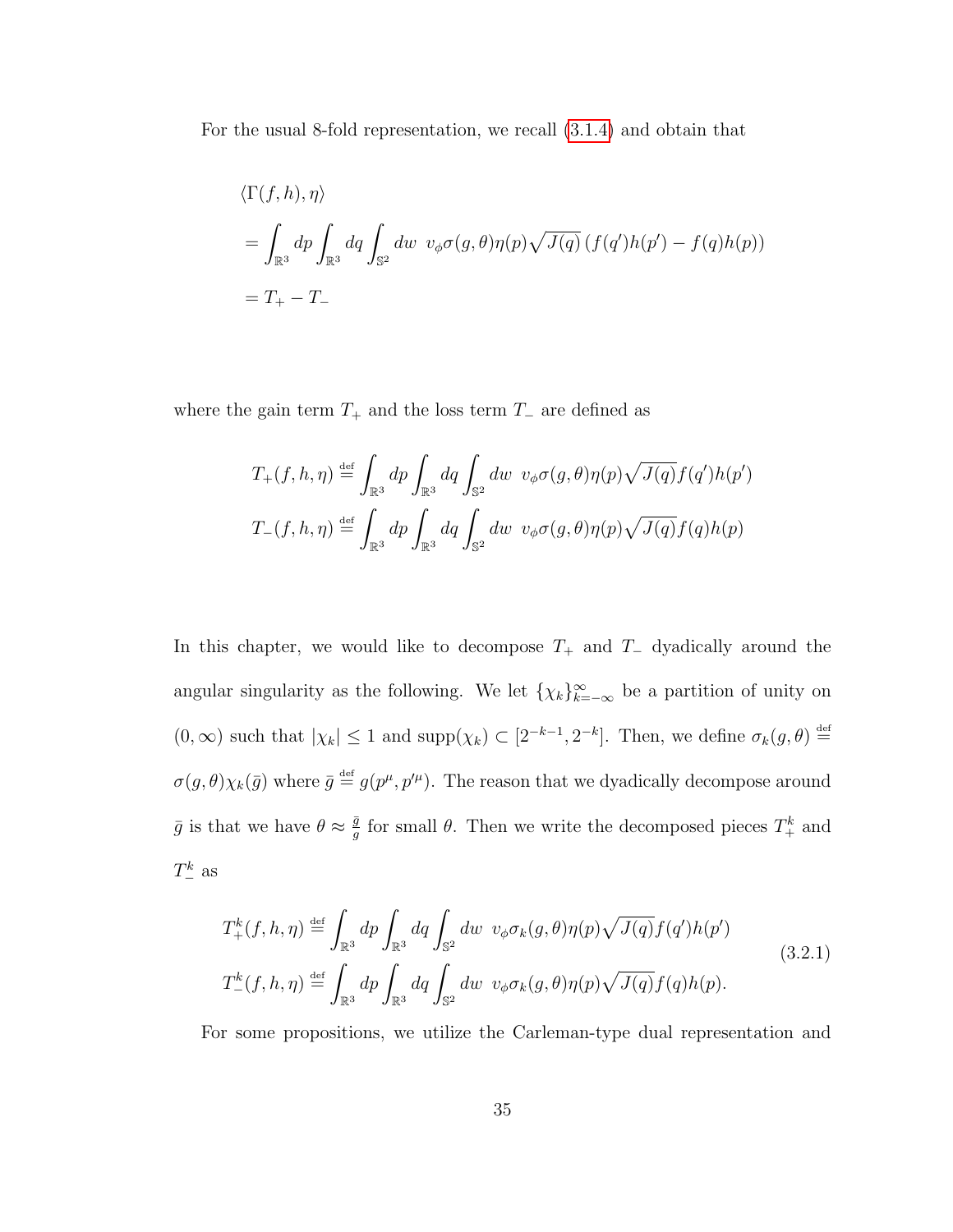write the operator  $T_+$  on the set  $E_a^p$  $_{q-p'}^p$  as

$$
T_*(f, h, \eta) \stackrel{\text{def}}{=} \frac{c}{2} \int_{\mathbb{R}^3} \frac{dp'}{p'^0} \eta(p') \int_{\mathbb{R}^3} \frac{dq}{q^0} f(q) \int_{E_{q-p'}^p} \frac{d\pi_p}{p^0} \frac{s\sigma(g, \theta)}{\tilde{g}} \sqrt{J(q')} h(p),
$$

where the set  $E_a^p$  $_{q-p'}^p$  is defined as [\(2.1.1\)](#page-15-0) in the Appendix. We also take the dyadic decomposition on those integral above. Then, we define the following integral

$$
T_{*}^{k}(f, h, \eta) \stackrel{\text{def}}{=} \frac{c}{2} \int_{\mathbb{R}^{3}} \frac{dp'}{p'^{0}} \eta(p') \int_{\mathbb{R}^{3}} \frac{dq}{q^{0}} f(q) \int_{E_{q-p'}^{p}} \frac{d\pi_{p}}{p^{0}} \tilde{\sigma_{k}} \sqrt{J(q')} h(p), \qquad (3.2.2)
$$

where

$$
\tilde{\sigma_k} \stackrel{\text{def}}{=} \frac{s\sigma(g,\theta)}{\tilde{g}} \chi_k(\bar{g}), \quad \bar{g} \stackrel{\text{def}}{=} g(p^{\mu},p^{\prime \mu}), \quad \tilde{g} \stackrel{\text{def}}{=} g(p^{\prime \mu},q^{\mu}).
$$

Thus, for  $f, h, \eta \in S(\mathbb{R}^3)$ , where  $S(\mathbb{R}^3)$  denotes the standard Schwartz space on  $\mathbb{R}^3$ :

$$
\langle \Gamma(f, h), \eta \rangle = \sum_{k=-\infty}^{\infty} \{T_+^k(f, h, \eta) - T_-^k(f, h, \eta) \}.
$$

Now, we start making some size estimates for the decomposed pieces  $T_{-}^{k}$  and  $T_{+}^{k}$ .

<span id="page-42-1"></span>**Proposition 3.2.1.** For any integer k, l, and  $m \geq 0$ , we have the uniform estimate:

$$
|T_{-}^{k}(f,h,\eta)| \lesssim 2^{k\gamma}|f|_{L_{-m}^{2}}|h|_{L_{\frac{a+\gamma}{2}}}|\eta|_{L_{\frac{a+\gamma}{2}}}.\tag{3.2.3}
$$

*Proof.* The term  $T_{-}^{k}$  is given as:

<span id="page-42-0"></span>
$$
T_{-}^{k}(f,h,\eta) = \int_{\mathbb{R}^3} dp \int_{\mathbb{R}^3} dq \int_{\mathbb{S}^2} dw \,\sigma_k(g,w)v_{\phi}f(q)h(p)\sqrt{J(q)}\eta(p),\tag{3.2.4}
$$

where  $\sigma_k(g, w) = \sigma(g, w) \chi_k(\bar{g})$ . Since  $\cos \theta = 1 - 2 \frac{\bar{g}^2}{g^2}$  $\frac{\bar{g}^2}{g^2}$ , we have that  $\bar{g} = g \sin \frac{\theta}{2}$ . Therefore, the condition  $\bar{g} \approx 2^{-k}$  is equivalent to say that the angle  $\theta$  is comparable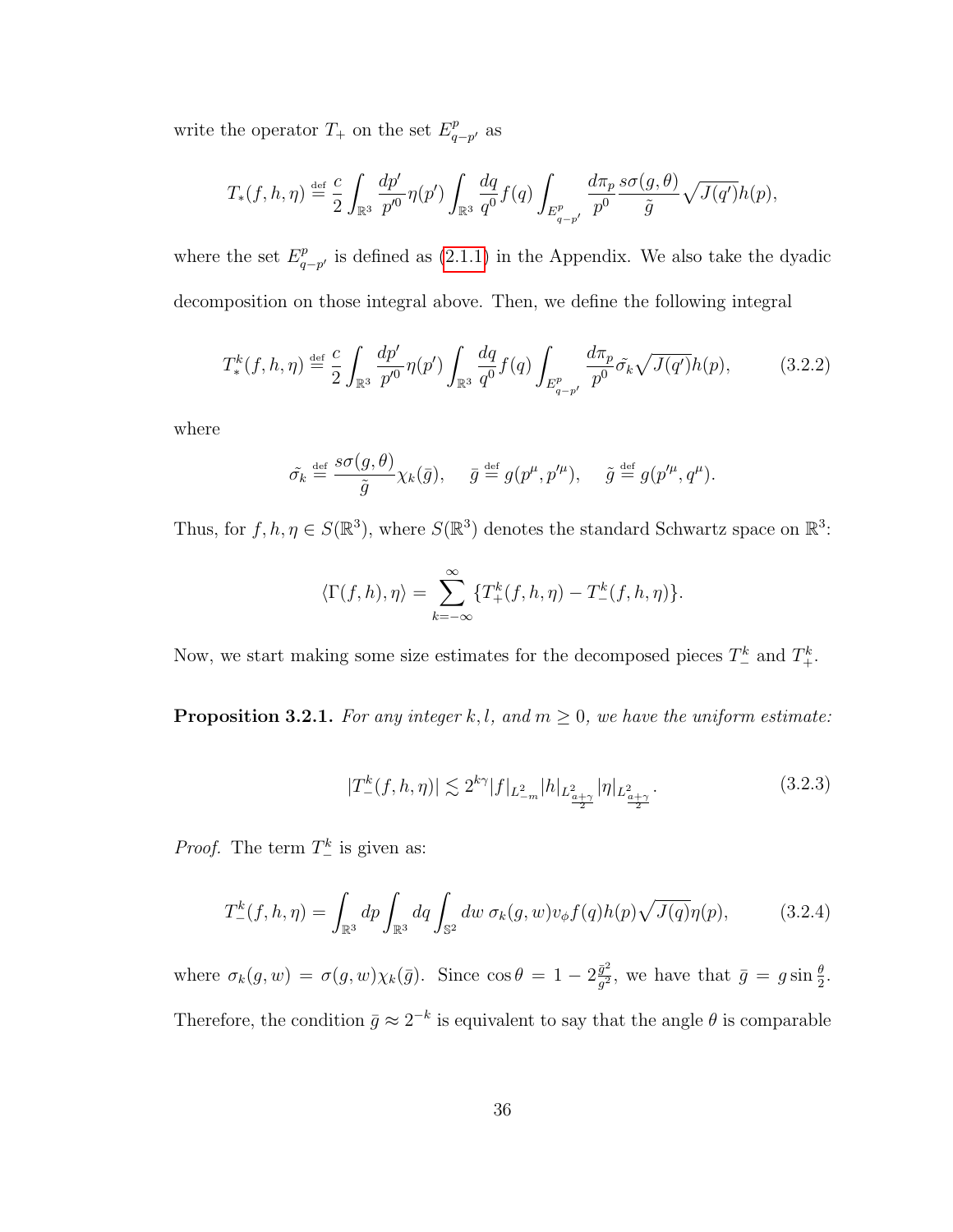<span id="page-43-0"></span>to  $2^{-k}g^{-1}$ . Given the size estimates for  $\sigma(g, w)$  and the support of  $\chi_k$ , we obtain

$$
\int_{\mathbb{S}^2} dw \,\sigma_k(g, w) \lesssim (g^a + g^{-b}) \int_{\mathbb{S}^2} dw \,\sigma_0(\cos \theta) \chi_k(\bar{g})
$$
\n
$$
\lesssim (g^a + g^{-b}) \int_{2^{-k-1}g^{-1}}^{2^{-k}g^{-1}} d\theta \sigma_0 \sin \theta
$$
\n
$$
\lesssim (g^a + g^{-b}) \int_{2^{-k-1}g^{-1}}^{2^{-k}g^{-1}} d\theta \frac{1}{\theta^{1+\gamma}}
$$
\n
$$
\lesssim (g^a + g^{-b}) 2^{k\gamma} g^{\gamma}.
$$
\n(3.2.5)

Thus,

$$
|T_{-}^{k}(f, h, \eta)| \lesssim 2^{k\gamma} \int_{\mathbb{R}^{3}} dp \int_{\mathbb{R}^{3}} dq (g^{a+\gamma} + g^{-b+\gamma}) v_{\phi} |f(q)| |h(p)| \sqrt{J(q)} |\eta(p)|
$$
  

$$
\stackrel{\text{def}}{=} I_{1} + I_{2}.
$$

Here,  $I_1$  and  $I_2$  corresponds to  $g^{a+\gamma}$  and  $g^{-b+\gamma}$  part respectively. Note that  $a+\gamma \geq 0$ and  $-b + \gamma < 0$ . We first estimate  $I_1$ . Since  $g \lesssim \sqrt{p^0 q^0}$  and  $v_{\phi} \lesssim 1$ , we obtain

$$
I_1 \lesssim 2^{k\gamma} \int_{\mathbb{R}^3} dp \int_{\mathbb{R}^3} dq \left( p^0 q^0 \right)^{\frac{a+\gamma}{2}} |f(q)| |h(p)| \sqrt{J(q)} |\eta(p)|.
$$

<span id="page-43-2"></span>By the Cauchy-Schwarz inequality,

$$
I_1 \lesssim 2^{k\gamma} \left( \int_{\mathbb{R}^3} dp \int_{\mathbb{R}^3} dq \left| f(q) \right|^2 |h(p)|^2 \sqrt{J(q)} (p^0)^{\frac{a+\gamma}{2}} \right)^{\frac{1}{2}} \times \left( \int_{\mathbb{R}^3} dp \left| \eta(p) \right|^2 (p^0)^{\frac{a+\gamma}{2}} \int_{\mathbb{R}^3} dq \sqrt{J(q)} (q^0)^{a+\gamma} \right)^{\frac{1}{2}}.
$$
\n(3.2.6)

<span id="page-43-1"></span>Since  $\int_{\mathbb{R}^3} dq \sqrt{J(q)} (q^0)^{a+\gamma} \approx 1$ , we have

$$
I_1 \lesssim 2^{k\gamma} \left( \int_{\mathbb{R}^3} dp \int_{\mathbb{R}^3} dq |f(q)|^2 |h(p)|^2 \sqrt{J(q)} (p^0)^{\frac{a+\gamma}{2}} \right)^{\frac{1}{2}}
$$
  
\$\times \left( \int\_{\mathbb{R}^3} dp |\eta(p)|^2 (p^0)^{\frac{a+\gamma}{2}} \right)^{\frac{1}{2}}\$ (3.2.7)  
\$\lesssim 2^{k\gamma} |f|\_{L^2\_{-m\_1}} |h|\_{L^2\_{\frac{a+\gamma}{2}}} |\eta|\_{L^2\_{\frac{a+\gamma}{2}}} \quad \text{for } m\_1 \ge 0.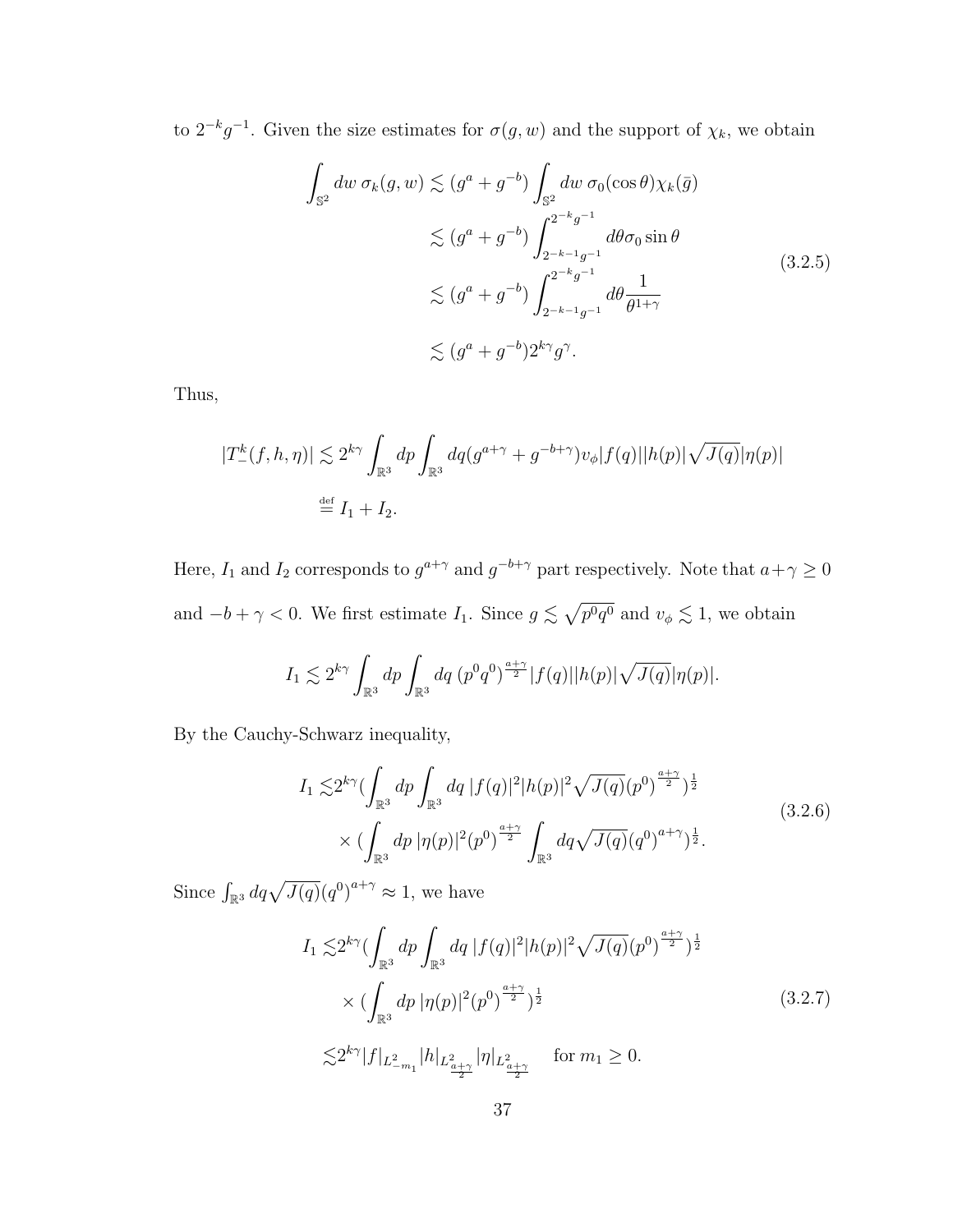For  $I_2$ , we have

$$
I_2 = 2^{k\gamma} \int_{\mathbb{R}^3} dp \int_{\mathbb{R}^3} dq \ g^{-b+\gamma} |f(q)| |h(p)| \sqrt{J(q)} |\eta(p)|.
$$

Since  $g \geq \frac{|p-q|}{\sqrt{2}}$  $\frac{-q_1}{p^0q^0}$  and  $-b+\gamma < 0$ , this is

$$
I_2 \lesssim 2^{k\gamma} \int_{\mathbb{R}^3} dp \int_{\mathbb{R}^3} dq \, |p - q|^{-b + \gamma} (p^0 q^0)^{\frac{b - \gamma}{2}} |f(q)| |h(p)| \sqrt{J(q)} |\eta(p)|.
$$

With the Cauchy-Schwarz inequality,

$$
I_2 \lesssim 2^{k\gamma} \left( \int_{\mathbb{R}^3} dp \int_{\mathbb{R}^3} dq \left| f(q) \right|^2 |h(p)|^2 \sqrt{J(q)} (p^0)^{\frac{1}{2}(-b+\gamma)} (q^0)^{b-\gamma} \right)^{\frac{1}{2}} \times \left( \int_{\mathbb{R}^3} dp \left| \eta(p) \right|^2 (p^0)^{-\frac{1}{2}(-b+\gamma)} (p^0)^{b-\gamma} \int_{\mathbb{R}^3} dq \sqrt{J(q)} |p-q|^{2(-b+\gamma)} \right)^{\frac{1}{2}}.
$$

Since  $\int_{\mathbb{R}^3} dq \sqrt{J(q)} |p-q|^m \approx (p^0)^m$  if  $m > -3$  and  $2(-b+\gamma) > -3$ , we have

$$
\begin{array}{l} I_2 \lesssim \! 2^{k \gamma} ( \int_{\mathbb{R}^3} dp \int_{\mathbb{R}^3} dq \, |f(q)|^2 |h(p)|^2 \sqrt{J(q)} (p^0)^{\frac{1}{2} (-b + \gamma)} (q^0)^{b - \gamma} )^{\frac{1}{2}} \\ \quad \times \, ( \int_{\mathbb{R}^3} dp \, |\eta(p)|^2 (p^0)^{\frac{1}{2} (-b + \gamma)} )^{\frac{1}{2}} \\ \quad \lesssim \! 2^{k \gamma} |f|_{L^2_{-m_2}} |h|_{L^2_{\frac{1}{2} (-b + \gamma)}} |\eta|_{L^2_{\frac{1}{2} (-b + \gamma)}} \quad \text{for some} \ m_2 \geq 0. \end{array}
$$

This completes the proof.

Before we do the size estimates for  $T_{+}^{k}$  terms, we first prove a useful inequality as in the following proposition.

<span id="page-44-0"></span>**Proposition 3.2.2.** Suppose that the set  $E^p_a$  $_{q-p'}^{p}$  is defined as in [\(2.1.1\)](#page-15-0). On the set  $E^p_a$  $_{q-p^{\prime }}^{p},\ we\ have\ that$ 

<span id="page-44-1"></span>
$$
\int_{E_{q-p'}^p} \frac{d\pi_p}{p^0} \tilde{g}(\bar{g})^{-2-\gamma} \chi_k(\bar{g}) \lesssim 2^{k\gamma} \sqrt{\frac{q^0}{p'^0}},\tag{3.2.8}
$$

 $\Box$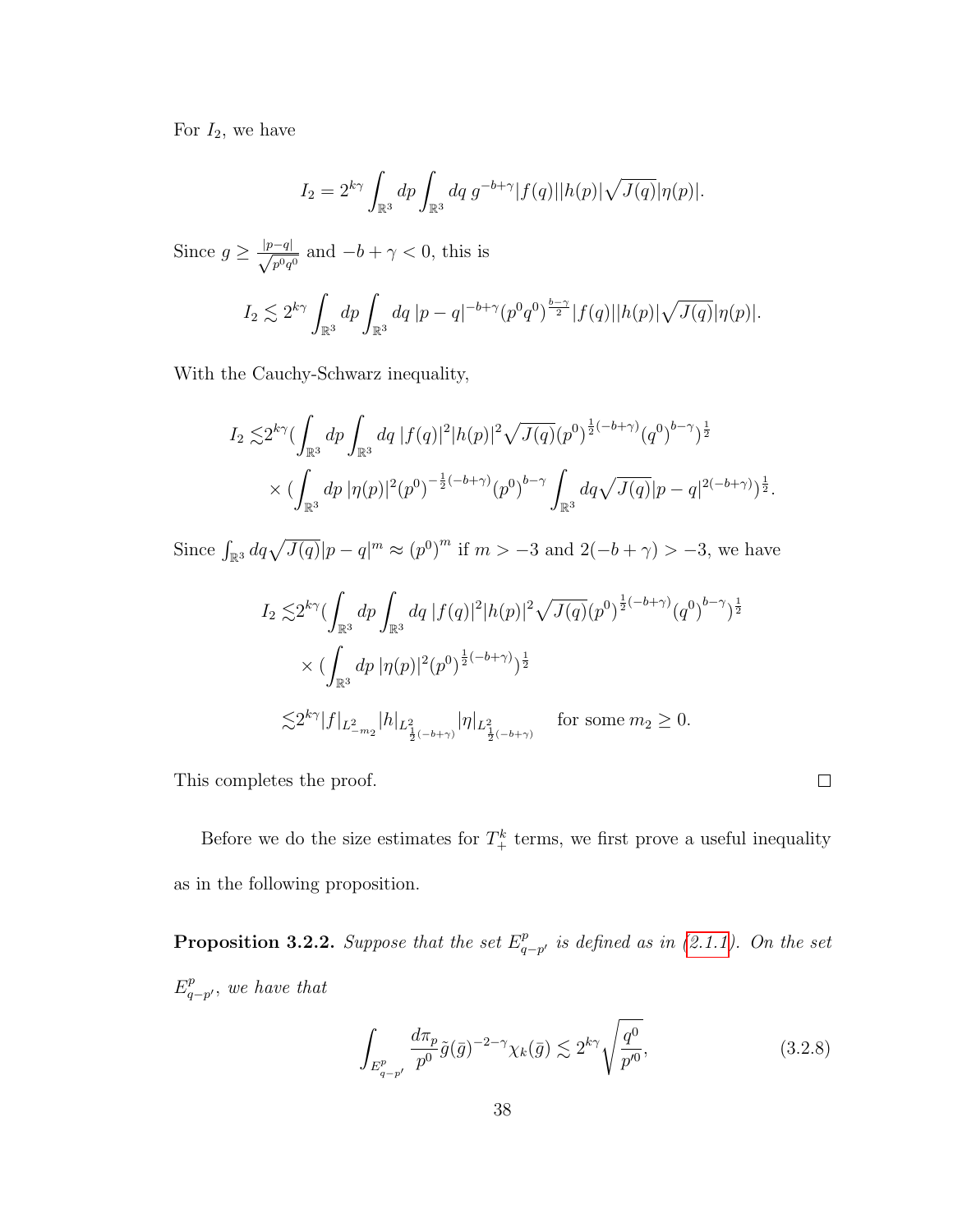where  $d\pi_p$  is the Lebesgue measure on the set  $E^p_q$  $_{q-p^{\prime }}^{p}$  and is defined as

$$
d\pi_p = dp \, u(p^0 + q^0 - p^0) \delta\left(\frac{\tilde{g}^2 + 2p^{\mu}(q_{\mu} - p_{\mu}')}{2\tilde{g}}\right),
$$

where  $\delta$  is the delta function in four variables, and  $u(x) = 1$  if  $x \ge 1$  and 0 otherwise.

*Proof.* We first introduce our 4-vectors  $\bar{p}^{\mu}$  and  $\tilde{p}^{\mu}$  defined as

$$
\bar{p}^{\mu} = p^{\mu} - p'^{\mu}
$$
 and  $\tilde{p}^{\mu} = p'^{\mu} - q^{\mu}$ .

Then, notice that the Lorentzian inner product of the two 4-vectors are given by

$$
\bar{p}^{\mu}\bar{p}_{\mu} = \bar{g}^2 \text{ and } \tilde{p}^{\mu}\tilde{p}_{\mu} = \tilde{g}^2.
$$

Similarly, we define some other 4-vectors which will be useful:

$$
p^{\mu} = p^{\mu} + p'^{\mu}
$$
 and  $\hat{p}^{\mu} = p'^{\mu} + q^{\mu}$ .

The product is then given by

$$
-p^{\mu}p_{\mu} = \bar{s} \text{ and } -\hat{p}^{\mu}\hat{p}_{\mu} = \tilde{s}.
$$

Note that the four-dimensional delta-function occuring in the measure is derived from the following orthogonality equation

$$
(p^{\mu} - q'^{\mu})(p_{\mu} + q'_{\mu}) = 0
$$

which tells that the total momentum is a time-like 4-vector orthogonal to the spacelike relative momentum 4-vector. This orthogonality can be obtained from the following conservation laws

$$
p^{\mu} + q^{\mu} = p'^{\mu} + q'^{\mu}.
$$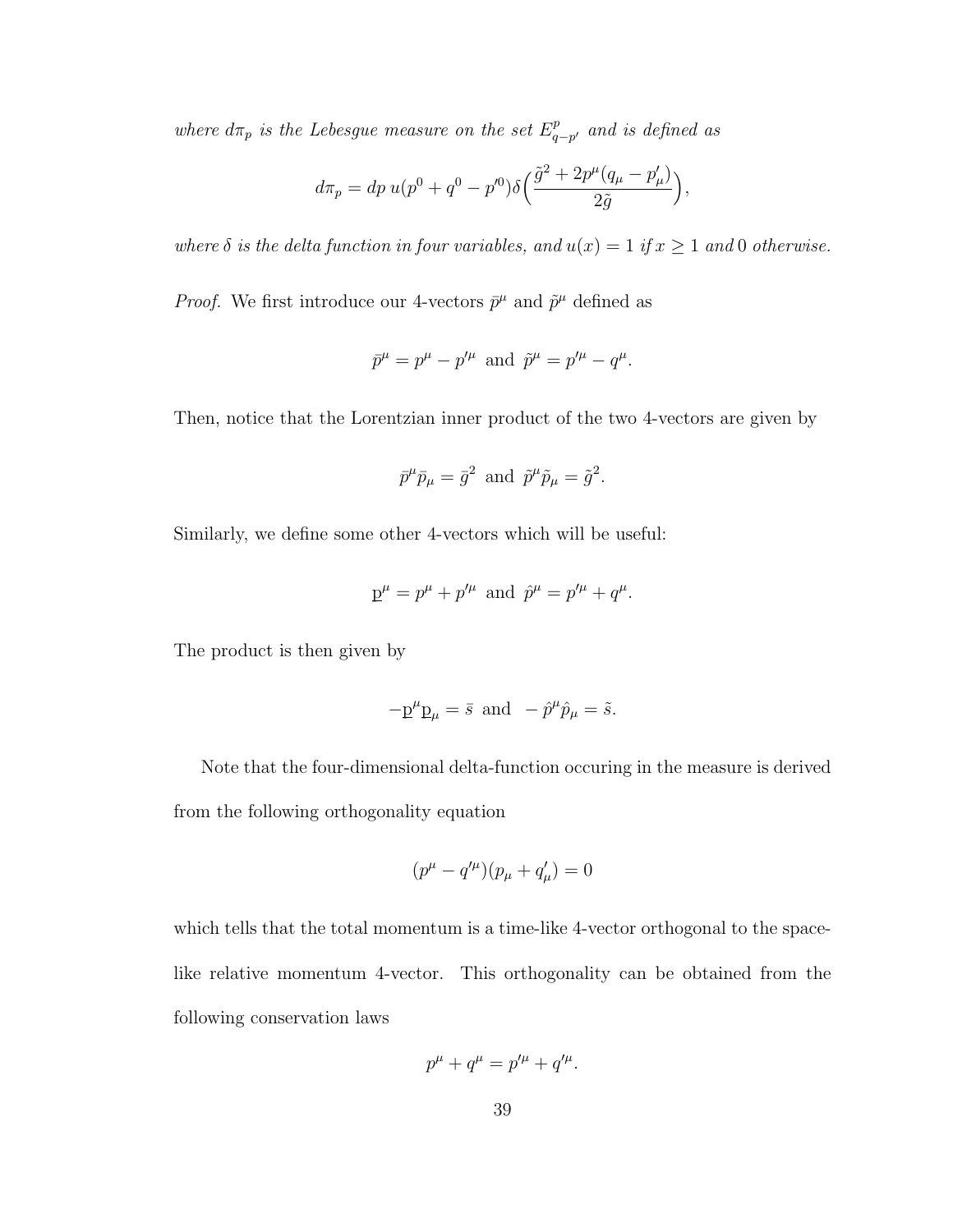We start with expanding the measure as

$$
I \stackrel{\text{def}}{=} \int_{E_{q-p'}^p} \frac{d\pi_p}{p^0} \tilde{g}(\bar{g})^{-2-\gamma} \chi_k(\bar{g})
$$
  
= 
$$
\int_{\mathbb{R}^3} \frac{dp}{p^0} u(p^0 + q^0 - p'^0) \delta\left(\frac{\tilde{g}^2 + 2p^\mu (q_\mu - p'_\mu)}{2\tilde{g}^2}\right) (\bar{g})^{-2-\gamma} \chi_k(\bar{g})
$$

where  $u(x) = 1$  if  $x \ge 1$  and 0 otherwise.

Here, the numerator in the delta function can be rewritten as

$$
\tilde{g}^{2} + 2p^{\mu}(q_{\mu} - p'_{\mu})
$$
\n
$$
= (q^{\mu} - p'^{\mu} + 2p^{\mu})(q_{\mu} - p'_{\mu})
$$
\n
$$
= q^{\mu}q_{\mu} + p'^{\mu}p'_{\mu} - 2p'^{\mu}q_{\mu} + 2p^{\mu}q_{\mu} - 2p^{\mu}p'_{\mu}
$$
\n
$$
= 2(p'^{\mu}p'_{\mu} - p'^{\mu}q_{\mu} + p^{\mu}q_{\mu} - p^{\mu}p'_{\mu})
$$
\n
$$
= 2(p'^{\mu} - p^{\mu})(p'_{\mu} - q_{\mu}).
$$

Now, define  $\bar{p} = p - p' \in \mathbb{R}^3$  and  $\bar{p}^0 = p^0 - p'^0 \in \mathbb{R}$ . We denote the 4-vector  $\bar{p}^{\mu} = (\bar{p}^0, \bar{p}) = p^{\mu} - p'^{\mu}$ . We now apply the change of variables  $p \in \mathbb{R}^3 \to \bar{p} \in \mathbb{R}^3$ . Note that our kernel I will be estimated inside the integral of  $\int \frac{dq}{d\theta}$  $\frac{dq}{q^0} \int \frac{dp'}{p'^0}$  $\frac{dp'}{p'}$  in the next propositions and this change of variables is indeed  $(p', p) \rightarrow (p', \bar{p}) = (p', p - p')$ .

With this change of variables the integral becomes

$$
I = \int_{\mathbb{R}^3} \frac{d\bar{p}}{\bar{p}^0 + p'^0} u(\bar{p}^0 + q^0) \delta\Big(\frac{\bar{p}^{\mu} (p'_{\mu} - q_{\mu})}{\tilde{g}^2}\Big)(\bar{g})^{-2-\gamma} \chi_k(\bar{g}).
$$

The remaining part of this estimate will be performed in the center-of-momentum system where  $p + p' = 0$ ; i.e., we take a Lorentz transformation such that  $p^{\mu} =$ ( √  $\overline{s}, 0, 0, 0$  and  $\overline{p}^{\mu} = (0, \overline{p}) = (0, \overline{p}_x, \overline{p}_y, \overline{p}_z)$ . (This technique is similar to the ones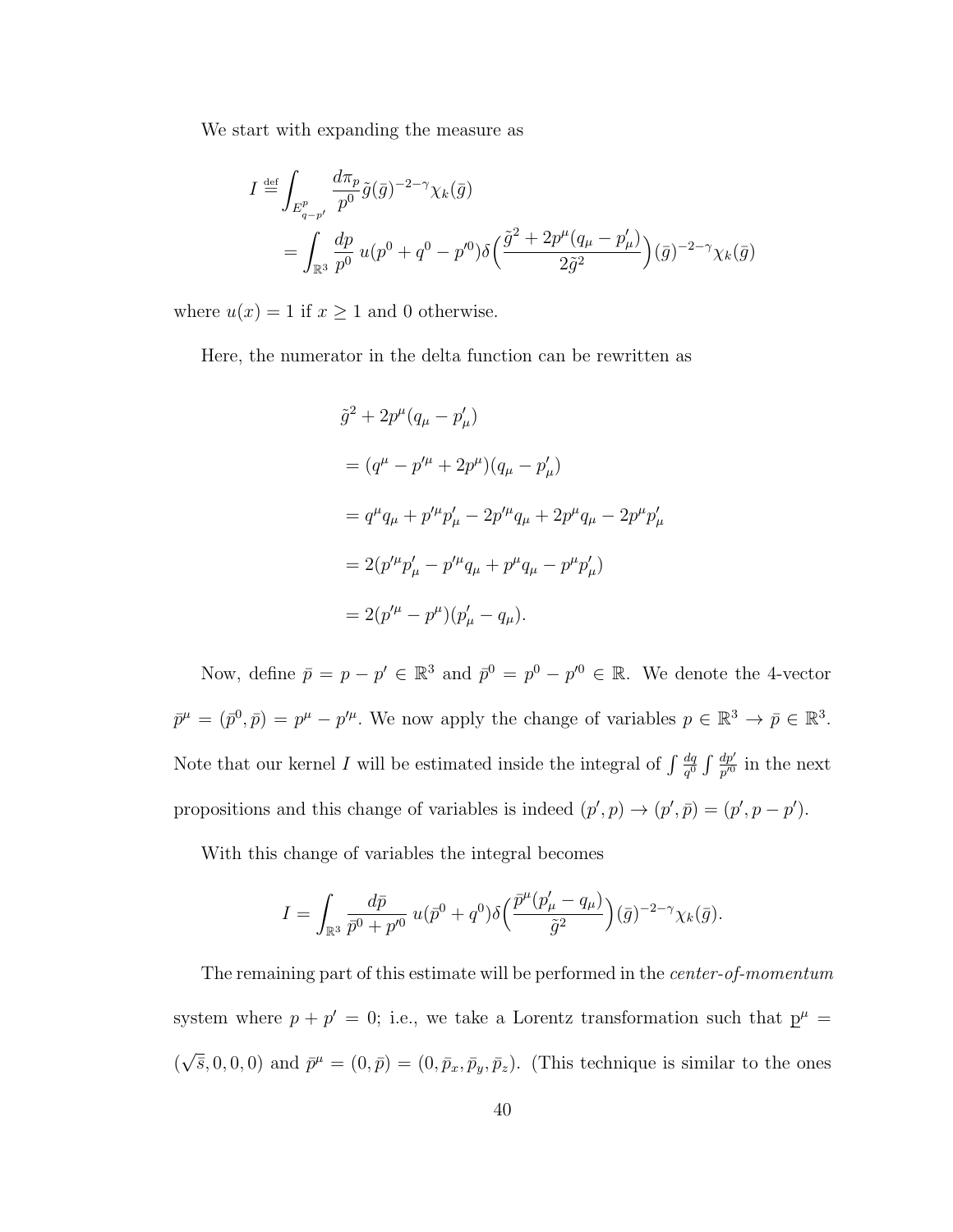found in [\[14\]](#page-128-0) and [\[50\]](#page-132-0).) Note that this gives us that  $|\bar{p}| = \bar{g}$ . Also, we choose the z-axis parallel to  $\tilde{p} \in \mathbb{R}^3$ . Then, we have  $\tilde{p}_x = \tilde{p}_y = 0$  and  $\tilde{p}_z = \tilde{g}$ . Additionally, we introduce a polar-coordinates for  $\bar{p}$ , taking the polar-axis along the z-direction:

$$
\bar{p} = |\bar{p}|(\sin \theta \cos \phi, \sin \theta \sin \phi, \cos \theta).
$$

Note that  $\bar{g}$  and the measure  $\frac{d\bar{p}}{\bar{p}^0+p'^0}$  are Lorentz invariant because

$$
\frac{d\bar{p}}{\bar{p}^0 + p'^0} = 2d\bar{p}^\mu u(\bar{p}^0 + p'^0)\delta(\bar{p}^\mu \bar{p}_\mu + 2\bar{p}^\mu p'_\mu)
$$
  
=  $2d\bar{p}^\mu u(\bar{p}^0 + p'^0)\delta((\bar{p}^\mu + p'^\mu)((\bar{p}_\mu + p'_\mu) + 1)$ 

and these are Lorentz invariant. Then the measure of the integral is now

$$
d\bar{p} = |\bar{p}|^2 d|\bar{p}|d(\cos\theta)d\phi = \bar{g}^2 d\bar{g}d(\cos\theta)d\phi
$$

We now write the terms in the delta function in these variables and perform the integration with respect to  $\cos \theta$ . The delta function is now written as

$$
\delta\Big(\frac{2\bar{p}^{\mu}(p'_{\mu}-q_{\mu})}{\tilde{g}^{2}}\Big) = \delta\Big(\frac{2|\bar{p}||\tilde{p}|\cos\theta}{\tilde{g}^{2}}\Big) = \frac{\tilde{g}^{2}}{2|\bar{p}||\tilde{p}|}\delta(\cos\theta) = \frac{\tilde{g}^{2}}{2\bar{g}|p'-q|}\delta(\cos\theta).
$$

After we evaluate the integral by reducing this delta function, we obtain that our integral is now

$$
I = \int_0^\infty d\bar{g}(\bar{g})^{-\gamma} \chi_k(\bar{g}) \frac{\tilde{g}^2}{2p'^0 \bar{g}|p'-q|} = \frac{\tilde{g}^2}{2p'^0|p'-q|} \int_0^\infty d\bar{g}(\bar{g})^{-1-\gamma} \chi_k(\bar{g}).
$$

We recall the inequality that  $\tilde{g} \leq |p'-q|$  and that  $\tilde{g} \leq \sqrt{p'^0q^0}$ . Using this inequality and the support condition of  $\chi$ , we obtain that the integral is bounded above by

$$
I \lesssim \sqrt{\frac{q^0}{p'^0}} \int_0^\infty d\bar{g}(\bar{g})^{-1-\gamma} \chi_k(\bar{g}) \lesssim 2^{k\gamma} \sqrt{\frac{q^0}{p'^0}}.
$$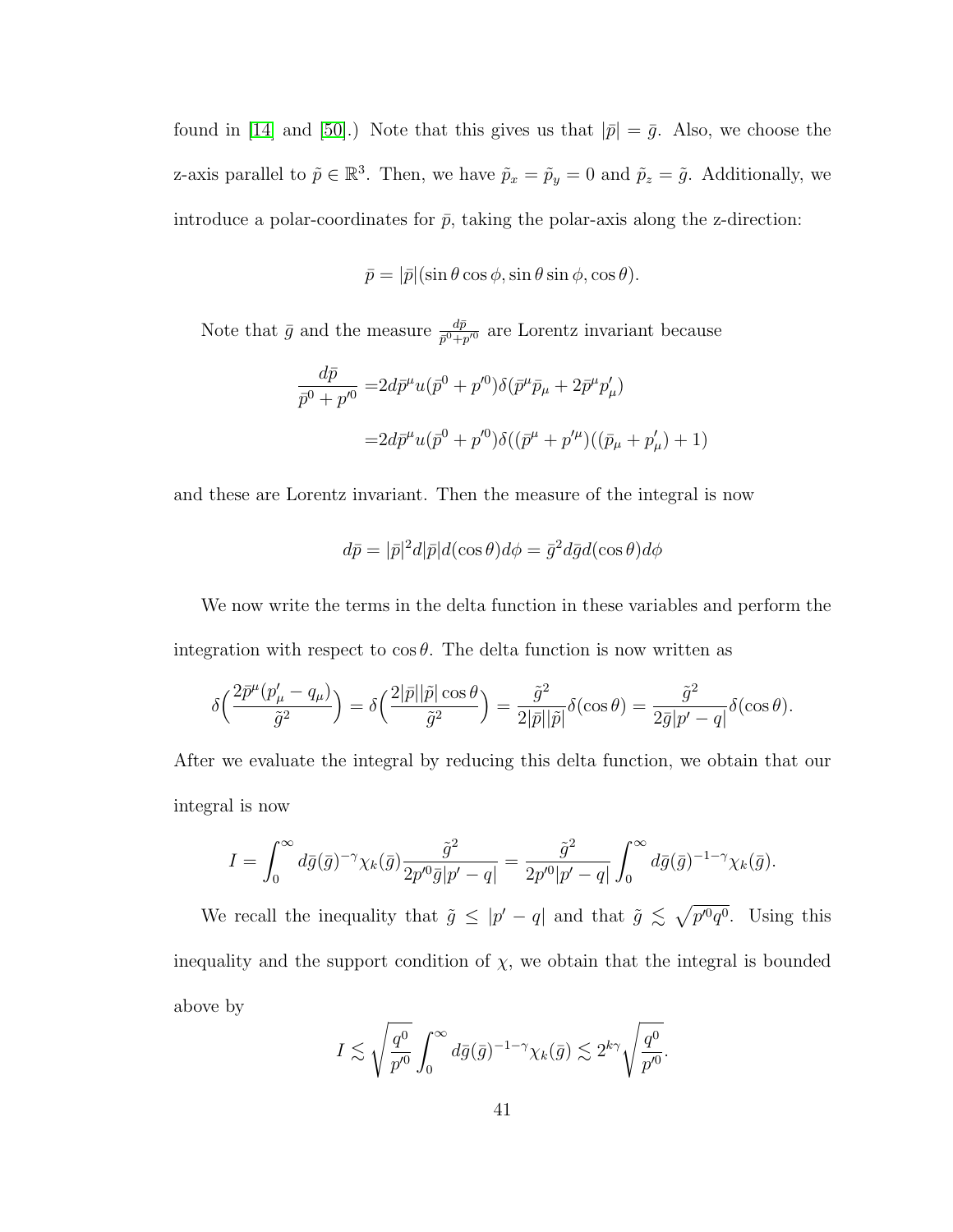This completes the proof for the proposition.

We are now ready to estimate the operator  $T^k_+$ . This is more difficult and requires more refined techniques because it contains post-collisional momentums.

<span id="page-48-1"></span>**Proposition 3.2.3.** Fix an integer  $k$ . Then, we have the uniform estimate:

$$
|T_{+}^{k}(f, h, \eta)| \lesssim 2^{k\gamma} |f|_{L^{2}} |h|_{L^{2}_{\frac{a+\gamma}{2}}} |\eta|_{L^{2}_{\frac{a+\gamma}{2}}}.
$$
\n(3.2.9)

Proof. By taking a pre-post change of variables, we obtain from [\(3.2.1\)](#page-41-0) that the term  $T^k_+$  is equal to

<span id="page-48-0"></span>
$$
T_{+}^{k}(f, h, \eta) = \int_{\mathbb{R}^{3}} dp \int_{\mathbb{R}^{3}} dq \int_{\mathbb{S}^{2}} dw \,\sigma_{k}(g, w)v_{\phi}f(q)h(p)\sqrt{J(q')} \eta(p'), \quad (3.2.10)
$$

where  $\sigma_k(g, w) = \sigma(g, w) \chi_k(\bar{g})$ . Thus,

$$
\begin{aligned} |T^k_+(f,h,\eta)|\\ &\lesssim \int_{\mathbb{R}^3} dp \int_{\mathbb{R}^3} dq \int_{\mathbb{S}^2} dw \ (g^a + g^{-b}) v_\phi \sigma_0 \chi_k(\bar{g}) |f(q)| |h(p)| \sqrt{J(q')} |\eta(p')|\\ &\stackrel{\text{def}}{=} I_1 + I_2. \end{aligned}
$$

Here,  $I_1$  and  $I_2$  corresponds to  $g^a$  and  $g^{-b}$  part respectively. We estimate  $I_2$  first. By the Cauchy-Schwarz inequality,

$$
I_2 \lesssim \left( \int_{\mathbb{R}^3} dp \int_{\mathbb{R}^3} dq \int_{\mathbb{S}^2} dw \, v_{\phi} \frac{g^{-b} \sigma_0 \chi_k(\bar{g})}{g^{-b+\gamma}} |f(q)|^2 |h(p)|^2 \sqrt{J(q')} (p'^0)^{\frac{-b+\gamma}{2}} \right)^{\frac{1}{2}}
$$
  
\$\times \left( \int\_{\mathbb{R}^3} dp \int\_{\mathbb{R}^3} dq \int\_{\mathbb{S}^2} dw \, v\_{\phi} g^{-b} \sigma\_0 \chi\_k(\bar{g}) g^{-b+\gamma} |\eta(p')|^2 \sqrt{J(q')} (p'^0)^{\frac{b-\gamma}{2}} \right)^{\frac{1}{2}}\$  
= I\_{21} \cdot I\_{22}.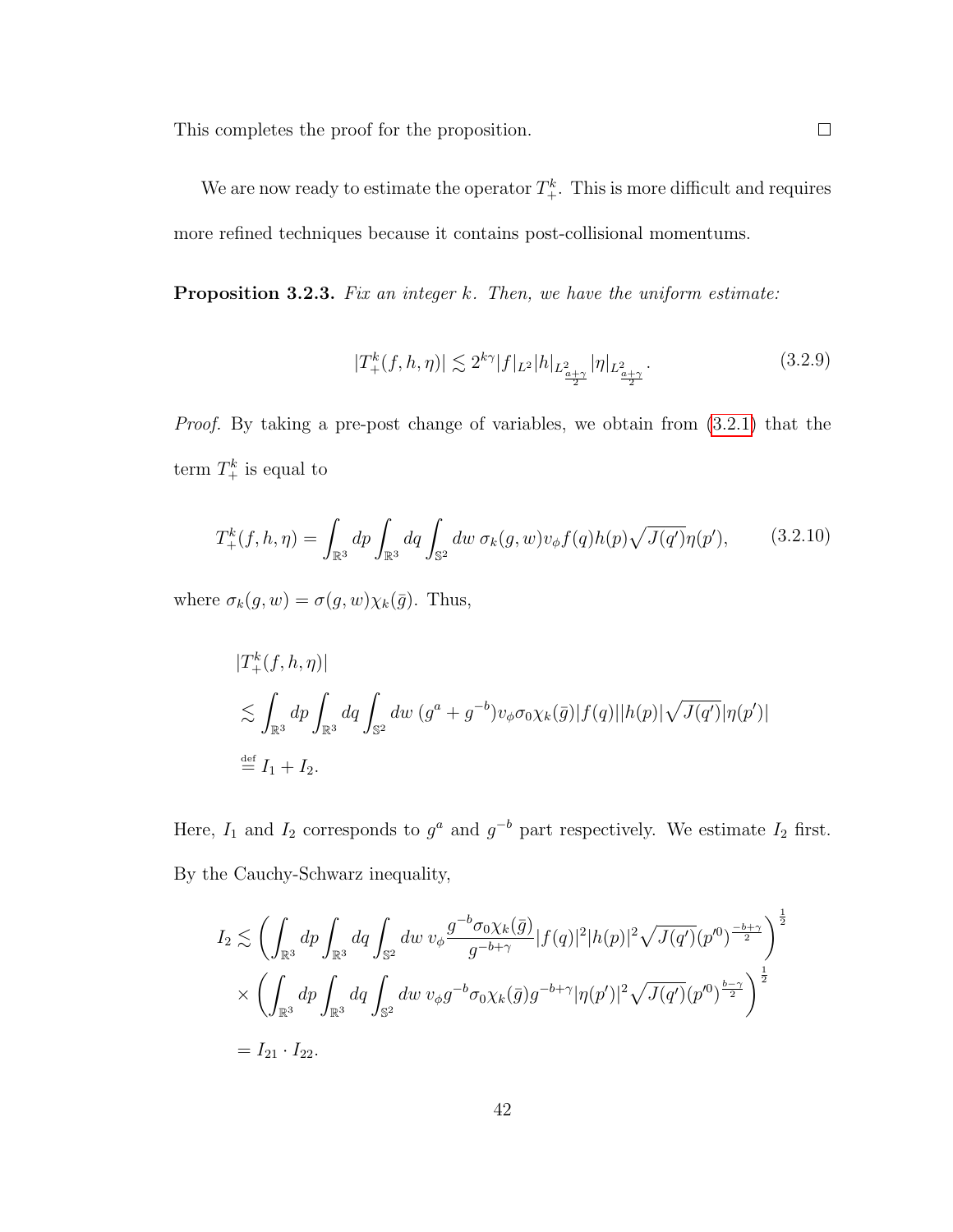For  $I_{21}$ , we split the region of p' into two:  $p'^0 \n\t\leq \frac{1}{2}$  $\frac{1}{2}(p^0+q^0)$  and  $p'^0 \ge \frac{1}{2}$  $\frac{1}{2}(p^0+q^0).$ If  $p'^{0} \leq \frac{1}{2}$  $\frac{1}{2}(p^0+q^0),\ p^0+q^0-q'^0\ \leq\ \frac{1}{2}$  $\frac{1}{2}(p^0 + q^0)$  by conservation laws. Thus,  $-q'^0 \leq -\frac{1}{2}(p^0 + q^0)$  and  $J(q') \leq \sqrt{J(p)}\sqrt{J(q)}$ . Since  $(p'^0)^{\frac{1}{2}(-b+\gamma)} \leq 1$  and the exponential decay is faster than any polynomial decay, we have

$$
(p'^0)^{\frac{1}{2}(-b+\gamma)}\sqrt{J(q')}\lesssim (p^0)^{-m}(q^0)^{-m}
$$

for any fixed  $m > 0$ .

On the other region, we have  $p'^0 \geq \frac{1}{2}$  $\frac{1}{2}(p^0+q^0)$  and hence  $p'^0 \approx (p^0+q^0)$  because  $p^{\prime 0} \leq (p^0 + q^0).$ 

Also, we have  $(p'^0)^{\frac{1}{2}(-b+\gamma)} \lesssim (p^0)^{\frac{1}{2}(-b+\gamma)}$  because  $-b+\gamma < 0$ . Thus, we obtain

$$
(p'^0)^{\frac{1}{2}(-b+\gamma)}\sqrt{J(q')}\lesssim (p^0)^{\frac{1}{2}(-b+\gamma)}.
$$

Note that  $\sigma_0(\theta) \approx \theta^{-2-\gamma} \approx (\frac{\bar{g}}{g})$  $(\frac{\bar{g}}{g})^{-2-\gamma}$  because  $\sigma_0 \sin \theta \approx \theta^{-1-\gamma}$  and  $\cos \theta = 1 - 2 \frac{\bar{g}^2}{g^2}$  $\frac{\bar{g}^2}{g^2}.$ Similarly, we have that  $\sigma_0(\tilde{\theta}) \approx (\frac{\bar{g}}{\tilde{\theta}})$  $(\frac{\bar{g}}{\tilde{g}})^{-2-\gamma}$ . After computing dw integral as in [\(3.2.5\)](#page-43-0) in both cases above, we obtain

$$
I_{21} \lesssim \left( \int_{\mathbb{R}^3} dp \int_{\mathbb{R}^3} dq \frac{g^{-b} 2^{k\gamma} g^{\gamma}}{g^{-b+\gamma}} |f(q)|^2 |h(p)|^2 \sqrt{J(q')} (p'^0)^{\frac{-b+\gamma}{2}} \right)^{\frac{1}{2}}
$$
  

$$
\lesssim \left( \int_{\mathbb{R}^3} dp \int_{\mathbb{R}^3} dq \ 2^{k\gamma} |f(q)|^2 |h(p)|^2 (p^0)^{\frac{1}{2}(-b+\gamma)} \right)^{\frac{1}{2}}
$$
  

$$
\lesssim 2^{\frac{k\gamma}{2}} |f|_{L^2} |h|_{L^2_{\frac{-b+\gamma}{2}}}
$$

by the Cauchy-Schwarz inequality.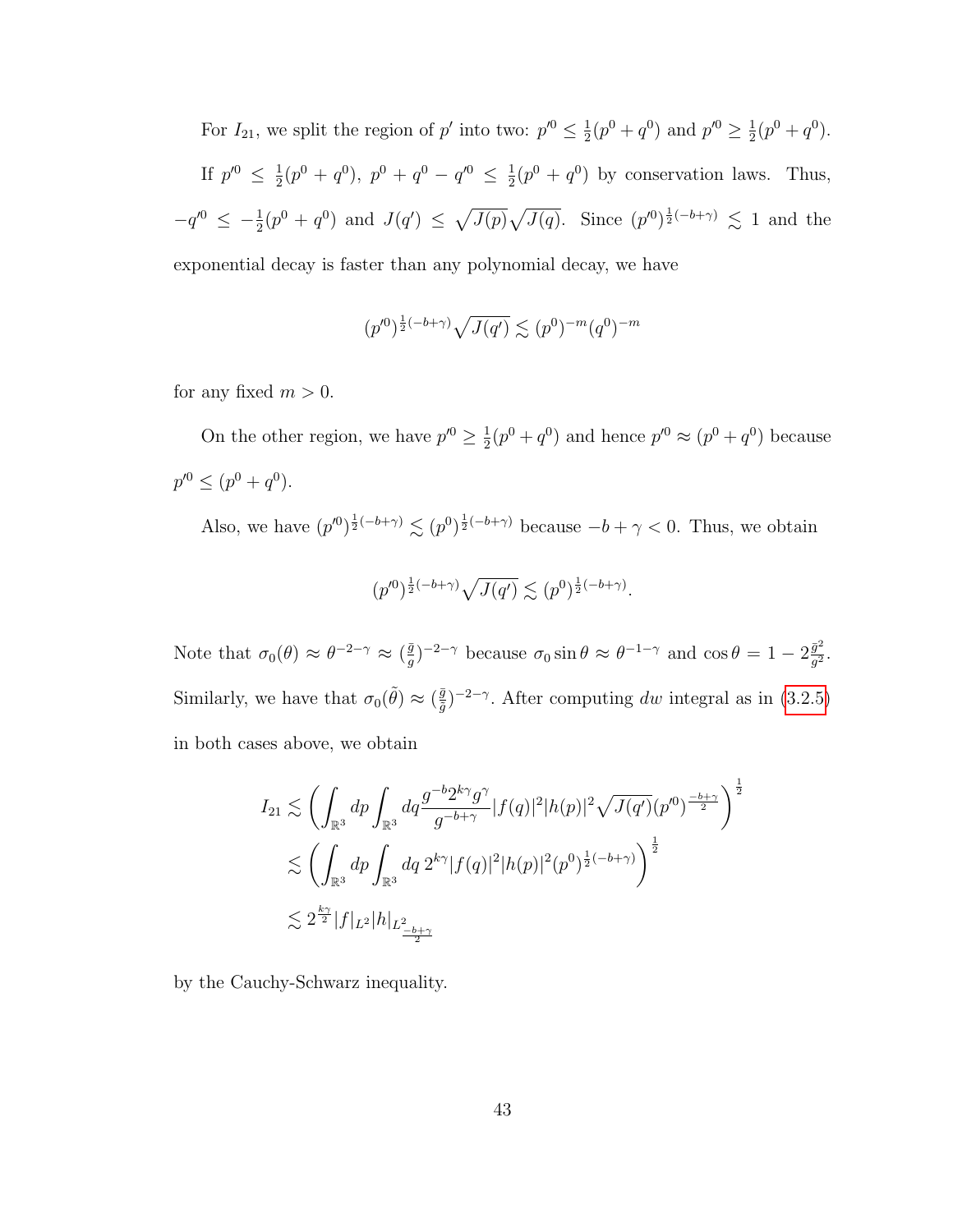Now we estimate  $I_{22}$ . Note that  $v_{\phi} = \frac{g\sqrt{s}}{n^0g^0}$  $\frac{g\sqrt{s}}{p^0q^0}$ . Then, by  $(3.2.5)$ ,

$$
I_{22} = \left( \int_{\mathbb{R}^3} dp \int_{\mathbb{R}^3} dq \int_{\mathbb{S}^2} dw \, v_{\phi} g^{-b} \sigma_0 \chi_k(\bar{g}) g^{-b+\gamma} |\eta(p')|^2 \sqrt{J(q')} (p'^0)^{\frac{b-\gamma}{2}} \right)^{\frac{1}{2}}
$$
  

$$
\lesssim \left( \int_{\mathbb{R}^3} dp \int_{\mathbb{R}^3} dq \frac{g\sqrt{s}}{p^0 q^0} 2^{k\gamma} g^{2(-b+\gamma)} |\eta(p')|^2 \sqrt{J(q')} (p'^0)^{\frac{b-\gamma}{2}} \right)^{\frac{1}{2}}
$$

By a pre-post change of variables, we have

$$
I_{22} \lesssim \left( \int_{\mathbb{R}^3} dp' \, \int_{\mathbb{R}^3} dq' \, \frac{g\sqrt{s}}{p'^0 q'^0} 2^{k\gamma} g^{2(-b+\gamma)} |\eta(p')|^2 \sqrt{J(q')}(p'^0)^{\frac{b-\gamma}{2}} \right)^{\frac{1}{2}}.
$$

Since  $g(p^{\prime \mu}, q^{\prime \mu}) \leq 2\sqrt{p^{\prime 0}q^{\prime 0}}$  and  $s = q^2 + 4$ , we have

$$
v_{\phi} = \frac{g\sqrt{s}}{p'^0q'^0} = \frac{g(p'^\mu, q'^\mu)\sqrt{s(p'^\mu, q'^\mu)}}{p'^0q'^0} \lesssim 1.
$$

Since  $g \geq \frac{|p'-q'|}{\sqrt{m}}$  $\frac{q}{p'^0q'^0}$  and  $-b+\gamma < 0$ ,

$$
I_{22} \lesssim \left( \int_{\mathbb{R}^3} dp' \int_{\mathbb{R}^3} dq' 2^{k\gamma} \frac{|p'-q'|^{2(-b+\gamma)}}{(p'^0q'^0)^{-b+\gamma}} |\eta(p')|^2 \sqrt{J(q')}(p'^0)^{\frac{b-\gamma}{2}} \right)^{\frac{1}{2}}.
$$

Note that  $(q^{(0)})^{b-\gamma} \sqrt{J(q')} \lesssim \sqrt{J^{\alpha}(q')}$  for some  $\alpha > 0$ . Thus,

$$
I_{22} \lesssim \left( \int_{\mathbb{R}^3} dp' \ 2^{k\gamma} |\eta(p')|^2 (p'^0)^{\frac{3}{2}(b-\gamma)} \int_{\mathbb{R}^3} dq' \ \frac{\sqrt{J^{\alpha}(q')}}{|p'-q'|^{2(b-\gamma)}} \right)^{\frac{1}{2}}
$$
  

$$
\lesssim \left( \int_{\mathbb{R}^3} dp' \ 2^{k\gamma} |\eta(p')|^2 (p'^0)^{\frac{3}{2}(b-\gamma)} (p'^0)^{2(-b+\gamma)} \right)^{\frac{1}{2}}
$$
  

$$
= 2^{\frac{k\gamma}{2}} |\eta|_{L^2_{\frac{-b+\gamma}{2}}}.
$$

Together, we obtain that

$$
I_2 \lesssim 2^{k\gamma} |f|_{L^2} |h|_{L^2_{\frac{-b+\gamma}{2}}} |\eta|_{L^2_{\frac{-b+\gamma}{2}}}.
$$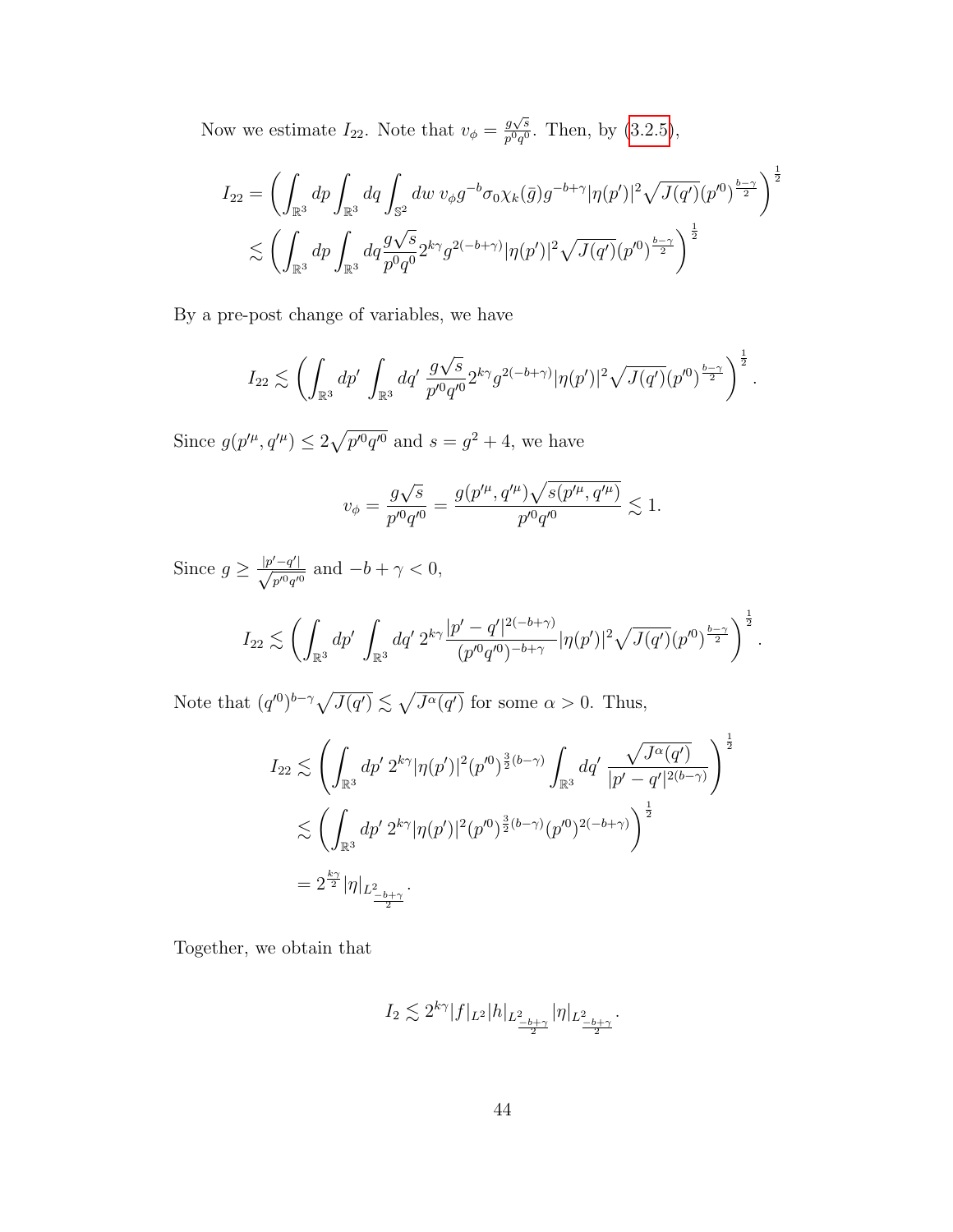Now, we estimate  $I_1$ . By the Cauchy-Schwarz inequality,

$$
I_1 \lesssim \left( \int_{\mathbb{R}^3} dp \int_{\mathbb{R}^3} dq \int_{\mathbb{S}^2} dw \, v_{\phi} \frac{g^a \sigma_0 \chi_k(\bar{g})}{\tilde{g}^{a+\gamma}} |f(q)|^2 |\eta(p')|^2 \sqrt{J(q')}(p^0)^{\frac{a+\gamma}{2}} \right)^{\frac{1}{2}}
$$
  
\$\times \left( \int\_{\mathbb{R}^3} dp \int\_{\mathbb{R}^3} dq \int\_{\mathbb{S}^2} dw \, v\_{\phi} g^a \sigma\_0 \chi\_k(\bar{g}) \tilde{g}^{a+\gamma} |h(p)|^2 \sqrt{J(q')}(p^0)^{\frac{-a-\gamma}{2}} \right)^{\frac{1}{2}}\$  
= I\_{11} \cdot I\_{12}.

For  $I_{12}$ , we first take a pre-post change of variables and use the Carleman dual representation as [\(2.1.2\)](#page-17-0) in the Appendix. Note that  $g \approx \tilde{g}$  and  $s \approx \tilde{s}$  on the set  $E^p_a$  $q_{-p'}^p$  because the identity on the set  $g^2 = \bar{g}^2 + \tilde{g}^2$  gives  $g^2 \gtrsim \tilde{g}^2$  and the assumption that  $\sigma_0$  vanishes for  $\theta \in (\frac{\pi}{2})$  $\frac{\pi}{2}$ ,  $\pi$ ] gives  $\cos \theta \ge 0$  which hence gives  $g^2 \le 2\tilde{g}^2$ . Also, we recall that  $\sigma_0(\theta) \approx \theta^{-2-\gamma} \approx (\frac{\bar{g}}{g})$  $(\frac{\bar{g}}{g})^{-2-\gamma}$ . Then we use Proposition [3.2.2](#page-44-0) to obtain

$$
I_{12} \lesssim \left( \int_{\mathbb{R}^3} \frac{dp'}{p'^0} \int_{\mathbb{R}^3} \frac{dq}{q^0} 2^{k\gamma} \tilde{s} \, \tilde{g}^{2a+2\gamma} |h(p')|^2 \sqrt{J(q)} (p'^0)^{\frac{-a-\gamma-1}{2}} \sqrt{q^0} \right)^{\frac{1}{2}}.
$$

We further use  $\tilde{g} \lesssim \sqrt{p'^0q^0}$  and  $\tilde{s} \lesssim p'^0q^0$  to conclude that

$$
I_{12} \lesssim \left(2^{k\gamma} \int_{\mathbb{R}^3} dp' \ (p'^0)^{\frac{a+\gamma-1}{2}} |h(p')|^2 \int_{\mathbb{R}^3} dq \ (q^0)^{a+\gamma+\frac{1}{2}} \sqrt{J(q)} \right)^{\frac{1}{2}}
$$
  

$$
\lesssim 2^{\frac{k\gamma}{2}} |h|_{L^2_{\frac{a+\gamma}{2}}}.
$$

For  $I_{11}$ , we split the region of p' into two as before:  $p'^0 \leq \frac{1}{2}$  $\frac{1}{2}(p^0 + q^0)$  and  $p'^{0} \geq \frac{1}{2}$  $\frac{1}{2}(p^0 + q^0)$ . If  $p'^0 \leq \frac{1}{2}$  $\frac{1}{2}(p^0 + q^0)$ , we have that  $-q'^0 \leq -\frac{1}{2}(p^0 + q^0)$  and  $J(q') \leq \sqrt{J(p)}\sqrt{J(q)}$ . Then we obtain

$$
(p^0)^{\frac{a+\gamma}{2}}\sqrt{J(q')}\lesssim (p^0)^{-m}(q^0)^{-m}
$$

for any fixed  $m > 0$ . On the other region, we have  $p'^0 \geq \frac{1}{2}$  $\frac{1}{2}(p^0+q^0)$  and hence  $p'^0 \approx (p^0 + q^0)$  because  $p'^0 \le (p^0 + q^0)$ . In this case, we have  $\sqrt{q^0} (p^0)^{\frac{a+\gamma}{2}} \lesssim (p'^0)^{\frac{a+\gamma+1}{2}}$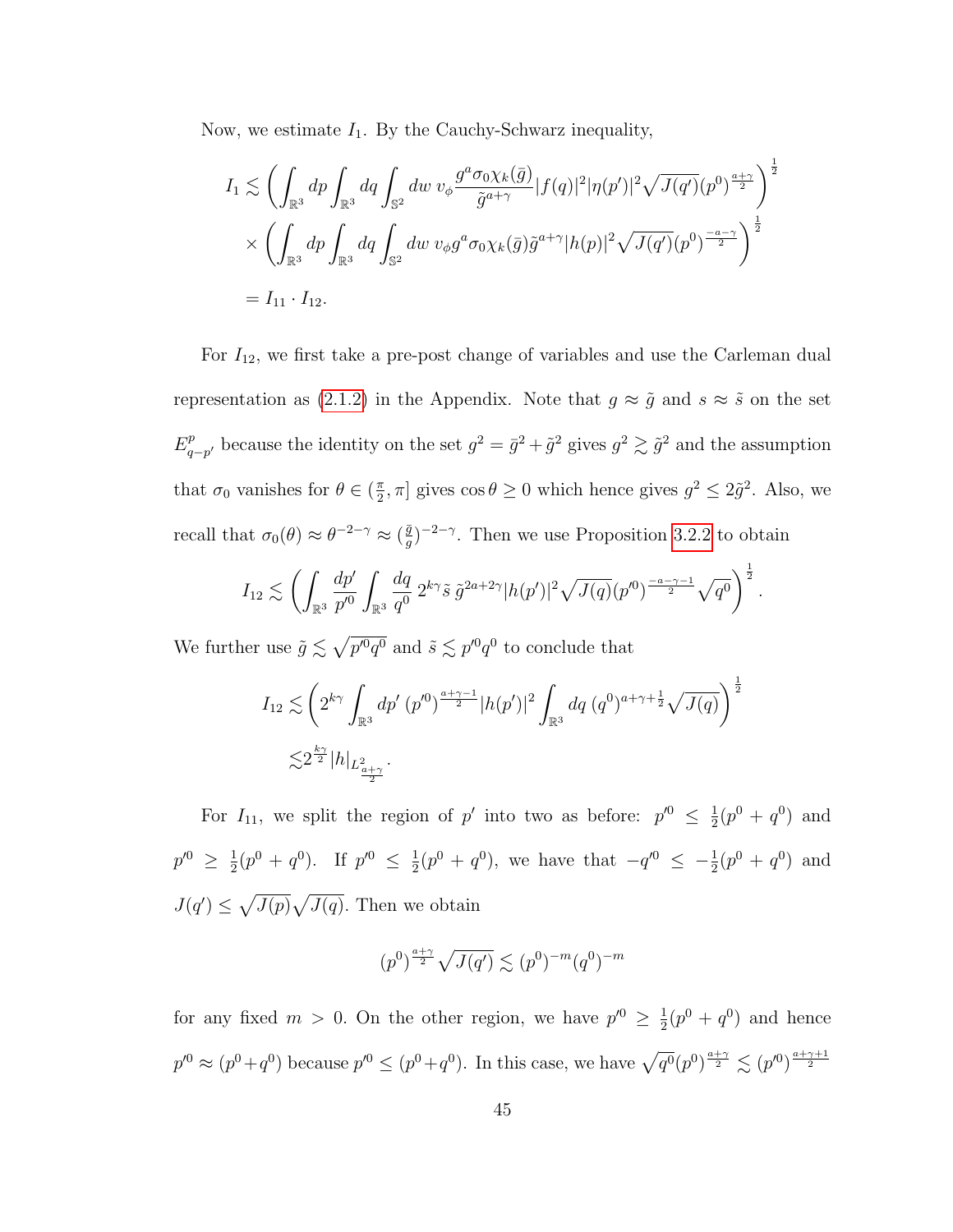because  $a + \gamma \geq 0$ . Thus, we obtain

$$
(p^0)^{\frac{a+\gamma}{2}}\sqrt{J(q')}\lesssim (p'^0)^{\frac{a+\gamma+1}{2}}(q^0)^{-\frac{1}{2}}.
$$

In both cases, we obtain that

$$
I_{11} \lesssim \left( \int_{\mathbb{R}^3} dp \int_{\mathbb{R}^3} dq \int_{\mathbb{S}^2} dw \ v_{\phi} \frac{g^a \sigma_0 \chi_k(\bar{g})}{\tilde{g}^{a+\gamma}} |f(q)|^2 |\eta(p')|^2 (p'^0)^{\frac{a+\gamma+1}{2}} (q^0)^{-\frac{1}{2}} \right)^{\frac{1}{2}}.
$$

By the Carleman dual representation as in Appendix, the last upper bound is

$$
\left(\frac{1}{2}\int_{\mathbb{R}^3}\frac{dp'}{p'^0}\int_{\mathbb{R}^3}\frac{dq}{q^0}\int_{E_{q-p'}^p}\frac{d\pi_p}{p^0}\frac{s}{\tilde{g}}\frac{g^a\sigma_0\chi_k(\bar{g})}{\tilde{g}^{a+\gamma}}|f(q)|^2|\eta(p')|^2(p'^0)^{\frac{a+\gamma+1}{2}}(q^0)^{-\frac{1}{2}}\right)^{\frac{1}{2}}\tag{3.2.11}
$$
\nwhere  $d\pi_p = dp \cdot u(p^0 + q^0 - p'^0) \cdot \delta\left(\frac{\tilde{g}^2 + 2p^\mu(q_\mu - p'_\mu)}{2\tilde{g}}\right).$ \nNote that  $\sigma_0(\theta) \approx \theta^{-2-\gamma} \approx (\frac{\tilde{g}}{g})^{-2-\gamma}$  and  $g \approx \tilde{g}$  on the set  $E_{q-p'}^p$ .

By the inequality [\(3.2.8\)](#page-44-1) and  $s \approx \tilde{s} \lesssim p'^0 q^0$ , we have

$$
\int_{E_{q-p'}^p}\frac{d\pi_p}{p^0}\frac{s}{\tilde{g}}\frac{g^a\sigma_0\chi_k(\bar{g})}{\tilde{g}^{a+\gamma}}\approx \int_{E_{q-p'}^p}\frac{d\pi_p}{p^0}(\bar{g})^{-2-\gamma}\chi_k(\bar{g})\tilde{s}\tilde{g}\lesssim 2^{k\gamma}(p'^0)^{\frac{1}{2}}(q^0)^{\frac{3}{2}}.
$$

Then, we obtain

$$
I_{11} \lesssim \left(\int_{\mathbb{R}^3} \frac{dp'}{p'^0} \int_{\mathbb{R}^3} \frac{dq}{q^0} |f(q)|^2 |\eta(p')|^2 (p'^0)^{\frac{a+\gamma}{2}} 2^{k\gamma} p'^0 q^0)^{\frac{1}{2}} \lesssim (2^{k\gamma} \int_{\mathbb{R}^3} dp' (p'^0)^{\frac{a+\gamma}{2}} |\eta(p')|^2 \int_{\mathbb{R}^3} dq |f(q)|^2)^{\frac{1}{2}} \lesssim 2^{\frac{k\gamma}{2}} |f|_{L^2} |\eta|_{L^2_{\frac{a+\gamma}{2}}} \tag{3.2.12}
$$

by the Cauchy-Schwarz inequality. Thus,

$$
I_1\lesssim 2^{k\gamma}|f|_{L^2}|h|_{L^2_{\frac{a+\gamma}{2}} }|\eta|_{L^2_{\frac{a+\gamma}{2}} }.
$$

This completes the proof.

46

 $\Box$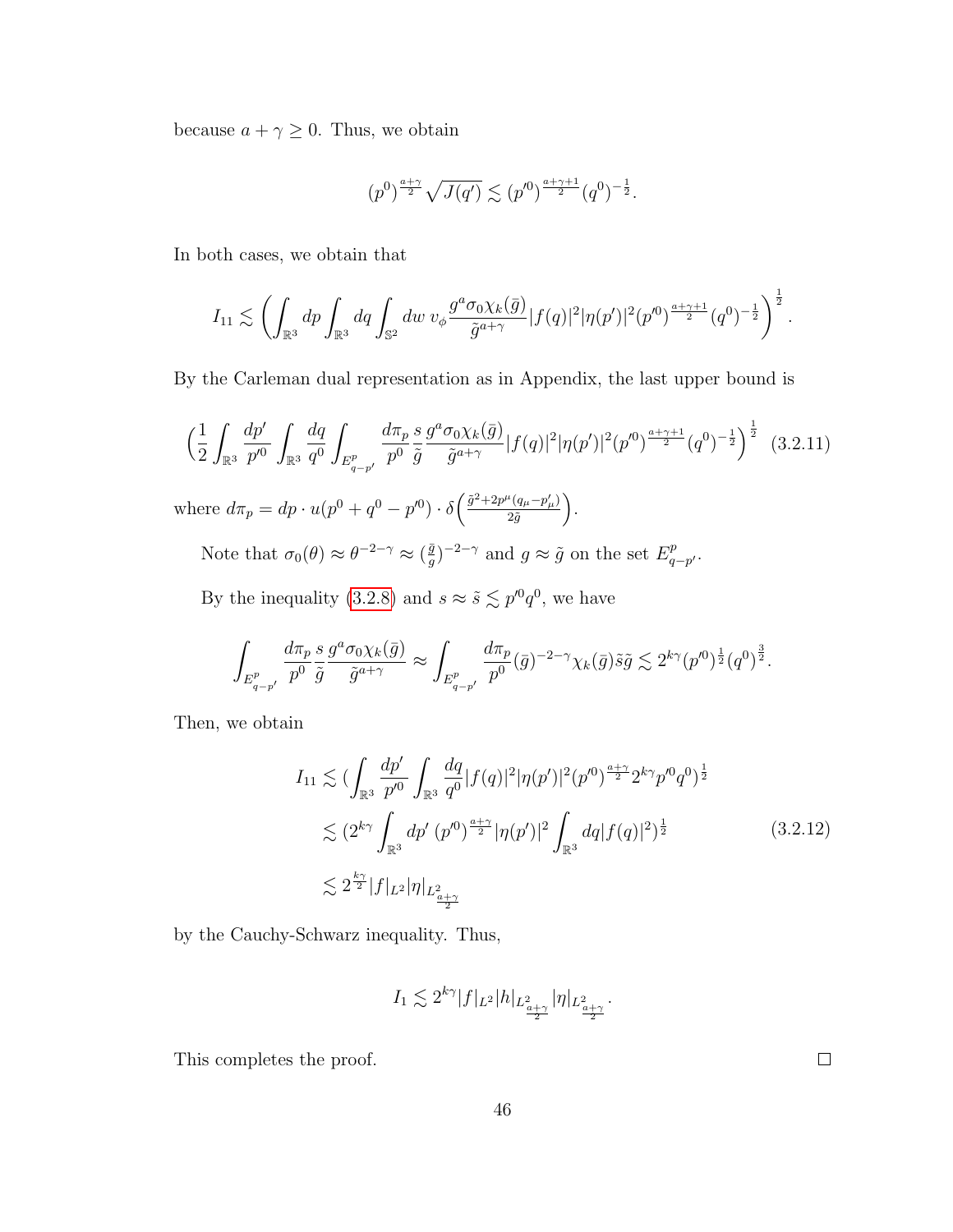### <span id="page-53-0"></span>3.3 Cancellation with hard potential kernels

Our goal in this section is to establish an upper bound estimate for the difference  $T_{+}^{k} - T_{-}^{k}$  for the case that  $k \geq 0$ . We would like it to have a dependency on the negative power of  $2^k$  so we have a good estimate after summation in k. Note that  $k\geq 0$  also implies that  $\bar{g}\leq 1.$ 

Firstly, we define paths from p' to p and from q' to q. Fix any two  $p, p' \in \mathbb{R}^3$ and consider  $\kappa : [0,1] \to \mathbb{R}^3$  given by

$$
\kappa(\theta) \stackrel{\text{def}}{=} \theta p + (1 - \theta) p'.
$$

Similarly, we define the following for the path from  $q'$  to  $q$ ;

$$
\kappa_q(\theta) \stackrel{\text{def}}{=} \theta q + (1 - \theta) q'.
$$

Then we can easily notice that  $\kappa(\theta) + \kappa_q(\theta) = p' + q' = p + q$ .

We define the length of the gradient as:

<span id="page-53-1"></span>
$$
|\nabla|^i H(p) \stackrel{\text{def}}{=} \max_{0 \le j \le i} \sup_{|\chi| \le 1} \left| (\chi \cdot \nabla)^j H(p) \right|, \quad i = 0, 1, 2,
$$
 (3.3.1)

where  $\chi \in \mathbb{R}^3$  and  $|\chi|$  is the usual Euclidean length. Note that we have  $|\nabla|^0 H = |H|$ .

Now we start estimating the term  $|T_+^k - T_-^k|$  under the condition  $\bar{g} \leq 1$ . We recall from [\(3.2.4\)](#page-42-0) and [\(3.2.10\)](#page-48-0) that  $|(T_{+}^{k} - T_{-}^{k})(f, h, \eta)|$  is defined as

$$
\begin{aligned} &\left| (T^k_+ - T^k_-)(f, h, \eta) \right| \\ &= \left| \int_{\mathbb{R}^3} dp \int_{\mathbb{R}^3} dq \int_{\mathbb{S}^2} dw \, \sigma_k(g, w) v_{\phi} f(q) h(p) (\sqrt{J(q')}\eta(p') - \sqrt{J(q)}\eta(p)) \right|, \end{aligned}
$$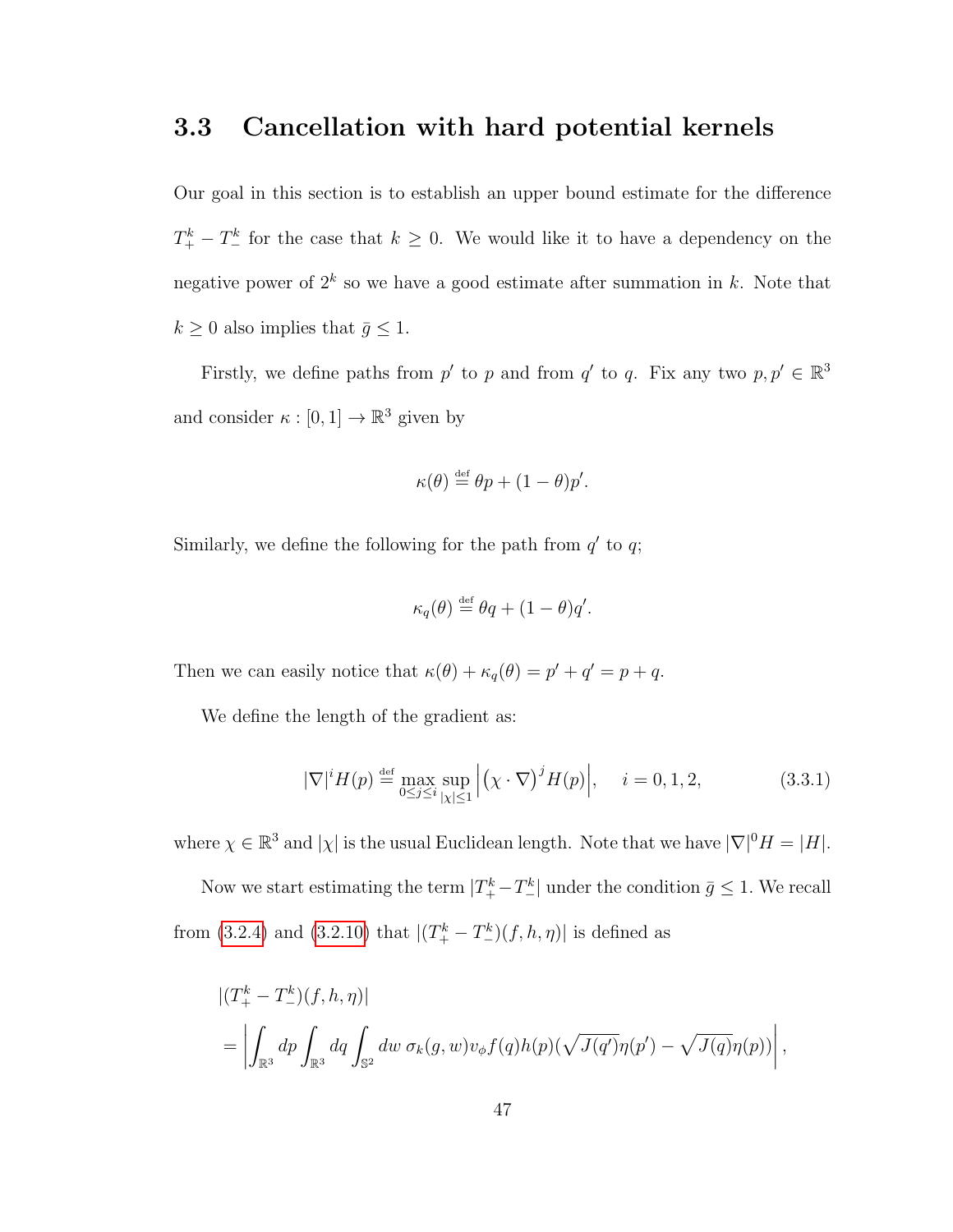The key part is to estimate  $\sqrt{J(q')}\eta(p') - \sqrt{J(q)}\eta(p)$ .

We have the following proposition for the cancellation estimate:

**Proposition 3.3.1.** Suppose  $\eta$  is a Schwartz function on  $\mathbb{R}^3$ . Then, for any  $k \geq 0$ and for  $0 < \gamma < 2$  and  $m \ge 0$ , we have the uniform estimate:

$$
\begin{aligned} &\left| (T^k_+-T^k_-)(f,h,\eta) \right|\\ \lesssim 2^{(\gamma-2)k} |f|_{L^2_{-m}}|h|_{L^2_{\frac{a+\gamma}{2}}}|\eta|_{L^2_{\frac{a+\gamma}{2}}}+2^{\frac{(\gamma-3)}{2}k}|f|_{L^2_{-m}}|h|_{L^2_{\frac{a+\gamma}{2}}}|\eta|_{I^{a,\gamma}}. \end{aligned}
$$

We observe that the weighted fractional Sobolev norm  $|\eta|_{I^{a,\gamma}}$  is greater than or equal to  $|\eta|_{L^2_{\frac{a+\gamma}{2}}}$ . Therefore, the direct consequence of this proposition is that

<span id="page-54-0"></span>
$$
|(T_{+}^{k} - T_{-}^{k})(f, h, \eta)| \lesssim \max\{2^{(\gamma - 2)k}, 2^{\frac{(\gamma - 3)}{2}k}\}|f|_{L_{-m}^{2}}|h|_{L_{\frac{a+\gamma}{2}}}|\eta|_{I^{a,\gamma}}.\tag{3.3.2}
$$

*Proof.* Note that  $0 < \gamma < 2$ . We want our kernel has a good dependency on  $2^{-k}$  so we end up with the negative power on 2 as  $2^{(\gamma-2)k}$ . Note that under  $\bar{g} \leq 1$ , we have  $p'^0 \approx p^0$  and  $q^0 \approx q'^0$ . Thus, it suffices to estimate  $\sqrt{J(q')}\eta(p') - \sqrt{J(q)}\eta(p)$  only. We now split the term into three parts as

<span id="page-54-1"></span>
$$
\sqrt{J(q')}\eta(p') - \sqrt{J(q)}\eta(p)
$$
  
=\sqrt{J(q')}(\eta(p') - \eta(p)) + \eta(p) \left(\sqrt{J(q')} - \sqrt{J(q)} - (\nabla\sqrt{J})(q) \cdot (q' - q)\right)  
+ \eta(p) \left((\nabla\sqrt{J})(q) \cdot (q' - q)\right)  
= I + II + III.

(3.3.3)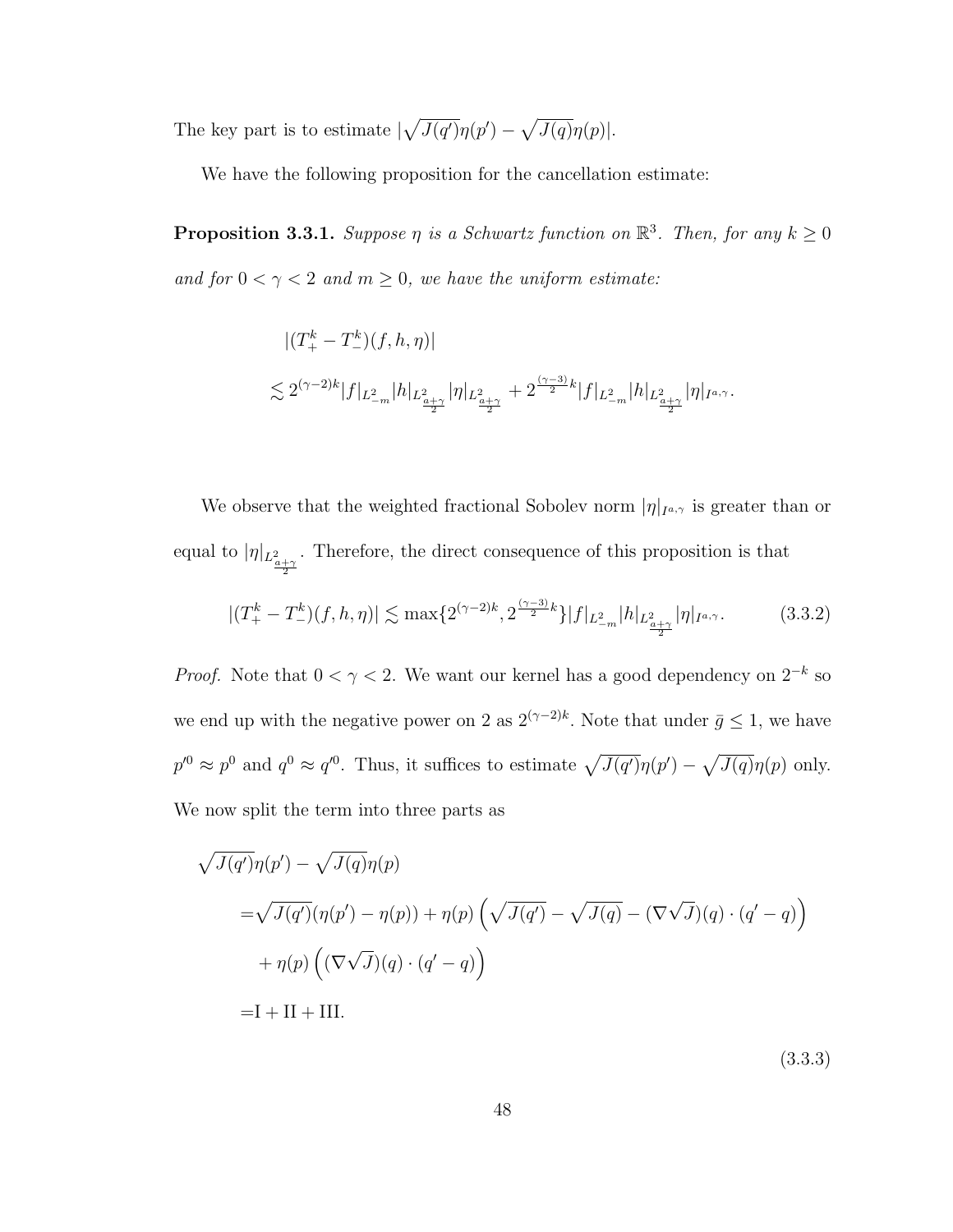We estimate the part II first. By the mean-value theorem on  $\sqrt{J}$ , we have

$$
\sqrt{J(q')} - \sqrt{J(q)} = (q' - q) \cdot (\nabla \sqrt{J})(\kappa_q(\theta_1))
$$

for some  $\theta_1 \in (0, 1)$ . Now with the fundamental theorem of calculus, we obtain

$$
(\nabla \sqrt{J})(\kappa_q(\theta_1)) - (\nabla \sqrt{J})(q) = \left(\int_0^{\theta_1} D(\nabla \sqrt{J})(\kappa_q(\theta'))d\theta'\right) \cdot (\kappa_q(\theta_1) - q),
$$

where  $D(\nabla)$ √ J) is the  $3\times3$  Jacobian matrix of  $\nabla$ √ J. With the definition on  $|\nabla|$ from [\(3.3.1\)](#page-53-1), we can bound the modulus of part II by

<span id="page-55-0"></span>
$$
|\mathrm{II}| \le |\eta(p)||q' - q| \left| \left( \int_0^{\theta_1} D(\nabla \sqrt{J})(\kappa_q(\theta')) d\theta' \right) \cdot (\kappa_q(\theta_1) - q) \right|
$$
  
\n
$$
\le |\eta(p)||q' - q||\kappa_q(\theta_1) - q| \int_0^{\theta_1} |\nabla|^2 \sqrt{J}(\kappa_q(\theta')) d\theta'
$$
  
\n
$$
\le |\eta(p)||q' - q|^2 \int_0^{\theta_1} |\nabla|^2 \sqrt{J}(\kappa_q(\theta')) d\theta'.
$$
\n(3.3.4)

Note that  $|\nabla|^2$  $\sqrt{J} \leqslant \sqrt{J}$ J and that  $|q'-q| \leq g(q^{\mu}, q'^{\mu})\sqrt{q^0q'^0} = \bar{g}\sqrt{q^0q'^0} \approx$  $2^{-k}\sqrt{q^0q'^0}$ . Also, we have that  $(q^0q'^0)$ √  $\overline{J}(\kappa_q(\theta')) \leq (J(q)J(q'))^{\epsilon}$  for sufficiently small  $\epsilon$ . Thus, the estimate for the integral with this kernel II follows exactly the same as in the proposition for  $|T_{-}^{k}|$  as in [\(3.2.5\)](#page-43-0), [\(3.2.3\)](#page-42-1), and [\(3.2.7\)](#page-43-1), and we get the first term in the right-hand side of the proposition.

For part III, we consider the integral  $(T^k_{+,III} - T^k_{-,III})$  in the *center-of-momentum* frame  $p + q = 0$  with the Lorentz transformation  $\Lambda$  such that  $\Lambda(p^{\mu} + q^{\mu}) =$ (  $\sqrt{s}$ , 0, 0, 0)<sup>t</sup> where we recall that s is defined as in [\(1.2.1\)](#page-9-0). We recall that the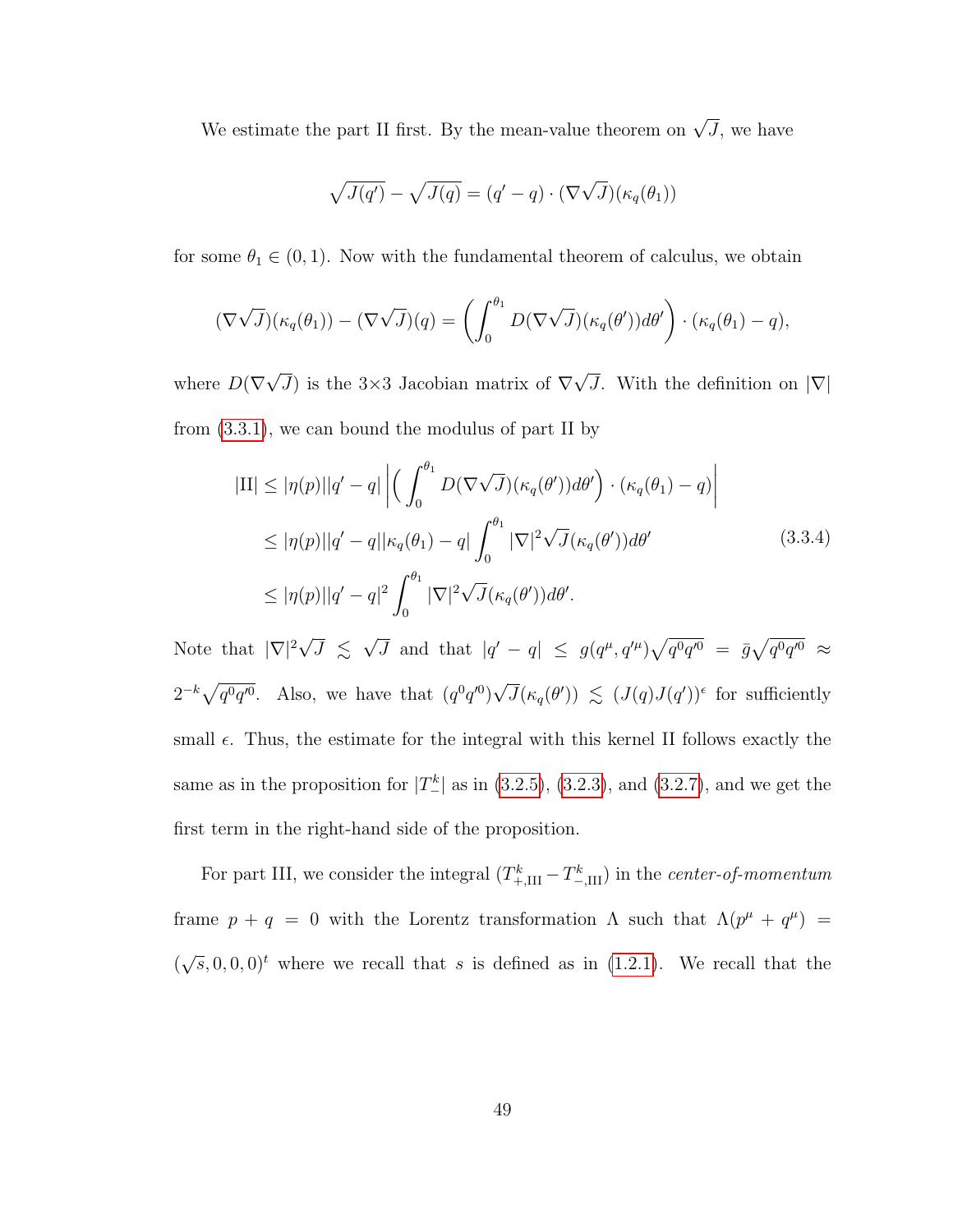difference  $(T_{+,III}^k - T_{-,III}^k)$  is given as

<span id="page-56-0"></span>
$$
(T_{+,\text{III}}^k - T_{-,\text{III}}^k)
$$
  
\n
$$
\stackrel{\text{def}}{=} \int_{\mathbb{R}^3} dp \int_{\mathbb{R}^3} dq \int_{\mathbb{S}^2} dw \ v_{\phi} \sigma_k(g, w) f(q) h(p) \eta(p) (\nabla \sqrt{J(q)}) \cdot (q' - q)
$$
 (3.3.5)  
\n
$$
= \int_{\mathbb{R}^3} \frac{dp}{p^0} h(p) \eta(p) \int_{\mathbb{R}^3} \frac{dq}{q^0} f(q) \int_{\mathbb{S}^2} dw \ g \sqrt{s} \sigma_k(g, w) (\nabla \sqrt{J(q)}) \cdot (p - p').
$$

By writing  $(p - p') \cdot (\nabla)$  $J)(q)$  as

$$
(p - p') \cdot (\nabla \sqrt{J})(q) = (p^{\mu} - p'^{\mu})(\nabla \sqrt{J})_{\mu}(q)
$$

with (∇ √  $\overline{J})^{\mu}(q) \stackrel{\text{\tiny def}}{=} (0, (\nabla$ √  $J(q)$ , we observe that the integrand and the measures are Lorentz invariant. Also, note that our  $\cos \theta$  which was defined in [\(1.2.4\)](#page-10-0) is now redefined as

$$
\cos\theta = \frac{[\Lambda(p^\mu-q^\mu)](p'_\mu-q'_\mu)}{g^2} = \frac{\bar{p}}{|\bar{p}|}\cdot w
$$

where  $\bar{p}$  is defined by  $\Lambda(p^{\mu} - q^{\mu}) = (0, \bar{p})^t$  and we have used  $g = |\Lambda(p^{\mu} - q^{\mu})| = |\bar{p}|$ . Then the symmetry of  $\sigma_k$  with respect to w around the direction  $\frac{\bar{p}}{|\bar{p}|}$  forces all components of  $p - p'$  to vanish except the component in the symmetry direction. Therefore, we may replace  $p - p'$  with

$$
\frac{\bar{p}}{|\bar{p}|}\langle p-p',\frac{\bar{p}}{|\bar{p}|}\rangle = \frac{\bar{p}}{|\bar{p}|}\frac{(p^{\mu}-p'^{\mu})[\Lambda(p_{\mu}-q_{\mu})]}{g}
$$

in the expression for  $(p - p') \cdot (\nabla)$ √  $\overline{J}(q)$ . Since we have  $(p^{\mu} - p'^{\mu})(p'_{\mu} - q_{\mu}) = 0$ , the vector further reduces to

$$
\frac{\bar{p}}{|\bar{p}|}\frac{(p^{\mu}-p'^{\mu})(p_{\mu}-p'_{\mu})}{g}=\frac{\bar{p}}{|\bar{p}|}\frac{\bar{g}^{2}}{g}.
$$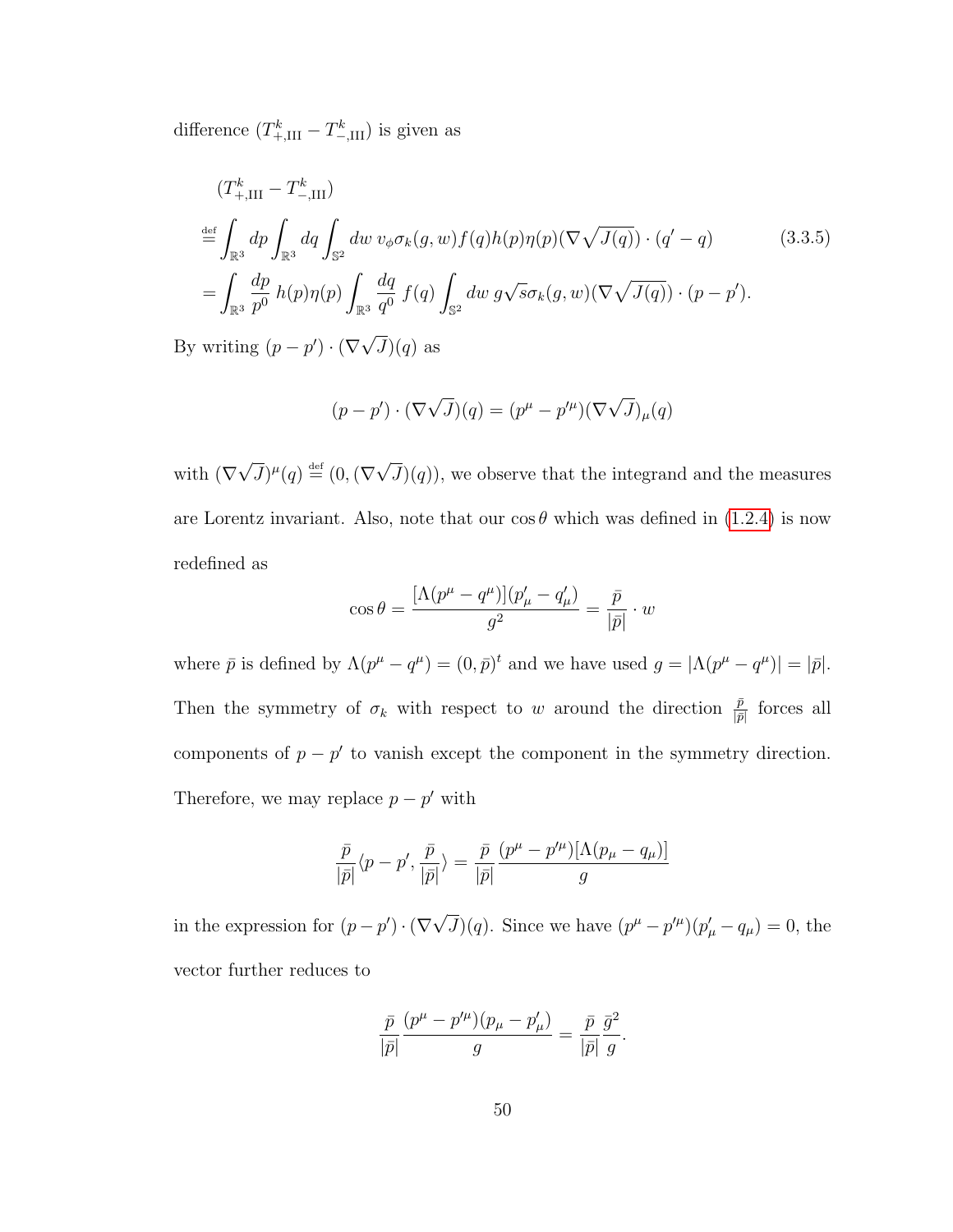Hence we obtain

$$
\left| \frac{\bar{p}}{|\bar{p}|} \frac{\bar{g}^2}{g} \right| \le 2^{-2k} g^{-1}.
$$

Thus we must control the following integral

$$
2^{-2k} \int_{\mathbb{R}^3} \frac{dp}{p^0} \, h(p)\eta(p) \int_{\mathbb{R}^3} \frac{dq}{q^0} \, f(q) \int_{\mathbb{S}^2} dw \, \sqrt{s} \sigma_k(g, w) (|\nabla|\sqrt{J(q)}). \tag{3.3.6}
$$

Note that  $\sqrt{s} \lesssim p^0 q^0$ . Thus, we obtain that

$$
|T^k_{+,\rm{III}}-T^k_{-,\rm{III}}|\lesssim 2^{(\gamma-2)k}|f|_{L^2_{-m}}|h|_{L^2_{\frac{a+\gamma}{2}} }|\eta|_{L^2_{\frac{a+\gamma}{2}}}
$$

by following exactly the same argument as in [\(3.2.5\)](#page-43-0), [\(3.2.3\)](#page-42-1), and [\(3.2.7\)](#page-43-1).

For the part I, we define  $\tilde{\eta}(p, p') = \eta(p') - \eta(p)$ . Since  $\bar{g} \leq 1$ , we have  $q^0 \approx q'^0$  and this gives that there is some uniform constant  $c > 0$  such that  $\sqrt{J(q')} \leq (J(q))^c$ . Thus, we have

$$
|T_{+,I}^k - T_{-,I}^k| \leq \left| \int_{\mathbb{R}^3} dp \int_{\mathbb{R}^3} dq \int_{\mathbb{S}^2} dw \ v_{\phi} \sigma_k(g, w) f(q) h(p) \tilde{\eta}(p, p') \sqrt{J(q')} \right|
$$
  

$$
\leq \left| \int_{\mathbb{R}^3} dp \int_{\mathbb{R}^3} dq \int_{\mathbb{S}^2} dw \ v_{\phi} \sigma_k(g, w) f(q) h(p) \tilde{\eta}(p, p') (J(q))^c \right|.
$$

Now, we use the Cauchy-Schwarz inequality and obtain

<span id="page-57-0"></span>
$$
|T_{+,I}^{k} - T_{-,I}^{k}| \leq \left(\int_{\mathbb{R}^{3}} dp \int_{\mathbb{R}^{3}} dq \int_{\mathbb{S}^{2}} dw \ v_{\phi} \sigma_{k}(g,w) |f(q)|^{2} |h(p)|^{2} (J(q))^{c}\right)^{\frac{1}{2}} \times \left(\int_{\mathbb{R}^{3}} dp \int_{\mathbb{R}^{3}} dq \int_{\mathbb{S}^{2}} dw \ v_{\phi} \sigma_{k}(g,w) |\tilde{\eta}(p,p')|^{2} (J(q))^{c}\right)^{\frac{1}{2}}.
$$
\n(3.3.7)

The first part on the right-hand side is bounded by  $2^{\frac{k\gamma}{2}}|f|_{L_{-m}^2}|h|_{L_{\frac{a+\gamma}{2}}}$ for some  $m \geq 0$ as in [\(3.2.6\)](#page-43-2) and [\(3.2.7\)](#page-43-1). For the second part, we rewrite this 8-fold integral as the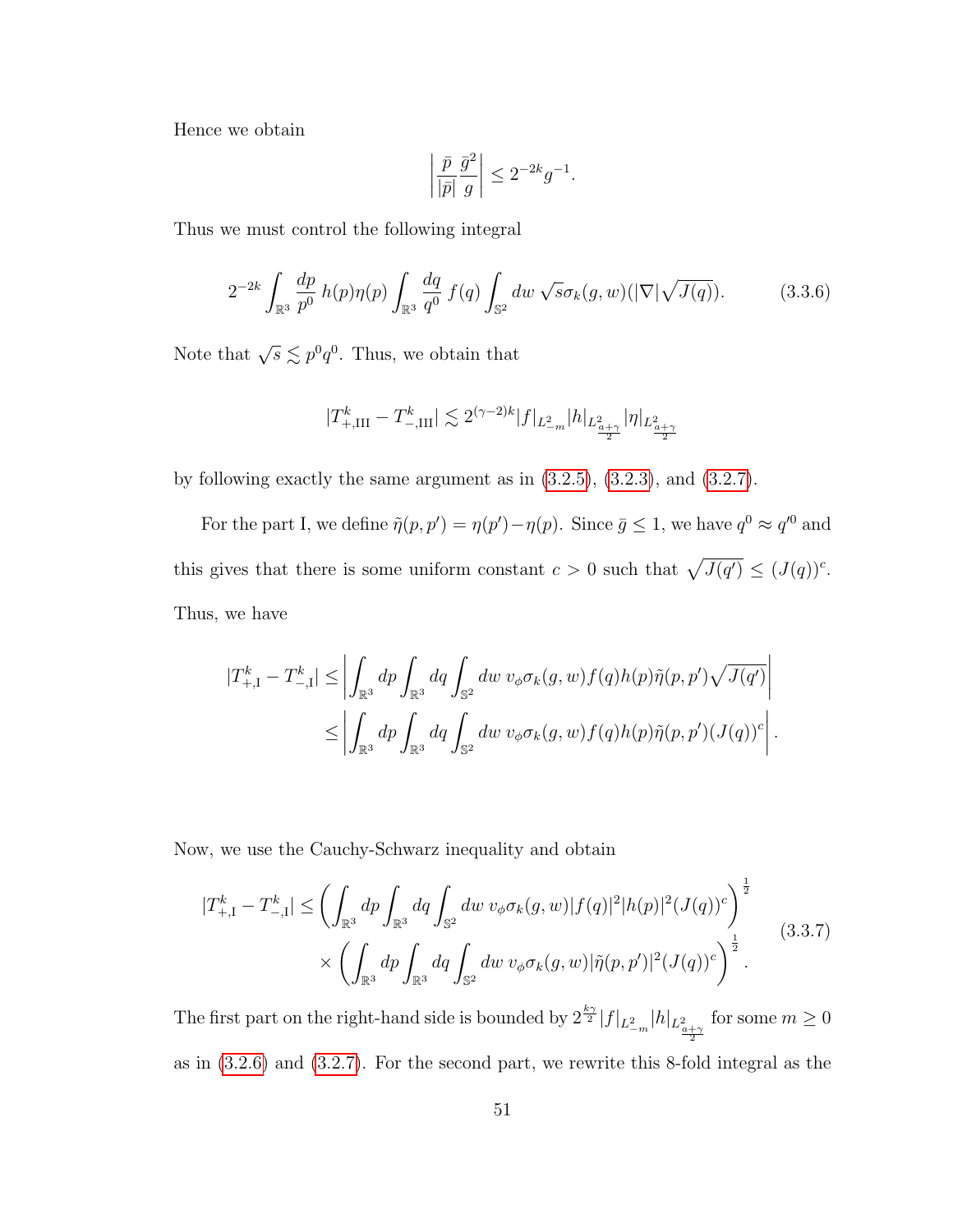following 12-fold integral:

$$
\int_{\mathbb{R}^3} dp \int_{\mathbb{R}^3} dq \int_{\mathbb{S}^2} dw \, v_{\phi} \sigma_k(g, w) |\tilde{\eta}(p, p')|^2 (J(q))^c
$$
  
= 
$$
\int_{\mathbb{R}^3} dp \int_{\mathbb{R}^3} dq \int_{\mathbb{R}^3} dp' \int_{\mathbb{R}^3} dq' \, s \sigma(g, w) \chi_k(\bar{g}) |\tilde{\eta}(p, p')|^2
$$
  

$$
\times (J(q))^c \delta^{(4)}(p'^{\mu} + q'^{\mu} - p^{\mu} - q^{\mu}).
$$

As in [\(2.2.3\)](#page-23-0), we reduce this integral to the integral on the set  $E_n^q$  $p'_{p'-p}$  as the following:

$$
\int_{\mathbb{R}^{3}} dp \int_{\mathbb{R}^{3}} dq \int_{\mathbb{R}^{3}} dp' \int_{\mathbb{R}^{3}} dq' s\sigma(g, w) \chi_{k}(\bar{g}) |\tilde{\eta}(p, p')|^{2} \times (J(q))^{c} \delta^{(4)}(p'^{\mu} + q'^{\mu} - p^{\mu} - q^{\mu}) \n= \int_{\mathbb{R}^{3}} \frac{dp}{p^{0}} \int_{\mathbb{R}^{3}} \frac{dp'}{p'^{0}} \int_{E_{p'-p}^{q}} \frac{d\pi_{q}}{2\bar{g}q^{0}} s\sigma(g, \theta) \chi_{k}(\bar{g}) |\tilde{\eta}(p, p')|^{2} (J(q))^{c} \n= \int_{\mathbb{R}^{3}} \frac{dp}{p^{0}} \int_{\mathbb{R}^{3}} \frac{dp'}{p'^{0}} \int_{E_{p'-p}^{q}} \frac{d\pi_{q}}{2\bar{g}q^{0}} s\sigma(g, \theta) \chi_{k}(\bar{g}) \frac{|\tilde{\eta}(p, p')|^{2}}{\bar{g}^{3+\gamma}} \bar{g}^{3+\gamma} (J(q))^{c} \n\lesssim 2^{-k(3+\gamma)} \int_{\mathbb{R}^{3}} \frac{dp}{p^{0}} \int_{\mathbb{R}^{3}} \frac{dp'}{p'^{0}} \int_{E_{p'-p}^{q}} \frac{d\pi_{q}}{2\bar{g}q^{0}} s\sigma(g, \theta) \chi_{k}(\bar{g}) \frac{|\tilde{\eta}(p, p')|^{2}}{\bar{g}^{3+\gamma}} (J(q))^{c} 1_{\bar{g} \leq 1} \n= 2^{-k(3+\gamma)} \int_{\mathbb{R}^{3}} \frac{dp}{p^{0}} \int_{\mathbb{R}^{3}} \frac{dp'}{p'^{0}} \int_{E_{p'-p}^{q}} \frac{d\pi_{q}}{2\bar{g}q^{0}} s\sigma(g, \theta) \chi_{k}(\bar{g}) \frac{|\eta(p') - \eta(p)|^{2}}{\bar{g}^{3+\gamma}} (J(q))^{c} 1_{\bar{g} \leq 1}.
$$

By following the proof of Proposition [3.2.2](#page-44-0) in the different Lorentz frame  $2q+p-p' =$ 0 and recalling that  $\sigma(g, w) \lesssim (g^a + g^{-b}) \sigma_0(w) \approx (g^a + g^{-b}) \left(\frac{\bar{g}}{g}\right)$  $(\frac{\bar{g}}{g})^{-2-\gamma}$ , we obtain

$$
\frac{1}{p^0p'^0}\int_{E_{p'-p}^q}\frac{d\pi_q}{2\bar g q^0}s\sigma(g,\theta)\chi_k(\bar g)(J(q))^c\lesssim 2^{k\gamma}(p^0p'^0)^{\frac{a+\gamma}{4}}.
$$

Therefore, the second part of the right-hand side of [\(3.3.7\)](#page-57-0) is bounded above by

$$
\left(\int_{\mathbb{R}^3} dp \int_{\mathbb{R}^3} dq \int_{\mathbb{S}^2} dw \, v_{\phi} \sigma_k(g, w) |\tilde{\eta}(p, p')|^2 (J(q))^{c}\right)^{\frac{1}{2}}\n\n\lesssim 2^{-\frac{3k}{2}} \left(\int_{\mathbb{R}^3} dp \int_{\mathbb{R}^3} dp'(p^0 p'^0)^{\frac{a+\gamma}{4}} \frac{|\eta(p') - \eta(p)|^2}{\bar{g}^{3+\gamma}} 1_{\bar{g} \le 1}\right)^{\frac{1}{2}} \le 2^{-\frac{3k}{2}} |\eta|_{I^{a,\gamma}}.
$$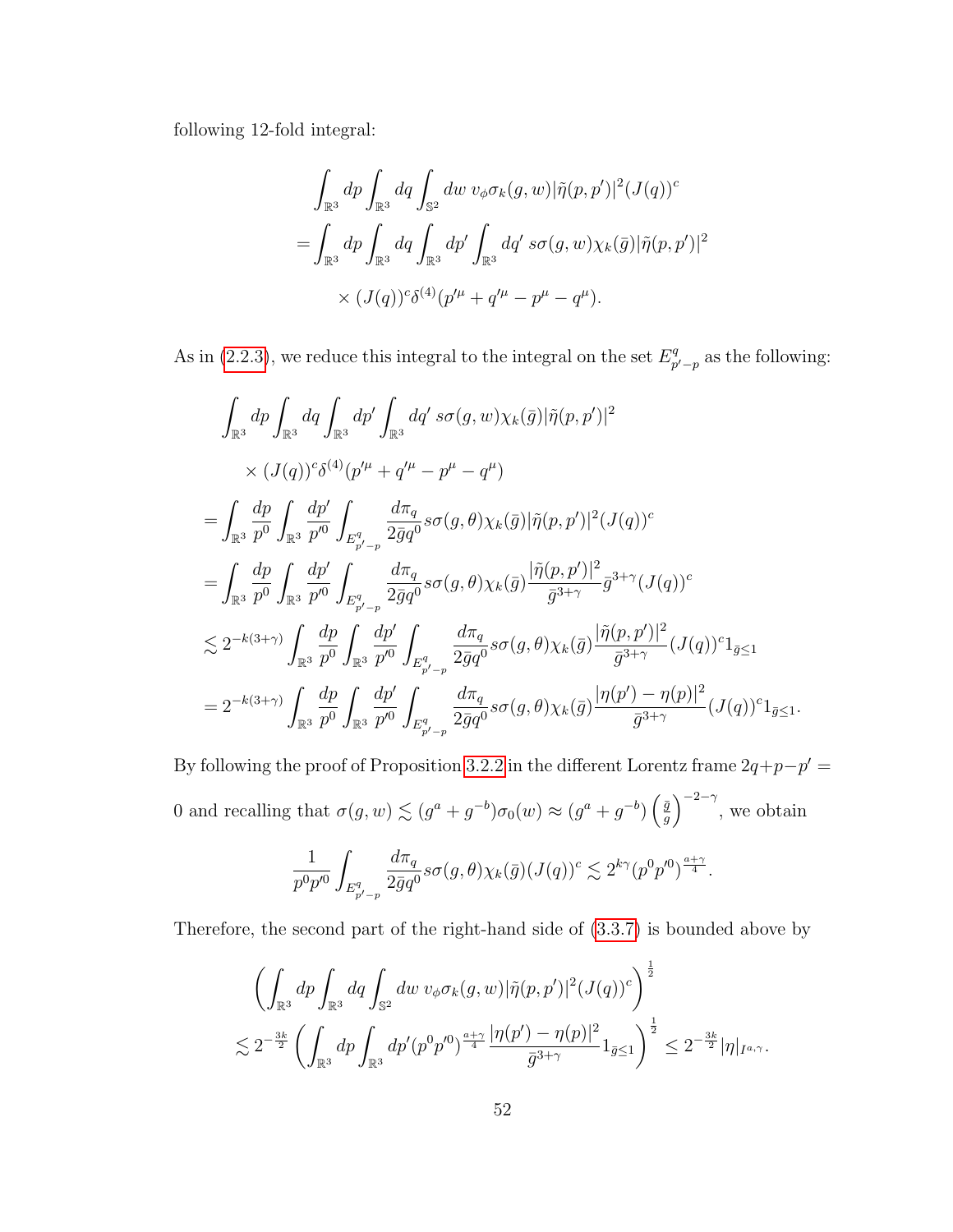Therefore, we finally obtain that

$$
|T^k_{+, \mathrm{I}} - T^k_{-, \mathrm{I}}| \leq 2^{\frac{(\gamma - 3)}{2}k} |f|_{L^2_{-m}} |h|_{L^2_{\frac{a+\gamma}{2}}} |\eta|_{I^{a,\gamma}}.
$$

Together with the previous estimates on part II and III, we obtain the proposition.

 $\Box$ 

# <span id="page-59-0"></span>3.4 Main upper bound estimates

In this section, we finally establish the main upper bound estimates with the hard potential collision kernel.

<span id="page-59-1"></span>We first make an upper bound estimate for the trilinear product  $\langle \Gamma(f, h), \eta \rangle$ . We consider the dyadic decomposition of gain and loss terms as the following.

$$
\langle \Gamma(f, h), \eta \rangle = \sum_{k=-\infty}^{\infty} \{T_{+}^{k}(f, h, \eta) - T_{-}^{k}(f, h, \eta)\}
$$
  
= 
$$
\sum_{k=-\infty}^{0} \{T_{+}^{k}(f, h, \eta) - T_{-}^{k}(f, h, \eta)\}
$$
  
+ 
$$
\sum_{k=1}^{\infty} \{T_{+}^{k}(f, h, \eta) - T_{-}^{k}(f, h, \eta)\}
$$
  

$$
\stackrel{\text{def}}{=} S_{1} + S_{2}.
$$
 (3.4.1)

We first compute the upper bound for the sum  $S_2$ . In this sum, we note that  $k\geq 0$  and  $0<\gamma<2.$  Then, by [\(3.3.2\)](#page-54-0), we obtain

$$
\begin{aligned} |S_2| &\lesssim \sum_{k=1}^{\infty} \max\{2^{(\gamma-2)k},2^{\frac{(\gamma-3)}{2}k}\}|f|_{L^2_{-m}}|h|_{L^2_{\frac{\alpha+\gamma}{2}}}|\eta|_{I^{a,\gamma}}\\ &\lesssim |f|_{L^2_{-m}}|h|_{L^2_{\frac{\alpha+\gamma}{2}}}|\eta|_{I^{a,\gamma}}. \end{aligned}
$$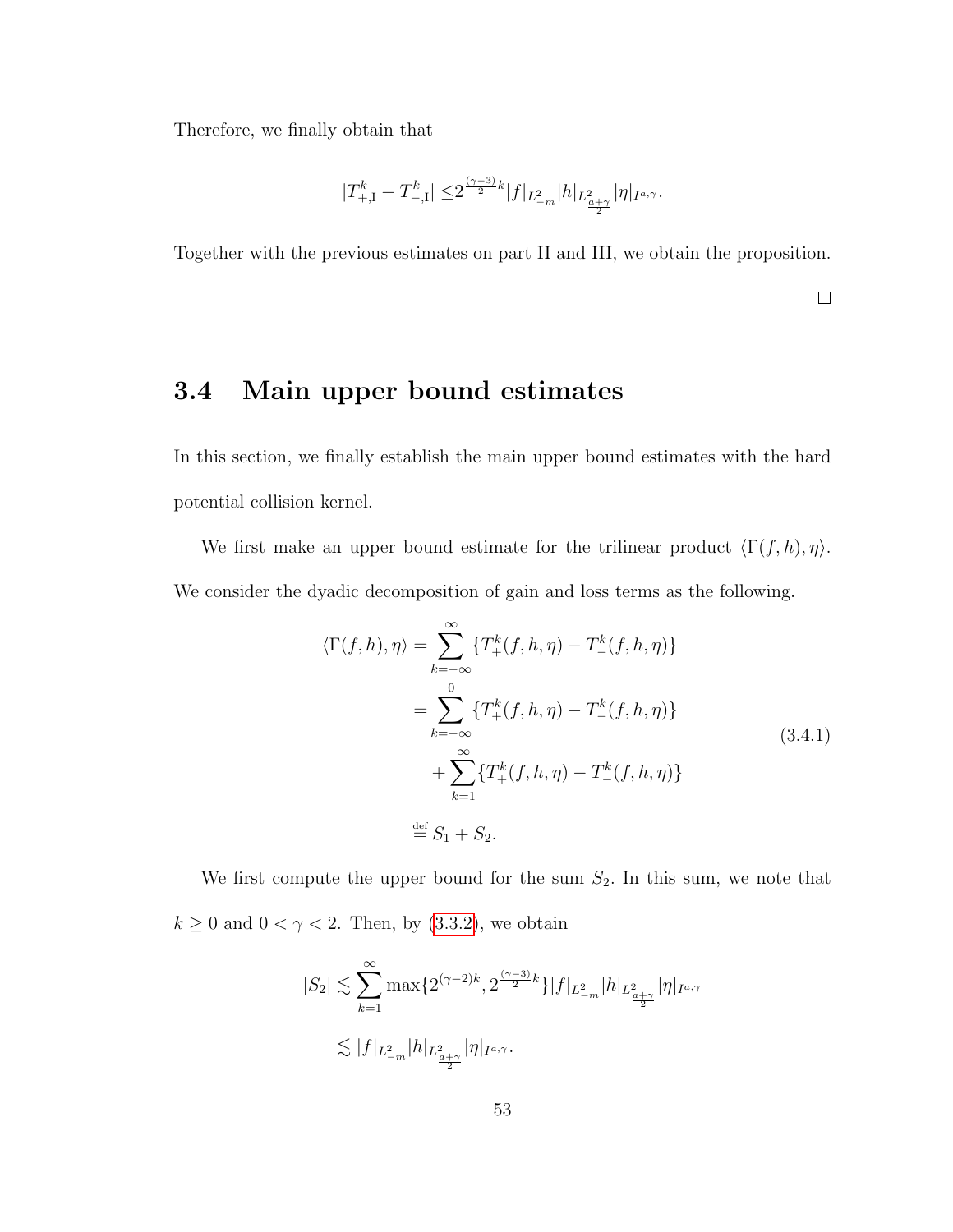For the sum  $S_1$ , we note that  $\sum_{k=-\infty}^{0} 2^{k\gamma} \lesssim 1$ . Then, by [\(3.2.9\)](#page-48-1) and [\(3.2.3\)](#page-42-1), we obtain that

$$
\begin{split} |S_1| \lesssim & \sum_{k=-\infty}^0 2^{k\gamma} |f|_{L^2_{-m}} |h|_{L^2_{\frac{a+\gamma}{2}}} |\eta|_{L^2_{\frac{a+\gamma}{2}}}\\ \lesssim & |f|_{L^2_{-m}} |h|_{L^2_{\frac{a+\gamma}{2}}} |\eta|_{L^2_{\frac{a+\gamma}{2}}} \end{split}
$$

Thus, we can collect the estimates on  $S_1$  and  $S_2$  and conclude that

<span id="page-60-2"></span>
$$
|\langle \Gamma(f,h),\eta \rangle| \lesssim |f|_{L^2_{-m}} |h|_{L^2_{\frac{\alpha+\gamma}{2}}} |\eta|_{I^{a,\gamma}}.
$$
\n(3.4.2)

This proves Theorem [3.1.2.](#page-39-1) Note that this immediately implies Lemma [3.1.3](#page-39-2) by taking the spatial derivatives on the functions.

Here we also would like to mention a proposition that is used to prove other further compact estimates. Let  ${e_k}_{k=1}^{14}$  consist of the following elements:

<span id="page-60-0"></span>
$$
\sqrt{J}, \quad \left(\frac{p_i}{p^0}\sqrt{J}\right)_{1\leq i\leq 3}, \quad p^0\sqrt{J}, \quad \left(p_i\sqrt{J}\right)_{1\leq i\leq 3}, \quad \left(\frac{p_ip_j}{p^0}\sqrt{J}\right)_{1\leq i\leq j\leq 3}.\tag{3.4.3}
$$

We will see in  $(3.6.8)$  that this is the basis for the hydrodynamic part  $Pf$ .

**Proposition 3.4.1.** Let  $\{e_l\}_{l=1}^{14}$  be the basis for the hydrodynamic part Pf defined as in [\(3.4.3\)](#page-60-0). Then we have that

<span id="page-60-1"></span>
$$
|\langle \Gamma(e_l, f), h \rangle| \lesssim |f|_{L^2_{\frac{a+\gamma}{2}}} |h|_{I^{a,\gamma}}, \tag{3.4.4}
$$

and that

<span id="page-60-3"></span>
$$
|\langle \Gamma(f, e_l), h \rangle| \lesssim |f|_{L^2} |h|_{I^{a,\gamma}}.
$$
\n(3.4.5)

Additionally, for any  $m \geq 0$ , we have

<span id="page-60-4"></span>
$$
|\langle \Gamma(f,h), e_l \rangle| \lesssim |f|_{L^2_{-m}} |h|_{L^2_{-m}}.\tag{3.4.6}
$$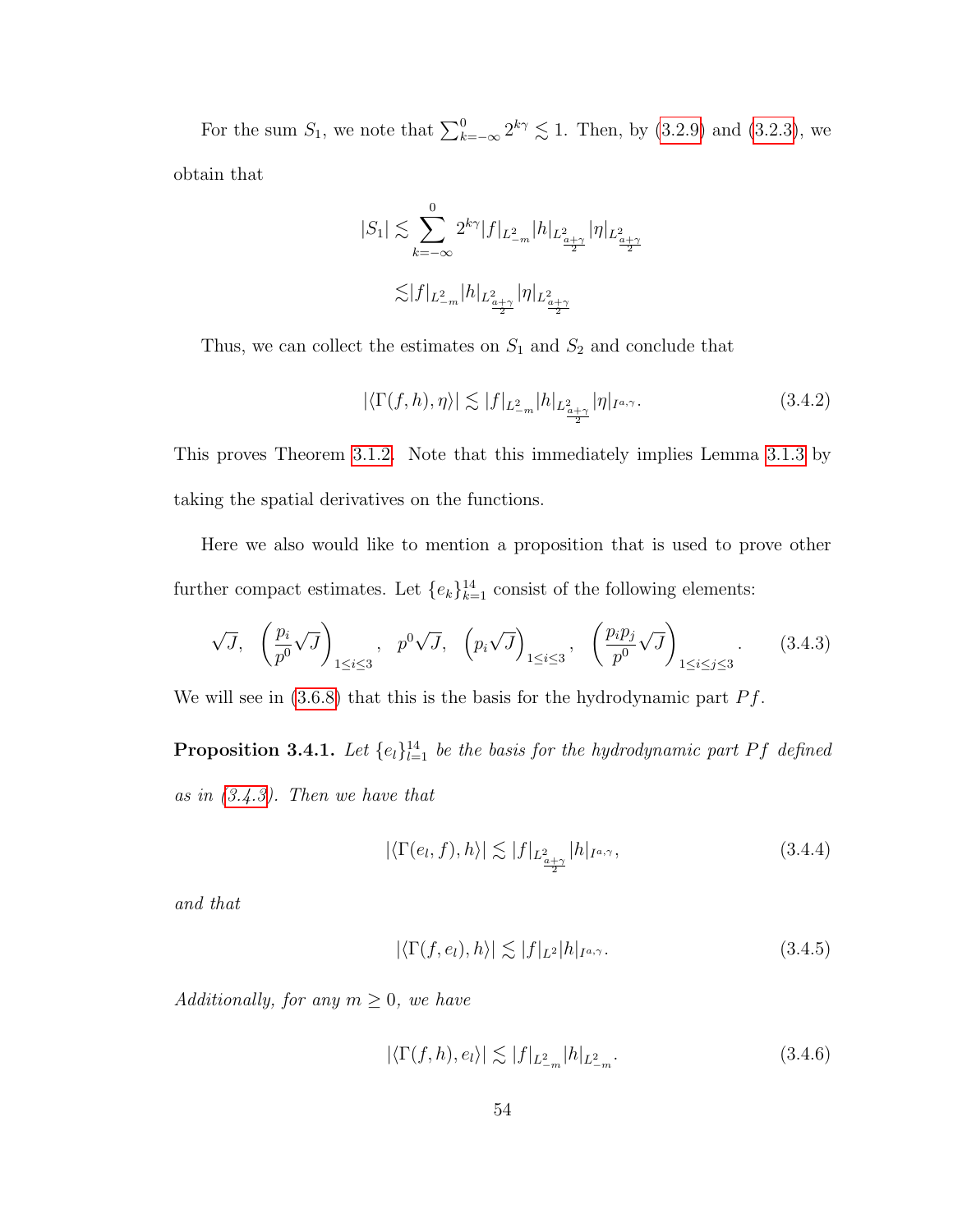*Proof.* For  $(3.4.4)$ , we expand the trilinear form as in  $(3.4.1)$  and the proof follows the same lines as the proof of  $(3.4.2)$ . Here, we use Sobolev embeddings on the  $L^2$ norm of  $e_l$  to bound it by  $L^{\infty}$ -norm with some derivatives which are also bounded uniformly.

For [\(3.4.5\)](#page-60-3), we write the trilinear form as the sum

$$
\langle \Gamma(f, e_l), \eta \rangle = \sum_{k=0}^{\infty} (T_+^k - T_-^k)(f, e_l, \eta) + \sum_{k=-\infty}^{-1} (T_+^k - T_-^k)(f, e_l, \eta)
$$
  

$$
\stackrel{\text{def}}{=} S_1 + S_2.
$$

For the sum  $S_2$ , we obtain from  $(3.2.3)$  and  $(3.2.9)$  that

$$
|T_{+}^{k}(f, e_{l}, \eta)| + |T_{-}^{k}(f, e_{l}, \eta)| \lesssim 2^{k\gamma}|f|_{L^{2}}|\eta|_{L^{2}_{\frac{a}{2}}}.
$$

On the other hand, if  $k \geq 0$ , we observe [\(3.3.2\)](#page-54-0) and obtain that

$$
|(T_{+}^{k}-T_{-}^{k})(f,e_{l},\eta)| \lesssim \max\{2^{(\gamma-2)k},2^{\frac{(\gamma-3)}{2}k}\}|f|_{L_{-m}^{2}}|\eta|_{I^{a,\gamma}}.
$$

This gives the upper bound for the sum  $S_1$  since  $0 < \gamma < 2$ .

Lastly, we prove [\(3.4.6\)](#page-60-4). We write the trilinear form as the sum

$$
\langle \Gamma(f, h), e_l \rangle = \sum_{k=0}^{\infty} (T_+^k - T_-^k)(f, h, e_l) + \sum_{k=-\infty}^{-1} (T_+^k - T_-^k)(f, h, e_l)
$$
  

$$
\stackrel{\text{def}}{=} S_1 + S_2.
$$

If  $e_l$  is defined as in [\(3.4.3\)](#page-60-0), then both  $T^k_+$  and  $T^k_-$  have rapid decay in both p and q variables in [\(3.2.10\)](#page-48-0) and [\(3.2.4\)](#page-42-0). By applying Cauhy-Schwarz inequality, we obtain

$$
|T_+^k(f,h,e_l)|+|T_-^k(f,h,e_l)|\lesssim 2^{k\gamma}|f|_{L^2_{-m}}|h|_{L^2_{-m}}
$$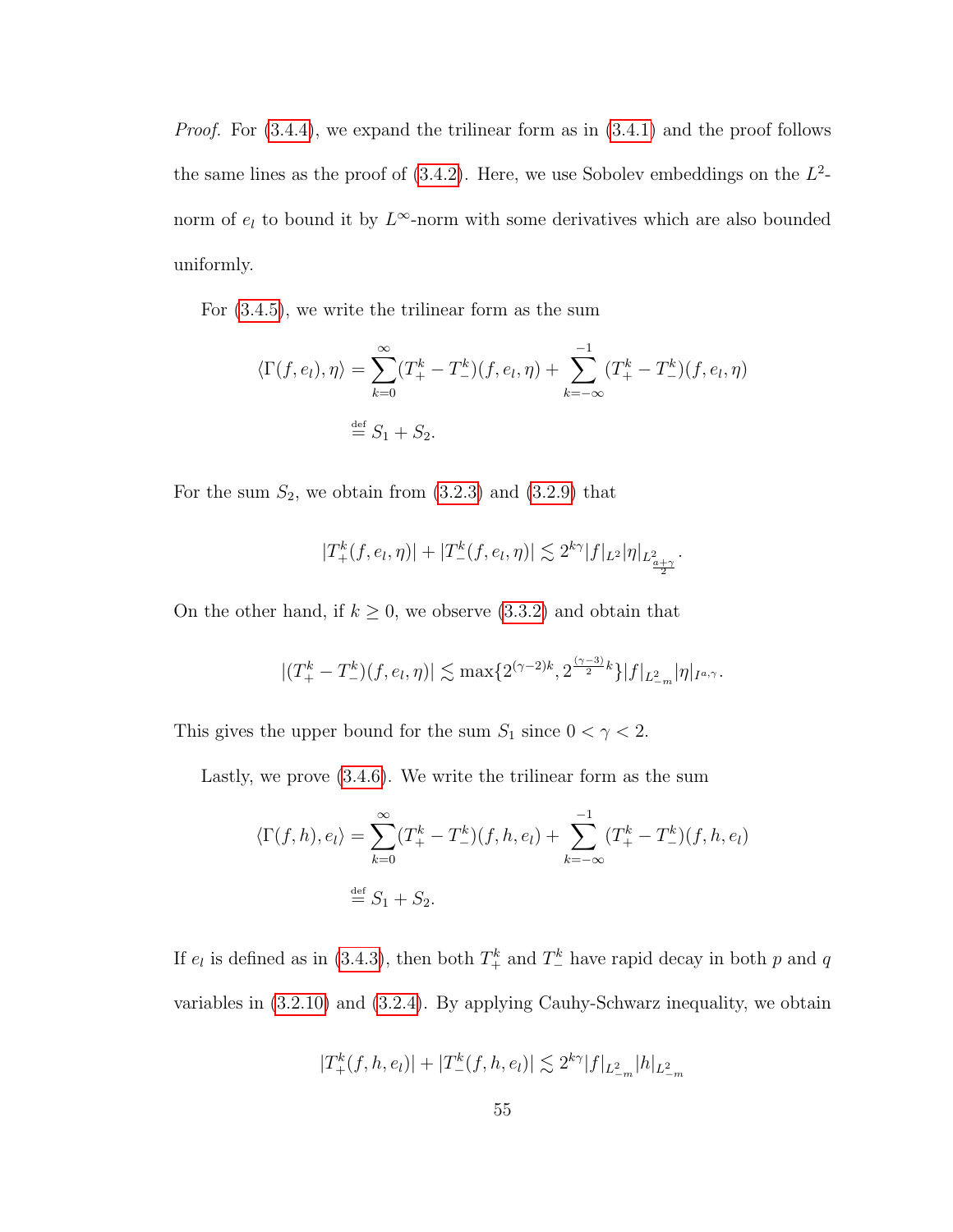and this gives our upper bound for  $S_2$ . For  $S_1$ , we note that  $e_l$  has rapid decay because  $|e_l(p)| \leq p^0 \sqrt{J(p)} \lesssim J(p)^{(\frac{1}{2}-\epsilon)}$  for any choice of  $e_l$  in the basis [\(3.6.8\)](#page-76-0) and for sufficiently small  $\epsilon > 0$ . Then, instead of decomposing the cancellation term as in [\(3.3.3\)](#page-54-1), we do the following decomposition:

$$
\sqrt{J(q')}e_l(p') - \sqrt{J(q')}e_l(p')
$$
  
= $\sqrt{J(q')} (e_l(p') - e_l(p) - (\nabla e_l)(p) \cdot (p' - p))$   
+ $e_l(p) (\sqrt{J(q')} - \sqrt{J(q)} - (\nabla \sqrt{J})(q) \cdot (q' - q))$   
+ $\sqrt{J(q')} (\nabla e_l)(p) \cdot (p' - p) + e_l(p) (\nabla \sqrt{J})(q) \cdot (q' - q)$   
 $\stackrel{\text{def}}{=} D_1 + D_2 + D_3 + D_4.$ 

We follow the part II estimate as  $(3.3.4)$  for  $D_1$  and  $D_2$ , and we follow the part III estimate as [\(3.3.5\)](#page-56-0) for  $D_3$  and  $D_4$ . Then we obtain that for any  $m \geq 0$ 

$$
|(T^k_+ - T^k_-(f,h,e_l)| \lesssim 2^{(\gamma-2)k} |f|_{L^2_{-m}} |h|_{L^2_{-m}}
$$

for  $k \geq 0$  case. We use this for getting the upper bound for  $S_1$  because  $\gamma - 2 < 0$ . This complete the proof.

 $\Box$ 

Note that [\(3.4.4\)](#page-60-1) implies Lemma [3.1.5.](#page-40-1) Also, this proposition further implies the following lemma:

Lemma 3.4.2. We have the uniform estimate

<span id="page-62-0"></span>
$$
|\langle Kf, h \rangle| \lesssim |f|_{L^2} |h|_{I^{a,\gamma}}.\tag{3.4.7}
$$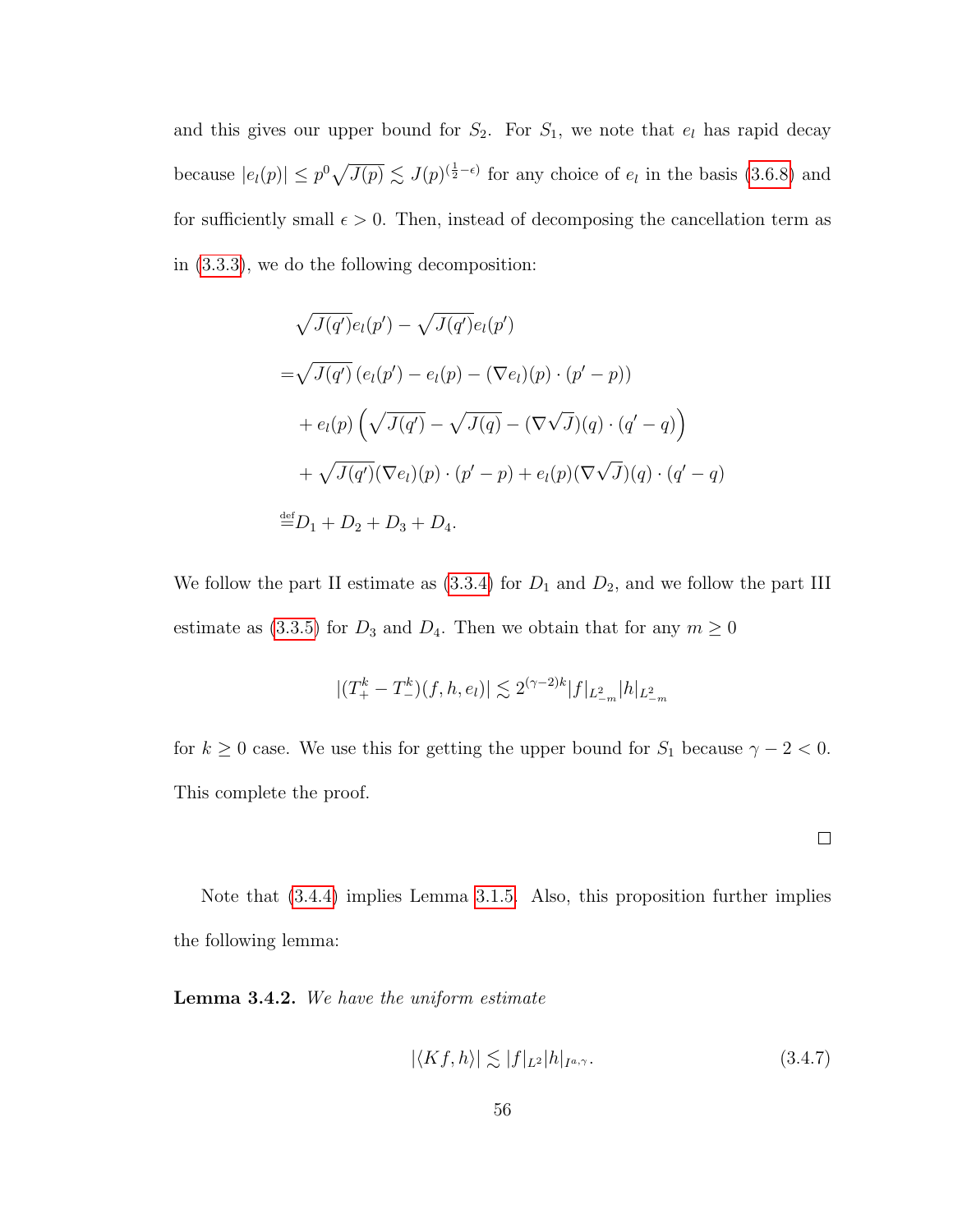We obtain this lemma from [\(3.4.5\)](#page-60-3) and the estimate on  $\zeta_K(p)$  as in [\(3.1.9\)](#page-30-0). Note that this lemma implies Lemma [3.1.4](#page-39-0) by letting  $h = f$ . More precisely, we use that the upper bound of the inequality in the lemma is bounded above by

$$
|f|_{L^2}|f|_{I^{a,\gamma}} \leq \epsilon |f|_{I^{a,\gamma}}^2 + C_{\epsilon}|f|_{L^2}^2.
$$

<span id="page-63-0"></span>Then we obtain Lemma [3.1.4.](#page-39-0)

# 3.5 Main coercive estimates

In this section, for any schwartz function  $f$ , we consider the quadratic difference arising in the inner product of the norm part  $Nf$  with f. The main part is to estimate the norm  $|f|^2$  which arises in the inner product and will be defined as follows.

$$
|f|_B^2 \stackrel{\text{def}}{=} \frac{1}{2} \int_{\mathbb{R}^3} dp \int_{\mathbb{R}^3} dq \int_{\mathbb{S}^2} dw \ v_{\phi} \sigma(g,\theta) (f(p') - f(p))^2 \sqrt{J(q)J(q')}
$$
  

$$
\geq \frac{1}{2} \int_{\mathbb{R}^3} dp \int_{\mathbb{R}^3} dq \int_{\mathbb{S}^2} dw \ v_{\phi} \sigma(g,\theta) (f(p') - f(p))^2 \sqrt{J(q)J(q')} 1_{\bar{g} \leq 1}.
$$

Note that if  $\bar{g} \leq 1$ , we have  $q^0 \approx q^{0}$  as well as  $p^0 \approx p^{0}$ . Thus, we can bound  $\sqrt{J(q)J(q')}$  below as  $\sqrt{J(q)J(q')} \gtrsim e^{-Cq'^{0}}$  for some uniform constant  $C > 0$ .

By the alternative Carleman-type dual representation of the integral operator as in [\(2.2.4\)](#page-25-0), we may write the lower bound of the norm as an integral of some kernel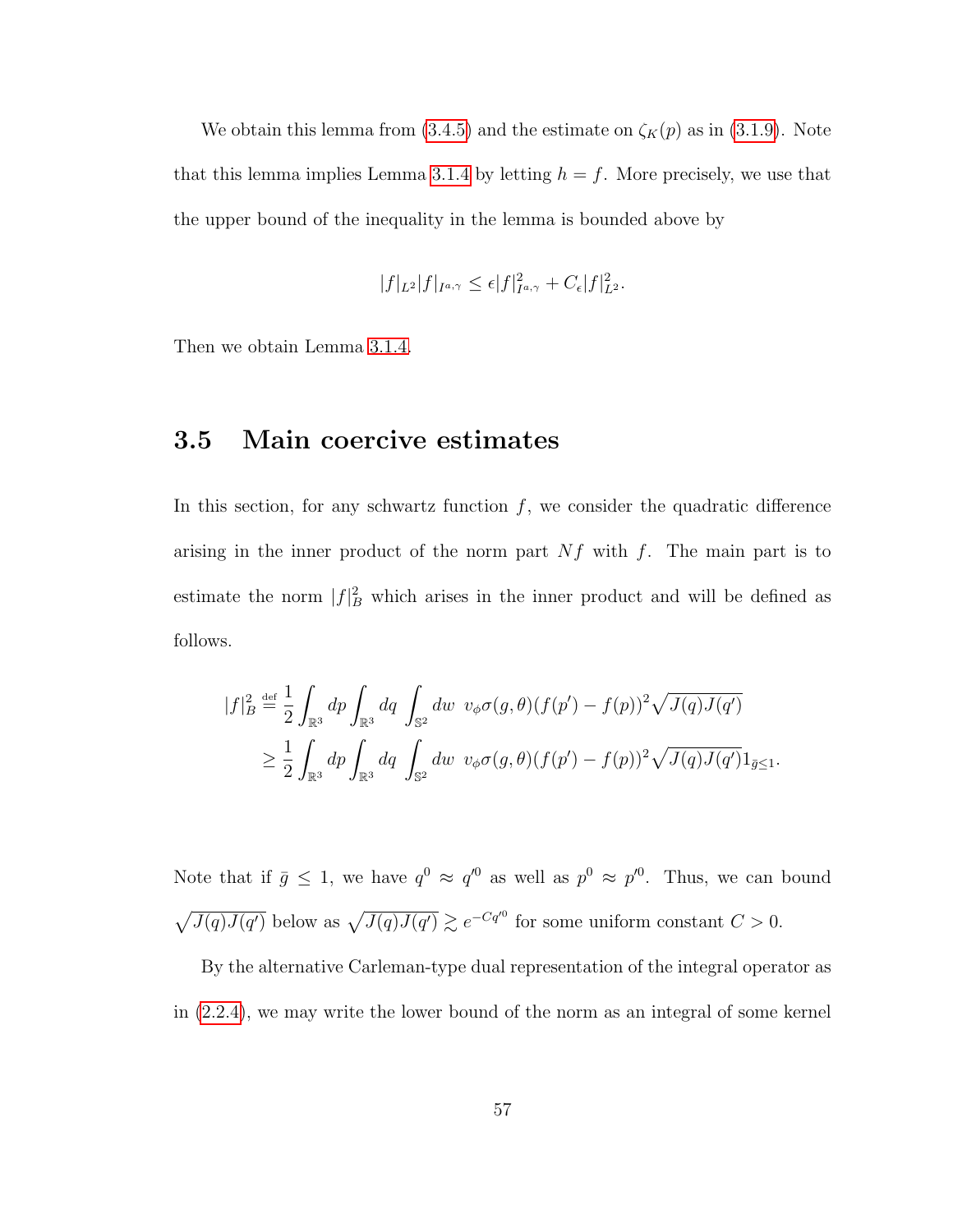$K(p, p')$  as

$$
|f|_B^2 \gtrsim \int_{\mathbb{R}^3} dp \int_{\mathbb{R}^3} dq \int_{\mathbb{S}^2} dw \ v_{\phi} \sigma(g, \theta) (f(p') - f(p))^2 e^{-Cq'^0} 1_{\bar{g} \le 1}
$$
  

$$
\approx \int_{\mathbb{R}^3} \frac{dp}{p^0} \int_{\mathbb{R}^3} \frac{dp'}{p'^0} (f(p') - f(p))^2 1_{\bar{g} \le 1}
$$
  

$$
\times \int_{\mathbb{R}^3} \frac{dq_s}{\sqrt{|q_s|^2 + \bar{s}}} \delta(q_s^\mu (p'_\mu - p_\mu)) s \sigma(g, \theta) e^{-Cq'^0}
$$
  

$$
= \int_{\mathbb{R}^3} \frac{dp}{p^0} \int_{\mathbb{R}^3} \frac{dp'}{p'^0} (f(p') - f(p))^2 1_{\bar{g} \le 1} K(p, p'),
$$

where the kernel  $K(p, p')$  is defined as

<span id="page-64-0"></span>
$$
K(p, p') \stackrel{\text{def}}{=} \int_{\mathbb{R}^3} \frac{dq_s}{\sqrt{|q_s|^2 + \bar{s}}} \, \delta(q_s^\mu (p'_\mu - p_\mu)) s \sigma(g, \theta) e^{-C q'^0}.
$$
 (3.5.1)

Our goal in this section is to make a coercive lower bound of this kernel and hence the norm  $|f|_B$ . First of all, the delta function in [\(3.5.1\)](#page-64-0) implies that  $(p'^{\mu} - p^{\mu})(p'_{\mu} - p^{\mu})$  $p_{\mu} + 2q_{\mu}'$  = 0. Then this implies that

$$
2(p'^{\mu} - p^{\mu})(q'_{\mu} - p_{\mu}) = 2p'^{\mu}q'_{\mu} - 2p'^{\mu}p_{\mu} - 2p^{\mu}q'_{\mu} + 2p^{\mu}p_{\mu}
$$
  

$$
= 2p'^{\mu}q'_{\mu} - 2p^{\mu}q'_{\mu} - p'^{\mu}p_{\mu} - p^{\mu}p'_{\mu} + p^{\mu}p_{\mu} + p'^{\mu}p'_{\mu}
$$
  

$$
= (p'^{\mu} - p^{\mu})(p'_{\mu} - p_{\mu} + 2q'_{\mu}) = 0.
$$

Then, we obtain that

$$
\overline{g}^2 + \tilde{g}^2 = (p'^\mu - p^\mu)(p'_\mu - p_\mu) - 2(p'^\mu - p^\mu)(q'_\mu - p_\mu) + (q'^\mu - p^\mu)(q'_\mu - p_\mu)
$$
  
=  $(p'^\mu - q'^\mu)(p'_\mu - q'_\mu) \stackrel{\text{def}}{=} g'^2$ ,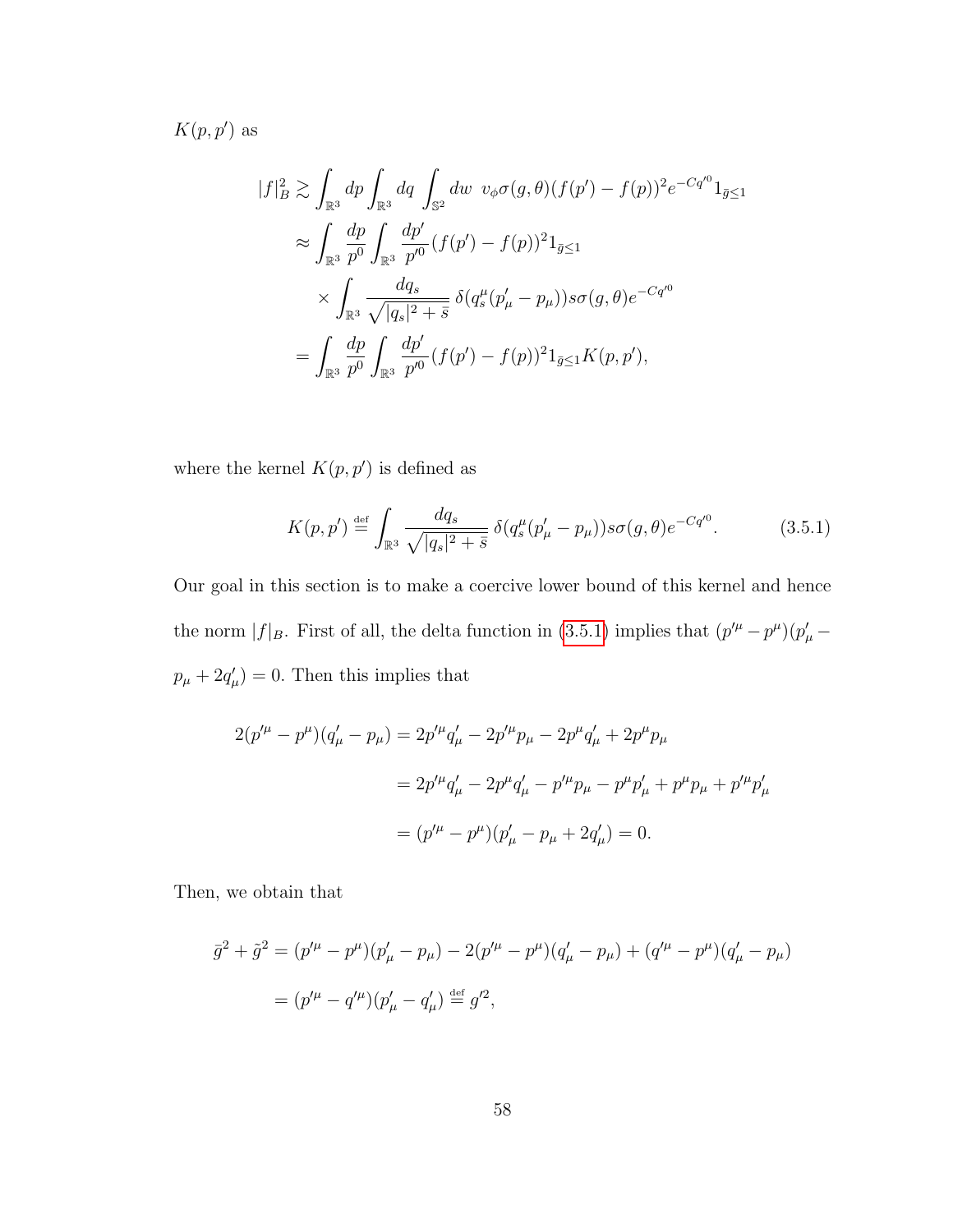and we have  $\bar{g}^2 + \tilde{g}^2 = g'^2$  on this hyperplane as expected where  $g' \stackrel{\text{def}}{=} g(p'^\mu, q'^\mu)$ . Note that, from the assumptions on the collision kernel, we have  $\sigma(g',\theta) = \Phi(g')\sigma_0(\theta)$ and

$$
\sigma_0(\theta) \approx \frac{1}{\sin \theta \cdot \theta^{1+\gamma}} \approx \frac{1}{\theta^{2+\gamma}} \approx \left(\frac{g'}{\bar{g}}\right)^{2+\gamma}.
$$

Thus,

$$
\sigma(g',\theta) \approx \Phi(g') \Big(\frac{g'}{\bar{g}}\Big)^{2+\gamma}.
$$

Together with this, we have

$$
K(p, p') \approx \int_{\mathbb{R}^3} \frac{dq_s}{\sqrt{|q_s|^2 + \bar{s}}} \, \delta(q_s^{\mu} (p'_{\mu} - p_{\mu})) s \Phi(g') \left(\frac{g'}{\bar{g}}\right)^{2+\gamma} e^{-Cq'^0}
$$
  
\n
$$
\gtrsim \int_{\mathbb{R}^3} \frac{dq_s}{\sqrt{|q_s|^2 + \bar{s}}} \, \delta(q_s^{\mu} (p'_{\mu} - p_{\mu})) s \left(\frac{g'}{\bar{g}}\right)^{2+\gamma} e^{-Cq'^0} \frac{g'}{\sqrt{s}} g'^a
$$
  
\n
$$
\gtrsim \int_{\mathbb{R}^3} \frac{dq_s}{\sqrt{|q_s|^2 + \bar{s}}} \, \delta(q_s^{\mu} (p'_{\mu} - p_{\mu})) e^{-Cq'^0} \frac{g'^{4+a+\gamma}}{\bar{g}^{2+\gamma}}
$$
  
\n
$$
\gtrsim \int_{\mathbb{R}^3} \frac{dq_s}{q'^0} \, \delta(q_s^{\mu} (p'_{\mu} - p_{\mu})) e^{-Cq'^0} \frac{g'^{4+a+\gamma}}{\bar{g}^{2+\gamma}},
$$

where the first inequality is from the assumption on the collision kernel  $(3.1.10)$ that  $\Phi(g') \gtrsim \frac{g}{\sqrt{s}} g^a$  and that  $s = g^2 + 4 > g^2$ , and the last inequality is by that  $\sqrt{|q_s|^2 + \bar{s}} \lesssim q^{0}$  if  $\bar{g} \leq 1$  by the geometry.

Here, we have the following lower bound for the kernel  $K(p, p')$ .

<span id="page-65-0"></span>**Proposition 3.5.1.** If  $\bar{g} \leq 1$ , the kernel  $K(p, p')$  is bounded uniformly from below as

$$
K(p, p') \gtrsim \frac{(p'^0)^{2 + \frac{a + \gamma}{2}}}{\bar{g}^{3 + \gamma}}.
$$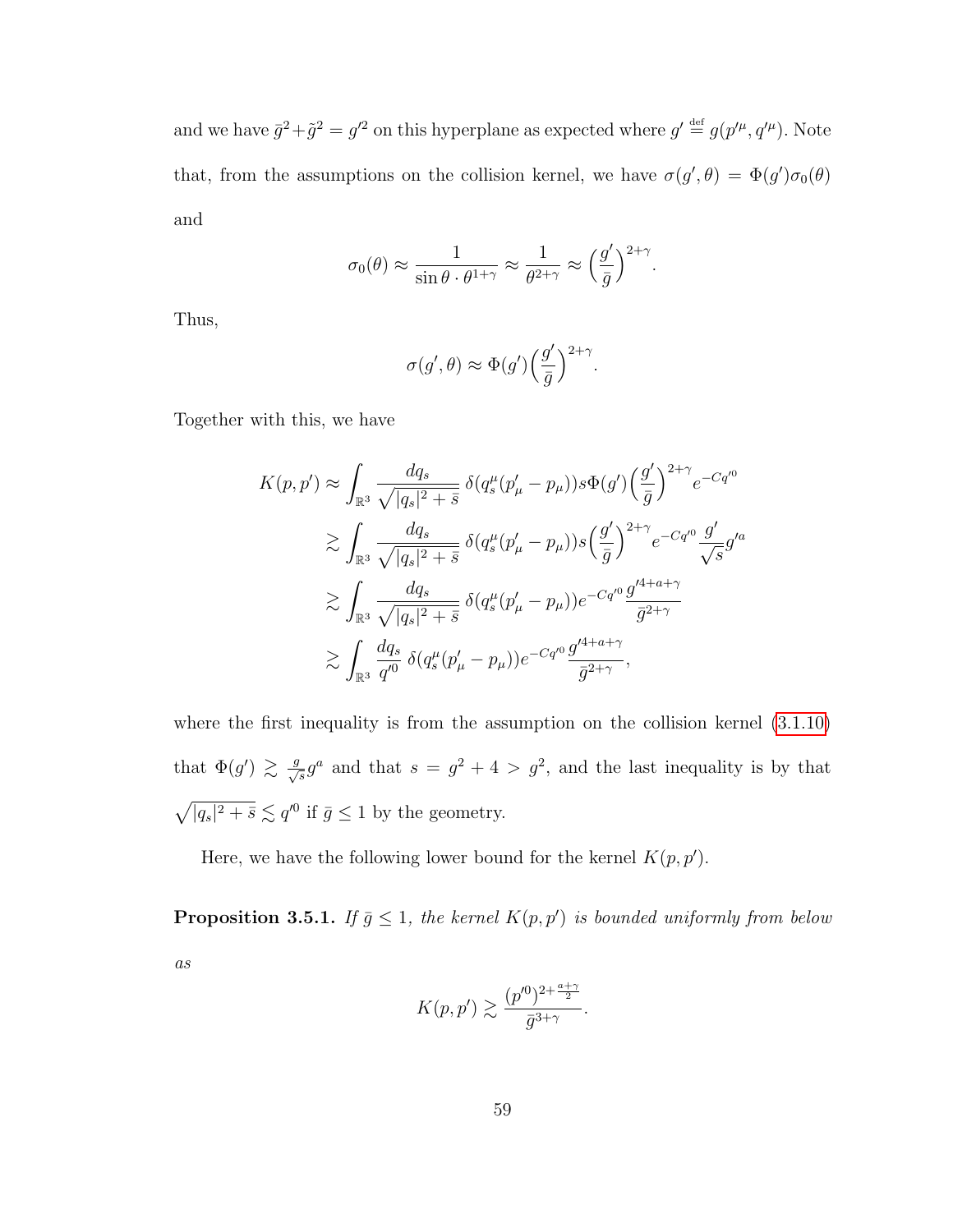With this proposition, we can obtain the uniform lower bound for the norm  $|f|_B$ as below.

$$
\begin{split} |f|_B^2 &\gtrsim \int_{\mathbb{R}^3} \frac{dp}{p^0} \int_{\mathbb{R}^3} \frac{dp'}{p'^0} \frac{(f(p') - f(p))^2}{\bar{g}^{3+\gamma}} (p'^0)^{2 + \frac{a+\gamma}{2}} 1_{\bar{g} \le 1} \\ &\gtrsim \int_{\mathbb{R}^3} dp \int_{\mathbb{R}^3} dp' \frac{(f(p') - f(p))^2}{\bar{g}^{3+\gamma}} (p'^0)^{\frac{a+\gamma}{2}} 1_{\bar{g} \le 1} \\ &\gtrsim \int_{\mathbb{R}^3} dp \int_{\mathbb{R}^3} dp' \frac{(f(p') - f(p))^2}{\bar{g}^{3+\gamma}} (p'^0 p^0)^{\frac{a+\gamma}{4}} 1_{\bar{g} \le 1} \end{split}
$$

Thus, the proof for our main coercive inequality is complete because we have that

$$
|f|^2_{L^2_{\frac{a+\gamma}{2}}} + |f|^2_B \gtrsim |f|^2_{I^{a,\gamma}}.
$$

Proof. Here we prove Proposition [3.5.1.](#page-65-0) We begin with

$$
K(p, p') \gtrsim \int_{\mathbb{R}^3} \frac{dq_s}{q'^0} \, \delta(q_s^{\mu} (p'_{\mu} - p_{\mu})) e^{-Cq'^0} \frac{g'^{4+a+\gamma}}{\bar{g}^{2+\gamma}}.
$$

First, we take a change of variables from  $q_s = p' - p + 2q'$  to q'. Then we obtain that

$$
K(p, p') \gtrsim \int_{\mathbb{R}^3} \frac{dq'}{q'^0} \, \delta((p'^\mu - p^\mu + 2q'^\mu)(p'_\mu - p_\mu)) e^{-Cq'^0} \frac{g'^{4+a+\gamma}}{\bar{g}^{2+\gamma}}
$$

$$
= \int_{\mathbb{R}^3} \frac{dq'}{q'^0} \, \delta(\bar{g}^2 + 2q'^\mu(p'_\mu - p_\mu)) e^{-Cq'^0} \frac{g'^{4+a+\gamma}}{\bar{g}^{2+\gamma}}.
$$

Now we take a change of variables on q' into polar coordinates as  $q' \in \mathbb{R}^3 \to (r, \theta, \phi)$ and choose the z-axis parallel to  $p' - p$  such that the angle between q' and  $p' - p$  is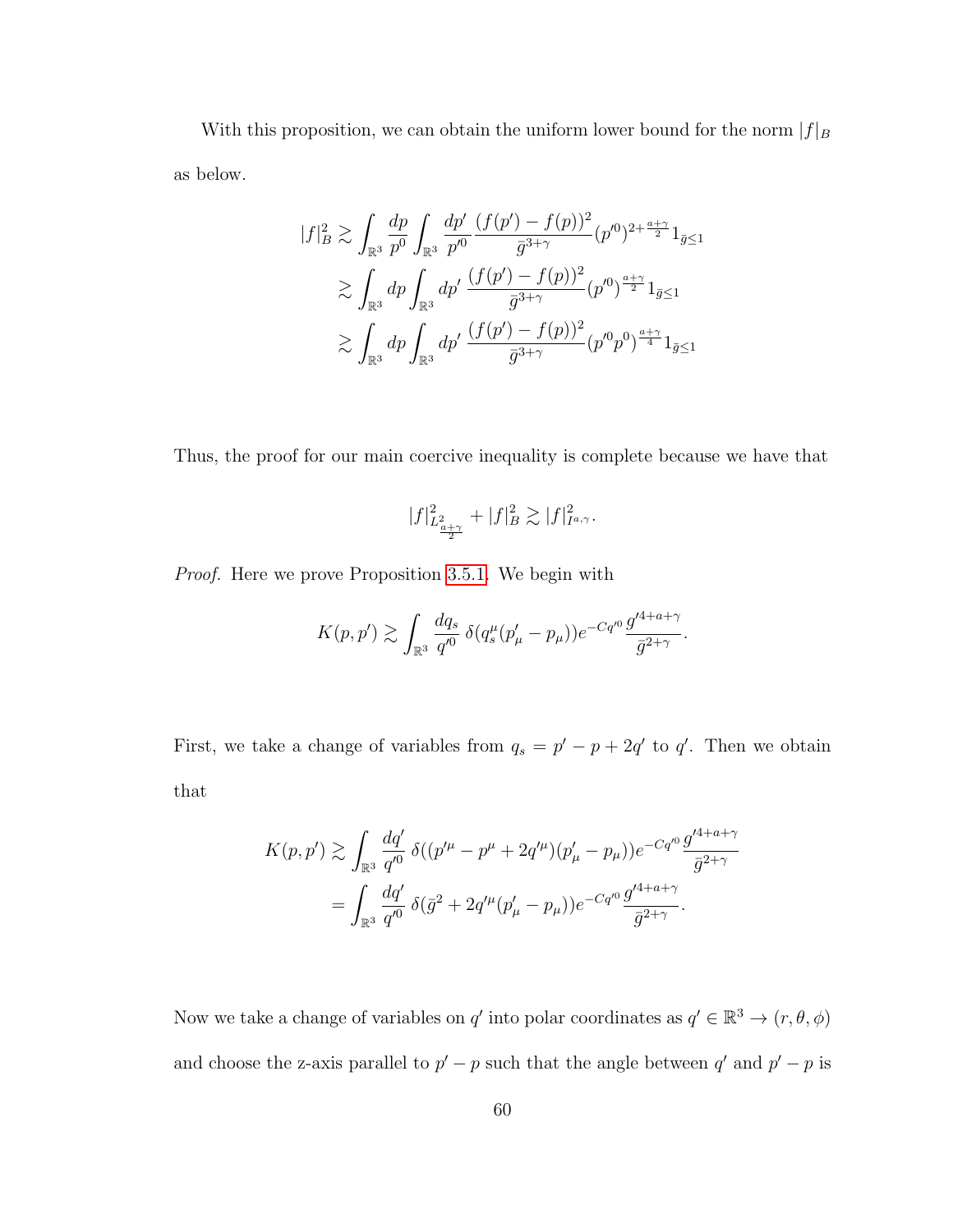equal to  $\phi$ . Then we obtain that

<span id="page-67-0"></span>
$$
K(p, p') \gtrsim \int_{1}^{\infty} dq'^{0} \int_{0}^{\infty} dr \int_{0}^{2\pi} d\theta \int_{0}^{\pi} d\phi \ r^{2} \sin \phi
$$
  
 
$$
\times \frac{g'^{4+a+\gamma}}{\bar{g}^{2+\gamma}} \delta(\bar{g}^{2} + 2q'^{\mu}(p'_{\mu} - p_{\mu})) \delta(r^{2} + 1 - (q'^{0})^{2}) e^{-Cq'^{0}}.
$$
 (3.5.2)

The terms in the first delta function in [\(3.5.2\)](#page-67-0) can be written as

$$
\bar{g}^2 + 2q'^{\mu}(p'_{\mu} - p_{\mu}) = \bar{g}^2 - 2q'^0(p'^0 - p^0) + 2q' \cdot (p' - p)
$$

$$
= \bar{g}^2 - 2q'^0(p'^0 - p^0) + 2r|p' - p|\cos\phi.
$$

Also, note that the second delta function is

$$
\delta(r^2 + 1 - (q^0)^2) = \delta((r - \sqrt{(q^0)^2 - 1})(r + \sqrt{(q^0)^2 - 1}))
$$

$$
= \frac{\delta(r - \sqrt{(q^0)^2 - 1})}{2\sqrt{(q^0)^2 - 1}},
$$

because  $r > 0$ . Now we reduce the integration against r using this delta function and get

$$
K(p, p') \gtrsim \int_1^\infty dq'^0 \int_0^{2\pi} d\theta \int_0^{\pi} d\phi \, \frac{(q'^0)^2 - 1}{2\sqrt{(q'^0)^2 - 1}} \sin \phi \, \frac{g'^{4+a+\gamma}}{\bar{g}^{2+\gamma}} e^{-Cq'^0}
$$

$$
\times \delta(\bar{g}^2 - 2q'^0(p'^0 - p^0) + 2\sqrt{(q'^0)^2 - 1}|p' - p| \cos \phi).
$$

Now, let  $v = \cos \phi$ . Then,  $dv = -\sin \phi d\phi$  and the integration is now rewritten as

$$
K(p, p') \gtrsim \int_1^{\infty} dq'^0 \int_0^{2\pi} d\theta \int_{-1}^1 dv \, \frac{(q'^0)^2 - 1}{2\sqrt{(q'^0)^2 - 1}} \frac{g'^{4+a+\gamma}}{\bar{g}^{2+\gamma}} e^{-Cq'^0}
$$
  
 
$$
\times \delta(\bar{g}^2 - 2q'^0(p'^0 - p^0) + 2\sqrt{(q'^0)^2 - 1}|p' - p|v).
$$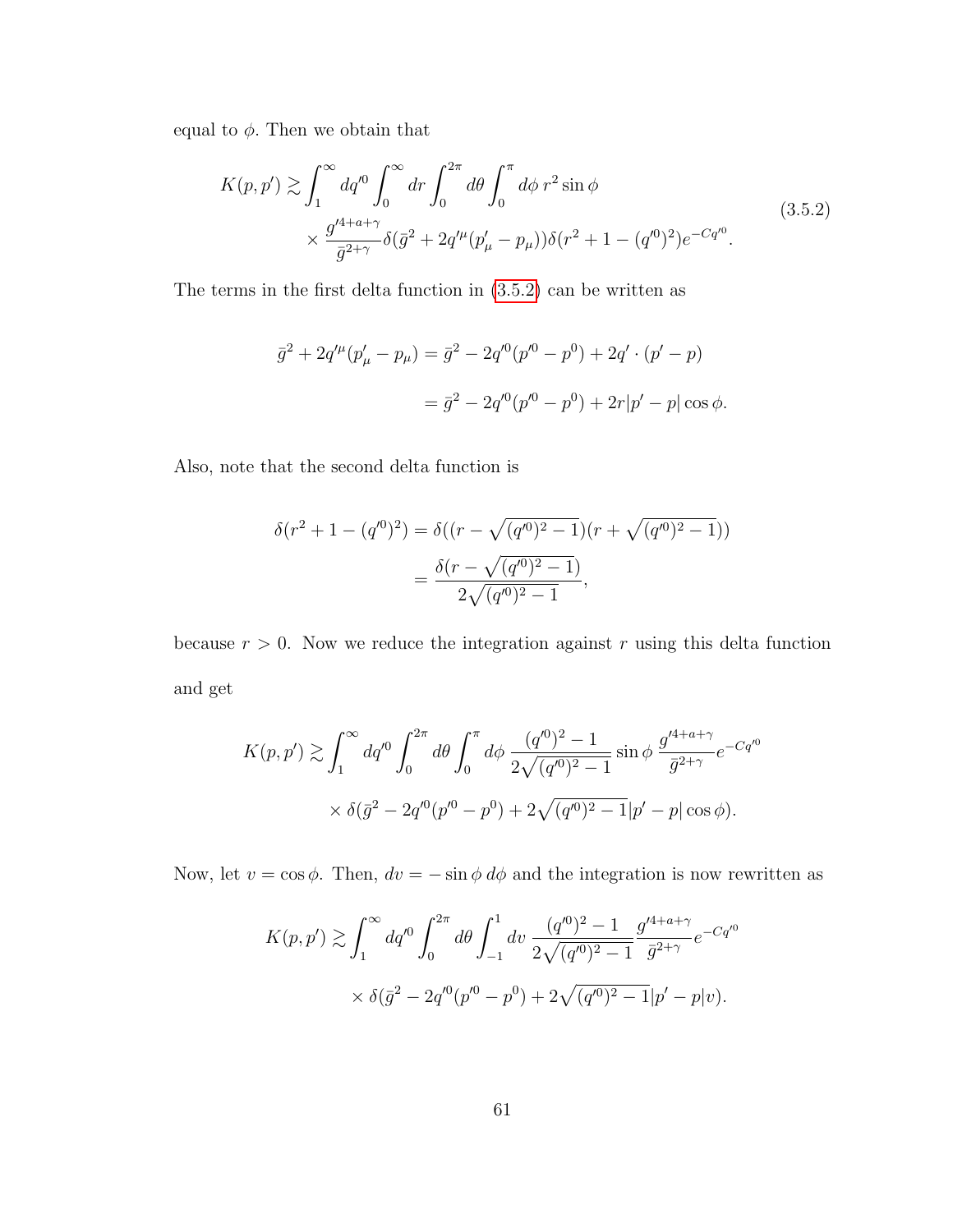Note that

$$
\delta(\bar{g}^2 - 2q'^0(p'^0 - p^0) + 2\sqrt{(q'^0)^2 - 1}|p' - p|v) \n= \frac{1}{2\sqrt{(q'^0)^2 - 1}|p' - p|}\delta\left(v + \frac{\bar{g}^2 - 2q'^0(p'^0 - p^0)}{2\sqrt{(q'^0)^2 - 1}|p' - p|}\right).
$$

We remark that  $\begin{array}{c} \begin{array}{c} \begin{array}{c} \begin{array}{c} \end{array} \\ \end{array} \\ \begin{array}{c} \end{array} \end{array} \end{array} \end{array}$  $\bar{g}^2-2q'^0(p'^0-p^0)$  $\frac{\bar{g}^2 - 2q'^0(p'^0 - p^0)}{2\sqrt{(q'^0)^2 - 1}|p' - p|}$  $\begin{array}{c} \begin{array}{c} \begin{array}{c} \begin{array}{c} \end{array} \\ \end{array} \\ \begin{array}{c} \end{array} \end{array} \end{array} \end{array}$  $\leq$  1. Then we further reduce the integration on v

by removing this delta function and get

$$
K(p, p') \gtrsim \int_{1}^{\infty} dq'^{0} \int_{0}^{2\pi} d\theta \, \frac{1}{|p'-p|} \frac{g'^{4+a+\gamma}}{\bar{g}^{2+\gamma}} e^{-Cq'^{0}}
$$
  
\n
$$
\gtrsim \int_{1}^{\infty} dq'^{0} e^{-Cq'^{0}} \, \frac{g'^{4+a+\gamma}}{\bar{g}^{3+\gamma}q'^{0}}
$$
  
\n
$$
\gtrsim \int_{1}^{\infty} dq'^{0} e^{-Cq'^{0}} \, \frac{|p'^{0} - q'^{0}|^{4+a+\gamma}}{\bar{g}^{3+\gamma}(\sqrt{q'^{0}p'^{0}})^{4+a+\gamma}q'^{0}}
$$
  
\n
$$
\gtrsim \frac{1}{\bar{g}^{3+\gamma}(p'^{0})^{2+\frac{a+\gamma}{2}}} \int_{1}^{\infty} dq'^{0} e^{-Cq'^{0}} \, \frac{|p'^{0} - q'^{0}|^{4+a+\gamma}}{(q'^{0})^{3+\frac{a+\gamma}{2}}}
$$
  
\n
$$
\approx \frac{(p'^{0})^{4+a+\gamma}}{\bar{g}^{3+\gamma}} \frac{1}{(p'^{0})^{2+\frac{a+\gamma}{2}}} = \frac{(p'^{0})^{2+\frac{a+\gamma}{2}}}{\bar{g}^{3+\gamma}}
$$
  
\n(3.5.3)

where  $q \stackrel{\text{def}}{=} p' + q' - p$  and the second inequality is by  $\frac{|p'-p|}{q^{(0)}}$  $\frac{|q-q'|}{q'^0} \approx \frac{|q-q'|}{\sqrt{q'^0}q^0}$  $\frac{-q'|}{q'^0q^0}\lesssim \bar{g}(q^\mu,q'^\mu)=\bar{g},$ the third inequality is by  $\frac{|p'^0 - q'^0|}{\sqrt{p'^0 - q'^0}}$  $\frac{\partial^2 - q^{\prime 0}}{p^{\prime 0} q^{\prime 0}} \leq g'$ , and the last equivalence is by

$$
\int_{1}^{\infty} d(q'^0) e^{-Cq'^0} \frac{|p'^0 - q'^0|^{4+a+\gamma}}{(q'^0)^k} \approx (p'^0)^{4+a+\gamma}
$$

for any  $k \in \mathbb{R}$ . This proves the proposition.

 $\Box$ 

Note that Lemma [3.1.6](#page-40-2) has been proven in this proof above.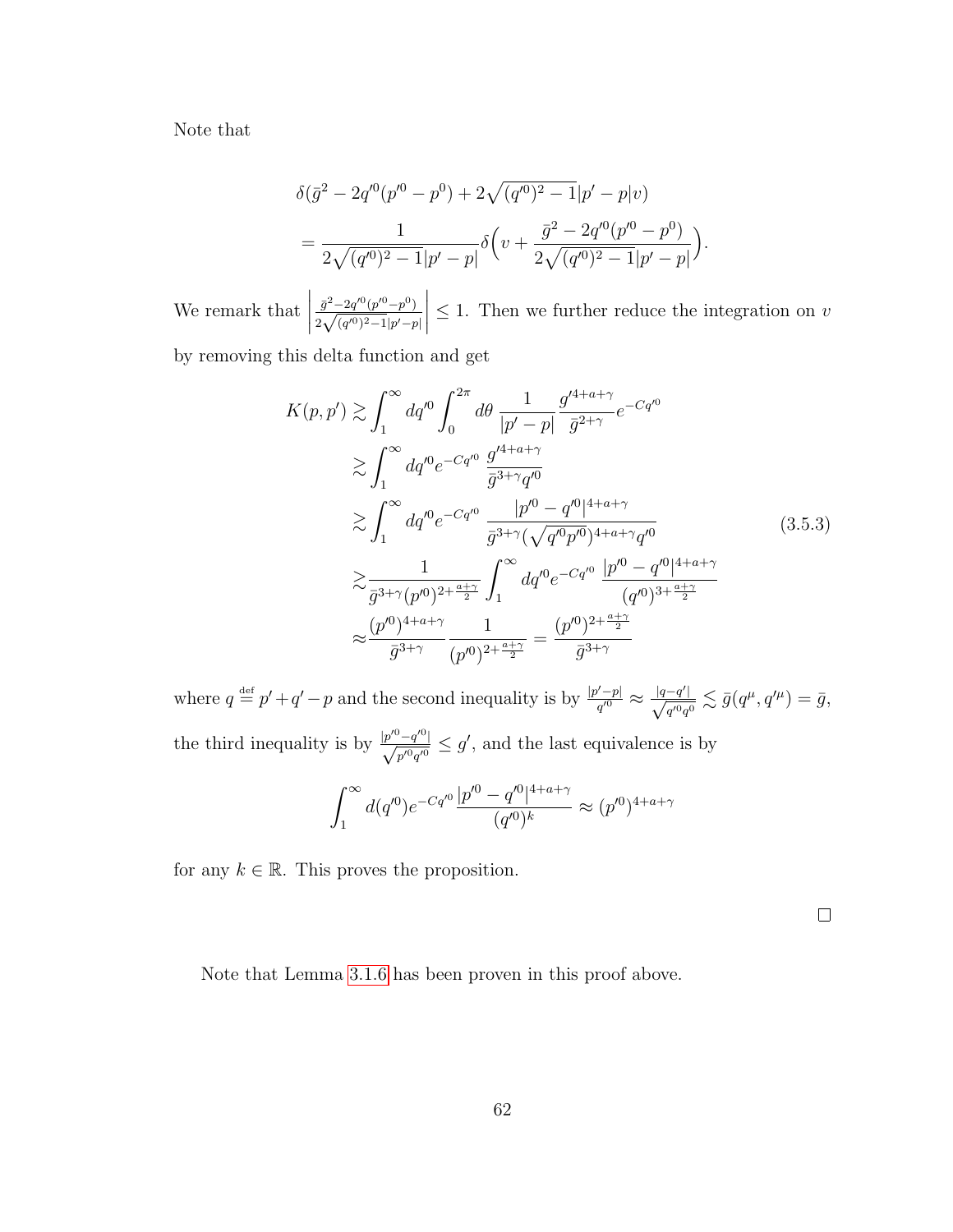## <span id="page-69-0"></span>3.6 Global existence

#### 3.6.1 Local existence

In this section, we use the estimates that we made in the previous sections to show the local existence results for small data. We use the standard iteration method and the uniform energy estimate for the iterated sequence of approximate solutions. The iteration starts at  $f^{0}(t, x, p) = 0$ . We solve for  $f^{m+1}(t, x, p)$  such that

<span id="page-69-1"></span>
$$
(\partial_t + \hat{p} \cdot \nabla_x + N) f^{m+1} + K f^m = \Gamma(f^m, f^{m+1}), \quad f^{m+1}(0, x, p) = f_0(x, p). \tag{3.6.1}
$$

Using our estimates, it follows that the linear equation [\(3.6.1\)](#page-69-1) admits smooth solutions with the same regularity in  $H^N$  as a given smooth small initial data and that the solution also has a gain of  $L^2((0,T); I_N^{a,\gamma})$ . We will set up some estimates which is necessary to find a local classical solution as  $m \to \infty$ .

We first define some notations. We will use the norm  $|| \cdot ||_H$  for  $|| \cdot ||_{H^N}$  for convenience and also use the norm  $|| \cdot ||_I$  for the norm  $|| \cdot ||_{I_N^{a,\gamma}}$ . Define the total norm as

$$
M(f(t)) = ||f(t)||_H^2 + \int_0^t d\tau ||f(\tau)||_I^2.
$$

We will also use  $|f|_{I^{a,\gamma}}$  for  $\langle Nf, f \rangle$ .

Here we state a crucial energy estimate:

**Lemma 3.6.1.** The sequence of iterated approximate solutions  $\{f^m\}$  is well defined. There exists a short time  $T^* = T^*(||f_0||_H^2) > 0$  such that for  $||f_0||_H^2$  sufficiently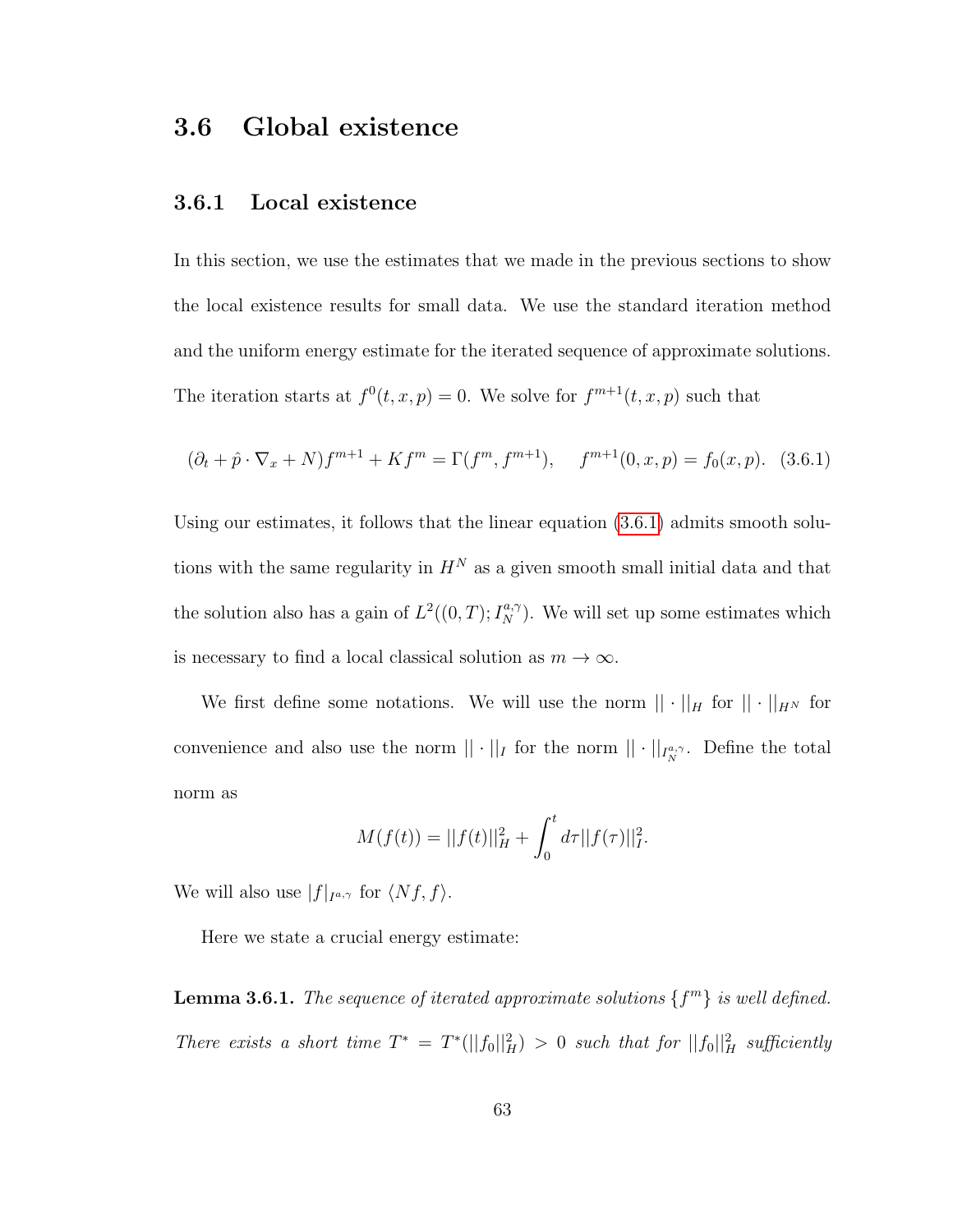small, there is a uniform constant  $C_0 > 0$  such that

$$
\sup_{m\geq 0}\sup_{0\leq\tau\leq T^*}M(f^m(\tau))\leq 2C_0||f_0||_H^2.
$$

*Proof.* We prove this lemma by induction over k. If  $k = 0$ , the lemma is trivially true. Suppose that the lemma holds for  $k = m$ . Let  $f^{m+1}$  be the solution to the linear equation [\(3.6.1\)](#page-69-1) with given  $f^m$ . We take the spatial derivative  $\partial^{\alpha}$  on the linear equation [\(3.6.1\)](#page-69-1) and obtain

$$
(\partial_t + \hat{p} \cdot \nabla_x)\partial^{\alpha} f^{m+1} + N(\partial^{\alpha} f^{m+1}) + K(\partial^{\alpha} f^m) = \partial^{\alpha} \Gamma(f^m, f^{m+1}).
$$

Then, we take a inner product with  $\partial^{\alpha} f^{m+1}$ . The trilinear estimate of Lemma [3.1.3](#page-39-2) implies that

$$
\frac{1}{2}\frac{d}{dt}||\partial^{\alpha}f^{m+1}||_{L_{p}^{2}L_{x}^{2}}^{2} + ||\partial^{\alpha}f^{m+1}||_{I^{a,\gamma}}^{2} + (K(\partial^{\alpha}f^{m}), \partial^{\alpha}f^{m+1})
$$
  
=  $(\partial^{\alpha}\Gamma(f^{m}, f^{m+1}), \partial^{\alpha}f^{m+1}) \lesssim ||f^{m}||_{H}||f^{m+1}||_{I}^{2}.$ 

<span id="page-70-0"></span>We integrate over  $t$  we obtain

$$
\frac{1}{2}||\partial^{\alpha} f^{m+1}(t)||_{L_{p}^{2}L_{x}^{2}}^{2} + \int_{0}^{t} d\tau ||\partial^{\alpha} f^{m+1}(\tau)||_{I^{a,\gamma}}^{2} + \int_{0}^{t} d\tau (K(\partial^{\alpha} f^{m}), \partial^{\alpha} f^{m+1})
$$
\n
$$
\leq \frac{1}{2}||\partial^{\alpha} f_{0}||_{L_{p}^{2}L_{x}^{2}}^{2} + C \int_{0}^{t} d\tau ||f^{m}||_{H}||f^{m+1}||_{I}^{2}.
$$
\n(3.6.2)

From the compact estimate [\(3.4.7\)](#page-62-0), for any small  $\epsilon > 0$  we have

$$
\left| \int_0^t d\tau (K(\partial^{\alpha} f^m), \partial^{\alpha} f^{m+1}) \right|
$$
  
\n
$$
\leq C_{\frac{1}{2}+\epsilon} \int_0^t d\tau ||\partial^{\alpha} f^m(\tau)||_{L^2}^2 + (\frac{1}{2}+\epsilon) \int_0^t d\tau ||\partial^{\alpha} f^{m+1}(\tau)||_{I^{a,\gamma}}^2.
$$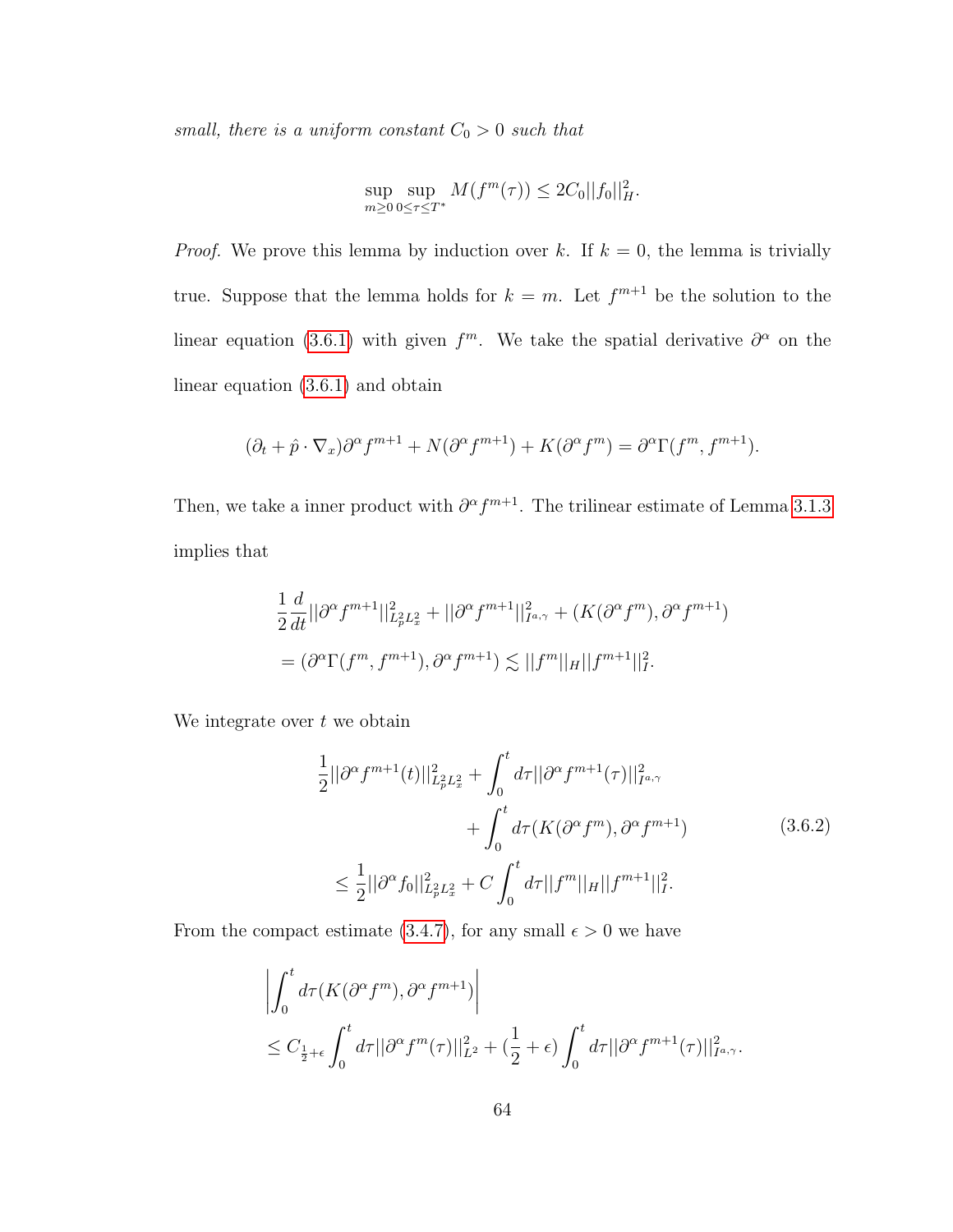We use this estimate for  $(3.6.2)$  and take a sum over all the derivatives such that  $|\alpha| \leq N$  to obtain

$$
M(f^{m+1}(t)) \leq C_0||f_0||_H^2 + 2C \sup_{0 \leq \tau \leq t} M(f^{m+1}(\tau)) \sup_{0 \leq \tau \leq t} M^{1/2}(f^m(\tau))
$$
  
+ 
$$
2C_{\frac{1}{2}+\epsilon} \int_0^t d\tau ||f^m(\tau)||_H^2 + 2\epsilon \int_0^t d\tau ||f^{m+1}(\tau)||_I^2
$$
  

$$
\leq C_0||f_0||_H^2 + 2C \sup_{0 \leq \tau \leq t} M(f^{m+1}(\tau)) \sup_{0 \leq \tau \leq t} M^{1/2}(f^m(\tau))
$$
  
+ 
$$
2C_{\frac{1}{2}+\epsilon} t \sup_{0 \leq \tau \leq t} M(f^m(\tau)) + 2\epsilon \sup_{0 \leq \tau \leq t} M(f^{m+1}(\tau)).
$$
\n(3.6.3)

Then by the induction hypothesis on  $M(f^m(\tau))$ , we obtain that

$$
M(f^{m+1}(t)) \leq C_0||f_0||_H^2 + 2C\sqrt{2C_0}||f_0||_H \sup_{0 \leq \tau \leq t} M(f^{m+1}(\tau))
$$
  
+ 
$$
4C_0C_{\frac{1}{2}+\epsilon}t||f_0||_H^2 + 2\epsilon \sup_{0 \leq \tau \leq t} M(f^{m+1}(\tau))
$$
  

$$
\leq C_0||f_0||_H^2 + 2C\sqrt{2C_0}||f_0||_H \sup_{0 \leq \tau \leq t} M(f^{m+1}(\tau))
$$
  
+ 
$$
4C_0C_{\frac{1}{2}+\epsilon}T^*||f_0||_H^2 + 2\epsilon \sup_{0 \leq \tau \leq t} M(f^{m+1}(\tau)).
$$

Then we obtain that

$$
(1 - 2\epsilon - 2C\sqrt{2C_0}||f_0||_H) \sup_{0 \le \tau \le t} M(f^{m+1}(t)) \le (C_0 + 4C_0C_{\frac{1}{2} + \epsilon}T^*)||f_0||_H^2.
$$

Then, for sufficiently small  $\epsilon$ ,  $T^*$  and  $||f_0||_H$ , we obtain that

$$
\sup_{0 \le \tau \le t} M(f^{m+1}(t)) \le 2C_0 ||f_0||_H^2.
$$

This proves the lemma by the induction argument.

 $\Box$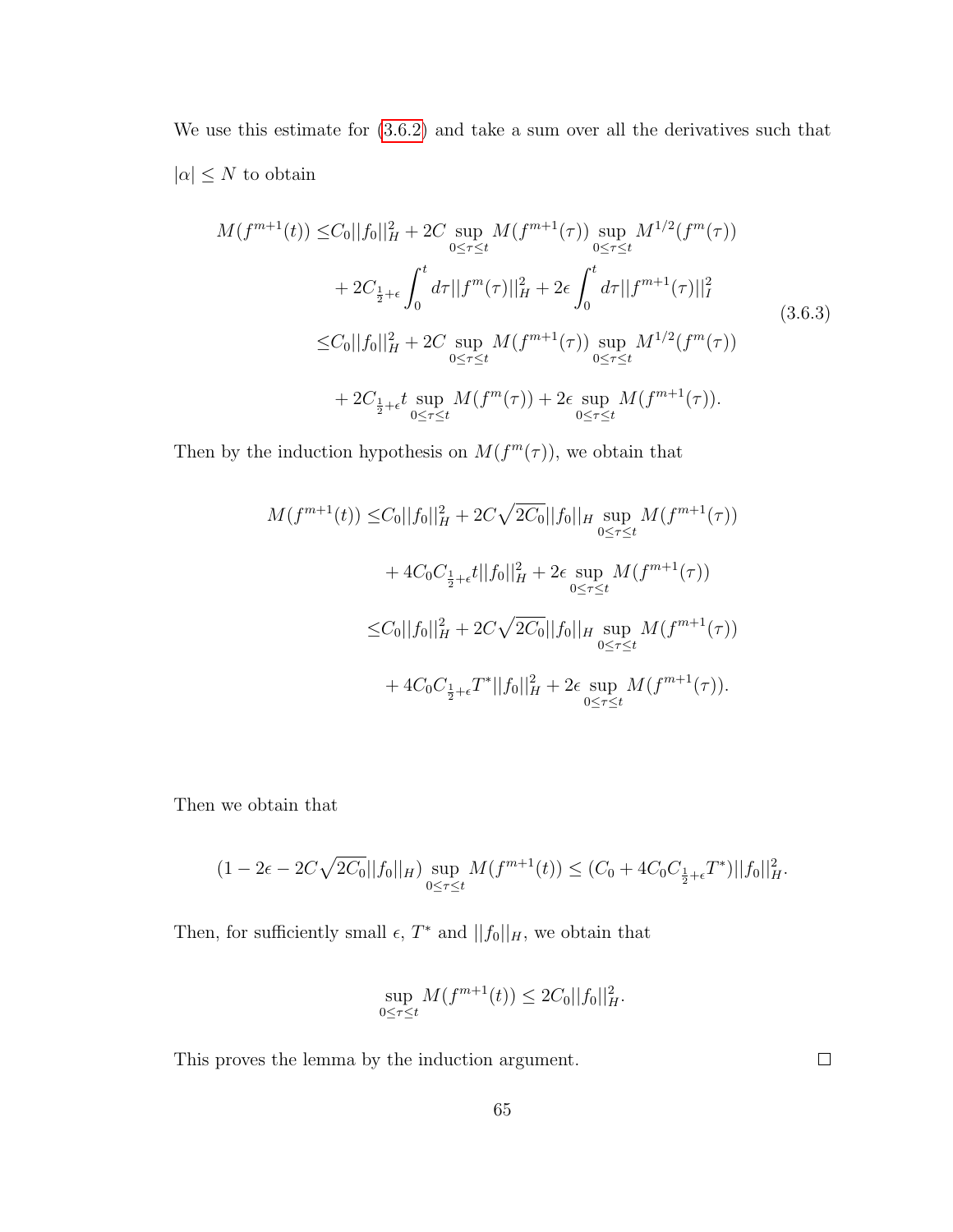Now, we prove the local existence theorem with the uniform control on each iteration.

<span id="page-72-1"></span>**Theorem 3.6.2.** For any sufficiently small  $M_0 > 0$ , there exists a time  $T^* =$  $T^*(M_0) > 0$  and  $M_1 > 0$  such that if  $||f_0||_H^2 \leq M_1$ , then there exists a unique solution  $f(t, x, p)$  to the linearized relativistic Boltzmann equation [\(3.1.3\)](#page-27-0) on  $[0, T^*) \times \mathbb{T}^3 \times \mathbb{R}^3$ such that

$$
\sup_{0\leq t\leq T^*} M(f(t)) \leq M_0.
$$

Also,  $M(f(t))$  is continuous on  $[0, T^*)$ . Furthermore, we have the positivity of the solutions; i.e., if  $F_0(x,p) = J +$ √  $Jf_0 \geq 0$ , then  $F(t, x, p) = J +$ √  $Jf(t, x, p) \geq 0.$ *Proof. Existence and Uniqueness.* By letting  $m \to \infty$  in the previous lemma, we obtain sufficient compactness for the local existence of a strong solution  $f(t, x, p)$  to  $(3.1.3)$ . For the uniqueness, suppose there exists another solution h to the  $(3.1.3)$ with the same initial data satisfying  $\sup_{0 \le t \le T^*} M(h(t)) \le \epsilon$ . Then, by the equation, we have

<span id="page-72-0"></span>
$$
\{\partial_t + \hat{p} \cdot \nabla_x\}(f - h) + L(f - h) = \Gamma(f - h, f) + \Gamma(h, f - h). \tag{3.6.4}
$$

Then, by Sobolev embedding  $H^2(\mathbb{T}^3) \subset L^\infty(\mathbb{T}^3)$  and Theorem [3.1.2,](#page-39-0) we have

$$
|(\{\Gamma(f-h,f)+\Gamma(h,f-h)\},f-h)|
$$
  
\n
$$
\lesssim ||h||_{L_p^2 H_x^2} ||f-h||_{I^{a,\gamma}}^2
$$
  
\n
$$
+ ||f-h||_{L_{p,x}}^2 ||f||_{H_x^2 I^{a,\gamma}} ||f-h||_{I^{a,\gamma}}
$$
  
\n
$$
= T_1 + T_2.
$$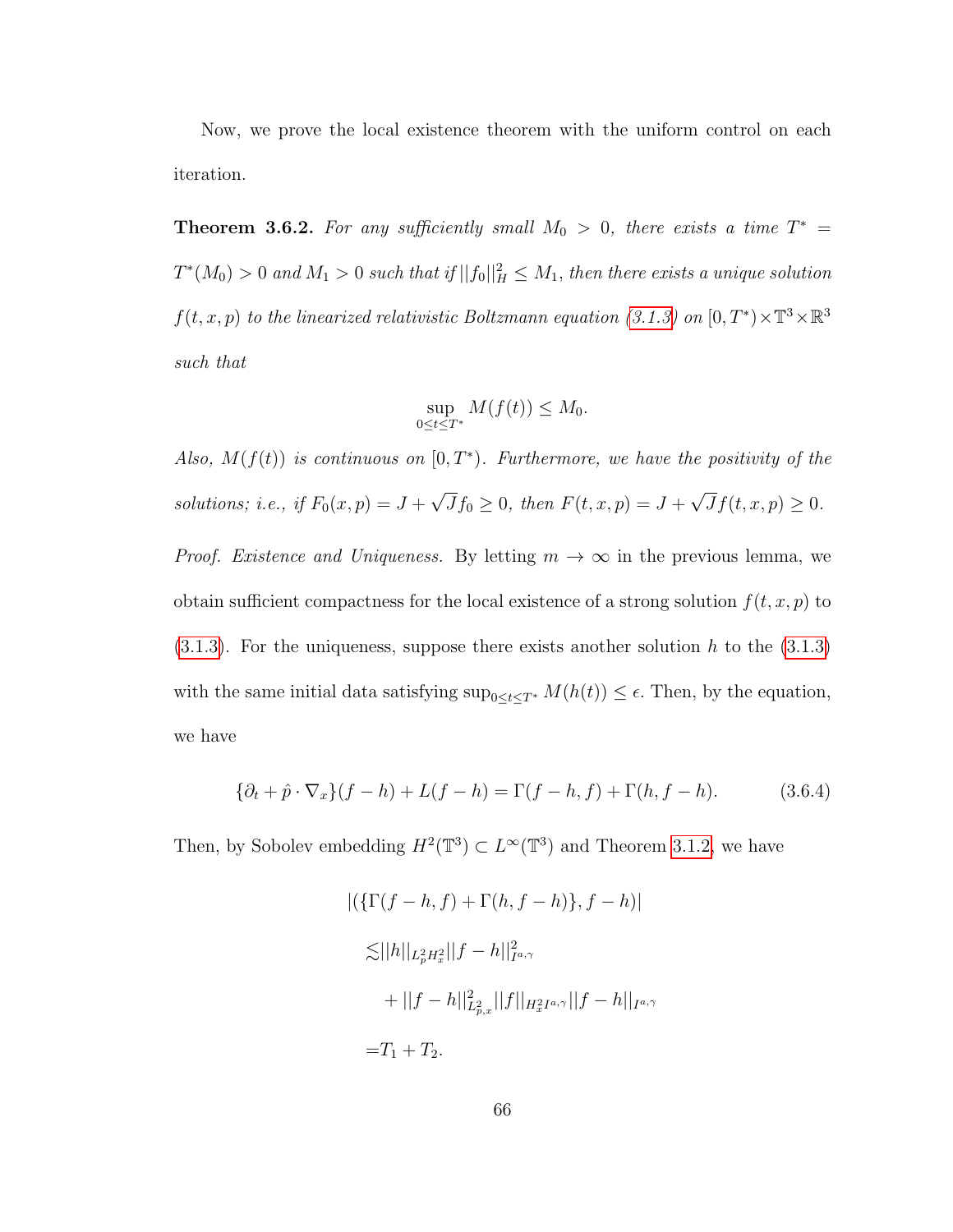For  $T_1$ , we have

$$
\int_0^t d\tau \, T_1(\tau) \le \sqrt{\epsilon} \int_0^t d\tau ||f(\tau) - h(\tau)||_{I^{a,\gamma}}^2
$$

because we have  $\sup_{0\leq t\leq T^*} M(h(t)) \leq \epsilon$ . For  $T_2$ , we use the Cauchy-Schwarz inequality and obtain

$$
\int_0^t d\tau \, T_2(\tau) \le \sqrt{\epsilon} \left( \sup_{0 \le \tau \le t} ||f(\tau) - h(\tau)||_{L_{p,x}^2}^2 \int_0^t d\tau ||f(\tau) - h(\tau)||_{I^{a,\gamma}}^2 \right)^{1/2}
$$
  

$$
\lesssim \sqrt{\epsilon} \left( \sup_{0 \le \tau \le t} ||f(\tau) - h(\tau)||_{L_{p,x}^2}^2 + \int_0^t d\tau ||f(\tau) - h(\tau)||_{I^{a,\gamma}}^2 \right)
$$

because f also satisfies  $\sup_{0\leq t\leq T^*}M(f(t))\leq \epsilon.$  For the linearized Boltzmann operator  $L$  on the left-hand side of  $(3.6.4)$ , we use Lemma [3.1.7](#page-40-0) to obtain

$$
(L(f-h), f-h) \le c||f-h||_{I^{a,\gamma}}^2 - C||f-h||_{L^2(\mathbb{T}^3 \times \mathbb{R}^3)}^2
$$

for some small  $c > 0$ . We finally take the inner product of [\(3.6.4\)](#page-72-0) and  $(f - h)$  and integrate over  $[0, t] \times \mathbb{T}^3 \times \mathbb{R}^3$  and use the estimates above to obtain

$$
\frac{1}{2}||f(t) - h(t)||_{L_{p,x}^{2}}^{2} + c \int_{0}^{t} d\tau ||f(\tau) - h(\tau)||_{I^{a,\gamma}}^{2}
$$
\n
$$
\lesssim \sqrt{\epsilon} \left( \sup_{0 \le \tau \le t} ||f(\tau) - h(\tau)||_{L_{p,x}^{2}}^{2} + \int_{0}^{t} d\tau ||f(\tau) - h(\tau)||_{I^{a,\gamma}}^{2} \right)
$$
\n
$$
+ \int_{0}^{t} d\tau ||f(\tau) - h(\tau)||_{L^{2}(\mathbb{T}^{3} \times \mathbb{R}^{3})}^{2}.
$$

By the Gronwall's inequality, we obtain that  $f = h$  because f and h satisfies the same initial conditions. This proves the uniqueness of the solution.

*Continuity.* Let  $[a, b]$  be a time interval. We follow the similar argument as in  $(3.6.2)$  and  $(3.6.3)$  with the time interval  $[a, b]$  instead of  $[0, t]$  and let  $f<sup>m</sup> = f<sup>m+1</sup> = f$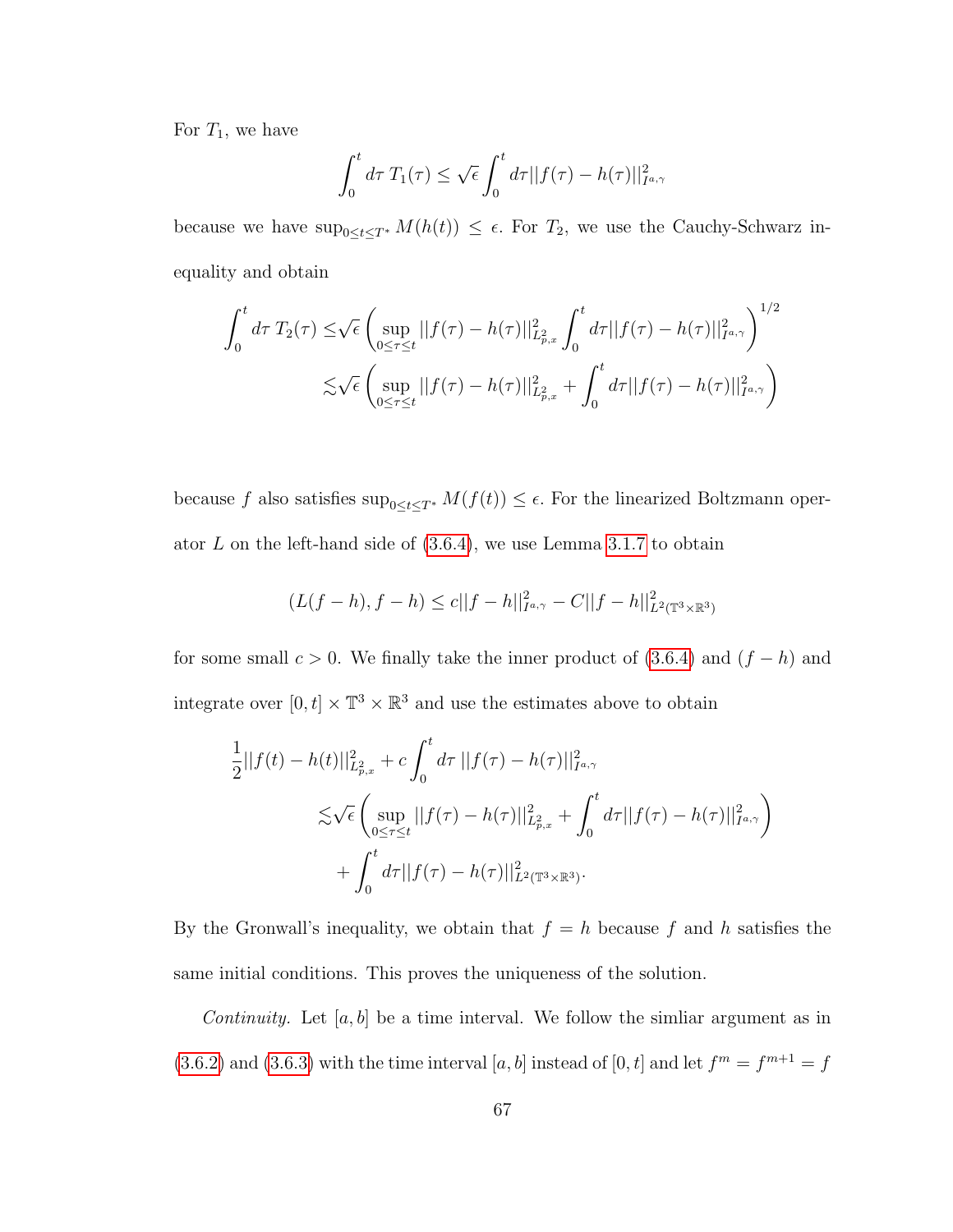and obtain that

$$
|M(f(b)) - M(f(a))| = \left|\frac{1}{2}||f(b)||_H^2 - \frac{1}{2}||f(a)||_H^2 + \int_a^b d\tau ||f(\tau)||_I^2
$$
  

$$
\lesssim \left(\int_a^b d\tau ||f(\tau)||_I^2\right) \left(1 + \sup_{a \le \tau \le b} M^{1/2}(f(\tau))\right).
$$

As  $a \to b$ , we obtain that  $|M(f(b)) - M(f(a))| \to 0$  because  $||f||_I^2$  is integrable in time. This proves the continuity of M.

Positivity. For the proof of positivity of the solution, we recall the paper [\[3\]](#page-126-0) where we see the positivity of strong solutions to the non-relativistic Boltzmann equations without angular cut-off with the initial data  $f_0 \in H^M$  for  $M \geq 5$  and with moderate singularity  $0 \le \gamma \le 1$ . Similar to this proof, we consider the cut-off approximation  $F^{\epsilon}$  to the relativistic Boltzmann equation except that the kernel  $\sigma$ has been replaced by  $\sigma_\epsilon$  where the angular singularity has been removed and  $\sigma_\epsilon\to\sigma$ as  $\epsilon \to 0$ . We obtain that  $F^{\epsilon}$  is positive. If our initial data is nice enough to be √ in  $H^M$  for  $M > 5$ , we conclude that  $F = J +$  $Jf \geq 0$  using the compactness argument from the uniqueness of the solution. If our initial solution is not regular enough, then we use the density argument that  $H^M$  is dense in  $H(\mathbb{T}^3 \times \mathbb{R}^3)$  and the approximation arguments and the uniqueness to show the positivity. If the angular cutoff is more singular as  $1 \leq \gamma < 2$ , then the positivity can be obtained by using higher derivative estimates and following the same compactness argument as in the case with lower singularity.  $\Box$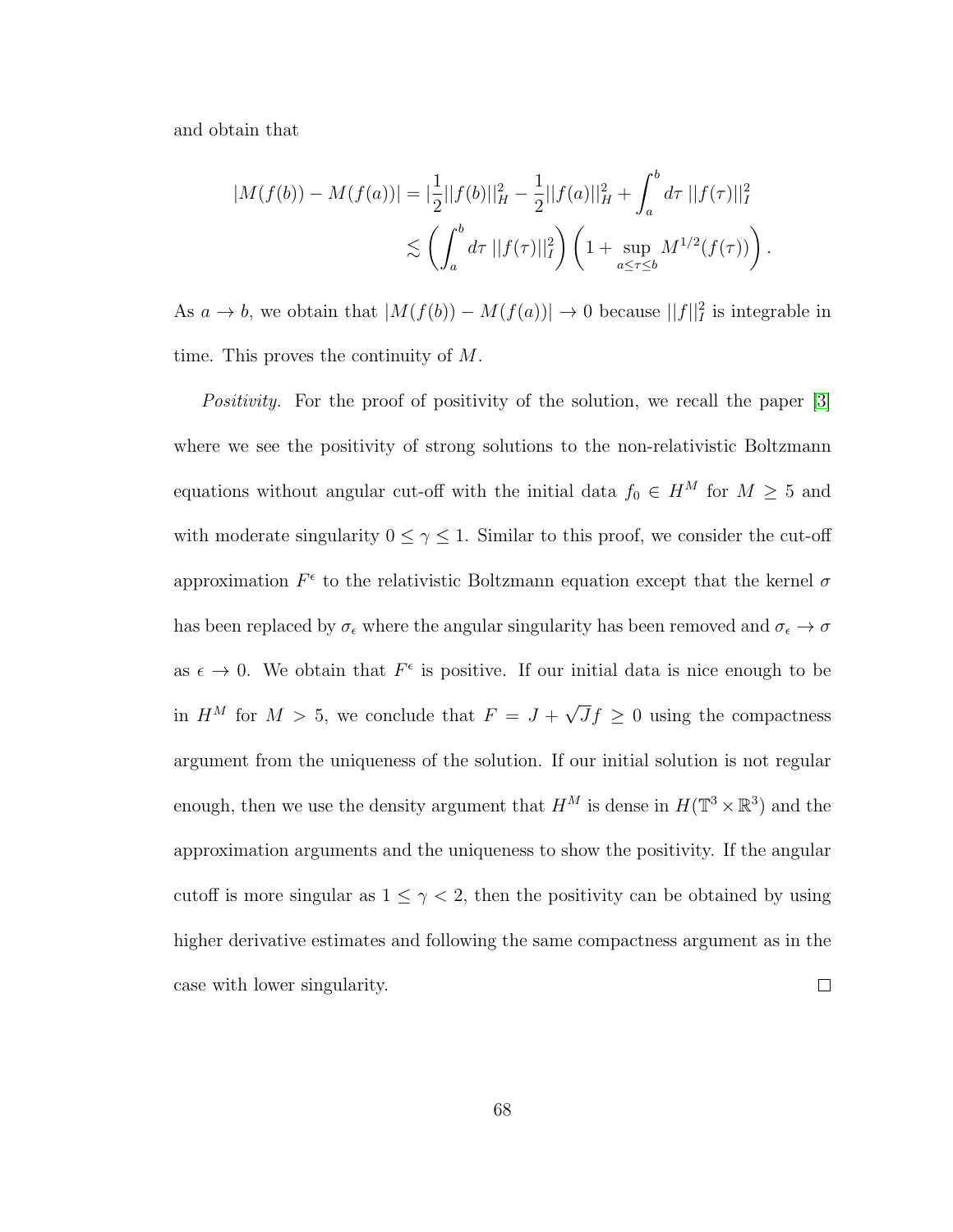#### 3.6.2 Global existence

In this section, we would like to derive the systems of macroscopic equations and balance laws with respect to the coefficients appearing in the expression for the hydrodynamic part  $Pf$  and prove an coercive inequality of the microscopic part  ${I-P}f$ . With this coercivity estimates for the non-linear local solutions to the relativistic Boltzmann system, we will show that these solutions must be global with the standard continuity argument and by proving energy inequalities. We will also show rapid time decay of the solutions.

For the relativistic Maxwellian solution  $J$ , we have normalized so that  $\int_{\mathbb{R}^3} J(p) dp = 1$ . Here we introduce the following notations for the integrals:

$$
\lambda_0 = \int_{\mathbb{R}^3} p^0 J dp, \quad \lambda_{00} = \int_{\mathbb{R}^3} (p^0)^2 J dp, \quad \lambda_1 = \int_{\mathbb{R}^3} (p_1)^2 J dp,
$$

$$
\lambda_{10} = \int_{\mathbb{R}^3} \frac{p_1^2}{p^0} J dp, \quad \lambda_{12} = \int_{\mathbb{R}^3} \frac{p_1^2 p_2^2}{(p^0)^2} J dp, \quad \lambda_{11} = \int_{\mathbb{R}^3} \frac{p_1^4}{(p^0)^2} J dp,
$$

$$
\lambda_{100} = \int_{\mathbb{R}^3} \frac{p_1^2}{(p^0)^2} J dp.
$$

We also mention that the null space of the linearized Boltzmann operator  $L$  is given by the 5-dimensional space

$$
N(L) = \text{span}\{\sqrt{J}, p_1\sqrt{J}, p_2\sqrt{J}, p_3\sqrt{J}, p^0\sqrt{J}\}.
$$

Then we define the orthogonal projection from  $L^2(\mathbb{R}^3)$  onto  $N(L)$  by P. Then we can write  $Pf$  as a linear combination of the basis as

<span id="page-75-0"></span>
$$
Pf = \left(\mathcal{A}^f(t,x) + \sum_{i=1}^3 \mathcal{B}_i^f(t,x)p_i + \mathcal{C}^f(t,x)p^0\right)\sqrt{J}
$$
(3.6.5)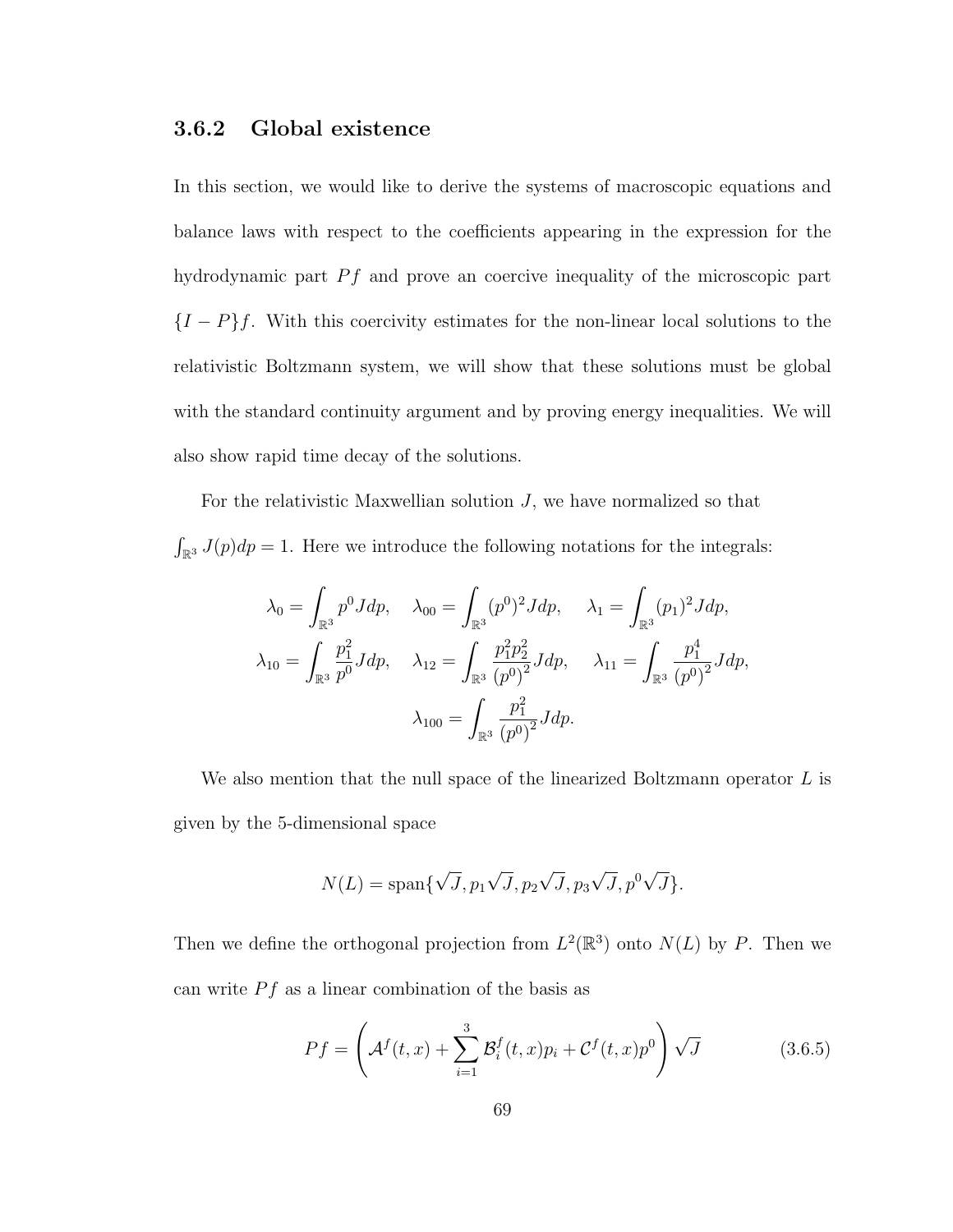where the coefficients are given by

$$
\mathcal{A}^f = \int_{\mathbb{R}^3} f\sqrt{J}dp - \lambda_0 c^f, \quad \mathcal{B}_i^f = \frac{\int_{\mathbb{R}^3} fp\sqrt{J}dp}{\lambda_i}, \quad \mathcal{C}^f = \frac{\int_{\mathbb{R}^3} f(p^0\sqrt{J} - \lambda_0\sqrt{J})}{\lambda_{00} - \lambda_0^2}.
$$

Then we can decompose  $f(t, x, p)$  as

<span id="page-76-0"></span>
$$
f = Pf + \{I - P\}f.
$$
\n(3.6.6)

We start from plugging the expression  $(3.6.6)$  into  $(3.1.3)$ . Then we obtain

<span id="page-76-1"></span>
$$
\{\partial_t + \hat{p} \cdot \nabla_x\}Pf = -\partial_t\{I - P\}f - (\hat{p} \cdot \nabla_x + L)\{I - P\}f + \Gamma(f, f). \tag{3.6.7}
$$

Note that we have expressed the hydrodynamic part  $Pf$  in terms of the microscopic part  $\{I-P\}f$  and the higher-order term Γ. We define an operator  $l = -(\hat{p} \cdot \nabla_x + L)$ here. Using the expression  $(3.6.5)$  of  $Pf$  with respect to the basis elements, we obtain that the left-hand side of the [\(3.6.7\)](#page-76-1) can be written as

$$
\partial_t \mathcal{A} \sqrt{J} + \sum_{i=1}^3 \partial_i (\mathcal{A} + Cp^0) \frac{p_i}{p^0} \sqrt{J} + \partial_t Cp^0 \sqrt{J} + \sum_{i=1}^3 \partial_t \mathcal{B}_i p_i \sqrt{J} + \sum_{i=1}^3 \partial_i \mathcal{B}_i \frac{p_i^2}{p^0} \sqrt{J} + \sum_{i=1}^3 \sum_{i \neq j} \partial_j \mathcal{B}_i \frac{p_i p_j}{p^0} \sqrt{J}
$$

where  $\partial_i = \partial_{x_i}$ . For fixed  $(t, x)$  we can write the left-hand side with respect to the following basis,  $\{e_k\}_{k=1}^{14}$ , which consists of

$$
\sqrt{J}, \quad \left(\frac{p_i}{p^0}\sqrt{J}\right)_{1\leq i\leq 3}, \quad p^0\sqrt{J}, \quad \left(p_i\sqrt{J}\right)_{1\leq i\leq 3}, \quad \left(\frac{p_ip_j}{p^0}\sqrt{J}\right)_{1\leq i\leq j\leq 3}.\tag{3.6.8}
$$

Then, we can rewrite the left-hand side as

$$
\partial_t \mathcal{A} \sqrt{J} + \sum_{i=1}^3 \partial_i \mathcal{A} \frac{p_i}{p^0} \sqrt{J} + \partial_t \mathcal{C} p^0 \sqrt{J} + \sum_{i=1}^3 (\partial_i \mathcal{C} + \partial_t \mathcal{B}_i) p_i \sqrt{J} + \sum_{i=1}^3 \sum_{j=1}^3 ((1 - \delta_{ij}) \partial_i \mathcal{B}_j + \partial_j \mathcal{B}_i) \frac{p_i p_j}{p^0} \sqrt{J}.
$$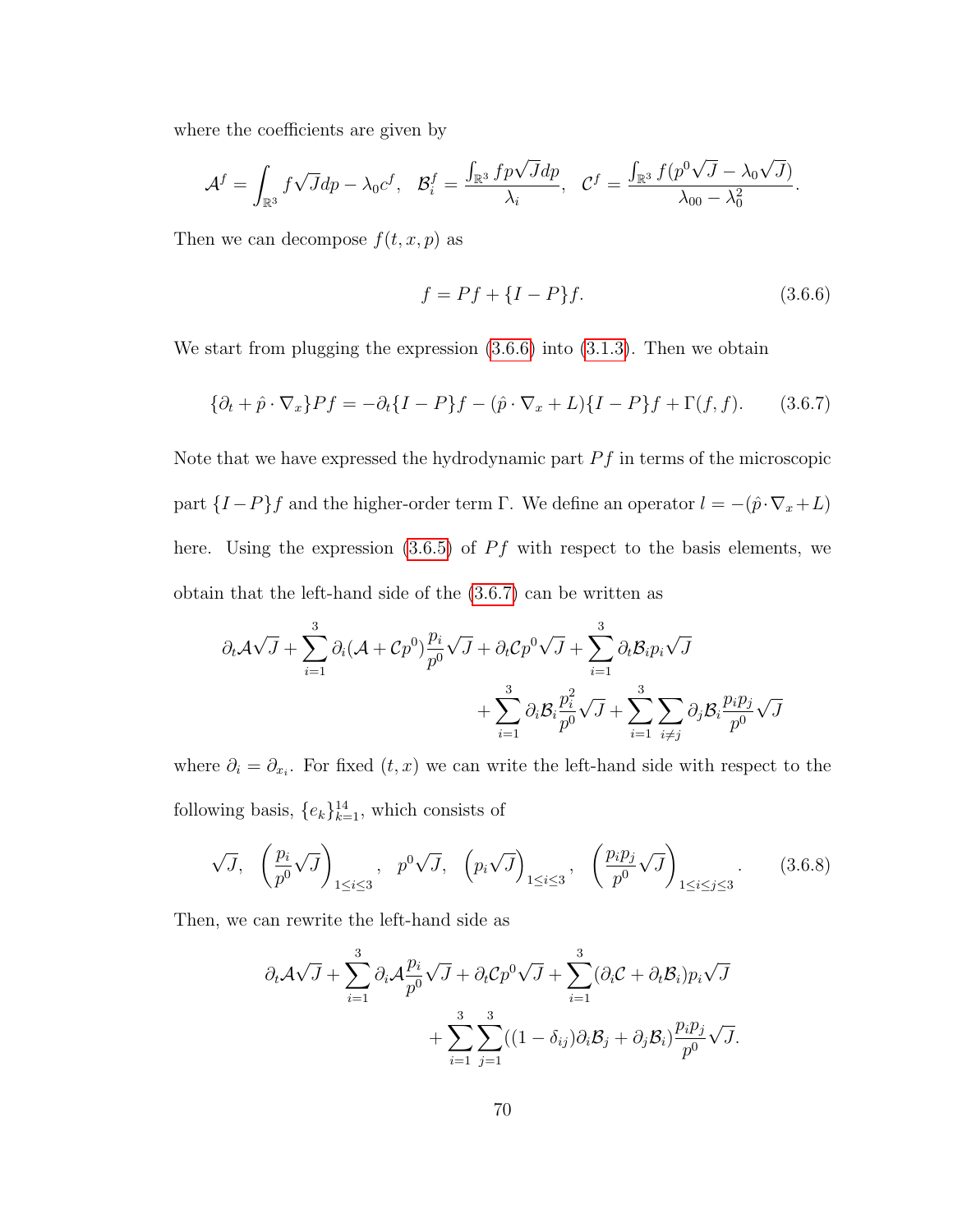<span id="page-77-1"></span>By a comparison of coefficients, we obtain a system of macroscopic equations

$$
\partial_t \mathcal{A} = -\partial_t m_a + l_a + G_a,
$$
  
\n
$$
\partial_i \mathcal{A} = -\partial_t m_{ia} + l_{ia} + G_{ia},
$$
  
\n
$$
\partial_t \mathcal{C} = -\partial_t m_c + l_c + G_c,
$$
  
\n
$$
\partial_i \mathcal{C} + \partial_t \mathcal{B}_i = -\partial_t m_{ic} + l_{ic} + G_{ic},
$$
  
\n
$$
(1 - \delta_{ij})\partial_i \mathcal{B}_j + \partial_j \mathcal{B}_i = -\partial_t m_{ij} + l_{ij} + G_{ij},
$$
\n(1 - \delta\_{ij})\partial\_i \mathcal{B}\_j + \partial\_j \mathcal{B}\_i = -\partial\_t m\_{ij} + l\_{ij} + G\_{ij},

where the indices are from the index set defined as  $D = \{a, ia, c, ic, ij | 1 \leq i \leq j \leq 3\}$ and  $m_{\mu}$ ,  $l_{\mu}$ , and  $G_{\mu}$  for  $\mu \in D$  are the coefficients of  $\{I - P\}f$ ,  $l\{I - P\}f$ , and  $\Gamma(f, f)$  with respect to the basis  $\{e_k\}_{k=1}^{14}$  respectively.

We also derive a set of equations from the conservation laws. For the perturbation solution  $f$ , we multiply the linearized Boltzmann equation by  $\sqrt{J}$ ,  $p_i$ √  $\overline{J}, p^0$ √ J and integrate over  $\mathbb{R}^3$  to obtain that

$$
\partial_t \int_{\mathbb{R}^3} f \sqrt{J} dp + \int_{\mathbb{R}^3} \hat{p} \cdot \nabla_x f \sqrt{J} dp = 0
$$
  

$$
\partial_t \int_{\mathbb{R}^3} f \sqrt{J} p_i dp + \int_{\mathbb{R}^3} \hat{p} \cdot \nabla_x f \sqrt{J} p_i dp = 0
$$
(3.6.10)  

$$
\partial_t \int_{\mathbb{R}^3} f \sqrt{J} p^0 dp + \int_{\mathbb{R}^3} \hat{p} \cdot \nabla_x f \sqrt{J} p^0 dp = 0.
$$

<span id="page-77-0"></span>These hold because  $1, p_i, p^0$  are collisional invariants and hence

$$
\int_{\mathbb{R}^3} Q(f,f) dp = \int_{\mathbb{R}^3} Q(f,f) p_i dp = \int_{\mathbb{R}^3} Q(f,f) p^0 dp = 0.
$$

We will plug the decomposition  $f = Pf + \{I - P\}f$  into [\(3.6.10\)](#page-77-0). We first consider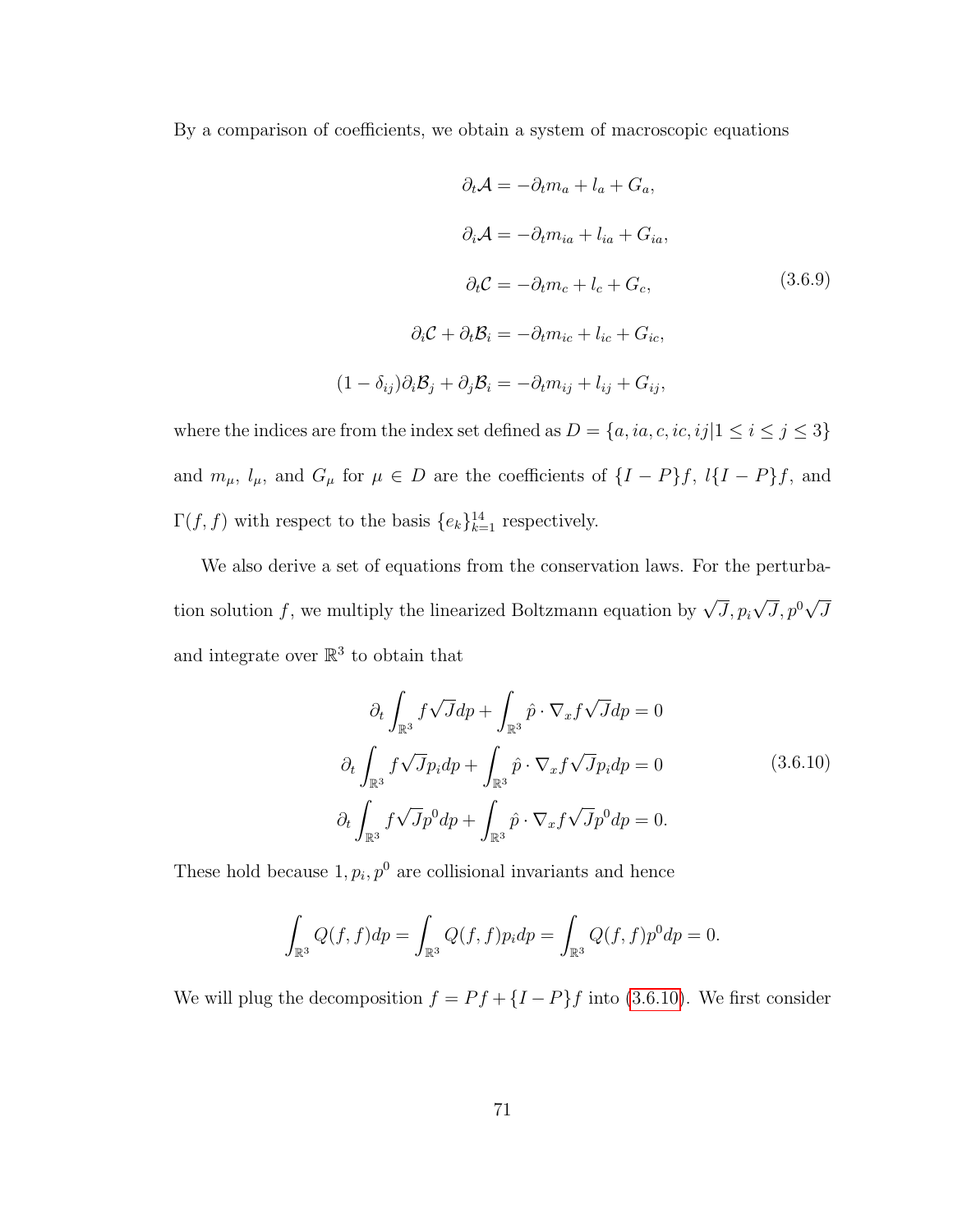the microscopic part. Note that

<span id="page-78-0"></span>
$$
\int_{\mathbb{R}^3} \hat{p} \cdot \nabla_x \{I - P\} f \sqrt{J} \begin{pmatrix} 1 \\ p_i \\ p_i \\ p^0 \end{pmatrix} dp = \sum_{j=1}^3 \int_{\mathbb{R}^3} \frac{p_j}{p^0} \partial_j \{I - P\} f \sqrt{J} \begin{pmatrix} 1 \\ p_i \\ p^0 \\ p^0 \end{pmatrix} dp
$$

$$
= \sum_{j=1}^3 \partial_j \int_{\mathbb{R}^3} \{I - P\} f \sqrt{J} \begin{pmatrix} \frac{p_j}{p^0} \\ \frac{p_i p_j}{p^0} \\ p_j \end{pmatrix} dp = \sum_{j=1}^3 \partial_j \langle \{I - P\} f, \sqrt{J} \begin{pmatrix} \frac{p_j}{p^0} \\ \frac{p_i p_j}{p^0} \\ 0 \end{pmatrix} \rangle.
$$
(3.6.11)

Also, we have that

<span id="page-78-1"></span>
$$
\partial_t \int_{\mathbb{R}^3} \{I - P\} f \sqrt{J} \begin{pmatrix} 1 \\ p_i \\ p^0 \end{pmatrix} = \partial_t \langle \{I - P\} f, \sqrt{J} \begin{pmatrix} 1 \\ p_i \\ p^0 \end{pmatrix} \rangle = 0.
$$
 (3.6.12)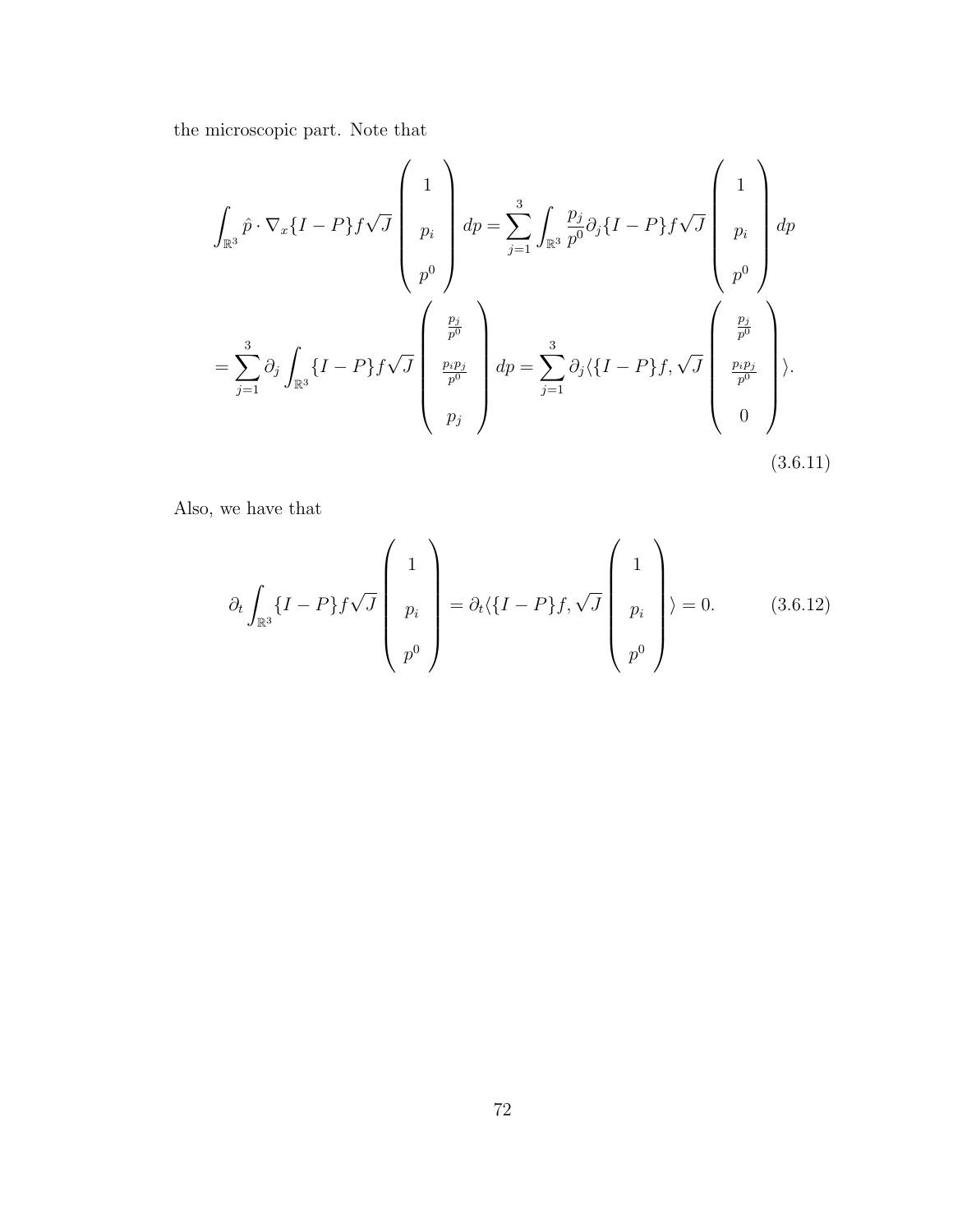On the other hand, the hydrodynamic part  $Pf = (\mathcal{A} + \mathcal{B} \cdot p + Cp^0)$ √ J satisfies

$$
\partial_t \int_{\mathbb{R}^3} \begin{pmatrix} 1 \\ p_i \\ p^0 \end{pmatrix} Pf \sqrt{J} dp + \int_{\mathbb{R}^3} \hat{p} \cdot \nabla_x P f \sqrt{J} \begin{pmatrix} 1 \\ p_i \\ p^0 \end{pmatrix} dp
$$

$$
= \partial_t \int_{\mathbb{R}^3} \begin{pmatrix} \mathcal{A} + \mathcal{B} \cdot p + \mathcal{C}p^0 \\ \mathcal{A}p_i + \mathcal{B} \cdot pp_i + \mathcal{C}p^0 p_i \\ \mathcal{A}p^0 + \mathcal{B} \cdot pp^0 + \mathcal{C}(p^0)^2 \end{pmatrix} \sqrt{J} dp \qquad (3.6.13)
$$

$$
+ \sum_{j=1}^3 \int_{\mathbb{R}^3} \partial_j \begin{pmatrix} \frac{p_j}{p^0} (\mathcal{A} + \mathcal{B} \cdot p + \mathcal{C}p^0) \\ \frac{p_i p_j}{p^0} (\mathcal{A} + \mathcal{B} \cdot p + \mathcal{C}p^0) \\ p_j \mathcal{A} + \mathcal{B} \cdot pp_j + \mathcal{C}p^0 p_j \end{pmatrix} \sqrt{J} dp
$$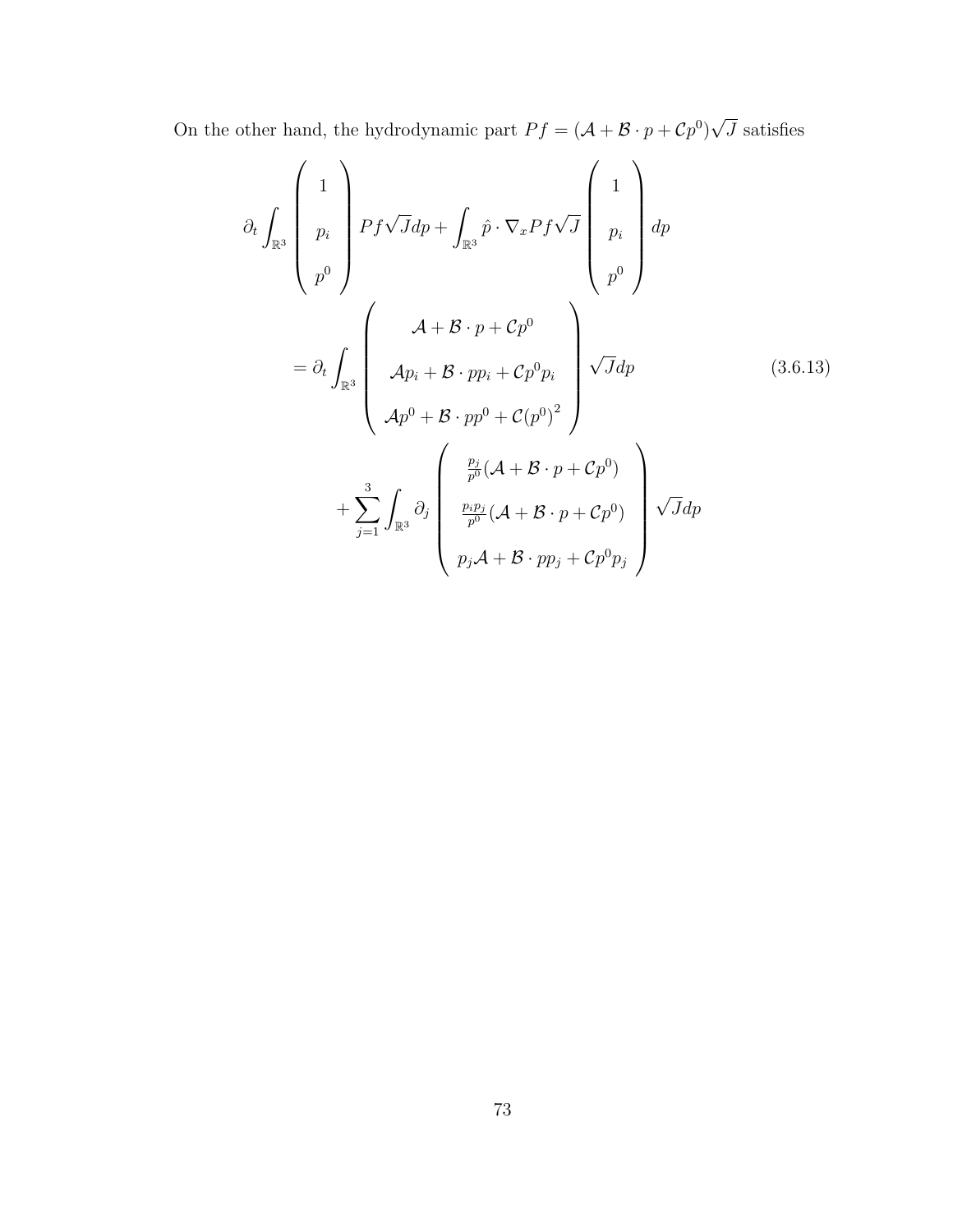<span id="page-80-0"></span>
$$
= \begin{pmatrix} \partial_t \mathcal{A} + \lambda_0 \partial_t \mathcal{C} \\ \lambda_1 \partial_t \mathcal{B}_i \\ \lambda_0 \partial_t \mathcal{A} + \lambda_{00} \partial_t \mathcal{C} \end{pmatrix} + \begin{pmatrix} \lambda_{10} \nabla_x \cdot \mathcal{B} \\ \lambda_{10} \partial_i \mathcal{A} + \lambda_1 \partial_i \mathcal{C} \\ \lambda_1 \nabla_x \cdot \mathcal{B} \end{pmatrix}.
$$
 (3.6.14)

Also, we have that  $L(f) = L\{I - P\}f$ . Together with [\(3.6.10\)](#page-77-0), [\(3.6.11\)](#page-78-0), [\(3.6.12\)](#page-78-1), and [\(3.6.14\)](#page-80-0), we finally obtain the local conservation laws satisfied by  $(A, \mathcal{B}, \mathcal{C})$ :

$$
\partial_t \mathcal{A} + \lambda_0 \partial_t \mathcal{C} + \lambda_{10} \nabla_x \cdot \mathcal{B} = -\nabla_x \cdot \langle \{I - P\} f, \sqrt{J} \frac{p}{p^0} \rangle,
$$
  

$$
\lambda_1 \partial_t \mathcal{B} + \lambda_{10} \nabla_x \mathcal{A} + \lambda_1 \nabla_x \mathcal{C} = -\nabla_x \cdot \langle \{I - P\} f, \sqrt{J} \frac{p \otimes p}{p^0} \rangle,
$$
  

$$
\lambda_0 \partial_t \mathcal{A} + \lambda_{00} \partial_t \mathcal{C} + \lambda_1 \nabla_x \cdot \mathcal{B} = 0.
$$

Comparing the first and the third conservation laws, we obtain

<span id="page-80-1"></span>
$$
\partial_t \mathcal{A} \left( 1 - \frac{\lambda_0^2}{\lambda_{00}} \right) + \nabla_x \cdot \mathcal{B} \left( \lambda_{10} - \frac{\lambda_0 \lambda_1}{\lambda_{00}} \right) = -\nabla_x \cdot \langle \{I - P\} f, \sqrt{J} \frac{p}{p^0} \rangle,
$$
  

$$
\lambda_1 \partial_t \mathcal{B} + \lambda_{10} \nabla_x \mathcal{A} + \lambda_1 \nabla_x \mathcal{C} = -\nabla_x \cdot \langle \{I - P\} f, \sqrt{J} \frac{p \otimes p}{p^0} \rangle, \quad (3.6.15)
$$
  

$$
\left( \lambda_0 - \frac{\lambda_{00}}{\lambda_0} \right) \partial_t \mathcal{C} + \left( \lambda_{10} - \frac{\lambda_1}{\lambda_0} \right) \nabla_x \cdot \mathcal{B} = -\nabla_x \cdot \langle \{I - P\} f, \sqrt{J} \frac{p}{p^0} \rangle.
$$

We also mention that we have the following lemma on the coefficients  $A, B, C$ by the conservation of mass, momentum, and energy:

<span id="page-80-2"></span>**Lemma 3.6.3.** Let  $f(t, x, p)$  be the local solution to the linearized relativistic Boltzmann equation  $(3.1.3)$  which is shown to exist in Theorem [3.6.2](#page-72-1) which satisfies the mass, momentum, and energy conservation laws [\(3.1.2\)](#page-27-1). Then we have

$$
\int_{\mathbb{T}^3} \mathcal{A}(t,x)dx = \int_{\mathbb{T}^3} \mathcal{B}_i(t,x)dx = \int_{\mathbb{T}^3} \mathcal{C}(t,x)dx = 0,
$$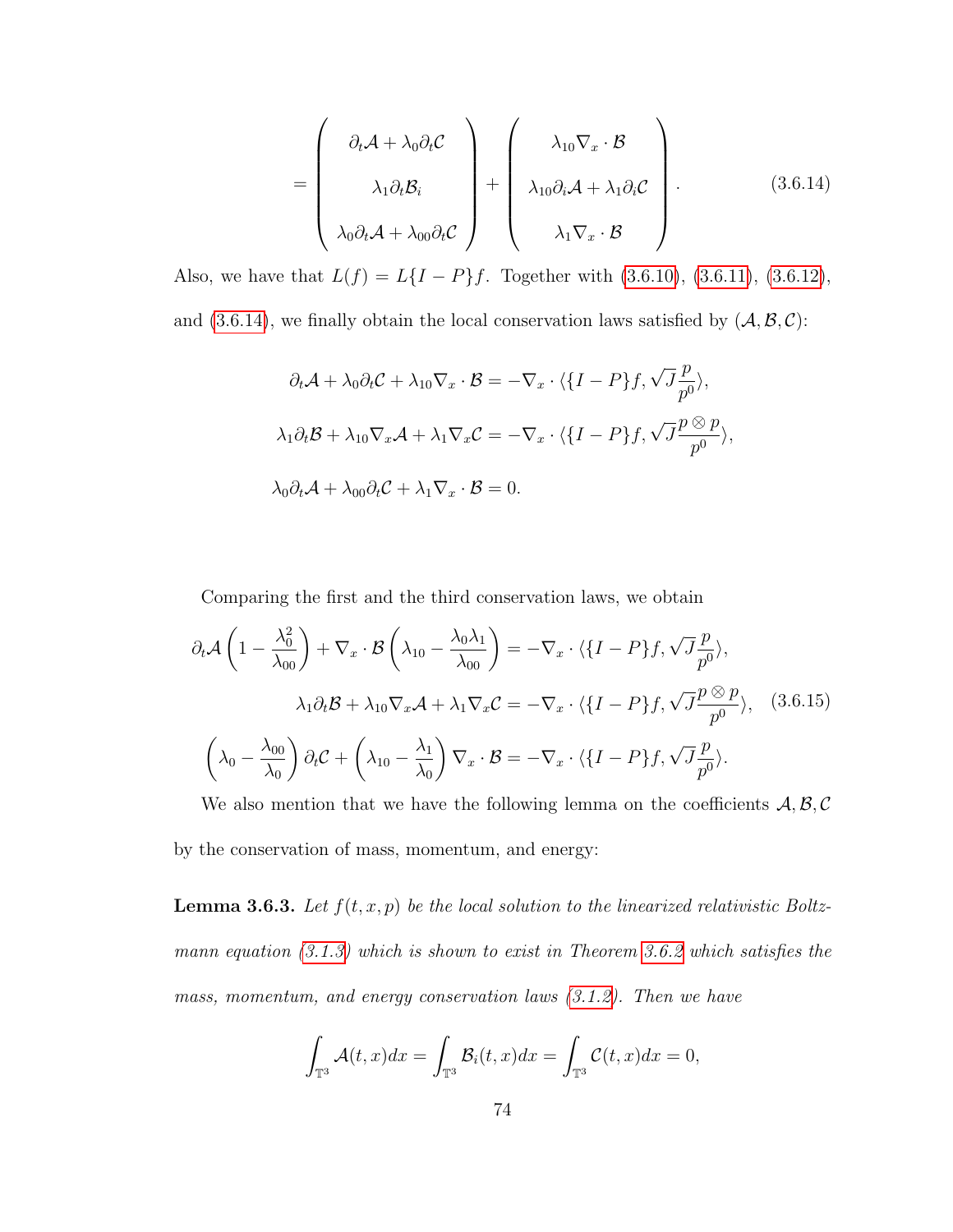where  $i \in 1, 2, 3$ .

We also list two lemmas that helps us to control the coefficients in the linear microscopic term  $l$  and the non-linear higher-order term  $\Gamma$ .

<span id="page-81-0"></span>**Lemma 3.6.4.** For any coefficient  $l_{\mu}$  for the microscopic term l, we have

$$
\sum_{\mu \in D} ||l_{\mu}||_{H^{N-1}_x} \lesssim \sum_{|\alpha| \le N} ||\{I - P\} \partial^{\alpha} f||_{L^2_{\frac{a+\gamma}{2}}(\mathbb{T}^3 \times \mathbb{R}^3)}.
$$

*Proof.* In order to estimate the size for  $H^{N-1}$  norm, we take

$$
\langle \partial^{\alpha} l(\{I-P\}f), e_k \rangle = -\langle \hat{p} \cdot \nabla_x (\{I-P\} \partial^{\alpha}f), e_k \rangle - \langle L(\{I-P\} \partial^{\alpha}f), e_k \rangle.
$$

For any  $|\alpha| \leq N-1$ , the L<sup>2</sup>-norm of the first part of the right-hand side is

$$
\begin{aligned} ||\langle \hat{p} \cdot \nabla_x (\{I - P\} \partial^\alpha f), e_k \rangle ||_{L_x^2}^2 &\lesssim \int_{\mathbb{T}^3 \times \mathbb{R}^3} dx dp \, |e_k| |\{I - P\} \nabla_x \partial^\alpha f|^2 \\ &\lesssim ||\{I - P\} \nabla_x \partial^\alpha f||_{L_{\frac{a}{2\gamma}}^2(\mathbb{T}^3 \times \mathbb{R}^3)}^2 \end{aligned}
$$

Similarly, we have

$$
\begin{aligned} ||\langle L(\{I-P\}\partial^\alpha f),e_k\rangle||_{L_x^2}^2&\lesssim\left|\left|\left|\{I-P\}\partial^\alpha f|_{L_{\frac{a+\gamma}{2}}}|\sqrt{J}|_{L_{\frac{a+\gamma}{2}}}|\right|\right|_{L_x^2}^2\right|\\ &\lesssim||\{I-P\}\nabla_x\partial^\alpha f||_{L_{\frac{a+\gamma}{2}}^2(\mathbb{T}^3\times\mathbb{R}^3)}^2.\end{aligned}
$$

<span id="page-81-1"></span>This completes the proof.

**Lemma 3.6.5.** Let  $||f||_H^2 \leq M$  for some  $M > 0$ . Then, we have

$$
\sum_{\mu \in D} ||G_{\mu}||_{H^{N-1}_x} \lesssim \sqrt{M} \sum_{|\alpha| \le N} ||\partial^{\alpha} f||_{L^2_{\frac{\alpha+\gamma}{2}}(\mathbb{T}^3 \times \mathbb{R}^3)}.
$$

 $\Box$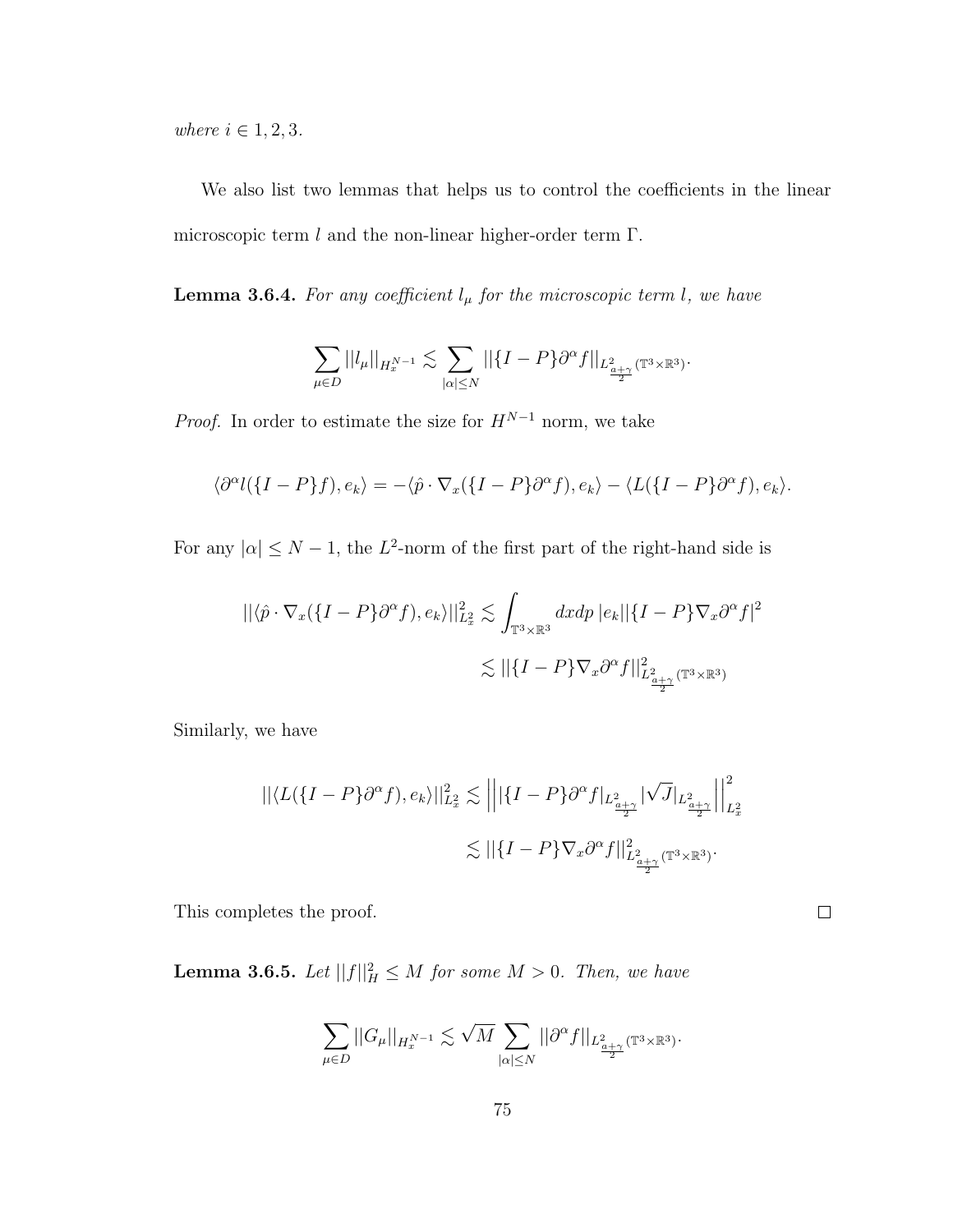*Proof.* In order to estimate the size for  $H^{N-1}$  norm, we consider  $\langle \Gamma(f, f), e_k \rangle$ . By  $(3.4.6)$ , for any  $m \ge 0$ ,

$$
\begin{split} ||\langle \Gamma(f,f),e_k\rangle||_{H^{N-1}_x} \lesssim & \sum_{|\alpha|\leq N-1}\sum_{\alpha_1\leq \alpha}\left|\left||\partial^{\alpha-\alpha_1}f|_{L^2_{-m}}|\partial^{\alpha_1}f|_{L^2_{-m}}\right|\right|_{L^2_x}\\ \lesssim & ||f||_{L^2_{-m}H^N_x}\sum_{|\alpha|\leq N}||\partial^\alpha f||_{L^2_{\frac{a+\gamma}{2}}}\\ \lesssim & \sqrt{M}\sum_{|\alpha|\leq N}||\partial^\alpha f||_{L^2_{\frac{a+\gamma}{2}}(\mathbb{T}^3\times\mathbb{R}^3)}. \end{split}
$$

This completes the proof.

These two lemmas above, the macroscopic equations, and the local conservation laws will together prove the following theorem on the coercivity estimate for the microscopic term  $\{I - P\}f$  which is crucial for the energy inequality which will imply the global existence of the solution with the continuity argument.

<span id="page-82-0"></span>**Theorem 3.6.6.** Given the initial condition  $f_0 \in H$  which satisfies the mass, momentum, and energy conservation laws [\(3.1.2\)](#page-27-1) and the assumptions in Theorem [3.6.2,](#page-72-1) we can consider the local solution  $f(t, x, p)$  to the linearized relativistic Boltz-mann equation [\(3.1.3\)](#page-27-0). Then, there is a constant  $M > 0$  such that if

$$
||f(t)||_H^2 \le M_0,
$$

then there are universal constants  $\delta > 0$  and  $C > 0$  such that

$$
\sum_{|\alpha| \leq N} ||{I - P} \partial^{\alpha} f||_{I^{a,\gamma}}^2(t) \geq \delta \sum_{|\alpha| \leq N} ||P \partial^{\alpha} f||_{I^{a,\gamma}}^2(t) - C \frac{dI(t)}{dt},
$$

 $\Box$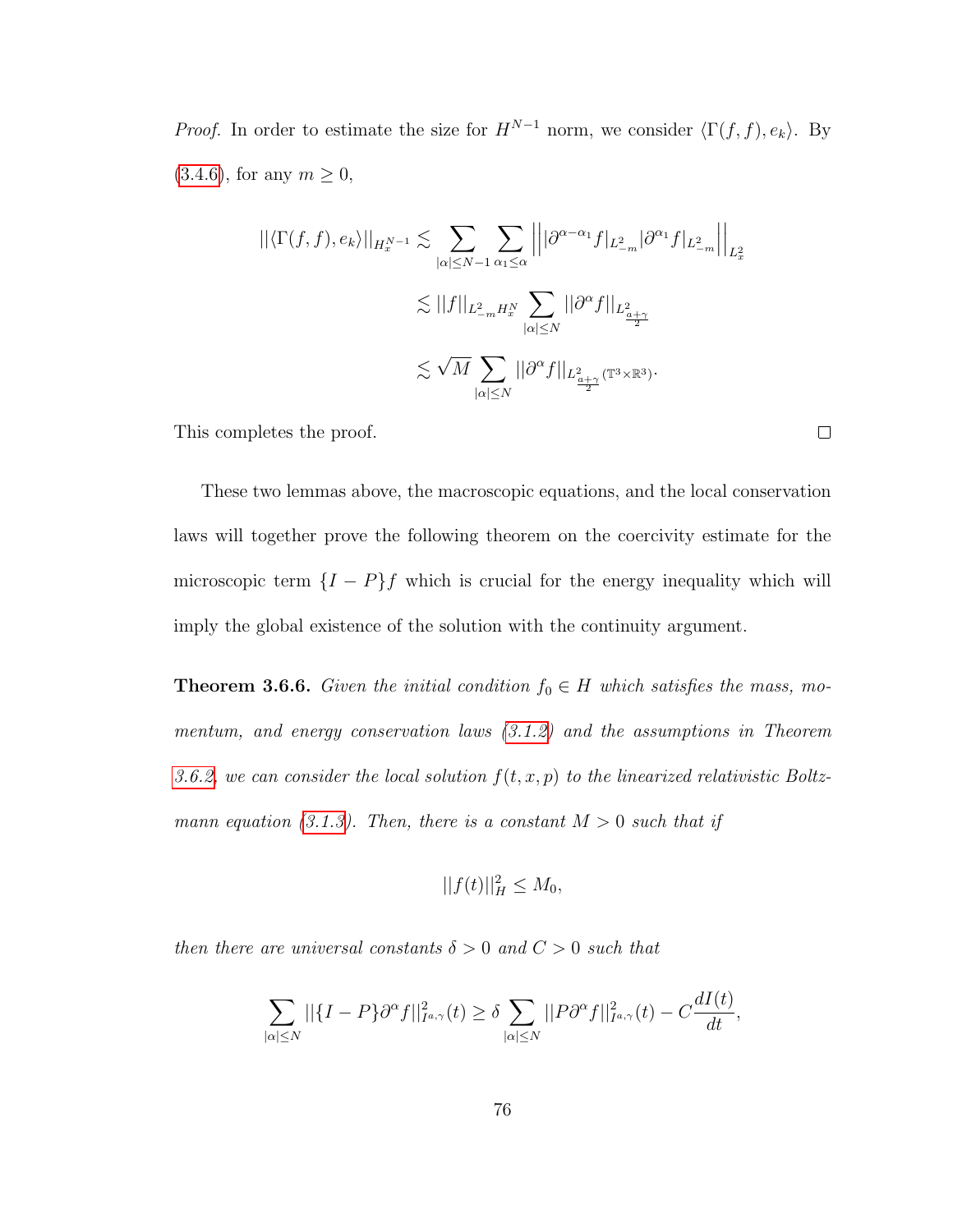where  $I(t)$  is the interaction potential defined as

$$
I(t) = \sum_{|\alpha| \leq N-1} \{I_a^\alpha(t) + I_b^\alpha(t) + I_c^\alpha(t)\}
$$

and each of the sub-potentials  $I_a^{\alpha}(t)$ ,  $I_b^{\alpha}(t)$ , and  $I_c^{\alpha}(t)$  is defined as

$$
I_a^{\alpha}(t) = \sum_{i=1}^3 \int_{\mathbb{T}^3} \partial_i \partial^{\alpha} m_{ia} \partial^{\alpha} \mathcal{A}(t, x) dx,
$$
  
\n
$$
I_b^{\alpha}(t) = -\sum_{i=1}^3 \sum_{j \neq i} \int_{\mathbb{T}^3} \partial_j \partial^{\alpha} m_{ij} \partial^{\alpha} \mathcal{B}_i dx,
$$
  
\n
$$
I_c^{\alpha}(t) = \int_{\mathbb{T}^3} (\nabla \cdot \partial^{\alpha} \mathcal{B}) \partial^{\alpha} \mathcal{C}(t, x) dx + \sum_{i=1}^3 \int_{\mathbb{T}^3} \partial_i \partial^{\alpha} m_{ic} \partial^{\alpha} \mathcal{C}(t, x) dx.
$$

*Proof.* Since  $Pf = A + B \cdot p + Cp^0$ , we have that

$$
||P\partial^{\alpha}f(t)||_{I^{a,\gamma}}^2 \lesssim ||\partial^{\alpha}\mathcal{A}(t)||_{L_x^2}^2 + ||\partial^{\alpha}\mathcal{B}(t)||_{L_x^2}^2 + ||\partial^{\alpha}\mathcal{C}(t)||_{L_x^2}^2.
$$

Thus, it suffices to prove the following estimate:

<span id="page-83-0"></span>
$$
||\partial^{\alpha} \mathcal{A}(t)||_{H_x^N}^2 + ||\partial^{\alpha} \mathcal{B}(t)||_{H_x^N}^2 + ||\partial^{\alpha} \mathcal{C}(t)||_{H_x^N}^2
$$
  

$$
\lesssim \sum_{|\alpha| \le N} ||\{I - P\} \partial^{\alpha} f(t)||_{L_{\frac{2}{\alpha + \gamma}}^2}^2 + M \sum_{|\alpha| \le N} ||\partial^{\alpha} f(t)||_{L_{\frac{2}{\alpha + \gamma}}^2}^2 + \frac{dI(t)}{dt}.
$$
  
(3.6.16)

Note that the term  $M \sum_{|\alpha| \le N} ||\partial^{\alpha} f(t)||_{L^2_{\frac{\alpha + \gamma}{2}}}^2$ can be ignored because we have

$$
\begin{aligned} &\sum_{|\alpha|\leq N}||\partial^{\alpha}f(t)||^{2}_{L^{2}_{\frac{\alpha+\gamma}{2}}}\lesssim \sum_{|\alpha|\leq N}||P\partial^{\alpha}f(t)||^{2}_{L^{2}_{\frac{\alpha+\gamma}{2}}}+\sum_{|\alpha|\leq N}||\{I-P\}\partial^{\alpha}f(t)||^{2}_{L^{2}_{\frac{\alpha+\gamma}{2}}}\\ &\lesssim ||\partial^{\alpha}\mathcal{A}(t)||^{2}_{H^{N}_{x}}+||\partial^{\alpha}\mathcal{B}(t)||^{2}_{H^{N}_{x}}+||\partial^{\alpha}\mathcal{C}(t)||^{2}_{H^{N}_{x}}+\sum_{|\alpha|\leq N}||\{I-P\}\partial^{\alpha}f(t)||^{2}_{L^{2}_{\frac{\alpha+\gamma}{2}}}.\end{aligned}
$$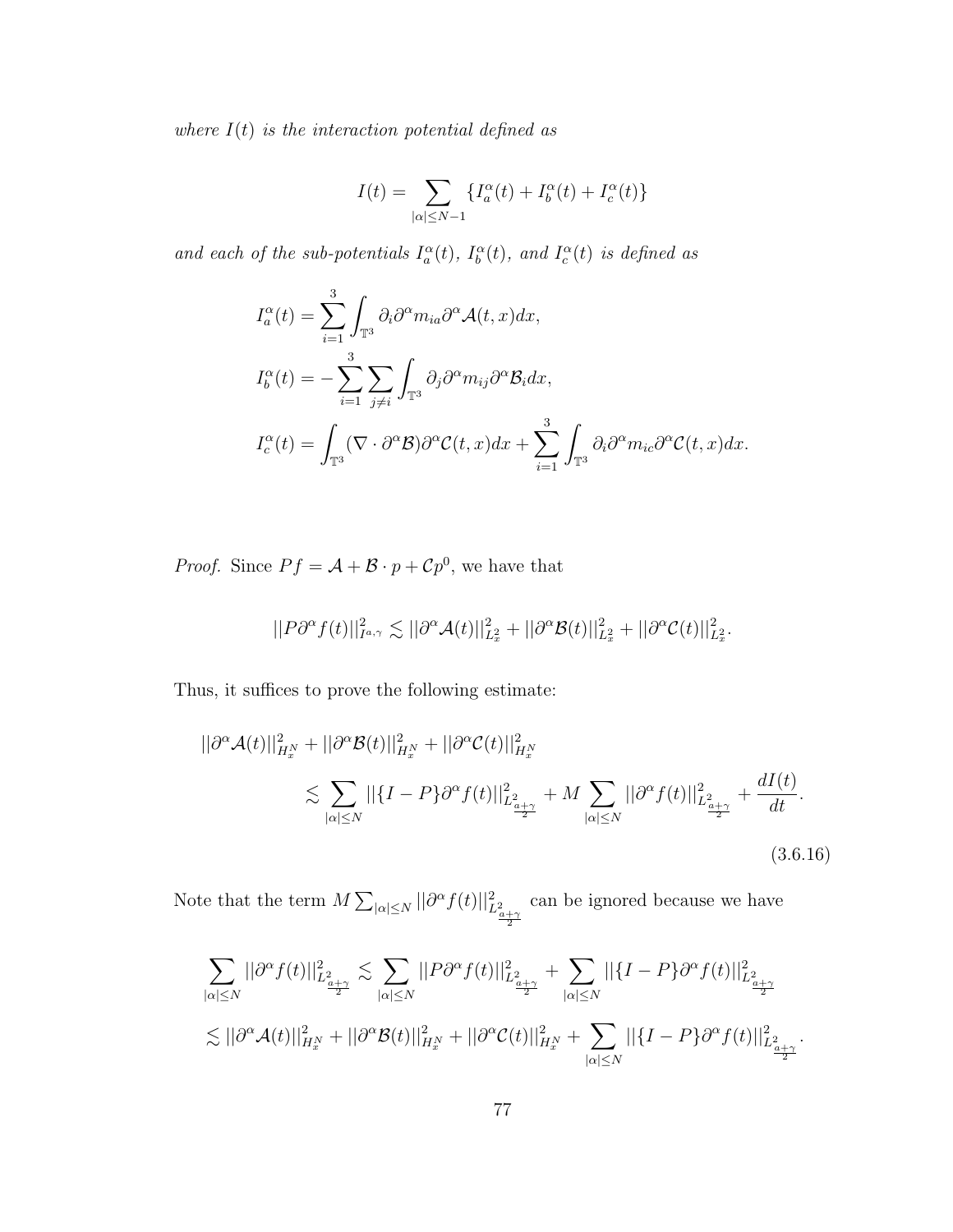Therefore, with sufficiently small  $M > 0$ , [\(3.6.16\)](#page-83-0) will imply Theorem [3.6.6.](#page-82-0)

In order to prove [\(3.6.16\)](#page-83-0), we will estimate each of the  $\partial^{\alpha}$  derivatives of  $\mathcal{A}, \mathcal{B}, \mathcal{C}$ for  $0 < |\alpha| \leq N$  separately. Later, we will use Poincaré inequality to estimate the  $L^2$ -norm of  $\mathcal{A}, \mathcal{B}, \mathcal{C}$  to finish the proof.

For the estimate for  $A$ , we use the second equation in the system of macroscopic equations [\(3.6.9\)](#page-77-1) which tells  $\partial_i A = -\partial_t m_{ia} + l_{ia} + G_{ia}$ . We take  $\partial_i \partial^\alpha$  onto this equation for  $|\alpha| \leq N - 1$  and sum over i and obtain that

$$
-\Delta\partial^{\alpha}\mathcal{A} = \sum_{i=1}^{3} (\partial_{i}\partial_{i}\partial^{\alpha}m_{ia} - \partial_{i}\partial^{\alpha}(l_{ia} + G_{ia})).
$$

We now multiply  $\partial^{\alpha} A$  and integrate over  $\mathbb{T}^3$  to obtain

$$
||\nabla \partial^{\alpha} \mathcal{A}||_{L_{x}^{2}}^{2} \leq ||\partial^{\alpha} (l_{ia} + G_{ia})||_{L_{x}^{2}} ||\nabla \partial^{\alpha} \mathcal{A}||_{L_{x}^{2}} + \frac{d}{dt} \sum_{i=1}^{3} \int_{\mathbb{T}^{3}} \partial_{i} \partial^{\alpha} m_{ia} \partial^{\alpha} \mathcal{A}(t, x) dx
$$

$$
- \sum_{i=1}^{3} \int_{\mathbb{T}^{3}} \partial_{i} \partial^{\alpha} m_{ia} \partial_{t} \partial^{\alpha} \mathcal{A}(t, x) dx.
$$

We define the interaction functional

$$
I_a^{\alpha}(t) = \sum_{i=1}^3 \int_{\mathbb{T}^3} \partial_i \partial^{\alpha} m_{ia} \partial^{\alpha} \mathcal{A}(t, x) dx.
$$

For the last term, we use the first equation of the local conservation laws [\(3.6.15\)](#page-80-1) to obtain that

$$
\int_{\mathbb{T}^3} \sum_{i=1}^3 |\partial_i \partial^\alpha m_{ia} \partial_t \partial^\alpha \mathcal{A}(t,x)| dx \leq \zeta ||\nabla \cdot \partial^\alpha \mathcal{B}||_{L_x^2}^2 + C_{\zeta} ||\{I - P\} \nabla \partial^\alpha f||_{L_{\frac{a}{2}+2}}^2,
$$

<span id="page-84-0"></span>for any  $\zeta > 0$ . Together with Lemma [3.6.4](#page-81-0) and Lemma [3.6.5,](#page-81-1) we obtain that

$$
\|\nabla\partial^{\alpha}\mathcal{A}\|_{L_x^2}^2 - \zeta \|\nabla \cdot \partial^{\alpha}\mathcal{B}\|_{L_x^2}^2
$$
  

$$
\lesssim C_{\zeta} \sum_{|\alpha| \le N} ||\{I - P\}\partial^{\alpha}f||_{L_{\frac{a+\gamma}{2}}}^2 + \frac{dI_{a}^{\alpha}}{dt} + M \sum_{|\alpha| \le N} ||\partial^{\alpha}f||_{L_{\frac{a+\gamma}{2}}}^2.
$$
  
(3.6.17)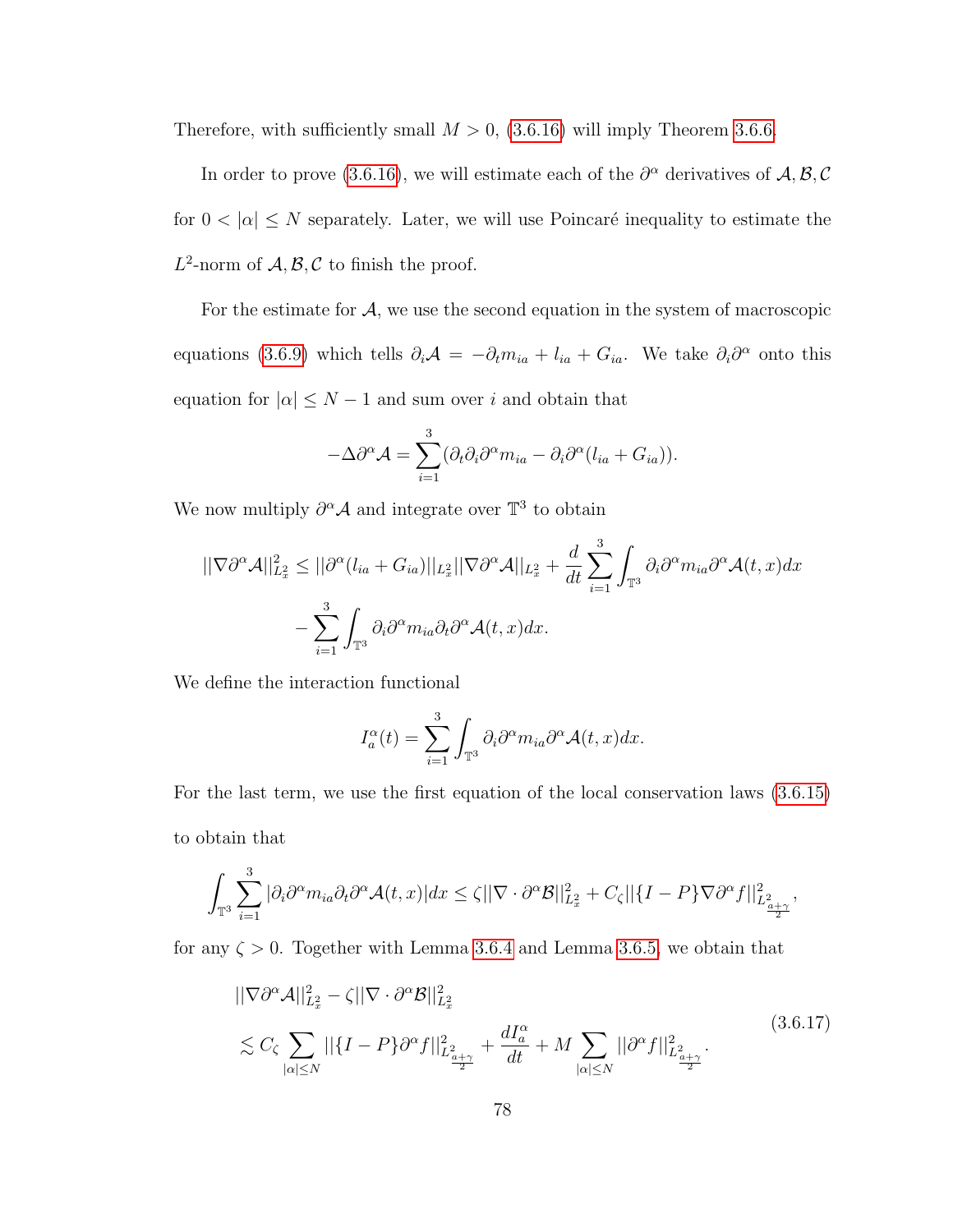For the estimate for  $C$ , we use the fourth equation in the system of macroscopic equations [\(3.6.9\)](#page-77-1) which tells  $\partial_i C + \partial_t \mathcal{B}_i = -\partial_t m_{ic} + l_{ic} + G_{ic}$ . We take  $\partial_i \partial^\alpha$  onto this equation for  $|\alpha| \leq N-1$  and sum over  $i$  and obtain that

$$
-\Delta\partial^{\alpha}\mathcal{C} = \frac{d}{dt}(\nabla \cdot \partial^{\alpha}\mathcal{B}) + \sum_{i=1}^{3} (\partial_{t}\partial_{i}\partial^{\alpha}m_{ic} - \partial_{i}\partial^{\alpha}(l_{ic} + G_{ic})).
$$

We now multiply  $\partial^{\alpha} \mathcal{C}$  and integrate over  $\mathbb{T}^3$  to obtain

$$
\begin{split} ||\nabla \partial^{\alpha} \mathcal{C}||_{L_{x}^{2}}^{2} &\leq \frac{d}{dt} \int_{\mathbb{T}^{3}} (\nabla \cdot \partial^{\alpha} \mathcal{B}) \partial^{\alpha} \mathcal{C}(t, x) dx - \int_{\mathbb{T}^{3}} (\nabla \cdot \partial^{\alpha} \mathcal{B}) \partial_{t} \partial^{\alpha} \mathcal{C}(t, x) dx \\ &+ ||\partial^{\alpha} (l_{ic} + G_{ic})||_{L_{x}^{2}} ||\nabla \partial^{\alpha} \mathcal{C}||_{L_{x}^{2}} + \frac{d}{dt} \sum_{i=1}^{3} \int_{\mathbb{T}^{3}} \partial_{i} \partial^{\alpha} m_{ic} \partial^{\alpha} \mathcal{C}(t, x) dx \\ &- \sum_{i=1}^{3} \int_{\mathbb{T}^{3}} \partial_{i} \partial^{\alpha} m_{ic} \partial_{t} \partial^{\alpha} \mathcal{C}(t, x) dx. \end{split}
$$

We define the interaction functional

$$
I_c^{\alpha}(t) = \int_{\mathbb{T}^3} (\nabla \cdot \partial^{\alpha} \mathcal{B}) \partial^{\alpha} \mathcal{C}(t, x) dx + \sum_{i=1}^3 \int_{\mathbb{T}^3} \partial_i \partial^{\alpha} m_{ic} \partial^{\alpha} \mathcal{C}(t, x) dx.
$$

We also use the third equation of the local conservation laws [\(3.6.15\)](#page-80-1) to obtain that

$$
\int_{\mathbb{T}^3} \sum_{i=1}^3 |\partial_i \partial^{\alpha} m_{ic} \partial_t \partial^{\alpha} \mathcal{C}(t,x)| dx \leq \zeta ||\nabla \cdot \partial^{\alpha} \mathcal{B}||_{L_x^2}^2 + C_{\zeta} ||\{I - P\} \nabla \partial^{\alpha} f||_{L_{\frac{a}{2}}^2}^2,
$$

<span id="page-85-0"></span>for any  $\zeta > 0$ . Together with Lemma [3.6.4](#page-81-0) and Lemma [3.6.5,](#page-81-1) we obtain that

$$
\|\nabla\partial^{\alpha}\mathcal{C}\|_{L_x^2}^2 - \zeta\|\nabla\cdot\partial^{\alpha}\mathcal{B}\|_{L_x^2}^2
$$
  

$$
\lesssim C_{\zeta} \sum_{|\alpha|\leq N} ||\{I - P\}\partial^{\alpha}f||_{L_{\frac{2+\gamma}{2}}}^2 + \frac{dI_c^{\alpha}}{dt} + M \sum_{|\alpha|\leq N} ||\partial^{\alpha}f||_{L_{\frac{2+\gamma}{2}}}^2.
$$
 (3.6.18)

For the estimate for  $\mathcal{B}$ , we use the last equation in the system of macroscopic equations [\(3.6.9\)](#page-77-1) which tells  $(1 - \delta_{ij})\partial_i \mathcal{B}_j + \partial_j \mathcal{B}_i = -\partial_t m_{ij} + l_{ij} + G_{ij}$ . Note that when  $i = j$ , we have

$$
\partial_i \mathcal{B}_i = -\partial_t m_{ii} + l_{ii} + G_{ii}.
$$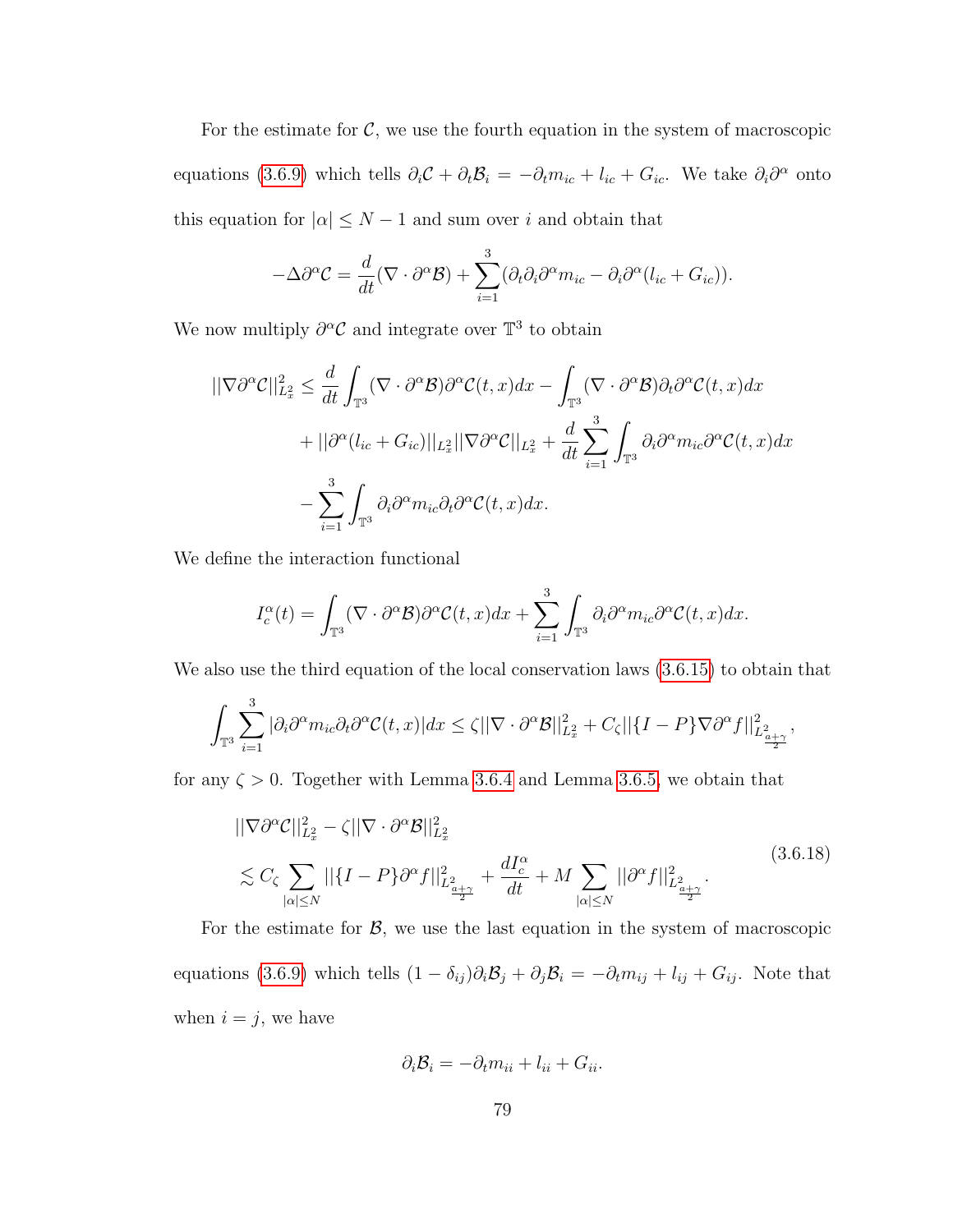Also, if  $i \neq j,$  we have

$$
\partial_i \mathcal{B}_j + \partial_j \mathcal{B}_i = -\partial_t m_{ij} + l_{ij} + G_{ij}.
$$

We take  $\partial_j \partial^\alpha$  on both equations above for  $|\alpha| \leq N-1$  and sum on j to obtain

$$
\Delta \partial^{\alpha} \mathcal{B}_{i} = -\partial_{i} \partial_{i} \partial^{\alpha} \mathcal{B}_{i} + 2 \partial_{i} \partial^{\alpha} l_{ii} + 2 \partial_{i} \partial^{\alpha} G_{ii}
$$
  
+ 
$$
\sum_{j \neq i} (-\partial_{i} \partial^{\alpha} l_{jj} - \partial_{i} \partial^{\alpha} G_{jj} + \partial_{j} \partial^{\alpha} l_{ij} + \partial_{j} \partial^{\alpha} G_{ij} - \partial_{i} \partial_{j} \partial^{\alpha} m_{ij}).
$$

We now multiply  $\partial^{\alpha} \mathcal{B}_i$  and integrate over  $\mathbb{T}^3$  to obtain

$$
\begin{aligned} ||\nabla \partial^{\alpha} \mathcal{B}_{i}||_{L_{x}^{2}}^{2} &\leq -\frac{d}{dt} \sum_{j\neq i} \int_{\mathbb{T}^{3}} \partial_{j} \partial^{\alpha} m_{ij} \partial^{\alpha} \mathcal{B}_{i} dx + \sum_{j\neq i} \int_{\mathbb{T}^{3}} \partial_{j} \partial^{\alpha} m_{ij} \partial_{t} \partial^{\alpha} \mathcal{B}_{i} dx \\ &+ \sum_{\mu \in D} ||\partial^{\alpha} (l_{\mu} + G_{\mu})||_{L_{x}^{2}}. \end{aligned}
$$

We define the interaction functional

$$
I_b^{\alpha}(t) = -\sum_{i=1}^{3} \sum_{j \neq i} \int_{\mathbb{T}^3} \partial_j \partial^{\alpha} m_{ij} \partial^{\alpha} \mathcal{B}_i dx.
$$

We also use the second equation of the local conservation laws  $(3.6.15)$  to obtain that

$$
\sum_{i=1}^{3} \sum_{j\neq i} \int_{\mathbb{T}^3} |\partial_j \partial^{\alpha} m_{ij} \partial_t \partial^{\alpha} \mathcal{B}_i(t, x)| dx
$$
  

$$
\leq \zeta(||\nabla \cdot \partial^{\alpha} \mathcal{A}||_{L_x^2}^2 + ||\nabla \cdot \partial^{\alpha} \mathcal{C}||_{L_x^2}^2) + C_{\zeta} ||\{I - P\} \nabla \partial^{\alpha} f||_{L_{\frac{\alpha}{2}+\gamma}^2}^2,
$$

for any  $\zeta > 0$ . Together with Lemma [3.6.4](#page-81-0) and Lemma [3.6.5,](#page-81-1) we obtain that

<span id="page-86-0"></span>
$$
||\nabla \partial^{\alpha} \mathcal{B}||_{L_{x}^{2}}^{2} - \zeta(||\nabla \cdot \partial^{\alpha} \mathcal{A}||_{L_{x}^{2}}^{2} + ||\nabla \cdot \partial^{\alpha} \mathcal{C}||_{L_{x}^{2}}^{2})
$$
  

$$
\lesssim C_{\zeta} \sum_{|\alpha| \le N} ||\{I - P\} \partial^{\alpha} f||_{L_{\frac{a}{2}+2}^{2}}^{2} + \frac{dI_{b}^{\alpha}}{dt} + M \sum_{|\alpha| \le N} ||\partial^{\alpha} f||_{L_{\frac{a}{2}+2}^{2}}^{2}.
$$
\n(3.6.19)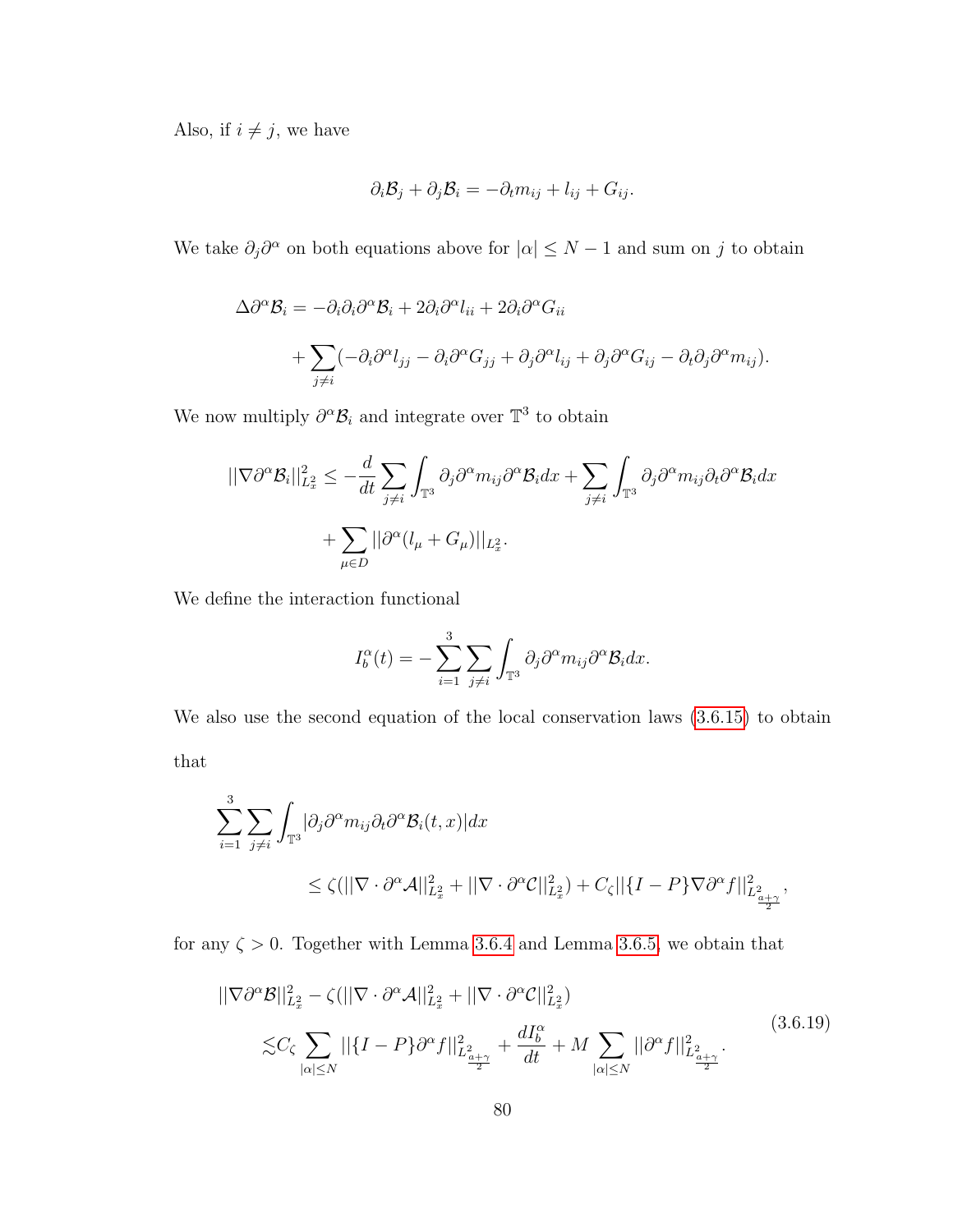Choose sufficiently small  $\zeta > 0$ . Then, [\(3.6.17\)](#page-84-0), [\(3.6.18\)](#page-85-0), and [\(3.6.19\)](#page-86-0) implies that

$$
\|\nabla \mathcal{A}\|_{H_x^{N-1}}^2 + \|\nabla \mathcal{B}\|_{H_x^{N-1}}^2 + \|\nabla \mathcal{C}\|_{H_x^{N-1}}^2
$$
\n
$$
\lesssim \sum_{|\alpha| \le N} ||\{I - P\} \partial^{\alpha} f\|_{L_{\frac{a+\gamma}{2}}}^2 + \frac{dI}{dt} + M \sum_{|\alpha| \le N} ||\partial^{\alpha} f||_{L_{\frac{a+\gamma}{2}}}^2.
$$
\n(3.6.20)

On the other hand, with the Poincaré inequality and Lemma [3.6.3,](#page-80-2) we obtain that

$$
||\mathcal{A}||^2 \lesssim \left(||\nabla \mathcal{A}|| + \left| \int_{\mathbb{T}^3} \mathcal{A}(t,x) dx \right| \right)^2 = ||\nabla \mathcal{A}||^2 \lesssim \sum_{|\alpha| \le N} ||\partial^{\alpha} f||^2_{L^2_{\frac{\alpha+\gamma}{2}}}.
$$

This same estimate holds for  $b$  and  $c$ . Therefore, the inequality  $(3.6.16)$  holds and  $\Box$ this finishes the proof for the theorem.

We now use this coercive estimate to prove that the local solutions from the Theorem [3.6.2](#page-72-1) should be global-in-time solutions by standard continuity argument. We will also prove that the solutions have rapid exponential time decay.

Before we go into the proof for the global existence, we would like to mention a coercive lower bound for the linearized Boltzmann collision operator L which also gives the positivity of the operator:

<span id="page-87-0"></span>**Theorem 3.6.7.** There is a constant  $\delta > 0$  such that

$$
\langle Lf, f \rangle \ge \delta |\{I - P\}f|_{I^{a,\gamma}}^2.
$$

*Proof.* By following [\[42\]](#page-131-0) with our assumptions on the relativistic long-range collision kernel and using that  $g \geq \frac{|p-q|}{\sqrt{2}}$  $\frac{q}{p^0q^0}$ , we can obtain that

$$
\langle Lf, f \rangle \ge \delta_1 |\{I-P\}f|_{L^2_{\frac{\alpha}{2}}}^2.
$$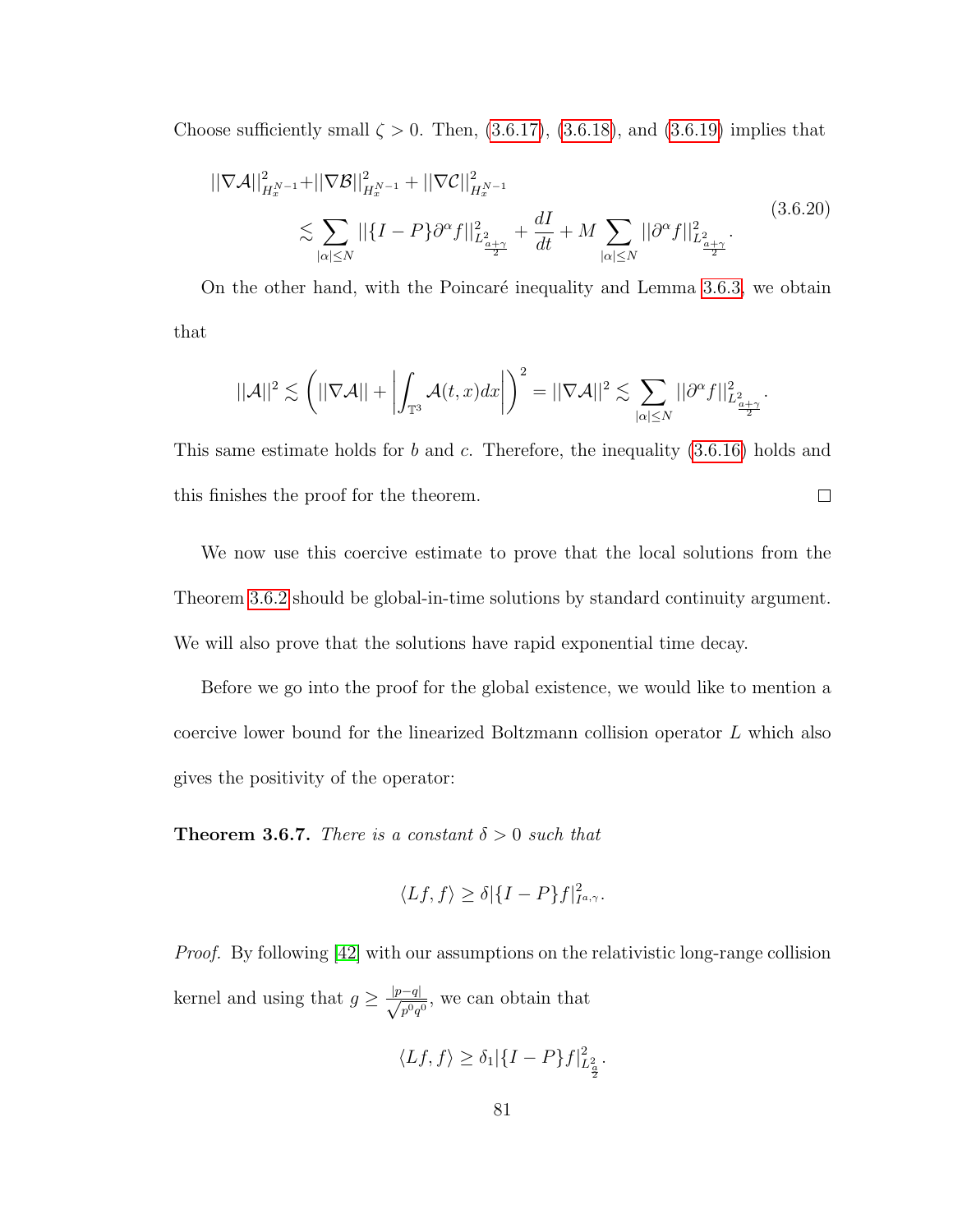The positive constant  $\delta_1$  is explicitly computable. Also, by Lemma [3.1.7,](#page-40-0) we have

$$
\langle Lf, f \rangle \ge |f|_{I^{a,\gamma}}^2 - C|f|_{L^2}^2
$$

for some  $C > 0$ . If we suppose that  $f = \{I - P\}f$ , then we can conclude that

$$
\langle Lf, f \rangle = \delta_2 \langle Lf, f \rangle + (1 - \delta_2) \langle Lf, f \rangle
$$
  
 
$$
\geq \delta_2 |f|_{I^{a,\gamma}}^2 - C\delta_2 |f|_{L^2}^2 + (1 - \delta_2)\delta_1 |f|_{L^2_{\frac{\alpha}{2}}}^2
$$

for any  $\delta_2 \in (0, 1)$ . Note that we have  $|f|_{L^2_{\frac{\alpha}{2}}}^2$  $\geq |f|^2_{L^2}$ . By choosing  $\delta_2 > 0$  sufficiently small, we obtain the theorem.  $\Box$ 

Now, we define the dissipation rate  $\mathcal D$  as

$$
\mathcal{D}=\sum_{|\alpha|\leq N}||\partial^\alpha f(t)||^2_{I^{a,\gamma}}.
$$

We will use the energy functional  $\mathcal{E}(t)$  to be a high-order norm which satisfies

<span id="page-88-0"></span>
$$
\mathcal{E}(t) \approx \sum_{|\alpha| \le N} ||\partial^{\alpha} f(t)||_{L^2(\mathbb{T}^3 \times \mathbb{R}^3)}^2.
$$
 (3.6.21)

This functional will be precisely defined during the proof. Then, we would like to set up the following energy inequality:

$$
\frac{d}{dt}\mathcal{E}(t) + \mathcal{D}(t) \le C\sqrt{\mathcal{E}(t)}\mathcal{D}(t).
$$

We will prove this energy inequality and use this to show the global existence.

*Proof.* (*Proof for Theorem [3.1.1](#page-34-0)*) We denote  $\mathcal{D} \stackrel{\text{def}}{=} \mathcal{D}_0$  and  $\mathcal{E} \stackrel{\text{def}}{=} \mathcal{E}_0$ . By the definitions on interaction functionals, there is a sufficiently large constant  $C'' > 0$  for any  $C' > 0$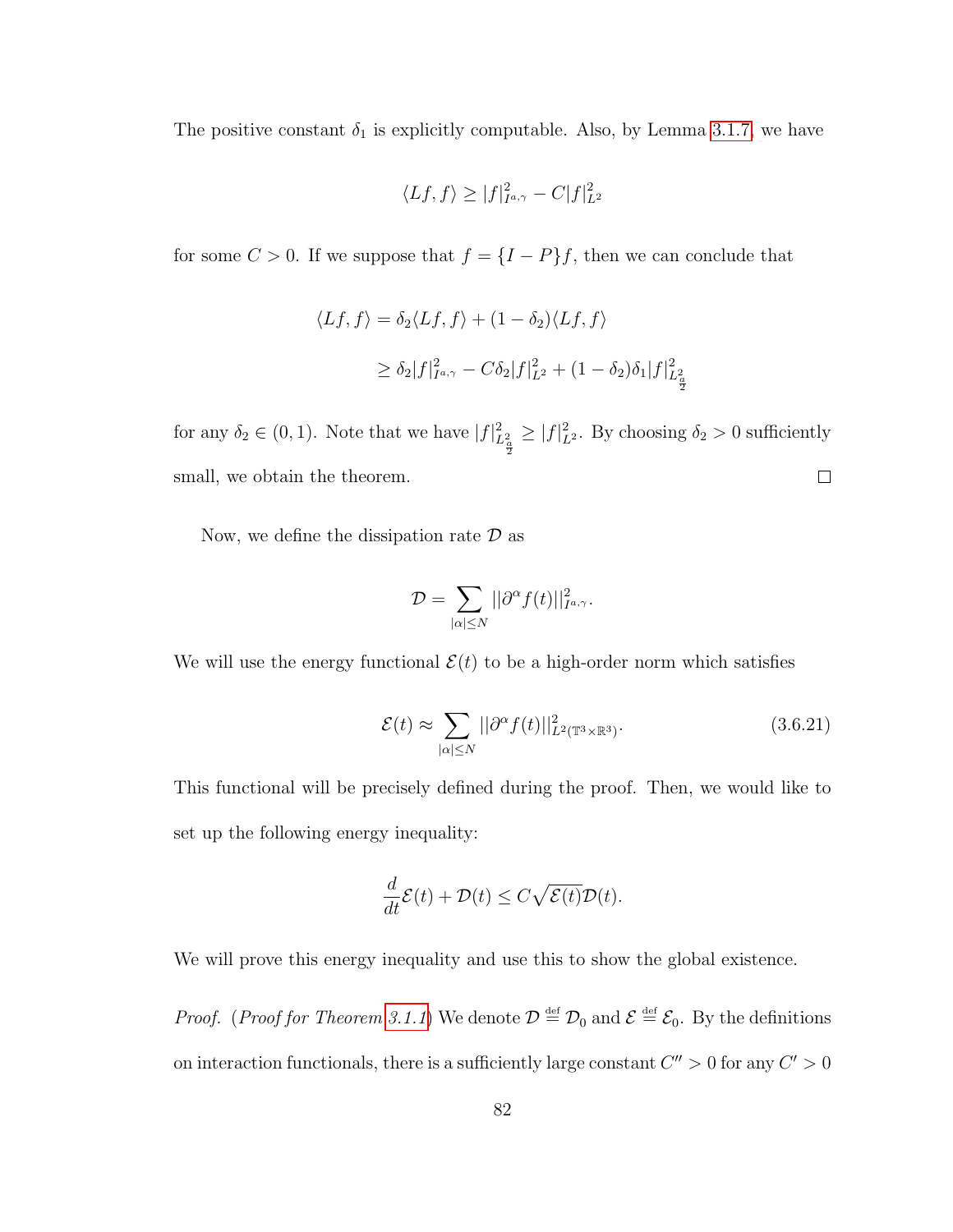such that

$$
||f(t)||_{L^2_p H^N_x}^2 \le (C'' + 1)||f(t)||_{L^2_p H^N_x}^2 - C'I(t) \lesssim ||f(t)||_{L^2_p H^N_x}^2.
$$

Note that  $C''$  doesn't depend on  $f(t, x, p)$  but only on  $C'$  and I. Here we define the energy functional  $\mathcal{E}(t)$  as

$$
\mathcal{E}(t) = (C'' + 1)||f(t)||_{L_p^2 H_x^N}^2 - C'I(t).
$$

Then, the above inequalities show that the definition of  $\mathcal E$  satisfies [\(3.6.21\)](#page-88-0).

Recall the local existence Theorem [3.6.2](#page-72-1) and Theorem [3.6.6](#page-82-0) and choose  $M_0 \leq 1$ so that both theorems hold. We choose  $M_1 \leq \frac{M_0}{2}$  $\frac{d_0}{2}$  and consider initial data  $\mathcal{E}(0)$  so that

$$
\mathcal{E}(0) \leq M_1 < M_0.
$$

From the local existence theorem, we define  $T > 0$  so that

$$
T = \sup\{t \ge 0 | \mathcal{E}(t) \le 2M_1\}.
$$

By taking the spatial derivative  $\partial^{\alpha}$  onto the linearized relativistic Boltzmann equa-tion [\(3.1.3\)](#page-27-0), integrating over  $(x, p)$ , and summing over  $\alpha$ , we obtain

<span id="page-89-0"></span>
$$
\frac{1}{2}\frac{d}{dt}||f(t)||_{L^2_p H^N_x}^2 + \sum_{|\alpha| \le N} (L\partial^{\alpha} f, \partial^{\alpha} f) = \sum_{|\alpha| \le N} (\partial^{\alpha} \Gamma(f, f), \partial^{\alpha} f). \tag{3.6.22}
$$

By the estimates from Lemma [3.1.3,](#page-39-1) we have

$$
\sum_{|\alpha| \leq N} (\partial^{\alpha} \Gamma(f, f), \partial^{\alpha} f) \lesssim \sqrt{\mathcal{E}} \mathcal{D}.
$$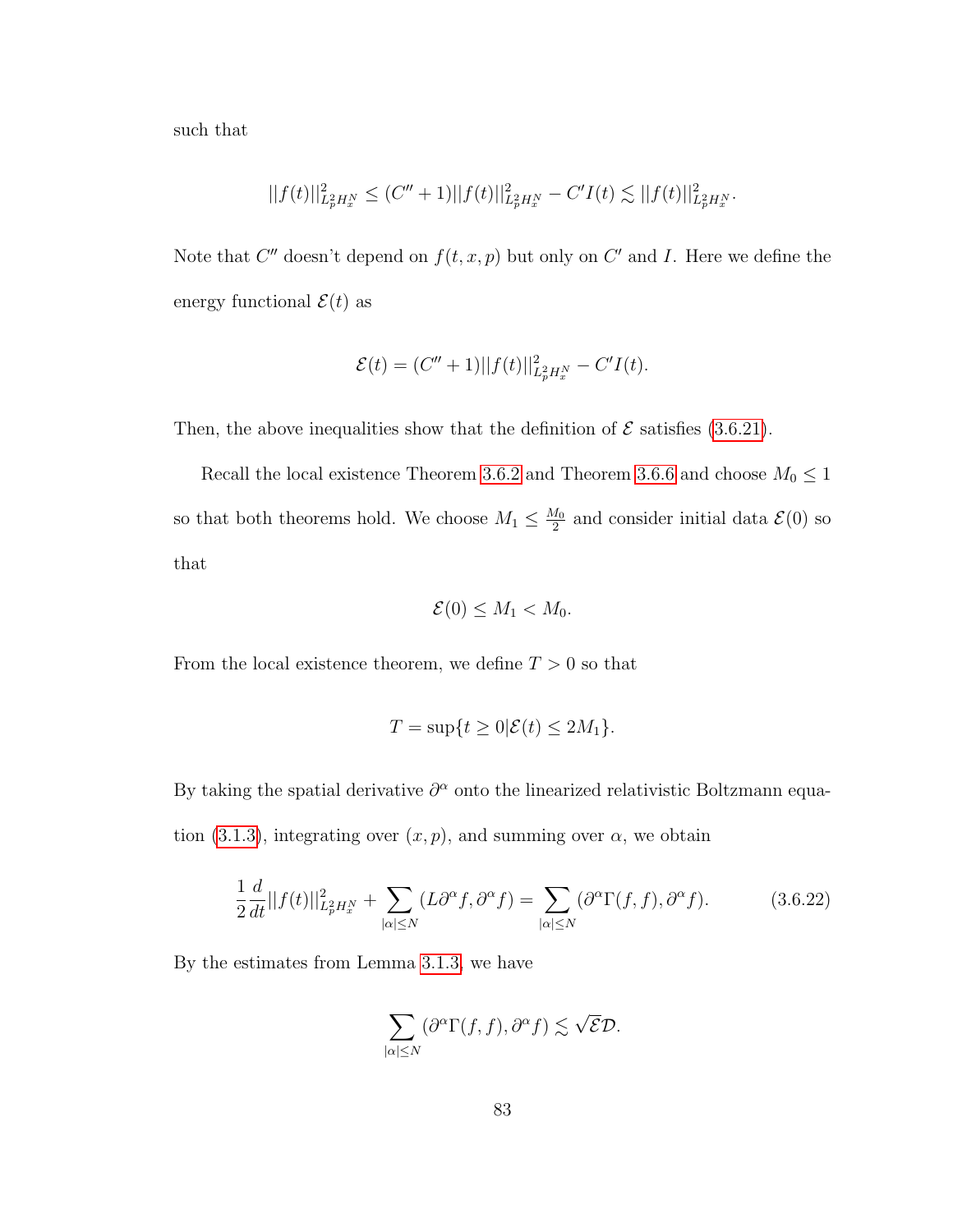Since our choice of  $M_1$  satisfies  $\mathcal{E}(t) \leq 2M_1 \leq M_0$ , we see that the assumption for Theorem [3.6.6](#page-82-0) is satisfied. Then, Theorem [3.6.6](#page-82-0) and Theorem [3.6.7](#page-87-0) tells us that

$$
\sum_{|\alpha| \le N} (L\partial^{\alpha} f, \partial^{\alpha} f) \ge \delta ||\{I - P\}f||_{I^{a,\gamma}}^2
$$
  

$$
\ge \frac{\delta}{2} ||\{I - P\}f||_{I^{a,\gamma}}^2 + \frac{\delta \delta'}{2} \sum_{|\alpha| \le N} ||P\partial^{\alpha} f||_{I^{a,\gamma}}^2(t) - \frac{\delta C}{2} \frac{dI(t)}{dt}.
$$

Let  $\delta'' = \min\{\frac{\delta}{2}$  $\frac{\delta}{2}$ ,  $\frac{\delta \delta'}{2}$  $\frac{\delta'}{2}$  and let  $C' = \delta C$ . Then, we have

$$
\frac{1}{2}\frac{d}{dt}\left(||f(t)||^2_{L^2_pH^N_x}-C'I(t)\right)+\delta''\mathcal{D}\lesssim \sqrt{\mathcal{E}}\mathcal{D}.
$$

We multiply [\(3.6.22\)](#page-89-0) by  $\frac{C''}{2}$  and add this onto the last inequality above using the positivity of  $L$  to conclude that

$$
\frac{d\mathcal{E}(t)}{dt} + \delta'' \mathcal{D}(t) \le C\sqrt{\mathcal{E}(t)}\mathcal{D}(t),
$$

for some  $C > 0$ . Suppose  $M_1 = \min\{\frac{\delta''^2}{8C^2}\}$  $\frac{\delta''^2}{8C^2}, \frac{M_0}{2}$  $\frac{d_0}{2}$ . Then, we have

<span id="page-90-0"></span>
$$
\frac{d\mathcal{E}(t)}{dt} + \delta'' \mathcal{D}(t) \le C\sqrt{\mathcal{E}(t)}\mathcal{D}(t) \le C\sqrt{2M_1}\mathcal{D}(t) \le \frac{\delta''}{2}\mathcal{D}(t). \tag{3.6.23}
$$

Now, we integrate over t for  $0 \le t \le \tau < T$  and obtain

$$
\mathcal{E}(\tau) + \frac{\delta''}{2} \int_0^{\tau} \mathcal{D}(t) dt \le \mathcal{E}(0) \le M_1 < 2M_1.
$$

Since  $\mathcal{E}(\tau)$  is continuous in  $\tau$ ,  $\mathcal{E}(\tau) \leq M_1$  if  $T < \infty$ . This contradicts the definition of  $T$  and hence  $T = \infty$ . This proves the global existence.

Also, notice that  $\mathcal{E}(t) \lesssim \mathcal{D}(t)$ . This and the equation [\(3.6.23\)](#page-90-0) show the expo- $\Box$ nential time decay.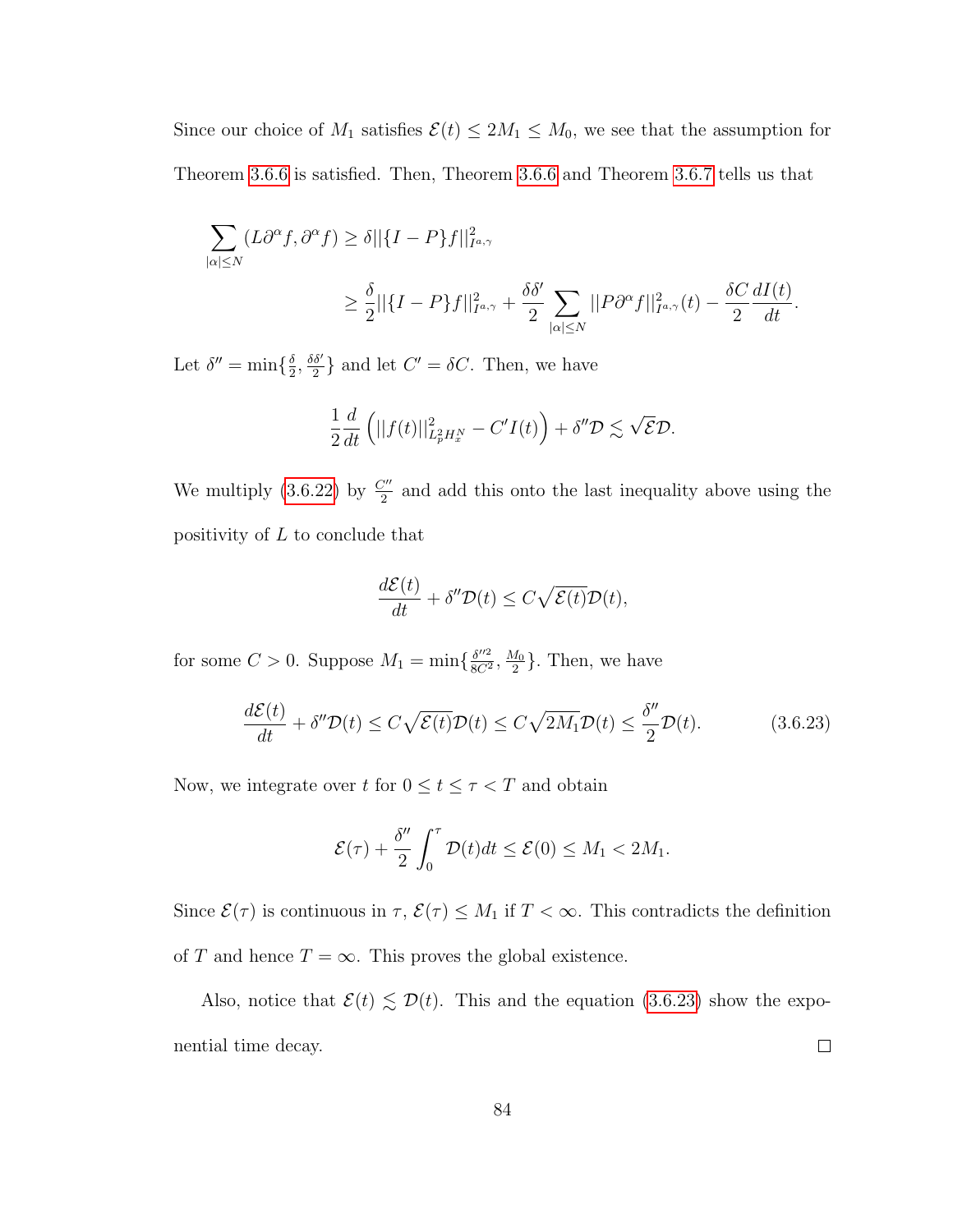## Chapter 4

# Further upper bound and coercivity estimates

In this chapter, we compute the upper bound estimates of  $\zeta_K(p)$  and  $\zeta(p)$  and the lower bound coercivity estimate of  $\zeta(p)$ . Recall from [\(3.1.7\)](#page-29-0) and [\(3.1.8\)](#page-29-1) that  $\zeta_K(p)$ and  $\zeta(p)$  are defined as

$$
\zeta_K(p) \stackrel{\text{def}}{=} \int_{\mathbb{R}^3} dq \int_{\mathbb{S}^2} dw \ v_{\phi} \sigma(g,\theta) (\sqrt{J(q)} - \sqrt{J(q')}) \sqrt{J(q')}
$$

and

$$
\zeta(p) \stackrel{\text{def}}{=} \int_{\mathbb{R}^3} dq \int_{\mathbb{S}^2} dw \ v_{\phi} \sigma(g,\theta) (\sqrt{J(q)} - \sqrt{J(q')})^2.
$$

Obtaining the asymptotics [\(3.1.9\)](#page-30-0) is crucial for the estimates for the inner product with the norm part  $\langle Nf, f \rangle$  and the one with the compact part  $\langle Kf, f \rangle$  of the linearized Boltzmann collision operator.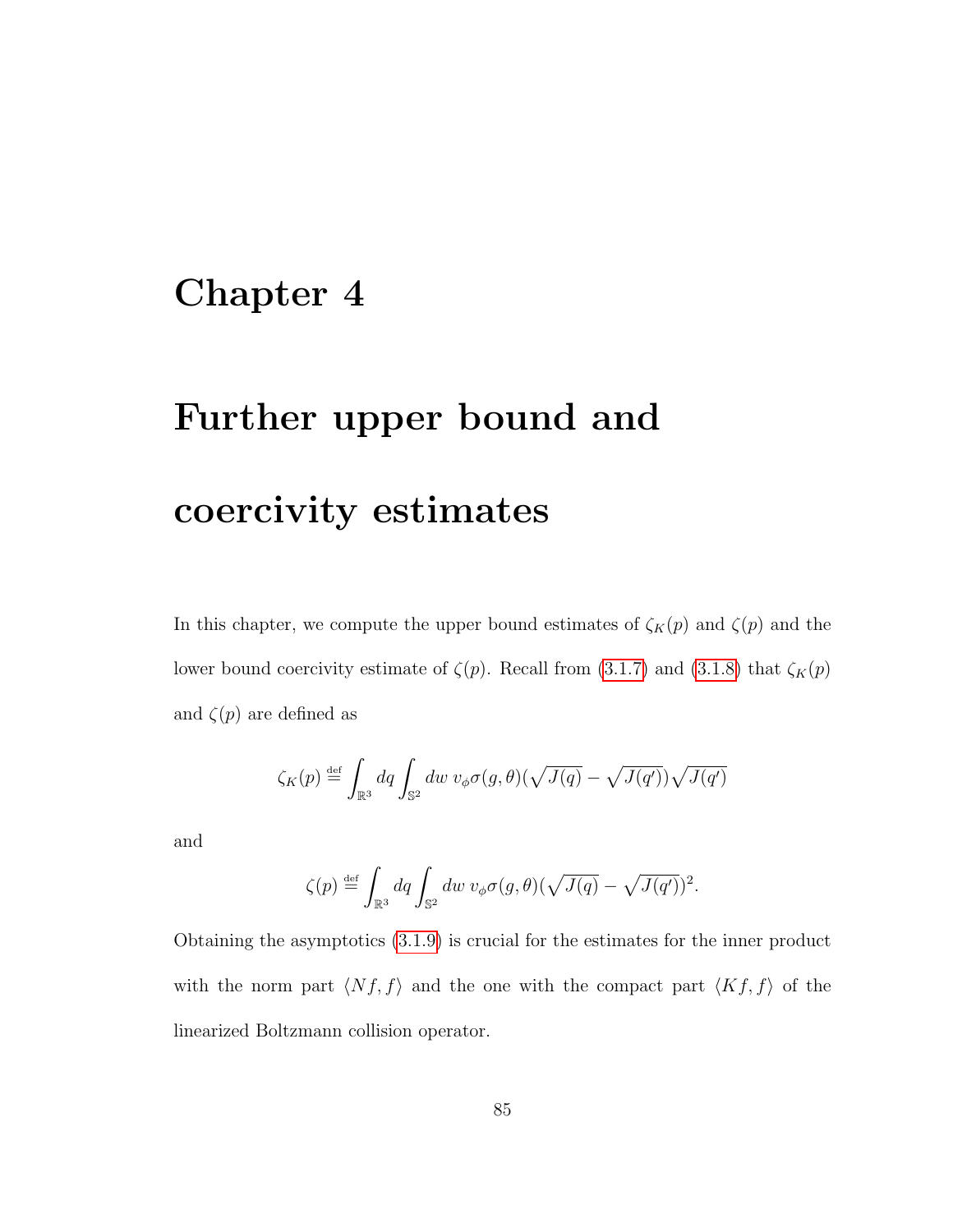#### 4.1 Upper bound estimates

We first show the upper bound estimates for  $\zeta_K(p)$  and  $\zeta(p)$ . More precisely, we have the following proposition for  $\zeta_K$ :

#### <span id="page-92-0"></span>Proposition 4.1.1.

$$
|\zeta_K(p)| \lesssim (p^0)^{\frac{a+\gamma}{2}}.
$$

Also, we have the following upper bound estimate for  $\zeta$ :

#### <span id="page-92-2"></span>Proposition 4.1.2.

$$
\zeta(p) \lesssim (p^0)^{\frac{a+\gamma}{2}}.
$$

*Proof.* (Proof for Proposition [4.1.1\)](#page-92-0) We let  $\{\chi_l\}_{l=-\infty}^{\infty}$  be a partition of unity on  $(0,\infty)$  such that  $|\chi_l|\leq 1$  and  $\text{supp}(\chi_l)\subset [2^{-l-1},2^{-l}]$ . Then, we define  $\sigma_l(g,\theta)\stackrel{\text{def}}{=}$  $\sigma(g,\theta)\chi_l(\bar{g})$  where  $\bar{g} \stackrel{\text{def}}{=} g(p^{\mu},p'^{\mu})$ . Define

$$
\zeta_K^l(p) = \int_{\mathbb{R}^3} dq \int_{\mathbb{S}^2} dw \, v_{\phi} \sigma_l(g, \theta) (\sqrt{J(q)} - \sqrt{J(q')}) \sqrt{J(q')}.
$$

If  $l < 0$ , we can write

$$
|\zeta_K^l(p)| \lesssim \int_{\mathbb{R}^3} dq \int_{\mathbb{S}^2} dw \ v_{\phi}(g^a + g^{-b}) \sigma_0(\theta) \chi_l(\bar{g}) \left| \sqrt{J(q)} + \sqrt{J(q')} \right| \sqrt{J(q')},
$$

since  $\sigma(g,\theta) \lesssim (g^a + g^{-b})\sigma_0(\theta)$  and  $|\sqrt{J(q)} - \sqrt{J(q')}| \leq |\sqrt{J(q)} + \sqrt{J(q')}|$ . Then,

$$
|\zeta_K^l(p)| \lesssim \int_{\mathbb{R}^3} dq \int_{\mathbb{S}^2} dw \ v_{\phi}(g^a + g^{-b}) \sigma_0(\theta) \chi_l(\bar{g}) \left(\sqrt{J(q)J(q')} + J(q')\right).
$$

<span id="page-92-1"></span>For the part with  $\sqrt{J(q)J(q')}$ , we use  $\sqrt{J(q')} \leq 1$  and  $v_{\phi} \lesssim 1$  to obtain that

$$
\int_{\mathbb{R}^3} dq \int_{\mathbb{S}^2} dw \, v_{\phi}(g^a + g^{-b}) \sigma_0(\theta) \chi_l(\bar{g}) \sqrt{J(q)J(q')}
$$
\n
$$
\lesssim \int_{\mathbb{R}^3} dq \left( (p^0 q^0)^{\frac{a}{2}} + \frac{|p - q|^{-b}}{(p^0 q^0)^{-\frac{b}{2}}} \right) \sqrt{J(q)} \int_{\mathbb{S}^2} dw \, \sigma_0(\theta) \chi_l(\bar{g}).
$$
\n(4.1.1)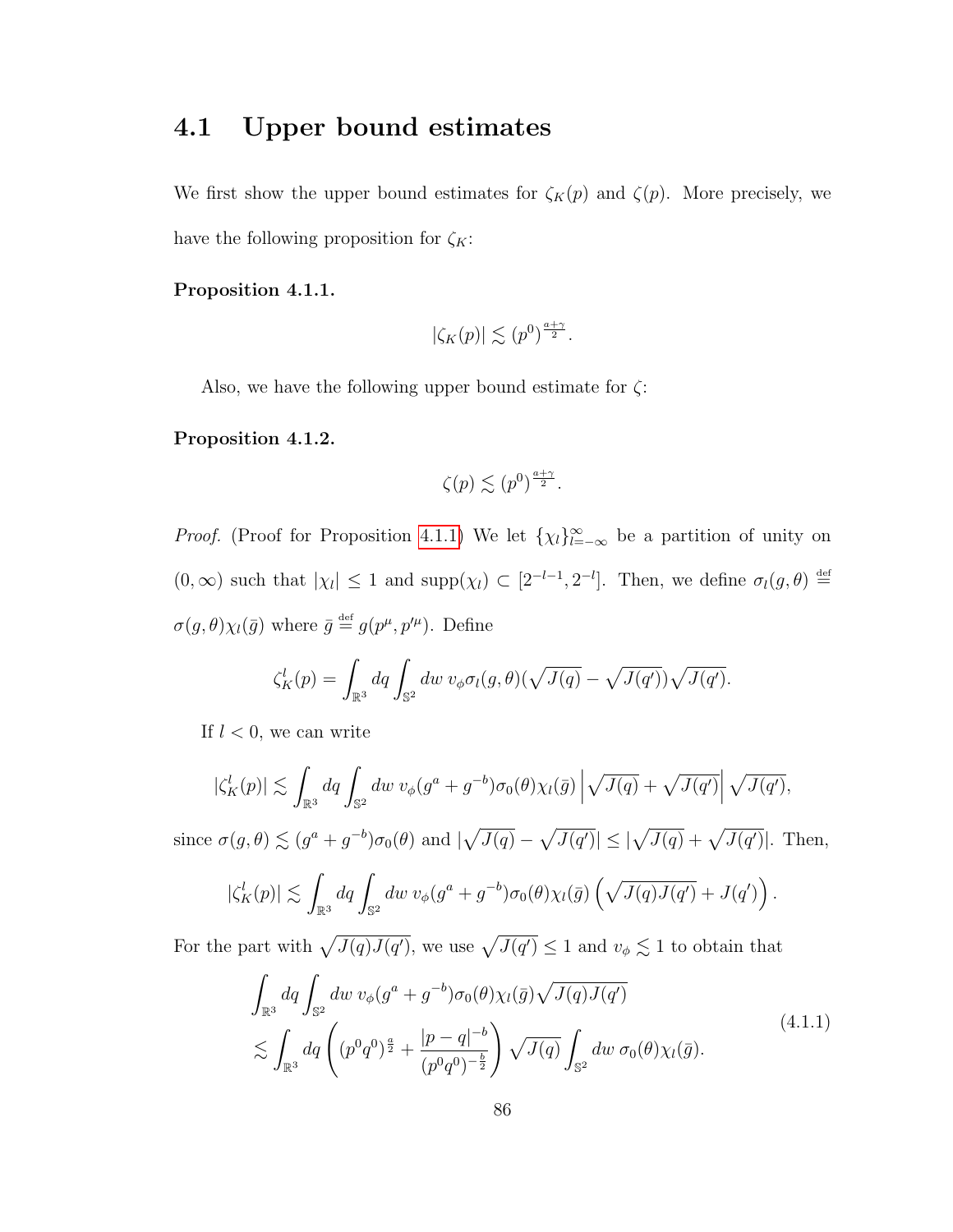For the last inequality, we used  $\frac{|p-q|}{\sqrt{p}}$  $\frac{-q|}{p^0q^0} \leq g \lesssim \sqrt{p^0q^0}$ . Then we use

$$
\int_{\mathbb{S}^2} dw \,\sigma_0(\theta) \chi_l(\bar{g}) \approx \int_{2^{-l-1}}^{2^{-l}} \frac{1}{\theta^{1+\gamma}} d\theta = 2^{l\gamma} g^{\gamma} \lesssim 2^{l\gamma} (p^0 q^0)^{\frac{\gamma}{2}}
$$

to obtain that the first part of  $|\zeta_K^l(p)|$  is bounded above by

$$
2^{l\gamma} \left( \int_{\mathbb{R}^3} dq (p^0 q^0)^{\frac{a+\gamma}{2}} \sqrt{J(q)} + \int_{\mathbb{R}^3} dq (p^0 q^0)^{\frac{b+\gamma}{2}} |p-q|^{-b} \sqrt{J(q)} \right).
$$

Use the inequality that  $\int_{\mathbb{R}^3} dq |p - q|^{-b} J(q)^c \approx (p^0)^{-b}$  for some  $c > 0$  and  $b < 3$  to conclude that the first part of  $|\zeta_K^l(p)|$  is bounded above by  $2^{l\gamma}(p^0)^{\frac{a+\gamma}{2}}$ .

For the rest part of  $|\zeta_K^l(p)|$ , we use a dual representation to write the rest of the integral as

<span id="page-93-0"></span>
$$
\frac{c}{2p^0} \int_{\mathbb{R}^3} \frac{dq'}{q'^0} \int_{E_{q'-p}^{p'}} \frac{d\pi_{p'}}{p'^0} (g^a + g^{-b}) \sigma_0(\theta) \chi_l(\bar{g}) J(q'), \tag{4.1.2}
$$

where

$$
E_{q'-p}^{p'} \stackrel{\text{def}}{=} \{p' \in \mathbb{R}^3 | (p^{\mu} - p'^{\mu})(q'_{\mu} - p_{\mu}) = 0\}
$$

and  $d\pi_{p'}$  is the Lebesgue measure on the set  $E_{q'}^{p'}$  $_{q'-p}^{p}$  and is defined as

$$
d\pi_{p'} = dp'u(p'^0 + q'^0 - p^0)\delta\left(\frac{\tilde{g}^2 + 2p'^\mu(q'_\mu - p_\mu)}{2\tilde{g}}\right)
$$

Here  $\tilde{g} \stackrel{\text{def}}{=} g(p^{\mu}, q^{\prime \mu})$  and  $u(x) = 1$  if  $x \ge 1$  and 0 otherwise. By following the proof for Proposition [3.2.2](#page-44-0) with the roles of p and p' and the roles of q and  $q'$  are reversed respectively, we obtain that

$$
\int_{E_{q'-p}^{p'}} \frac{d\pi_{p'}}{p'^0} \tilde{g}(\bar{g})^{-2-\gamma} \chi_l(\bar{g}) \lesssim 2^{l\gamma} \sqrt{\frac{q'^0}{p^0}}.
$$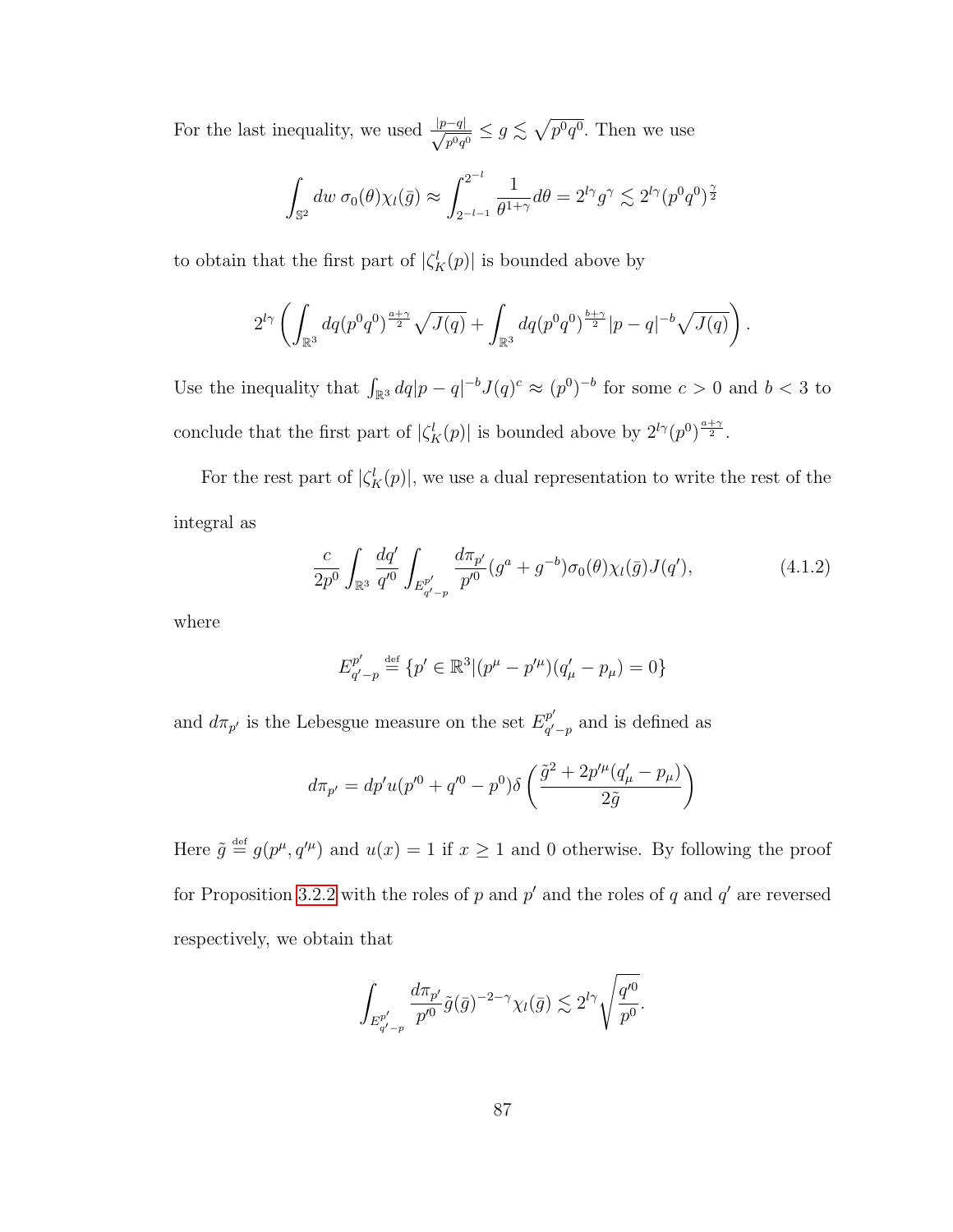Since we further have  $g \approx \tilde{g}$  and  $\sigma_0(\theta) \approx \left(\frac{\bar{g}}{g}\right)$  $(\frac{\bar{g}}{g})^{-2-\gamma}$ , [\(4.1.2\)](#page-93-0) is bounded above as

$$
\frac{c}{2p^0} \int_{\mathbb{R}^3} \frac{dq'}{q'^0} \int_{E_{q'-p}^{p'}} \frac{d\pi_{p'}}{p'^0} (g^a + g^{-b}) \sigma_0(\theta) \chi_l(\bar{g}) J(q')
$$
\n
$$
\lesssim \frac{1}{p^0} \int_{\mathbb{R}^3} \frac{dq'}{q'^0} J(q') \sqrt{\frac{q'^0}{p^0} (\tilde{g}^{a+\gamma+1} + \tilde{g}^{-b+\gamma+1})}
$$
\n
$$
\lesssim \frac{1}{p^0} \int_{\mathbb{R}^3} dq' J(q') \left( (p^0 q^0)^{\frac{a+\gamma}{2}} + \frac{|p-q'|^{-b+\gamma}}{(p^0 q^0)^{\frac{-b+\gamma}{2}}} \right)
$$
\n
$$
\lesssim (p^0)^{\frac{a+\gamma}{2}},
$$

where the last inequality is by  $\int_{\mathbb{R}^3} dq' |p - q'|^{-b + \gamma} J(q')^c \approx (p^0)^{-b + \gamma}$  for some  $c > 0$ . Therefore, we finally obtain that if  $l < 0$ ,

$$
|\zeta_K^l(p)| \lesssim 2^{l\gamma} (p^0)^{\frac{a+\gamma}{2}}.
$$

On the other hand, if  $l \geq 0$ , then we have  $\bar{g} \leq 1$  and we obtain  $q^0 \approx q^{0}$ . Then we further split the integral into three parts as the following:

$$
\begin{split}\n\zeta_K^l(p) &= \int_{\mathbb{R}^3} dq \int_{\mathbb{S}^2} dw \, v_{\phi} \sigma_l(g, \theta) (\sqrt{J(q)} - \sqrt{J(q')}) \sqrt{J(q')} \\
&= -\int_{\mathbb{R}^3} dq \int_{\mathbb{S}^2} dw \, v_{\phi} \sigma_l(g, \theta) (\sqrt{J(q)} - \sqrt{J(q')})^2 \\
&\quad + \int_{\mathbb{R}^3} dq \int_{\mathbb{S}^2} dw \, v_{\phi} \sigma_l(g, \theta) (\sqrt{J(q)} - \sqrt{J(q')} - (\nabla \sqrt{J})(q) \cdot (q - q') ) \sqrt{J(q)} \\
&\quad + \int_{\mathbb{R}^3} dq \int_{\mathbb{S}^2} dw \, v_{\phi} \sigma_l(g, \theta) (\nabla \sqrt{J})(q) \cdot (q - q') \sqrt{J(q)} \\
&\stackrel{\text{def}}{=} I_1 + I_2 + I_3.\n\end{split}
$$

For the part  $I_1$ , we use mean-value theorem to write

$$
\sqrt{J(q)} - \sqrt{J(q')} = (q - q') \cdot (\nabla \sqrt{J})(\theta q + (1 - \theta)q')
$$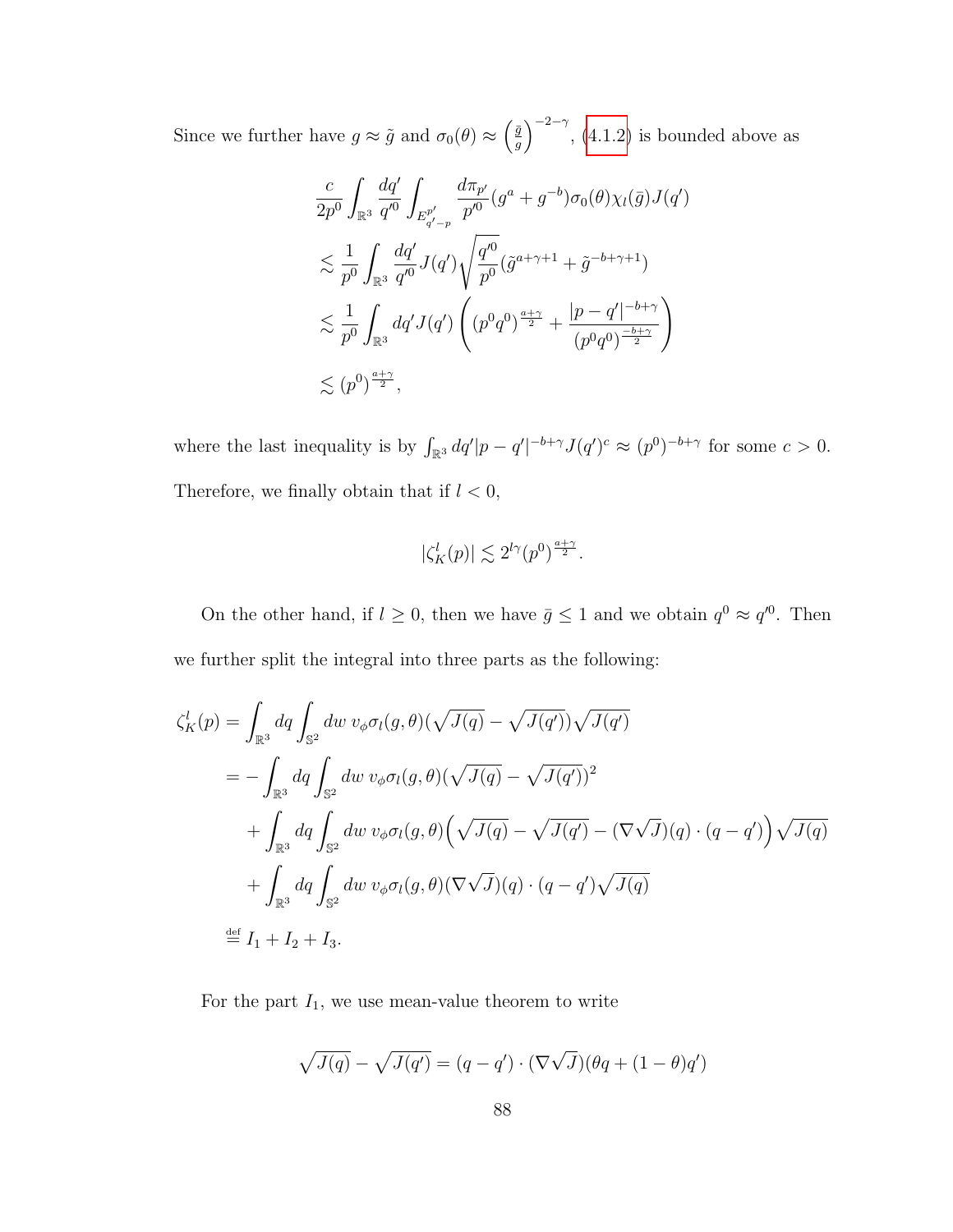for some  $\theta \in (0,1)$ . Note that

$$
|(\nabla \sqrt{J})(\theta q + (1 - \theta)q')| \lesssim \left(J(q)J(q')\right)^{\frac{\epsilon}{2}} \leq J(q)^{\frac{\epsilon}{2}}
$$

for some small  $\epsilon > 0$ . Thus,

$$
|I_1| \lesssim \int_{\mathbb{R}^3} dq \int_{\mathbb{S}^2} dw \ v_{\phi} \sigma_l(g,\theta) |q - q'|^2 (J(q))^{\epsilon}
$$
  

$$
\leq \int_{\mathbb{R}^3} dq \int_{\mathbb{S}^2} dw \ v_{\phi} \sigma_l(g,\theta) \overline{g}^2 (q^0 q'^0) (J(q))^{\epsilon}
$$
  

$$
\lesssim 2^{-2l} \int_{\mathbb{R}^3} dq \int_{\mathbb{S}^2} dw \ v_{\phi} \sigma_l(g,\theta) (J(q))^{\epsilon'}
$$
  

$$
\lesssim 2^{l(\gamma - 2)} (p^0)^{\frac{a + \gamma}{2}}
$$

where the last inequality is by the same argument as  $(4.1.1)$ .

For the part  $I_2$ , we use the same argument as the one for part II in  $(3.3.3)$  and [\(3.3.4\)](#page-55-0) to obtain the same result.

For the part  $I_3$ , we follow the same argument as the one for part III in  $(3.3.5)$ and [\(3.3.6\)](#page-57-0) without having the functions f,  $\eta$ , and h. Therefore, if  $l \geq 0$ , we finally have

$$
|\zeta_K^l(p)| \lesssim 2^{l(\gamma-2)}(p^0)^{\frac{a+\gamma}{2}}.
$$

Consequently, we sum up the decomposed pieces over  $l$  and obtain

$$
|\zeta_K(p)| \lesssim (p^0)^{\frac{a+\gamma}{2}}.
$$

We similarly show the upper bound estimate for  $\zeta(p)$  as the following.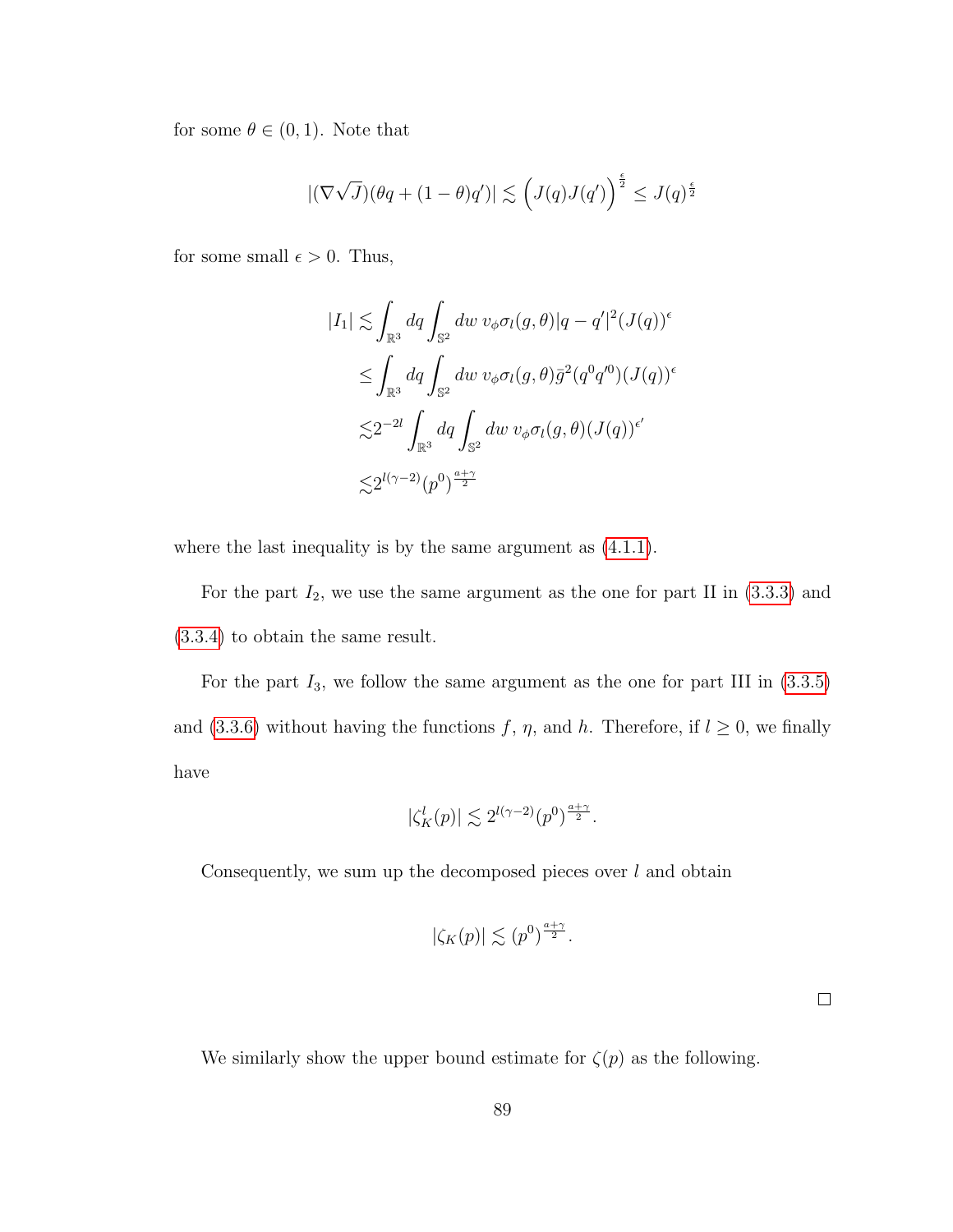*Proof.* (Proof for Proposition [4.1.2\)](#page-92-2) As in the previous proof for  $\zeta_K$ , we decompose the function dyadically around the singularity. We define

$$
\zeta^l(p) \stackrel{\text{def}}{=} \int_{\mathbb{R}^3} dq \int_{\mathbb{S}^2} dw \ v_{\phi} \sigma_l(g,\theta) (\sqrt{J(q)} - \sqrt{J(q')})^2.
$$

If  $l \geq 0$ , this is bounded above by  $2^{l(\gamma-2)}(p^0)^{\frac{a+\gamma}{2}}$  by the same argument as the one for part  $I_1$  of  $\zeta_K^l(p)$  estimate above.

If  $l < 0$ , we observe that  $(\sqrt{J(q)} - \sqrt{J(q')})^2 \lesssim \max\{J(q), J(q')\}$ . If  $J(q) \geq J(q')$ , it suffices to estimate the following:

$$
\int_{\mathbb{R}^3} dq \int_{\mathbb{S}^2} dw \ v_{\phi} \sigma_l(g,\theta) J(q).
$$

This estimate is already done in [\(4.1.1\)](#page-92-1) and we obtain that  $\zeta^l(p) \lesssim 2^{l\gamma}(p^0)^{\frac{a+\gamma}{2}}$ . If  $J(q) \leq J(q')$ , it suffices to estimate the following:

$$
\int_{\mathbb{R}^3} dq \int_{\mathbb{S}^2} dw \ v_{\phi} \sigma_l(g,\theta) J(q').
$$

This is equal to [\(4.1.2\)](#page-93-0) and we obtain that  $\zeta^l(p) \lesssim 2^{l\gamma}(p)^{\frac{a+\gamma}{2}}$ .

Finally, we sum up the decomposed pieces over  $l$  and obtain

$$
\zeta(p) \lesssim (p^0)^{\frac{a+\gamma}{2}}.
$$

|  | This completes our proofs for the upper bound estimates. |  |  |  |  |  |  |  |
|--|----------------------------------------------------------|--|--|--|--|--|--|--|
|--|----------------------------------------------------------|--|--|--|--|--|--|--|

### 4.2 Lower bound coercivity estimate

In this section, we would like to obtain the following coercivity estimate on  $\zeta$ :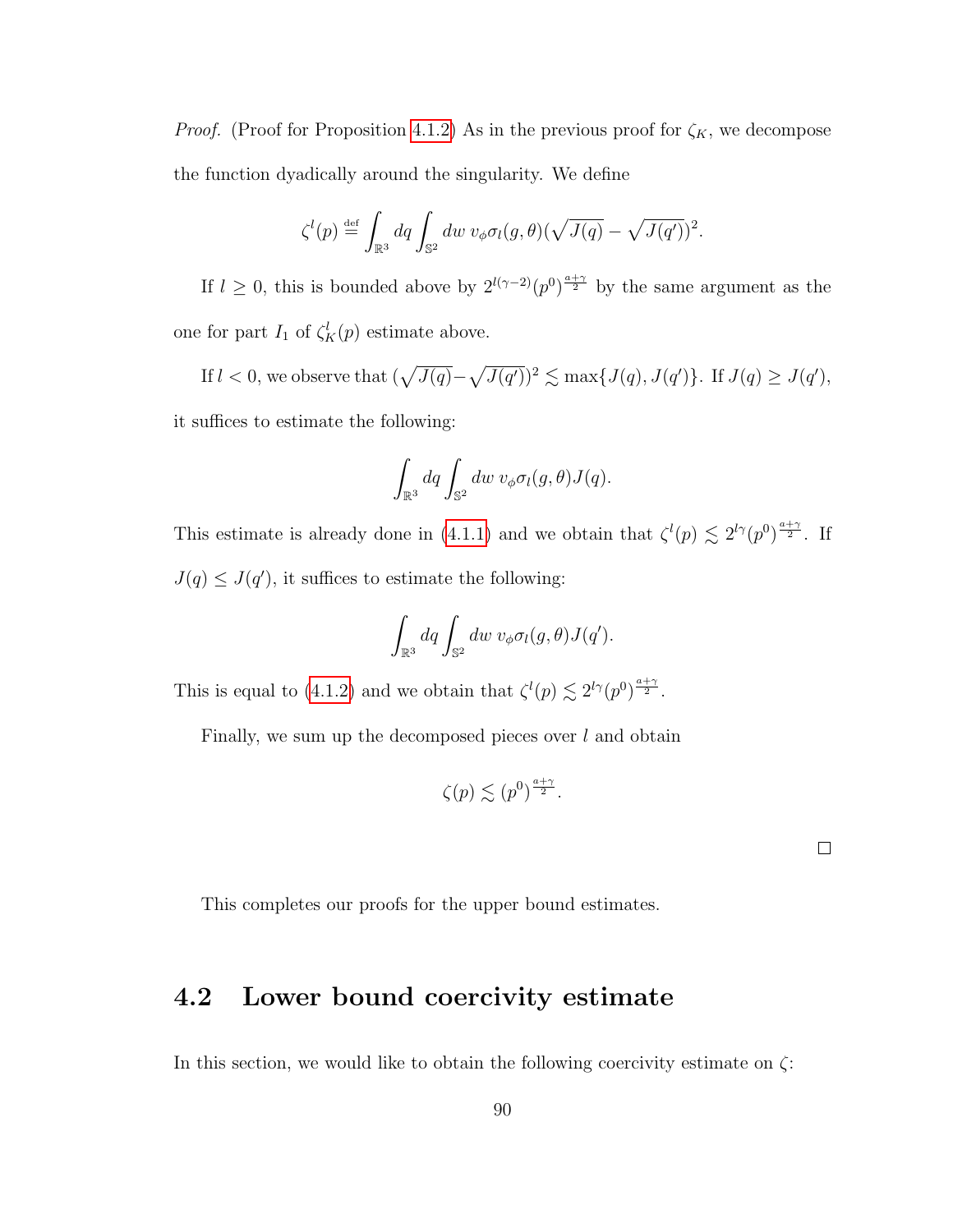<span id="page-97-0"></span>Proposition 4.2.1.

$$
\zeta(p) \gtrsim (p^0)^{\frac{a+\gamma}{2}}.
$$

Together with Proposition [4.1.2,](#page-92-2) we obtain the following equivalence:

Corollary 4.2.2.

$$
\zeta(p) \approx (p^0)^{\frac{a+\gamma}{2}}.
$$

*Proof.* (Proof for Proposition [4.2.1\)](#page-97-0)  $\zeta(p)$  is defined as

$$
\zeta(p) \stackrel{\text{def}}{=} \int_{\mathbb{R}^3} dq \int_{\mathbb{S}^2} dw \ v_{\phi} \sigma(g,\theta) (\sqrt{J(q)} - \sqrt{J(q')})^2.
$$

We write this as an integral on the set  $\mathbb{R}^3 \times E_{p+q}^{q'}$  where the set  $E_{p+q}^{q'}$  $_{p+q}^{q}$  is defined as

$$
E_{p+q}^{q'} \stackrel{\text{def}}{=} \{q' \in \mathbb{R}^3 | (q'^{\mu} - p^{\mu})(p_{\mu} + q_{\mu}) = 0 \}.
$$

Then we use a dual representation to write the integral as

$$
\zeta(p) = \frac{c}{2p^0} \int_{\mathbb{R}^3} \frac{dq}{q^0} \int_{E_{p+q}^{q'}} \frac{d\pi_{q'}}{q'^0} \sqrt{s} \sigma(g,\theta) (\sqrt{J(q)} - \sqrt{J(q')})^2
$$

where  $d\pi_{q'}$  is the Lebesgue measure on the set  $E_{p+q}^{q'}$  and is defined as

$$
d\pi_{q'} \stackrel{\text{def}}{=} dq'\delta\left(\frac{s + 2q'^{\mu}(p_{\mu} + q_{\mu})}{2\sqrt{s}}\right).
$$

We first observe that  $\sigma(g,\theta) \gtrsim \frac{g}{\sqrt{s}} g^a \sigma_0(\theta) \approx \frac{g^{a+1}}{\sqrt{s}} \left( \frac{g}{\overline{g}} \right)$  $\left(\frac{g}{\bar{g}}\right)^{2+\gamma}$ . Also, there is some  $\theta \in$  $(0, 1)$  such that

$$
(\sqrt{J(q)} - \sqrt{J(q')})^2 = \left(\frac{q^0}{2} - \frac{q'^0}{2}\right)^2 \exp(-(\theta q^0 + (1 - \theta)q'^0))
$$

$$
\geq \frac{1}{4}(q^0 - q'^0)^2 e^{-q^0} e^{-q'^0}
$$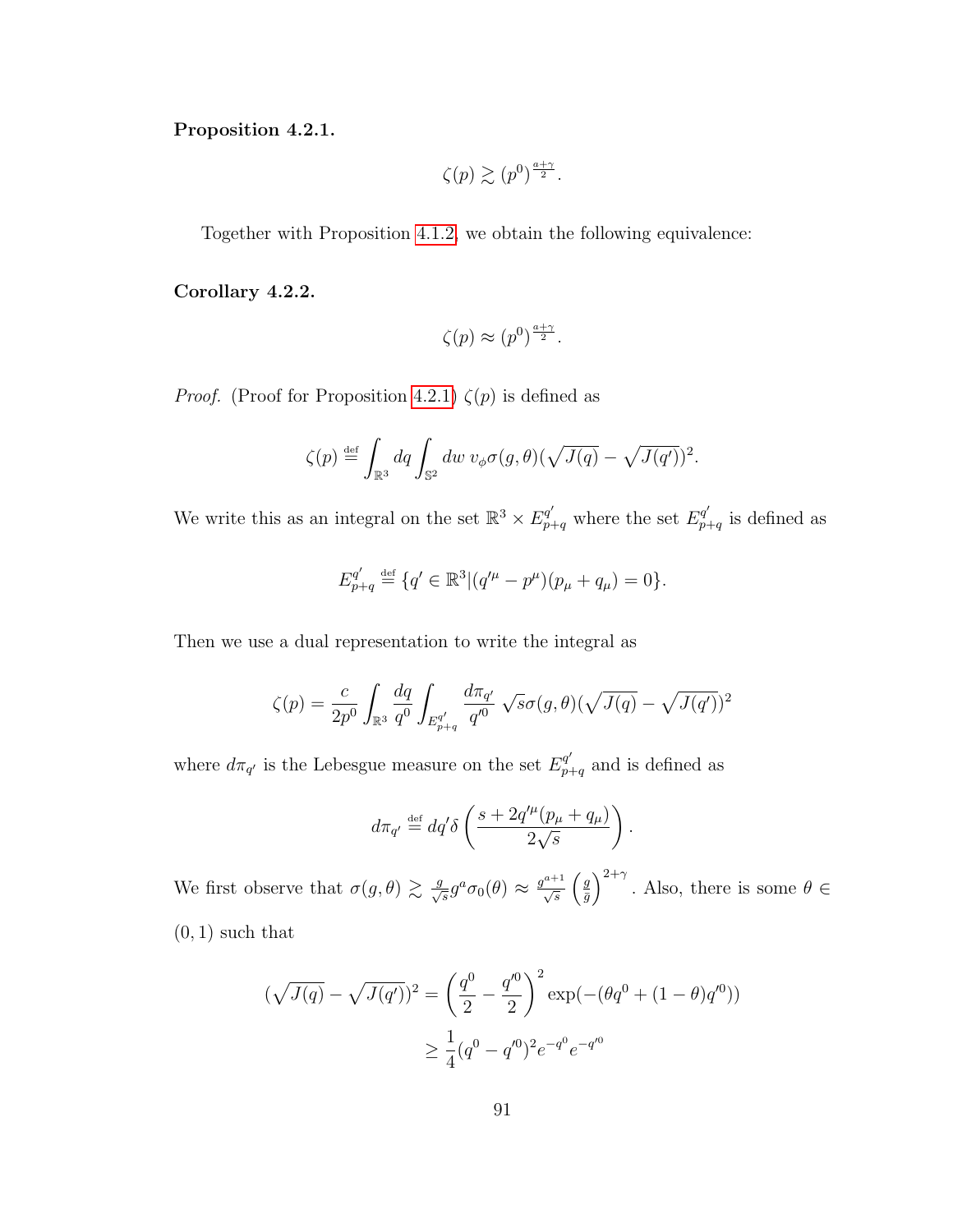by the mean-value theorem. Therefore, we have

$$
\zeta(p) \gtrsim \frac{1}{p^0} \int_{\mathbb{R}^3} \frac{dq}{q^0} e^{-q^0} \int_{E_{p+q}^{q'}} \frac{d\pi_{q'}}{q'^0} \frac{g^{a+\gamma+3}}{\bar{g}^{2+\gamma}} (q^0 - q'^0)^2 e^{-q'^0}.
$$

By writing the integral with respect to  $dq'$  as the integral with respect to  $dq'^{\mu}$  by having extra delta function, the last lower bound is equal to

$$
\frac{1}{p^0} \int_{\mathbb{R}^3} \frac{dq}{q^0} e^{-q^0} \int_{\mathbb{R}^4} dq'^\mu u(q'^0) \delta(q'^\mu q'_\mu + 1) \delta\left(\frac{s + 2q'^\mu (p_\mu + q_\mu)}{2\sqrt{s}}\right) \times \frac{g^{a + \gamma + 3}}{\bar{g}^{2 + \gamma}} (q^0 - q'^0)^2 e^{-q'^0}.
$$

We use  $\sqrt{s} \ge g$  and  $\bar{g}^{\gamma+2} \lesssim (q^0 q'^0)^{\frac{\gamma}{2}+1}$  to decrease the last lower bound further as

$$
\frac{1}{p^0} \int_{\mathbb{R}^3} \frac{dq}{(q^0)^{\frac{\gamma}{2}+2}} e^{-q^0} g^{a+\gamma+4} \int_{\mathbb{R}^4} dq'^\mu u(q'^0) \delta(q'^\mu q'_\mu + 1) \delta(s + 2q'^\mu (p_\mu + q_\mu))
$$
\n
$$
\times \frac{(q^0 - q'^0)^2}{(q'^0)^{\frac{\gamma}{2}+1}} e^{-q'^0}.
$$

Here we write  $dq'$  integral in  $\int_{\mathbb{R}^4} dq'^\mu u(q'^0)$  using polar coordinates  $(q' \in \mathbb{R}^3 \to$  $(r, \theta, \phi)$  as

$$
\int_1^\infty d(q'^0) \int_0^\infty dr \int_0^{2\pi} d\theta \int_0^\pi d\phi \ r^2 \sin \phi
$$

and choose the z-axis parallel to  $p + q$  such that the angle between  $q'$  and  $p + q$ is equal to  $\phi$ . Then we follow a similar estimate as in  $(3.5.2)$  and  $(3.5.3)$ , and use  $\int_1^{\infty} d(q'^0) e^{-Cq'^0} (q^0 - q'^0)^2 \approx (q^0)^2$  for some  $C > 0$  to obtain that

$$
\zeta(p) \gtrsim \frac{1}{p^0} \int_{\mathbb{R}^3} \frac{dq}{(q^0)^{\frac{\gamma}{2}+2}} e^{-q^0} g^{a+\gamma+4} \frac{(q^0)^2}{|p+q|}.
$$

We observe that  $a + \gamma + 4 > 0$  and use  $g \geq \frac{|p-q|}{\sqrt{2}}$  $\frac{q}{p^0q^0}$  to obtain that

$$
\zeta(p) \gtrsim \frac{1}{p^0} \frac{1}{(p^0)^{\frac{a+\gamma}{2}+2}} \int_{\mathbb{R}^3} dq \ e^{-q^0} |p-q|^{a+\gamma+4} \frac{1}{|p+q|(g^0)^{\frac{a}{2}+\gamma+1}}.
$$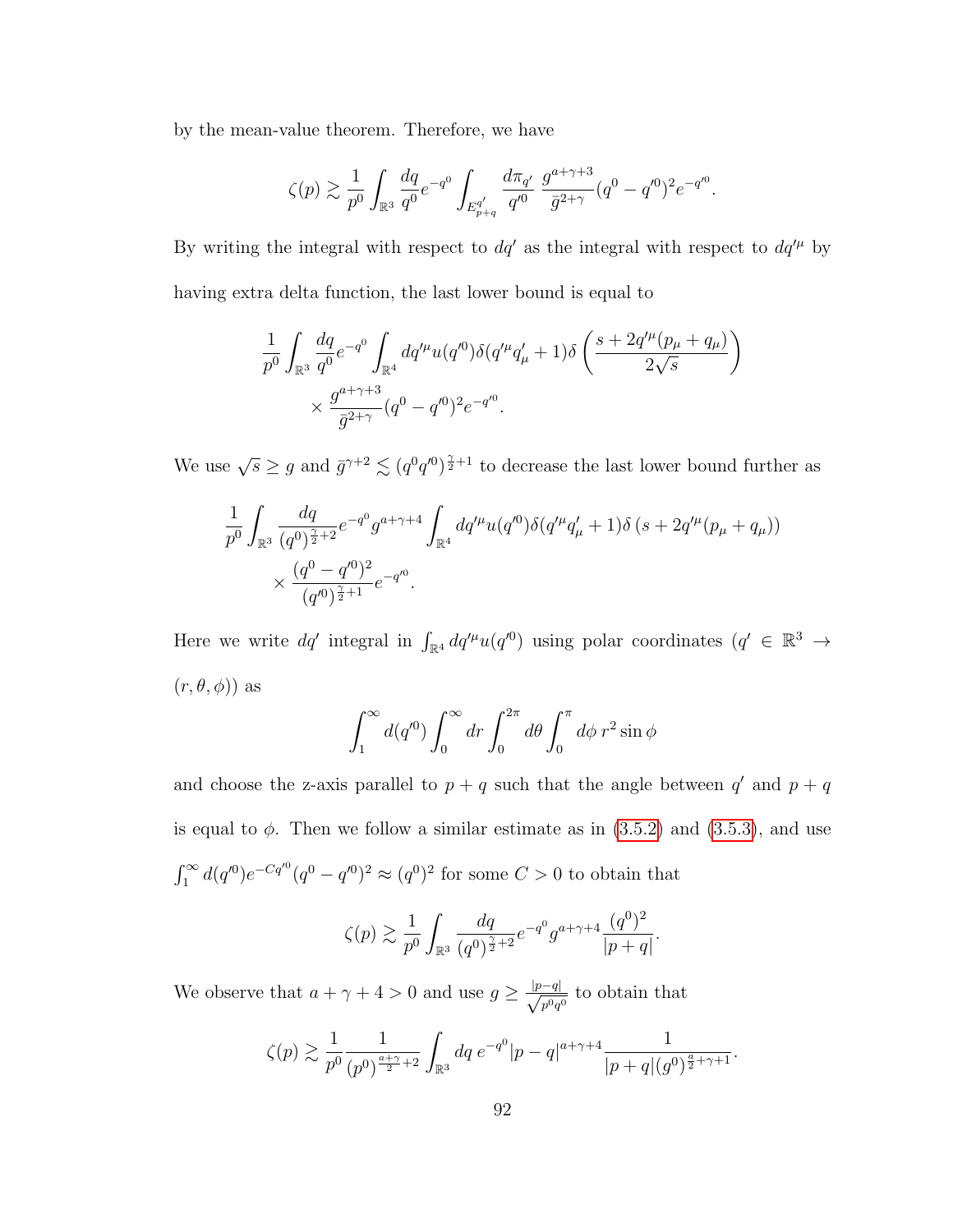Here we note that  $|p+q| \leq 2 \max\{p^0, q^0\} \lesssim p^0 q^0$ . Then we write  $\frac{e^{-q^0}}{(q^0)^{\frac{q}{2}+1}}$  $\frac{e^{-q^0}}{(g^0)^{\frac{a}{2}+\gamma+1}} \gtrsim e^{-(1+\epsilon)q^0}$ for some small  $\epsilon > 0$  to obtain

$$
\zeta(p) \gtrsim \frac{1}{(p^0)^{\frac{a+\gamma}{2}+4}} \int_{\mathbb{R}^3} dq \, e^{-(1+\epsilon)q^0} |p-q|^{a+\gamma+4}
$$

$$
\approx \frac{1}{(p^0)^{\frac{a+\gamma}{2}+4}} (p^0)^{a+\gamma+4} = (p^0)^{\frac{a+\gamma}{2}}.
$$

This completes the proof for the lower bound coercive estimate for  $\zeta(p).$  $\Box$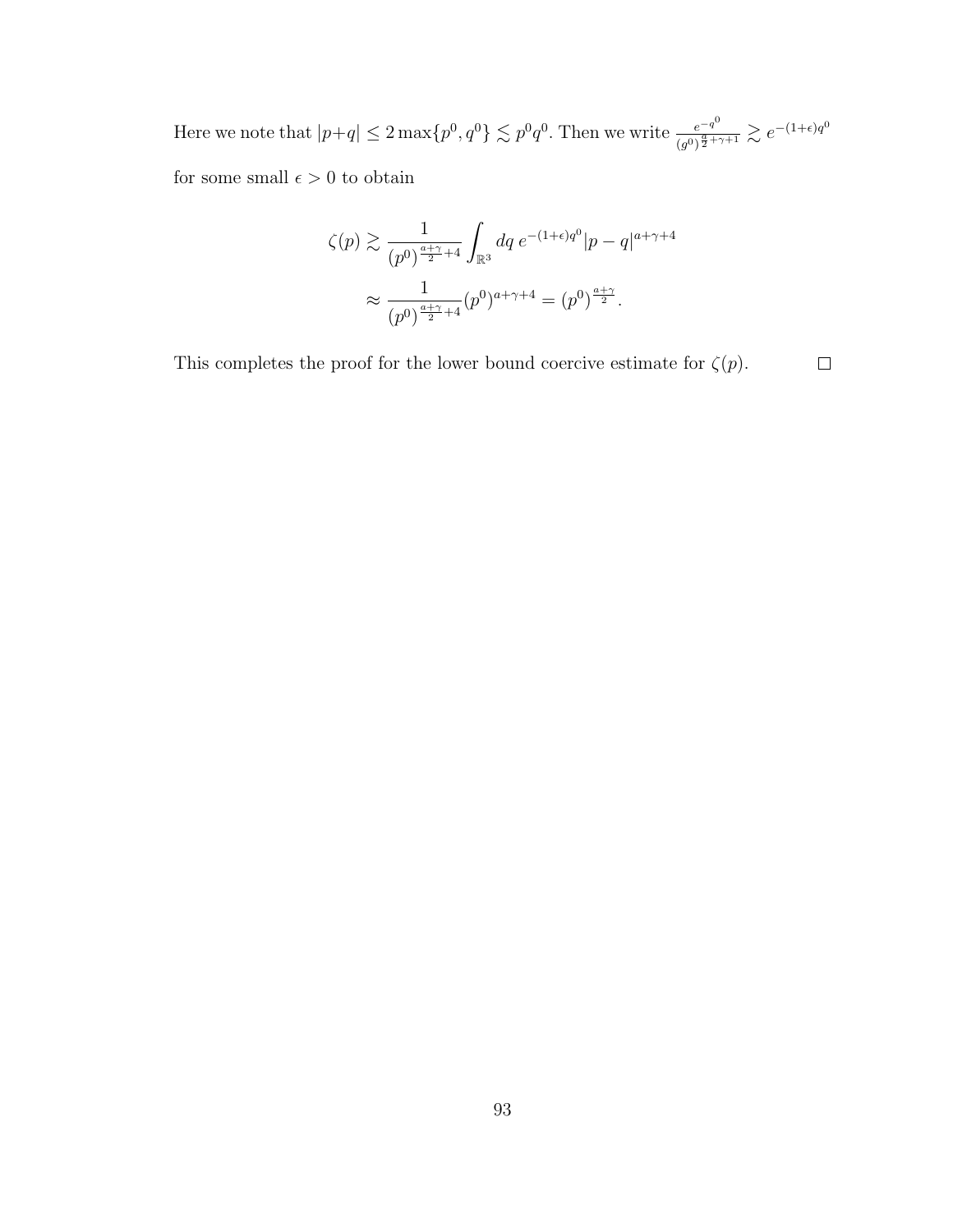## Chapter 5

# On the Derivative of the Relativistic Collision Map

### 5.1 Introduction

We consider a pair of relativistic particles with momenta  $p$  and  $q$  that collide and diverge with post-collisional momenta  $p'$  and  $q'$ . Using the Center-of-Momentum expression, we can represent the post-collisional variables  $p'$  and  $q'$  as [\(1.2.6\)](#page-11-0) and [\(1.2.7\)](#page-11-1). In this chapter, we are interested in the Jacobian of the collision map  $(p,q) \rightarrow (u,q)$  where u is defined as  $u \stackrel{\text{def}}{=} \theta p' + (1-\theta)p$  for some  $\theta \in (0,1)$ . The Jacobian will be computed explicitly and it will be shown that the Jacobian is bounded above in the variable  $p$  and  $q$ .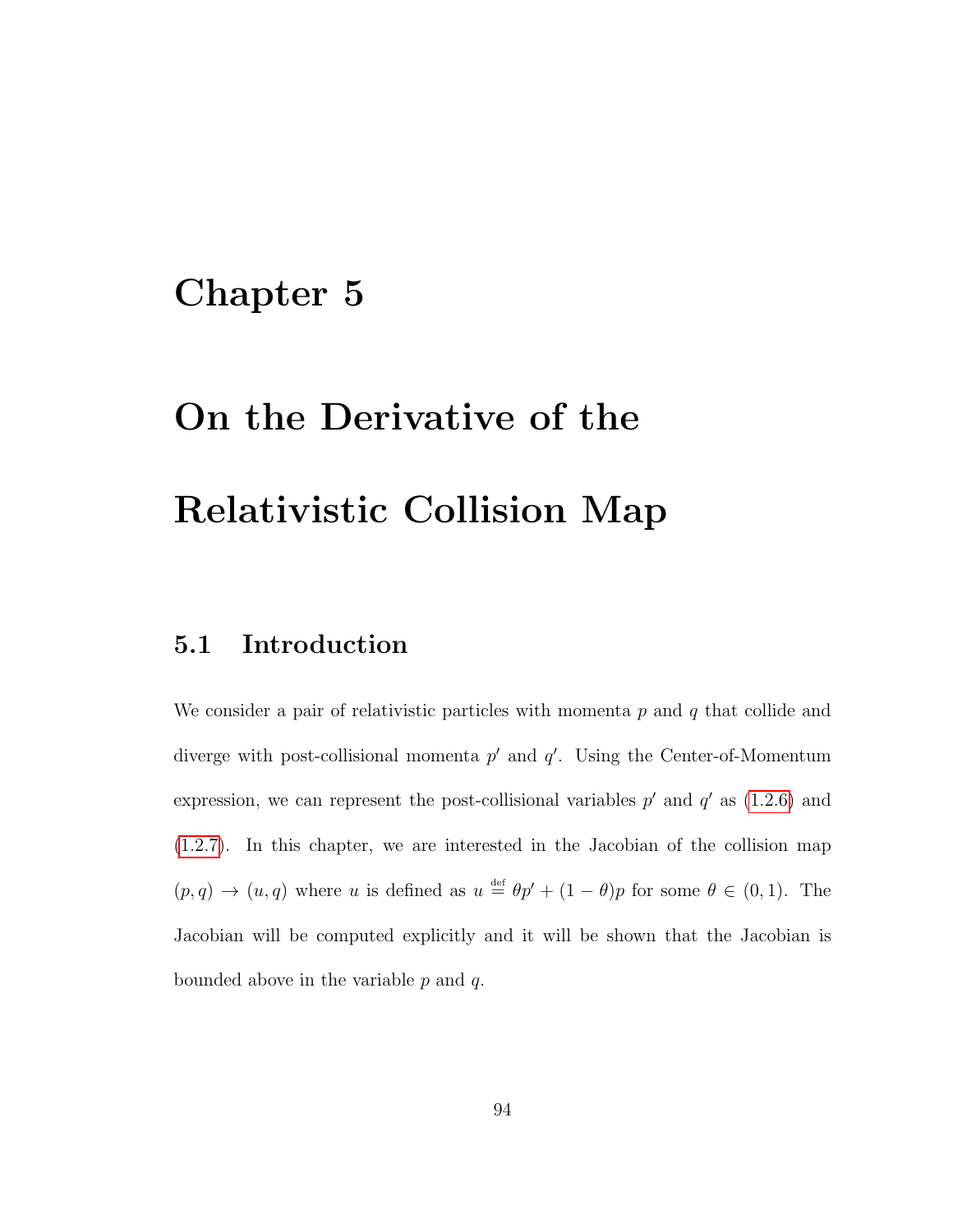In this chapter, our goal is to compute

$$
\det\left(\frac{\partial u}{\partial p}\right)
$$

where  $u \stackrel{\text{def}}{=} \theta p' + (1 - \theta)p$  for some  $\theta \in (0, 1)$ . Recall that the post-collisional momentum in the center-of-momentum expression is defined as

$$
p' \stackrel{\text{def}}{=} \frac{p+q}{2} + \frac{g}{2} \left( w + (\gamma - 1)(p+q) \frac{(p+q) \cdot w}{|p+q|^2} \right),
$$

where

$$
(\gamma - 1) \stackrel{\text{def}}{=} \frac{p_0 + q^0 - \sqrt{s}}{\sqrt{s}} = \frac{|p + q|^2}{\sqrt{s}(p_0 + q^0 + \sqrt{s})}.
$$

Notice that  $(\gamma - 1) \ge 0$  from the construction.

## 5.2 The Jacobian of the collision map

We first state our main results:

<span id="page-101-0"></span>**Proposition 5.2.1.** The Jacobian determinant  $\det\left(\frac{\partial u}{\partial p}\right)$  is equal to

$$
\det\left(\frac{\partial u}{\partial p}\right) = A^3 + P_2 A^2 + P_3 \tag{5.2.1}
$$

where  $A \in (1 - \theta, 1)$  is defined as

$$
A \stackrel{\text{\tiny def}}{=} (1 - \frac{\theta}{2}) + \frac{\theta}{2} \left( g \frac{(\gamma - 1)(p + q) \cdot w}{|p + q|^2} \right),
$$

and  $P_2$  and  $P_3$  are defined as in  $(5.2.2)$  and  $(5.2.3)$  and satisfy that

$$
|P_2| \lesssim q^0 \left(1 + \frac{1}{g}\right) \quad \text{and} \quad |P_3| \lesssim 1.
$$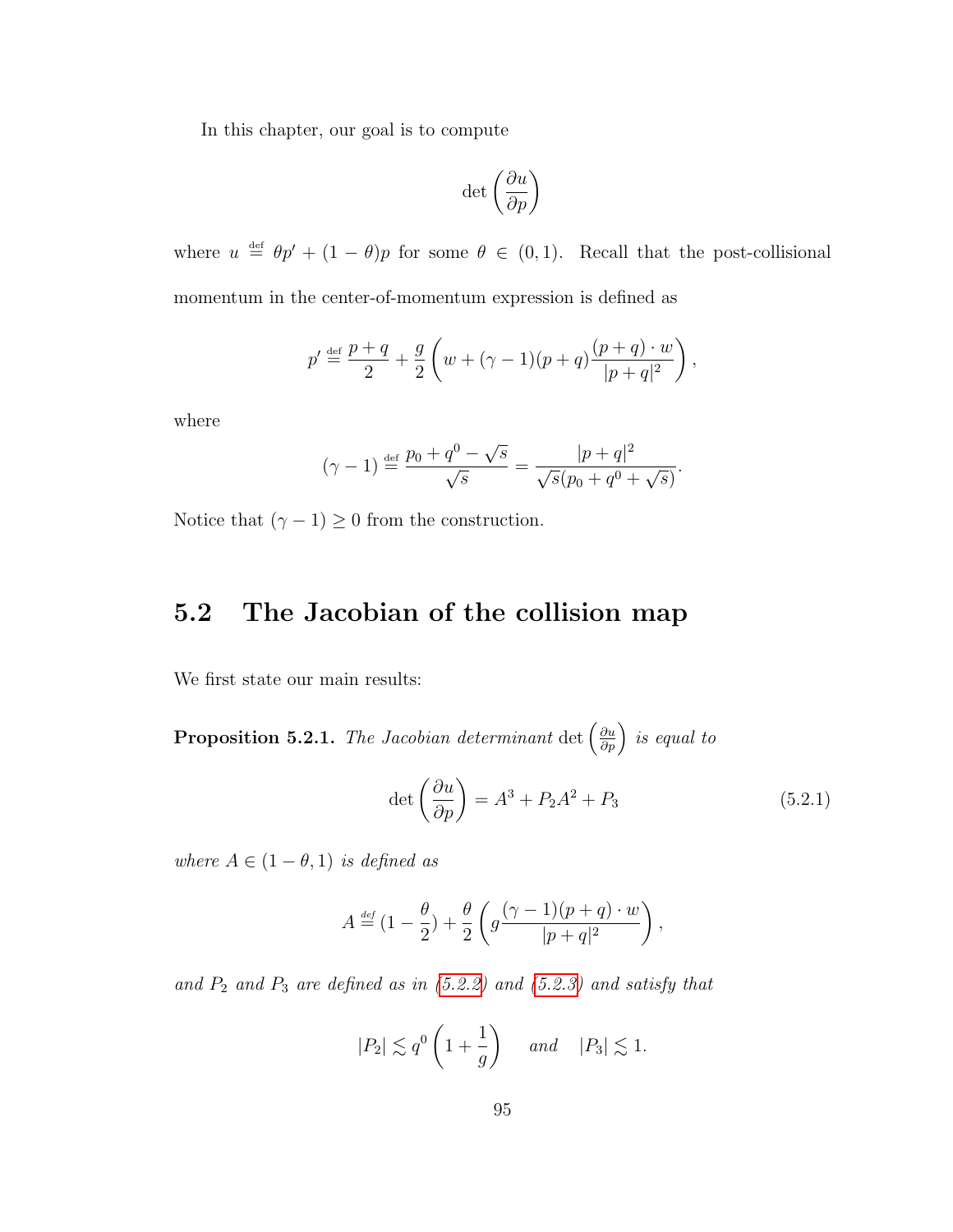Since  $A \in (1 - \theta, 1)$ , we obtain the following corollary:

**Corollary 5.2.2.** The Jacobian determinant  $\det\left(\frac{\partial u}{\partial p}\right)$  is bounded above as  $\begin{array}{c} \begin{array}{c} \begin{array}{c} \end{array} \\ \begin{array}{c} \end{array} \end{array} \end{array}$  $\det\left(\frac{\partial u}{\partial p}\right)\bigg|$  $\lesssim q^0$ 1 + 1 g  $\setminus$ .

A similar work on the relativistic Jacobian has been done by Glassey and Strauss [\[27\]](#page-129-0) in 1993 with Glassey-Strauss coordinates without using the centerof-momentum system. More precisely, they showed that

$$
\sum_{i,j} \int_{\mathbb{S}^2} \left\{ \left| \frac{\partial p'_i}{\partial q_j} \right| + \left| \frac{\partial q'_i}{\partial q_j} \right| \right\} dw \lesssim (p^0)^5.
$$

Proof. (Proof for Proposition [5.2.1\)](#page-101-0) Now we compute the derivative

$$
\frac{\partial u_i}{\partial p_j} = (1 - \theta)\delta_{ij} + \theta \frac{\partial p'_i}{\partial p_j}
$$

for any choices of  $i, j \in \{1, 2, 3\}$ . We observe that

$$
\frac{\partial p'_i}{\partial p_j} = \frac{1}{2} \left( \delta_{ij} + \frac{\partial g}{\partial p_j} w_i + \frac{\partial g}{\partial p_j} (\gamma - 1)(p_i + q_i) \frac{(p+q) \cdot w}{|p+q|^2} + g \frac{(p+q) \cdot w}{\sqrt{s}(p^0 + q^0 + \sqrt{s})} \delta_{ij} + g(p_i + q_i) \frac{\partial}{\partial p_j} \left( \frac{(p+q) \cdot w}{\sqrt{s}(p^0 + q^0 + \sqrt{s})} \right) \right)
$$

Here,

$$
\frac{\partial g}{\partial p_j} = \frac{\partial}{\partial p_j} (\sqrt{-(p^0 - q^0)^2 + |p - q|^2})
$$
  
=  $\frac{1}{2g} \frac{\partial}{\partial p_j} (- (p^0 - q^0)^2 + |p - q|^2)$   
=  $\frac{1}{2g} (-2(p^0 - q^0) \frac{\partial p^0}{\partial p_j} + 2|p - q| \frac{\partial |p - q|}{\partial p_j})$   
=  $\frac{1}{g} (- (p^0 - q^0) \frac{p_j}{p^0} + (p_j - q_j))$   
=  $\frac{1}{g} (\frac{q^0}{p^0} p_j - q_j).$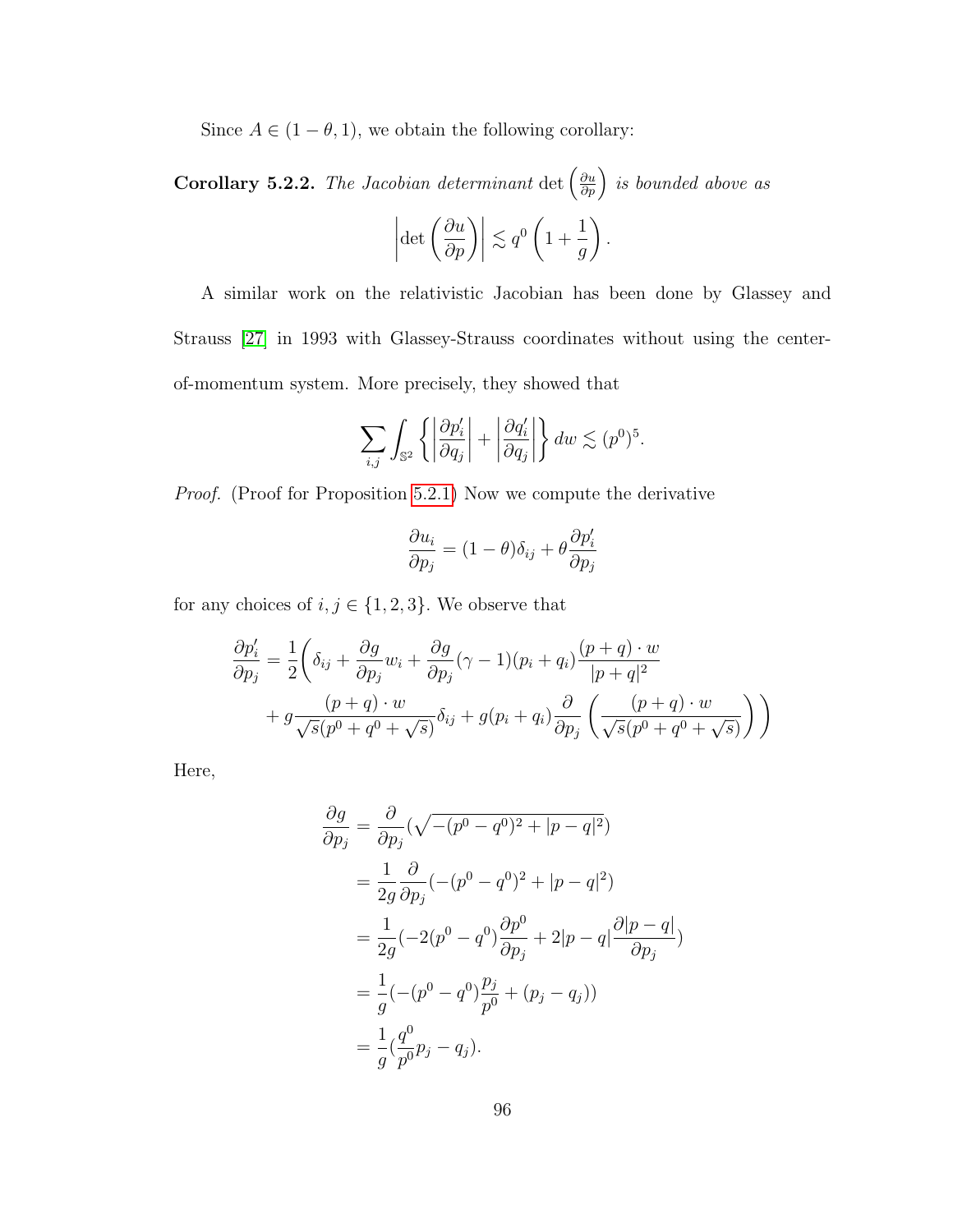Also, we have

$$
\frac{\partial}{\partial p_j} \left( \frac{(p+q) \cdot w}{\sqrt{s}(p^0 + q^0 + \sqrt{s})} \right)
$$
\n
$$
= \frac{w_j(\sqrt{s}(p^0 + q^0 + \sqrt{s})) - (p+q) \cdot w \frac{\partial}{\partial p_j}(\sqrt{s}(p^0 + q^0 + \sqrt{s}))}{s(p^0 + q^0 + \sqrt{s})^2}
$$

Note that we have

$$
\frac{\partial \sqrt{s}}{\partial p_j} = \frac{\partial}{\partial p_j} (\sqrt{(p^0 + q^0)^2 - |p + q|^2})
$$
  
=  $\frac{1}{2\sqrt{s}} \frac{\partial}{\partial p_j} ((p^0 + q^0)^2 - |p + q|^2)$   
=  $\frac{1}{2\sqrt{s}} (2(p^0 + q^0) \frac{\partial p^0}{\partial p_j} - 2|p + q| \frac{\partial |p + q|}{\partial p_j})$   
=  $\frac{1}{\sqrt{s}} ((p^0 + q^0) \frac{p_j}{p^0} - (p_j + q_j))$   
=  $\frac{1}{\sqrt{s}} (\frac{q^0}{p^0} p_j - q_j),$ 

Then we obtain that

$$
\frac{\partial}{\partial p_j}(\sqrt{s}(p^0+q^0+\sqrt{s})) = \frac{\partial\sqrt{s}}{\partial p_j}(p^0+q^0+\sqrt{s}) + \sqrt{s}(\frac{\partial p^0}{\partial p_j} + \frac{\partial\sqrt{s}}{\partial p_j})
$$

$$
= (\frac{q^0}{p^0}p_j - q_j)\frac{p^0+q^0+2\sqrt{s}}{\sqrt{s}} + \frac{\sqrt{s}}{p^0}p_j.
$$

Therefore,

$$
\frac{\partial p'_i}{\partial p_j} = \left(\frac{1}{2} + \frac{1}{2}g\frac{(p+q)\cdot w}{\sqrt{s}(p^0+q^0+\sqrt{s})}\right)\delta_{ij} \n+ \frac{1}{2g}\left(\frac{q^0}{p^0}p_j - q_j\right)\left(w_i + (\gamma - 1)(p_i + q_i)\frac{(p+q)\cdot w}{|p+q|^2}\right) \n+ \frac{1}{2}g(p_i + q_i)\left(\frac{w_i}{\sqrt{s}(p^0+q^0+\sqrt{s})}\right) \n- \frac{(p+q)\cdot w}{2s(p^0+q^0+\sqrt{s})^2}g(p_i + q_i)\left(\frac{p^0+q^0+2\sqrt{s}}{\sqrt{s}}\left(\frac{q^0}{p^0}p_j - q_j\right) + \frac{\sqrt{s}}{p^0}p_j\right).
$$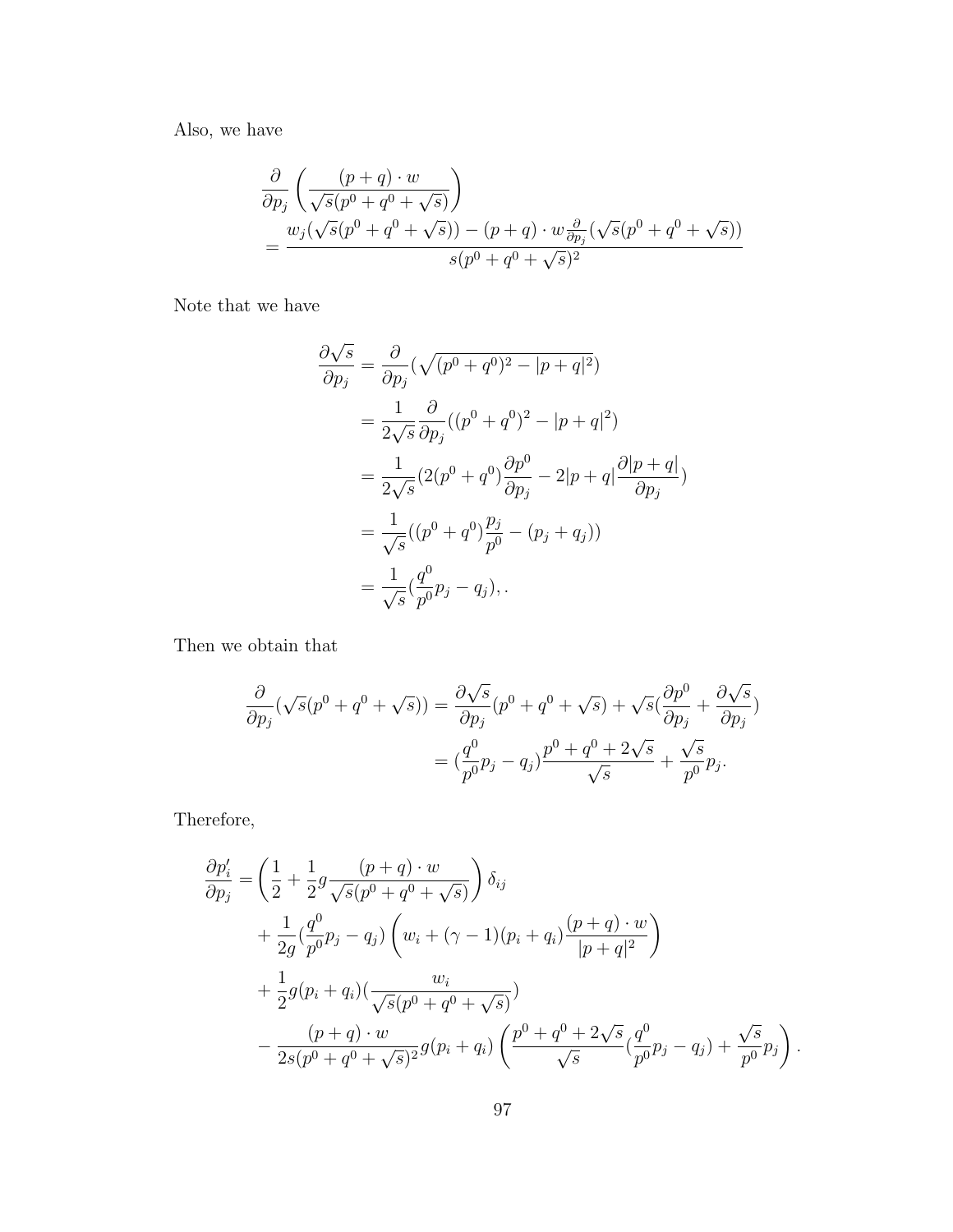Putting all these together, we can write:

$$
\frac{\partial u_i}{\partial p_j} = A\delta_{ij} + Bp_ip_j + Cq_iq_j + Dp_iq_j + Eq_ip_j + Fp_jw_j + Gq_iw_j + Hw_ip_j + Iw_iq_j,
$$

where the scalars are

$$
A = (1 - \theta) + \frac{\theta}{2} \left( 1 + g \frac{(p+q) \cdot w}{\sqrt{s}(p^0 + q^0 + \sqrt{s})} \right) = (1 - \frac{\theta}{2}) + \frac{\theta}{2} \left( g \frac{(\gamma - 1)(p+q) \cdot w}{|p+q|^2} \right),
$$
  
\n
$$
B = \frac{(p+q) \cdot w}{2gp_o(p^0 + q^0 + \sqrt{s})^2 s^{\frac{3}{2}}} (q^0 s(p^0 + q^0 + \sqrt{s}) - g^2 q^0 (p^0 + q^0 + 2\sqrt{s}) - g^2 s)
$$
  
\n
$$
C = \frac{(p+q) \cdot w}{2g(p^0 + q^0 + \sqrt{s})^2 s^{\frac{3}{2}}} (-s(p^0 + q^0 + \sqrt{s}) + g^2 (p^0 + q^0 + 2\sqrt{s}))
$$
  
\n
$$
D = C, \quad E = B
$$
  
\n
$$
F = \frac{g}{2\sqrt{s}(p^0 + q^0 + \sqrt{s})}, \quad G = F
$$
  
\n
$$
H = \frac{q^0}{2gp^0}, \quad I = -\frac{1}{2g}.
$$

Notice that  $(1-\theta) < A < 1$  because

$$
g \frac{(p+q) \cdot w}{\sqrt{s}(p^0 + q^0 + \sqrt{s})} \in (-1, 1).
$$

We will use this to compute the determinant of the matrix  $\mathbf{\Phi} = (\Phi_{ij})$  where  $\Phi_{ij} =$  $\partial u_i$  $\frac{\partial u_i}{\partial p_j}.$ 

We first decompose the pre-collisional vector  $p$  as below:

$$
p = (p \cdot w)w + w \times (p \times w).
$$

Define  $\bar{w} \stackrel{\text{def}}{=} \frac{w \times (p \times w)}{|w \times w|}$  $\frac{\partial \times (p \times w)}{\partial |p \times w|}$ . Then,  $\bar{w} \in \mathbb{S}^2$  and  $\bar{w} \perp w$ .

Also, define  $\tilde{w} \stackrel{\text{def}}{=} \frac{p \times w}{|w \times w}$  $\frac{p \times w}{p \times w}$ . Then,  $\tilde{w} \in \mathbb{S}^2$  and  $\tilde{w} \perp w$  and  $\tilde{w} \perp \bar{w}$ . Thus,  $\{w, \bar{w}, \tilde{w}\}$  is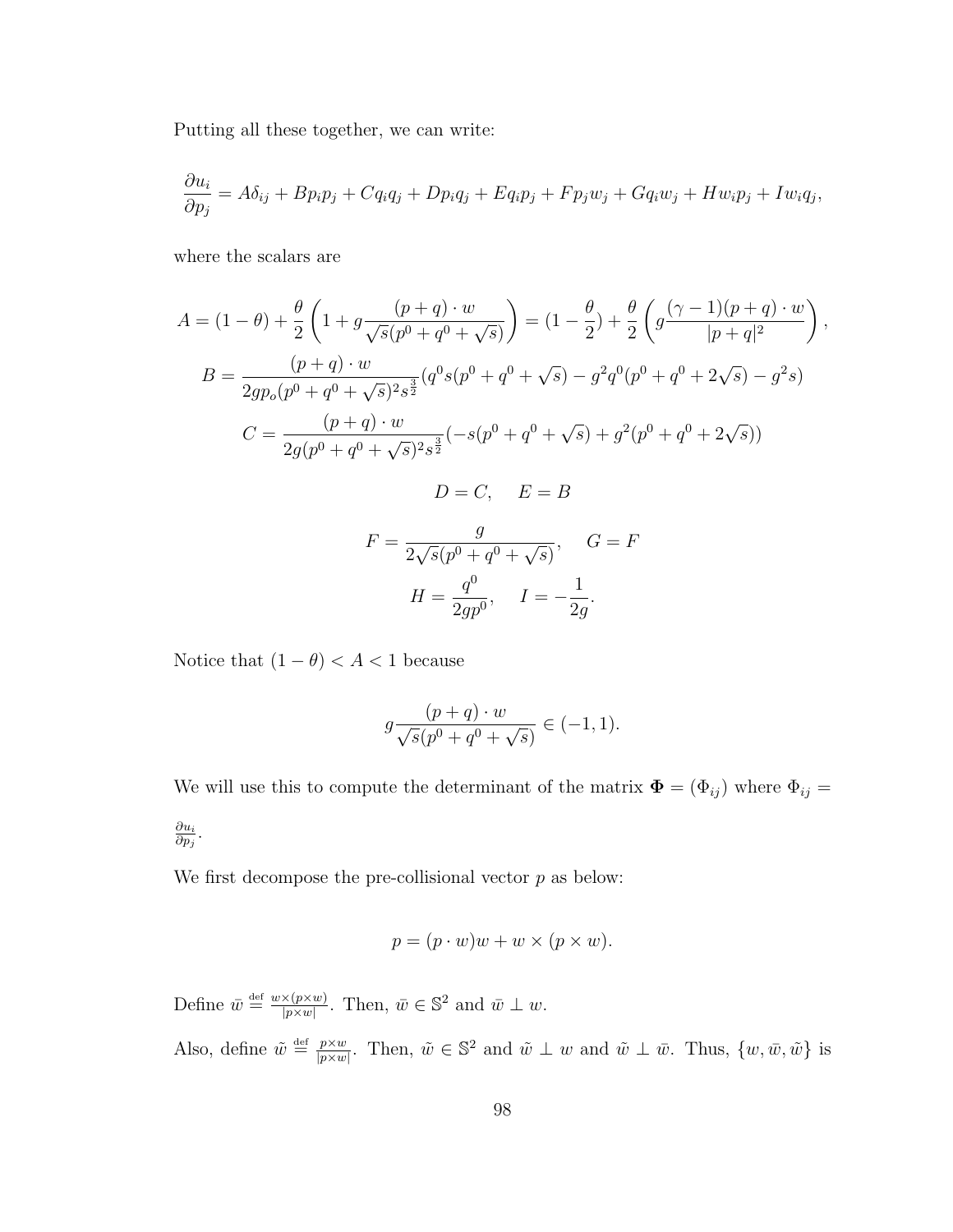an orthonormal basis for  $\mathbb{R}^3$ . Then, we can decompose q as below:

$$
q = (q \cdot w)w + w \times (q \times w)
$$
  
=  $(q \cdot w)w + ((w \times (q \times w)) \cdot \overline{w})\overline{w} + \overline{w} \times ((w \times (q \times w)) \times \overline{w})$   
=  $(q \cdot w)w + (q \cdot \overline{w})\overline{w} + (q \cdot \tilde{w})\tilde{w}$   
 $\stackrel{\text{def}}{=} aw + b\overline{w} + c\tilde{w}.$ 

Similarly, write:

$$
p = (p \cdot w)w + w \times (p \times w) = (p \cdot w)w + |p \times w|\overline{w} \stackrel{\text{def}}{=} dw + e\overline{w}.
$$

Notice that  $a^2 + b^2 + c^2 = |q|^2$  and  $d^2 + e^2 = |p|^2$ .

Then, we can rewrite the matrix element  $\Phi_{ij} \colon$ 

 $\Phi_{ij} = A\delta_{ij} + B'w_iw_j + C'\bar{w}_i\bar{w}_j + D'\tilde{w}_i\tilde{w}_j + E'w_i\bar{w}_j + F'w_i\tilde{w}_j$  $+ G' \bar{w}_i w_j + H' \bar{w}_i \tilde{w}_j + I' \tilde{w}_i w_j + J' \tilde{w}_i \bar{w}_j,$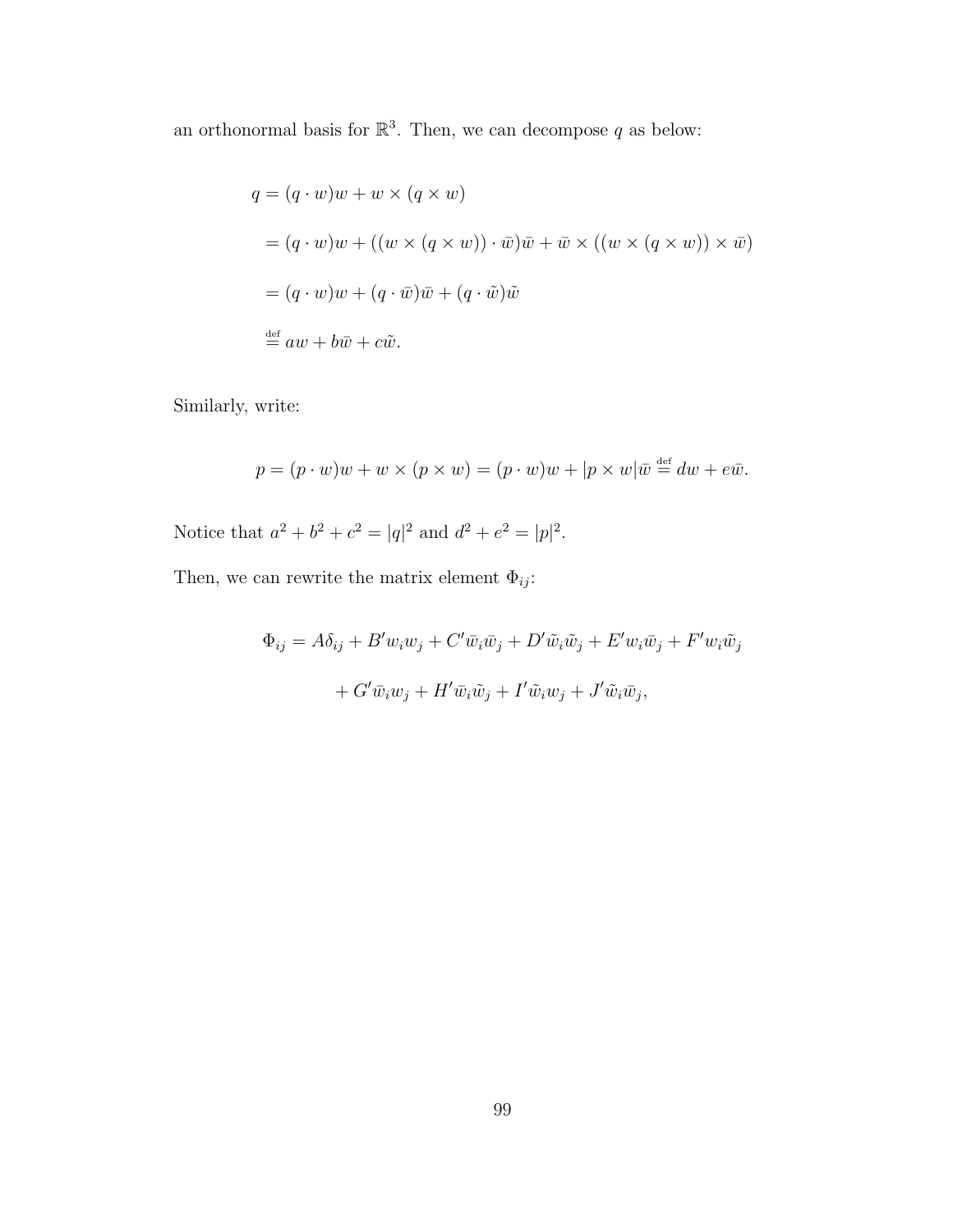where

$$
B' = Bd^2 + Ca^2 + Dad + Ead + Fd + Ga + Hd + Ia
$$
  
\n
$$
C' = Be^2 + Cb^2 + Dec + Ece
$$
  
\n
$$
D' = Cc^2
$$
  
\n
$$
E' = Bde + Cab + Dbd + Eae + He + Ib
$$
  
\n
$$
F' = Cac + Dcd + Ic
$$
  
\n
$$
G' = Bde + Cba + Dae + Ebd + Fe + Gb
$$
  
\n
$$
H' = Cbc + Dce
$$
  
\n
$$
I' = Cac + Ecd + Gc
$$
  
\n
$$
J' = Cbc + Ece.
$$

Since  $\{w, \bar{w}, \tilde{w}\}\)$  forms a basis for  $\mathbb{R}^3$ , the determinant of  $\Phi$  is equal to:

$$
\det(\Phi) = \begin{vmatrix} A+B' & E' & F' \\ G' & A+C' & H' \\ I' & J' & A+D' \end{vmatrix}
$$

 

 $\overline{\phantom{a}}$ 

Subtracting (Column 3) $\times \frac{a}{c}$  $\frac{a}{c}$  from (Column 1) and subtracting (Column 3) $\times \frac{b}{c}$  $\frac{b}{c}$  from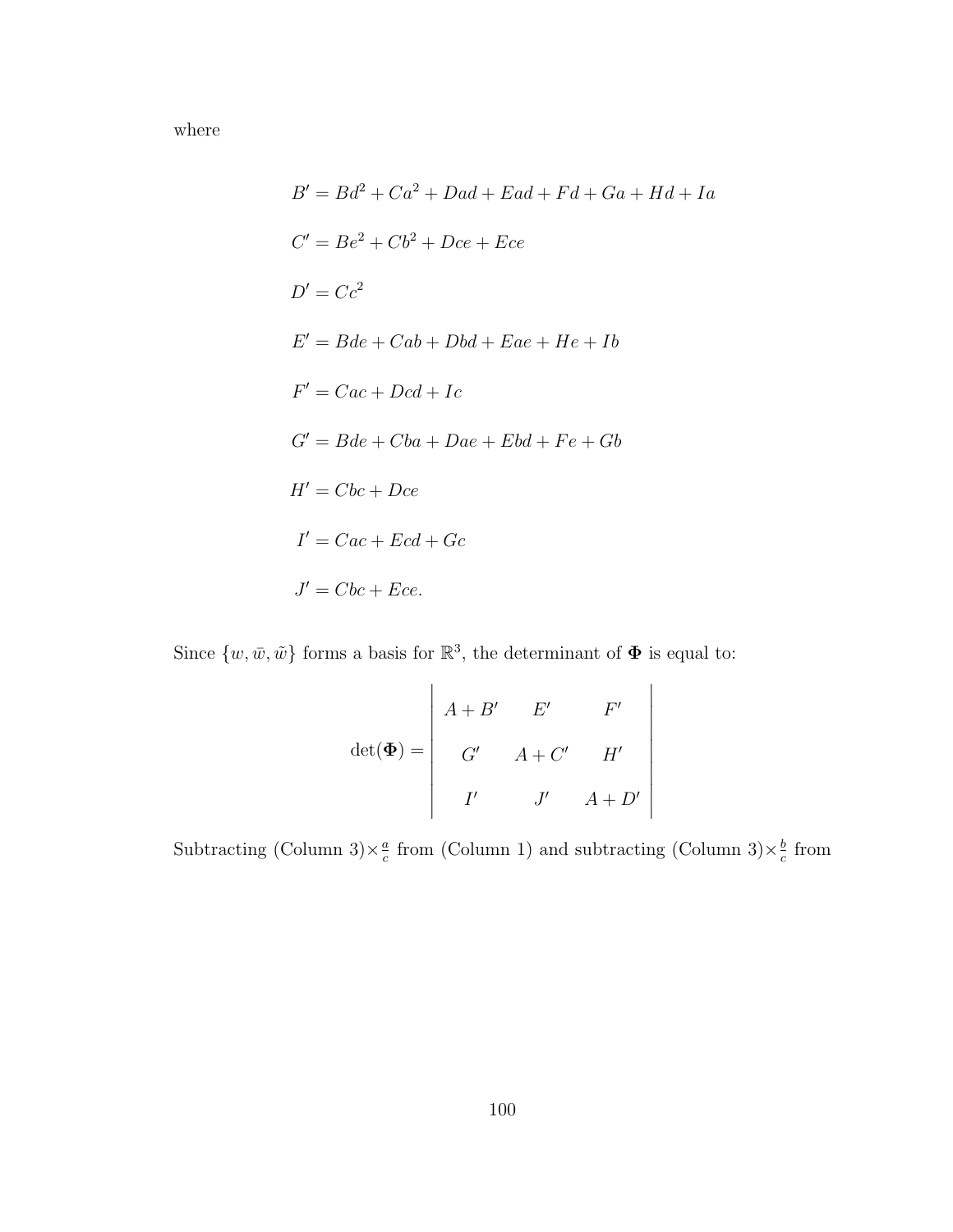(Column 2) gives

$$
\Phi_{11} = A + Bd^2 + Ead + Fd + Ga + Hd
$$
  
\n
$$
\Phi_{21} = Bde + Ebd + Fe + Gb
$$
  
\n
$$
\Phi_{31} = Ecd + Gc - \frac{a}{c}A
$$
  
\n
$$
\Phi_{12} = Bde + Eae + He
$$
  
\n
$$
\Phi_{22} = A + Be^2 + Ebe
$$
  
\n
$$
\Phi_{32} = Ece - \frac{b}{c}A
$$

There is no change on Column 3 by this column reduction. Notice that this reduction does not change the determinant.

Now, subtracting (Column 2) $\times \frac{d}{e}$  $\frac{d}{e}$  from (Column 1) gives

$$
\Phi_{11} = A + Fd + Ga, \quad \Phi_{21} = -\frac{d}{e}A + Fe + Gb, \quad \Phi_{31} = (\frac{bd}{ce} - \frac{a}{c})A + Gc.
$$

Now, we subtract  $(\text{Row } 3) \times \frac{a}{c}$  $\frac{a}{c}$  from (Row 1) and (Row 3) $\times \frac{b}{c}$  $\frac{b}{c}$  from (Row 2) respec-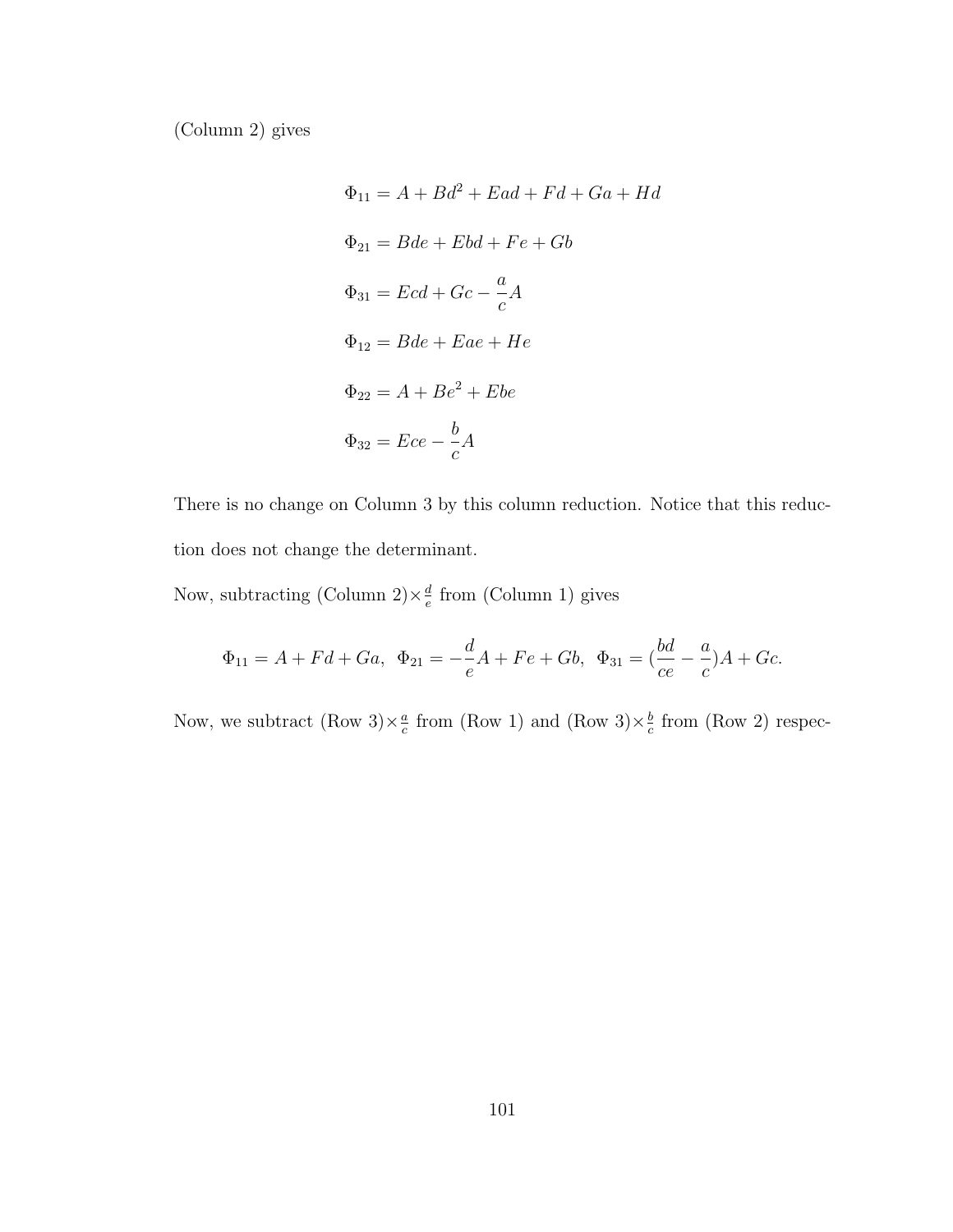tively. Then, we have the matrix elements to be:

$$
\Phi_{11} = (1 - \frac{abd}{c^2 e} + \frac{a^2}{c^2})A + Fd
$$
  
\n
$$
\Phi_{21} = (\frac{ab}{c^2} - \frac{d}{e} - \frac{b^2 d}{c^2 e})A + Fe
$$
  
\n
$$
\Phi_{31} = (\frac{bd}{ce} - \frac{a}{c})A + Gc
$$
  
\n
$$
\Phi_{12} = \frac{ab}{c^2}A + Bde + He
$$
  
\n
$$
\Phi_{22} = (1 + \frac{b^2}{c^2})A + Be^2
$$
  
\n
$$
\Phi_{32} = -\frac{b}{c}A + Ece
$$
  
\n
$$
\Phi_{13} = -\frac{a}{c}A + Dcd + Ic
$$
  
\n
$$
\Phi_{23} = -\frac{b}{c}A + Dce
$$
  
\n
$$
\Phi_{33} = A + Cc^2.
$$

We do one more row reduction: (Row 1)-(Row 2) $\times \frac{d}{a}$  $\frac{d}{e}$ . This gives

$$
det(\Phi) = \begin{vmatrix} a_{11}A & a_{12}A + He & a_{13}A + Ic \\ a_{21}A + Fe & a_{22}A + Be^2 & a_{23}A + Dce \\ a_{31}A + Gc & a_{32}A + Ece & a_{33}A + Cc^2 \end{vmatrix}
$$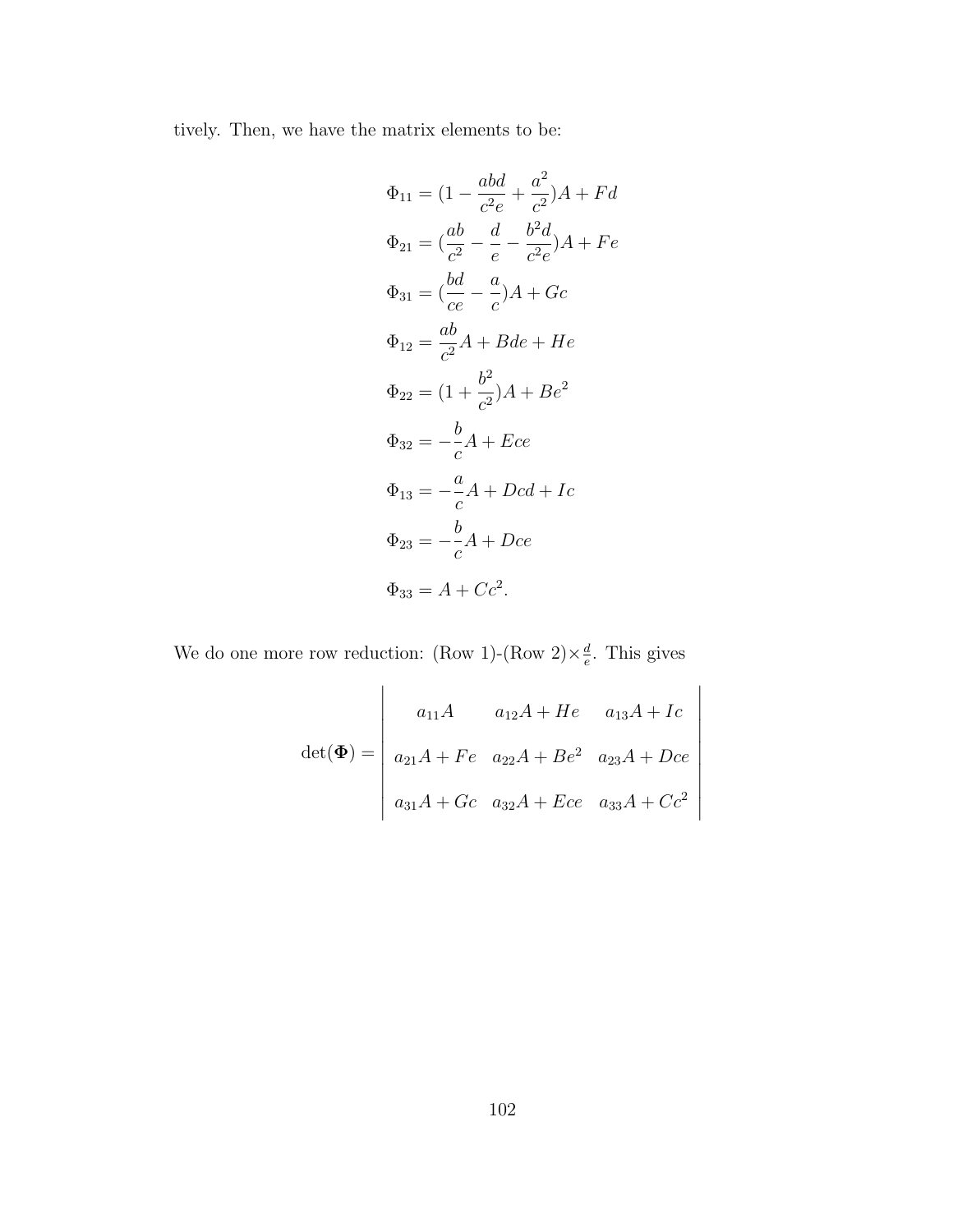where

$$
a_{11} = 1 - \frac{abd}{c^2 e} + \frac{a^2}{c^2} - \frac{abd}{c^2 e} + \frac{d^2}{e^2} + \frac{b^2 d^2}{c^2 e^2}
$$
  
\n
$$
a_{21} = \frac{ab}{c^2} - \frac{d}{e} - \frac{b^2 d}{c^2 e}
$$
  
\n
$$
a_{31} = \frac{bd}{ce} - \frac{a}{c}
$$
  
\n
$$
a_{12} = \frac{ab}{c^2} - \frac{d}{e} - \frac{b^2 d}{c^2 e}
$$
  
\n
$$
a_{22} = 1 + \frac{b^2}{c^2}
$$
  
\n
$$
a_{32} = -\frac{b}{c}
$$
  
\n
$$
a_{13} = \frac{bd}{ce} - \frac{a}{c}
$$
  
\n
$$
a_{23} = -\frac{b}{c}
$$
  
\n
$$
a_{33} = 1.
$$

Since  $B = E, C = D$ , and  $G = F$ , we can do one more row reduction: (Row 2)-(Row  $3) \times \frac{e}{e}$  $\frac{e}{c}$ . This gives

$$
\Phi_{21} = \left(\frac{ab}{c^2} - \frac{d}{e} - \frac{b^2d}{c^2e} - \frac{bd}{c^2} + \frac{ae}{c^2}\right)A \stackrel{\text{def}}{=} a'_{21}A
$$
  
\n
$$
\Phi_{22} = \left(1 + \frac{b^2}{c^2} + \frac{be}{c^2}\right)A \stackrel{\text{def}}{=} a'_{22}A
$$
  
\n
$$
\Phi_{23} = \left(-\frac{b}{c} - \frac{e}{c}\right)A \stackrel{\text{def}}{=} a'_{23}A.
$$

Finally, we have

$$
det(\Phi) = \begin{vmatrix} a_{11}A & a_{12}A + He & a_{13}A + Ic \\ a'_{21}A & a'_{22}A & a'_{23}A \\ a_{31}A + Gc & a_{32}A + Ece & a_{33}A + Cc^2 \end{vmatrix}
$$

 $\overline{\phantom{a}}$  $\overline{\phantom{a}}$  $\overline{\phantom{a}}$  $\overline{\phantom{a}}$  $\overline{\phantom{a}}$  $\overline{\phantom{a}}$  $\overline{\phantom{a}}$  $\Big\}$  $\Big\}$  $\overline{\phantom{a}}$  $\overline{\phantom{a}}$  $\vert$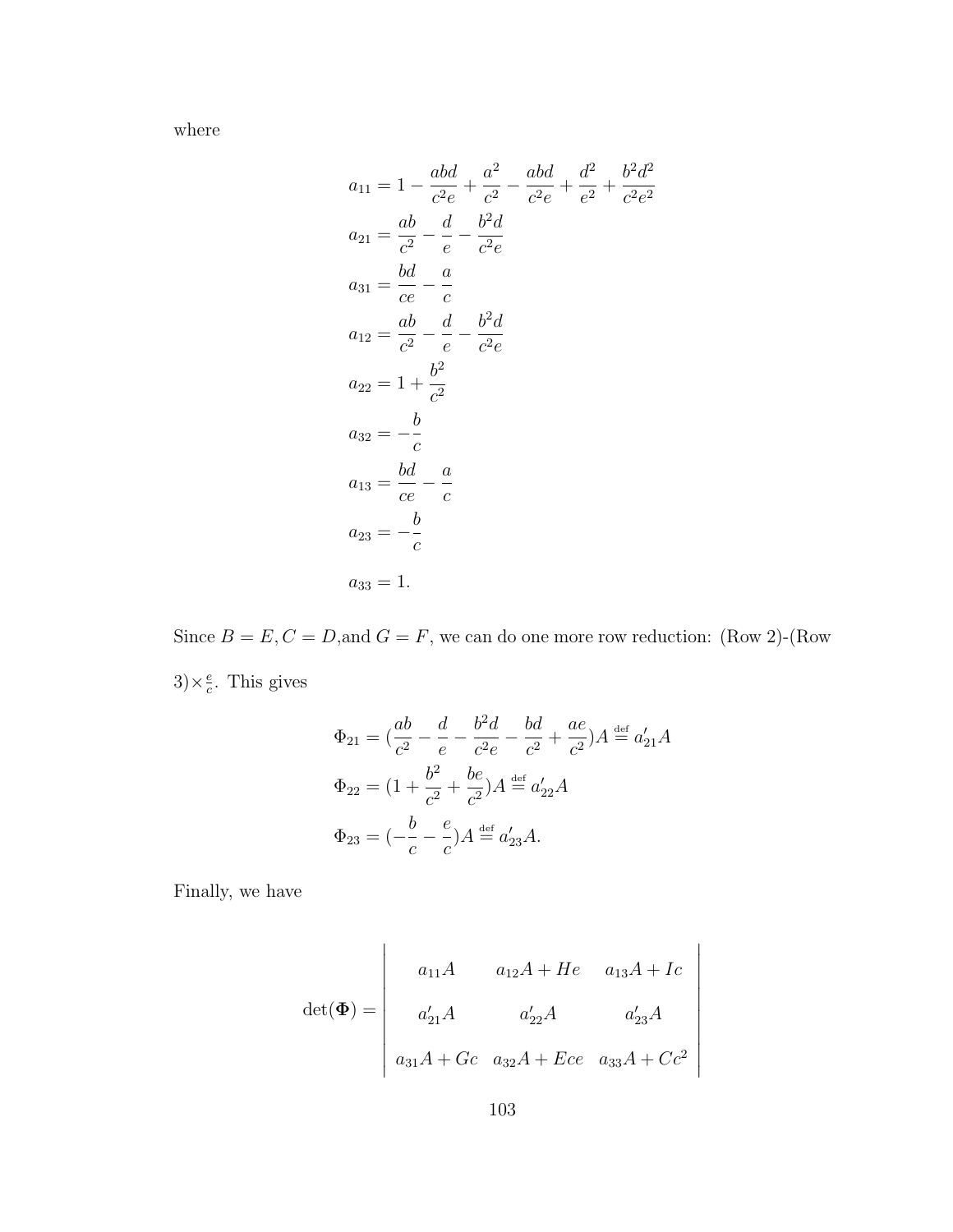where, with  $L \stackrel{\text{def}}{=} ae - bd$ ,

$$
a_{11} = \frac{c^2|p|^2 + L^2}{c^2e^2}, \quad a'_{21} = \frac{L(b+e) - c^2d}{c^2e}, \quad a_{31} = -\frac{L}{ce},
$$
  
\n
$$
a_{12} = \frac{bL - c^2d}{c^2e}, \quad a'_{22} = \frac{b^2 + c^2 + be}{c^2}, \quad a_{32} = -\frac{b}{c},
$$
  
\n
$$
a_{13} = -\frac{L}{ce}, \quad a'_{23} = -\frac{b+e}{c}, \quad a_{33} = 1.
$$

Then the determinant is

$$
det(\Phi) = A(a_{11}A(a'_{22}A + Cc^2a'_{22} - a'_{23}a_{32}A - a'_{23}Ece)
$$

$$
-(a_{12}A + He)(a'_{21}A + a'_{21}Ce^2 - a'_{23}a_{31}A - a'_{23}Ge)
$$

$$
+(a_{13}A + Ic)(a'_{21}a_{32}A + a'_{21}Ece - a'_{22}a_{31}A - a'_{22}Ge)).
$$

Here we further reduce the determinant. First, notice that

$$
a'_{22} = \frac{b^2 + c^2 + be}{c^2} = 1 + (-\frac{b}{c})(-\frac{b+e}{c}) = 1 + a_{32}a'_{23}.
$$

Thus,

$$
a'_{22}A - a'_{23}a_{32}A = A.
$$

Also, we have

$$
a_{21}'-a_{23}'a_{31}=\frac{L(b+e)-c^2d}{c^2e}-(\frac{-b-e}{c})(\frac{-L}{ce})=-\frac{d}{e}
$$

and

$$
a'_{21}a_{32} - a'_{22}a_{31} = \frac{L(b+e) - c^2d}{c^2e} \cdot \frac{-b}{c} - (\frac{b^2 + be}{c^2} + 1) \cdot \frac{-L}{ce} = \frac{a}{c}.
$$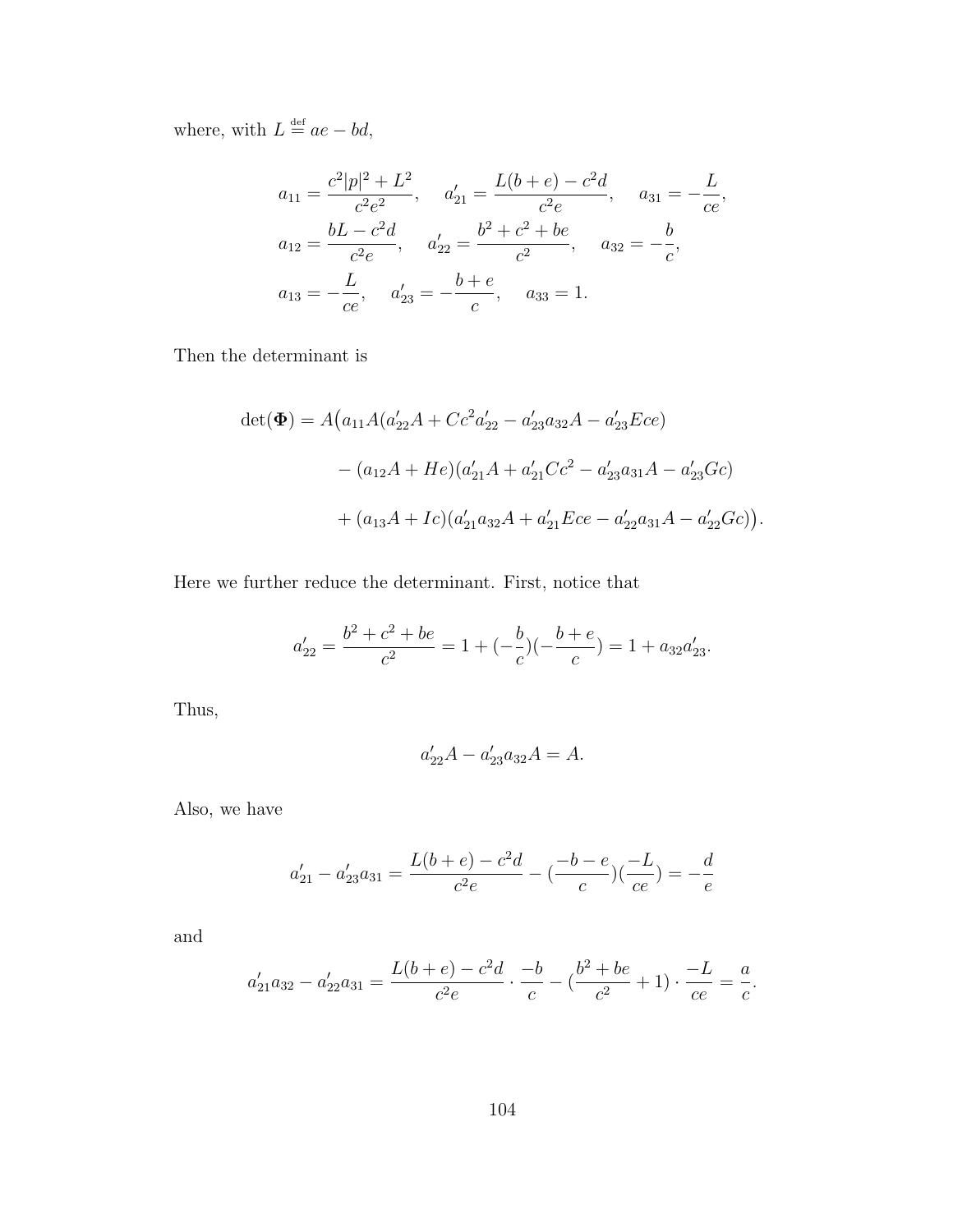Then the determinant is now

$$
det(\Phi) = A(a_{11}A(A + Cc^2 a'_{22} - a'_{23}Ece)
$$
  
\n
$$
- (a_{12}A + He)(-\frac{d}{e}A + a'_{21}Cc^2 - a'_{23}Gc)
$$
  
\n
$$
+ (a_{13}A + Ic)(\frac{a}{c}A + a'_{21}Ece - a'_{22}Gc)
$$
  
\n
$$
= (a_{11} + a_{12}\frac{d}{e} + a_{13}\frac{a}{c})A^3
$$
  
\n
$$
+ (a_{11}a'_{22}Cc^2 - a_{11}a'_{23}Ece + Hd - a_{12}a'_{21}Cc^2
$$
  
\n
$$
+ a_{12}a'_{23}Gc + Ia + a_{13}a'_{21}Ece - a_{13}a'_{22}Gc)A^2
$$
  
\n
$$
+ (-a'_{21}CHc^2e + a'_{23}GHce + a'_{21}IEc^2e - a'_{22}IGc^2)A
$$
  
\n
$$
\stackrel{\text{def}}{=} P_1A^3 + P_2A^2 + P_3A.
$$

We compute  $P_1$  first.

$$
P_1 = a_{11} + a_{12} \frac{d}{e} + a_{13} \frac{a}{c}
$$
  
=  $\frac{c^2 |p|^2 + L^2}{c^2 e^2} + \frac{bdL - c^2 d^2}{c^2 e^2} - \frac{Lae}{c^2 e^2}$   
=  $\frac{1}{c^2 e^2} (c^2 e^2 + L^2 + L(bd - ae))$   
=  $\frac{1}{c^2 e^2} (c^2 e^2 + L^2 - L^2)$   
= 1.

Now let's simplify  $P_2$ ;

$$
P_2 = Cc^2(a_{11}a'_{22} - a_{12}a'_{21}) + Ece(a_{13}a'_{21} - a_{11}a'_{23})
$$

$$
+ Gc(a_{12}a'_{23} - a_{13}a'_{22}) + \frac{1}{2g}(\frac{q^0}{p^0}d - a).
$$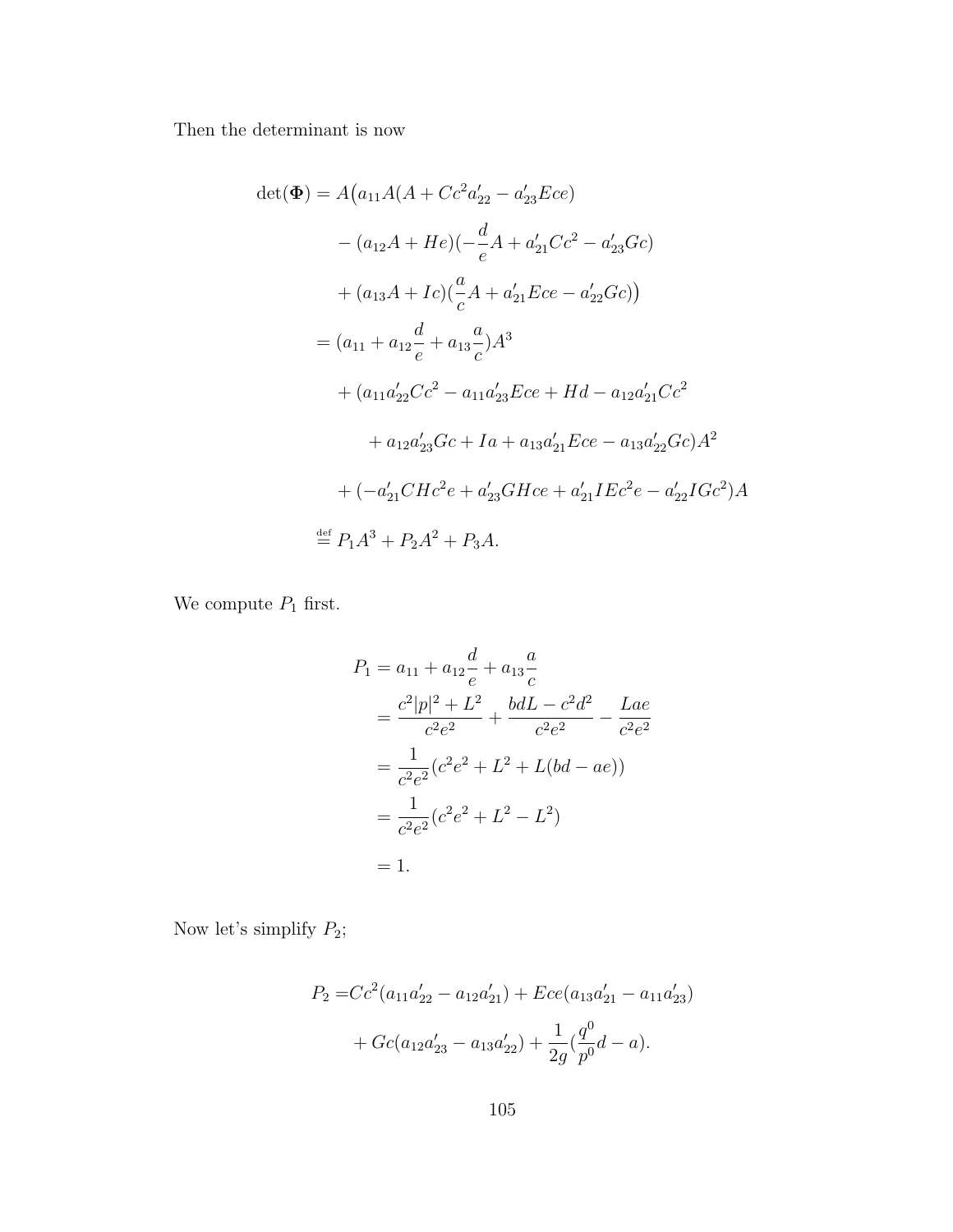Firstly,

$$
a_{11}a'_{22} - a_{12}a'_{21}
$$
  
=  $\frac{1}{c^4e^2}((c^2|p|^2 + L^2)(b^2 + c^2 + be) - (bL - c^2d)(L(e + b) - c^2d))$   
=  $\frac{1}{c^4e^2}(c^4(|p|^2 - d^2) + b^2c^2|p|^2 + bc^2(|p|^2e + 2Ld) + c^2(L^2 + Lde))$   
=  $1 + \frac{1}{c^2e^2}(b^2|p|^2 + b(|p|^2e + 2Ld) + L^2 + Lde)$   
=  $1 + \frac{1}{c^2e^2}(b^2e^2 + |p|^2be + e^2a^2 + e^2ad - bd^2e)$   
=  $\frac{1}{c^2e^2}(|q|^2e^2 + be^3 + e^2ad)$   
=  $\frac{1}{c^2}(|q|^2 + be + ad)$ .

We also have

$$
a_{13}a'_{21} - a_{11}a'_{23}
$$
  
=  $\frac{1}{b^3e^2}(-L^2(e+b) + Lc^2d + (c^2|p|^2 + L^2)(b+e))$   
=  $\frac{1}{b^3e^2}(Lc^2d + bc^2|p|^2 + c^2|p|^2e)$   
=  $\frac{1}{b^3e^2}(c^2dea - bc^2d^2 + bc^2|p|^2 + c^2|p|^2e)$   
=  $\frac{1}{be}(ad + be + |p|^2).$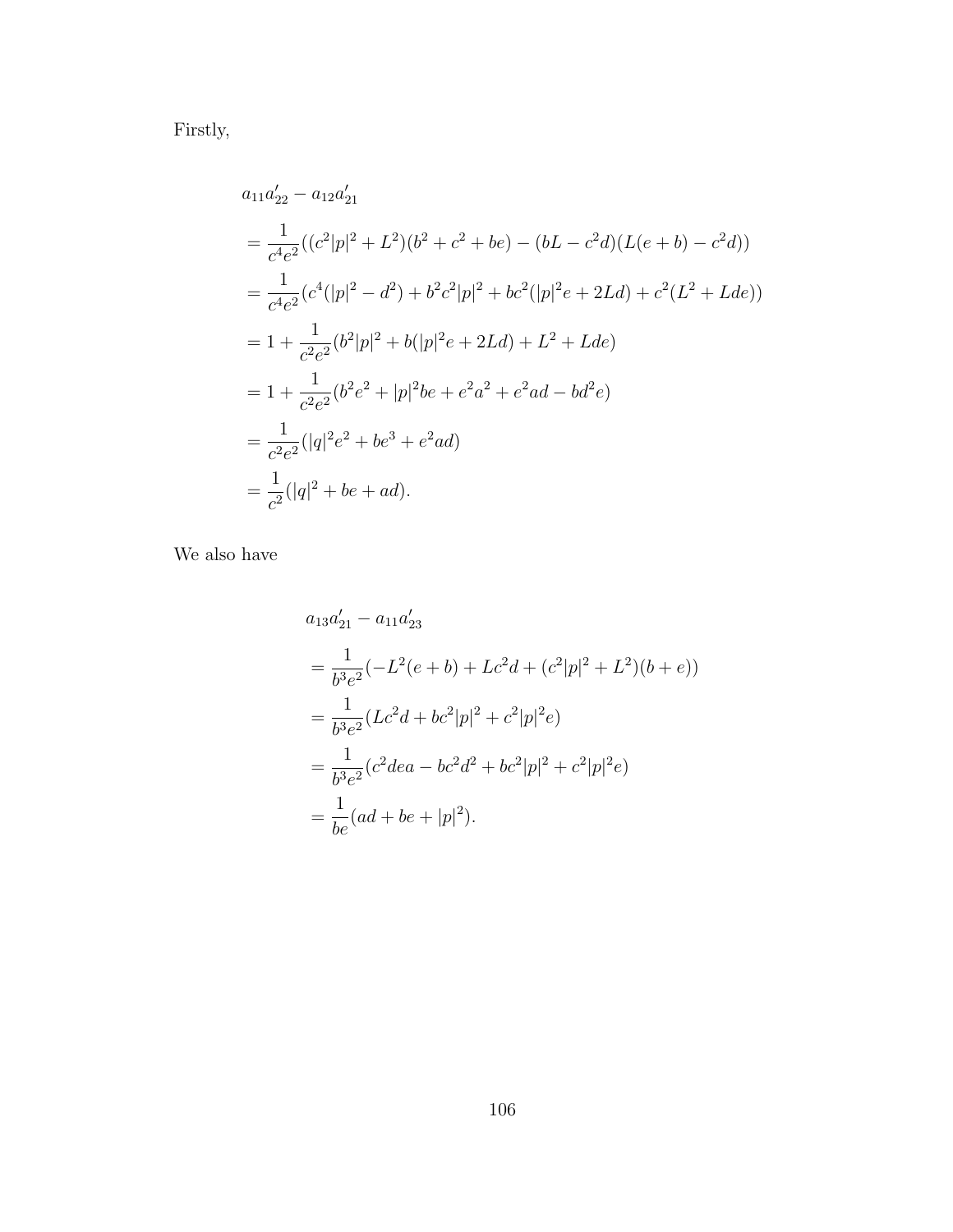Lastly,

$$
a_{12}a'_{23} - a_{13}a'_{22}
$$
  
=  $\frac{1}{c^3e}((bL - c^2d)(-b - e) + L(b^2 + c^2 + be))$   
=  $\frac{1}{c^3e}(c^2d(b + e) + Lc^2)$   
=  $\frac{1}{c^3e}(c^2db + c^2de + c^2ea - c^2bd)$   
=  $\frac{a + d}{c}$ 

Thus, we have

$$
P_2 = C(ad + be + |q|^2) + E(ad + be + |p|^2) + G(a + d) + \frac{1}{2g}(\frac{q^0}{p^0}d - a).
$$

We have that

$$
B = E = \frac{1}{p^0} \frac{(p+q) \cdot w}{2g(p^0 + q^0 + \sqrt{s})^2 s^{\frac{3}{2}}} (4q^0(p^0 + q^0 + \sqrt{s}) - g^2 \sqrt{s} (q^0 + \sqrt{s}))
$$
  
= 
$$
\frac{(a+d)}{2gp^0} \frac{(\gamma - 1)^2}{|p+q|^4} (4q^0(\gamma + 1) - g^2(q^0 + \sqrt{s}))
$$

and

$$
C = D = \frac{(p+q) \cdot w}{2g(p^0 + q^0 + \sqrt{s})^2 s^{\frac{3}{2}}} (-4(p^0 + q^0 + \sqrt{s}) + g^2 \sqrt{s})
$$

$$
= \frac{(a+d)}{2g} \frac{(\gamma - 1)^2}{|p+q|^4} (-4(\gamma + 1) + g^2)
$$

and

$$
G = \frac{g}{2\sqrt{s}(p^0 + q^0 + \sqrt{s})} = \frac{(\gamma - 1)g}{2|p + q|^2}.
$$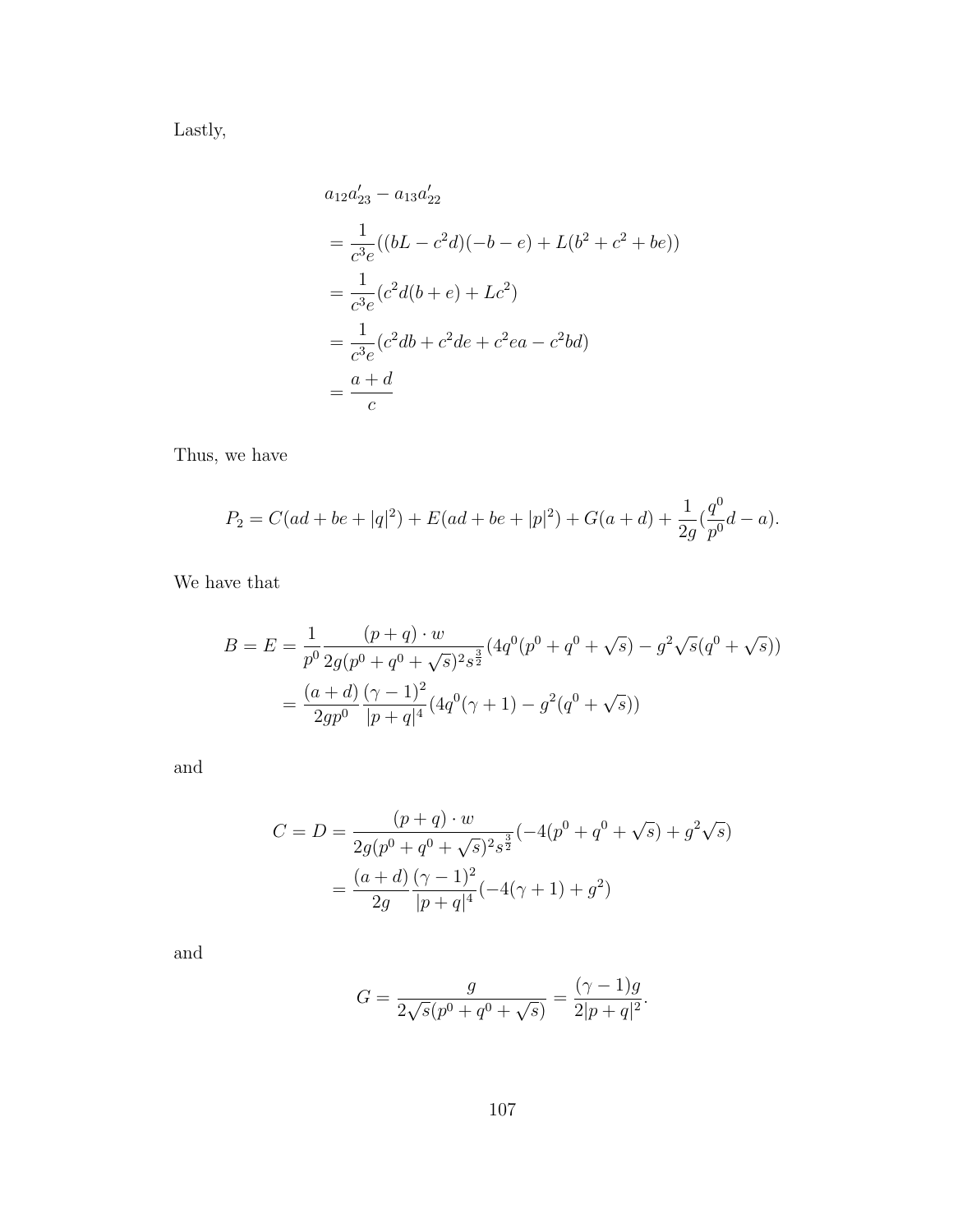Let us reduce  $P_2$ .

$$
P_2 = C(ad + be + |q|^2) + E(ad + be + |p|^2) + G(a + d) + \frac{1}{2g}(\frac{q^0}{p^0}d - a)
$$
  
\n
$$
= \frac{(\gamma - 1)^2(p+q) \cdot w}{2gp^0[p+q]^4} ((|q|^2 + ad + be)(p^0g^2 - 4p^0(\gamma + 1))
$$
  
\n
$$
+ (|p|^2 + ad + be)(4q^0(\gamma + 1) - g^2(q^0 + \sqrt{s}))
$$
  
\n
$$
+ \frac{|p+q|^2}{(\gamma - 1)}p^0g^2 + \frac{|p+q|^4}{(\gamma - 1)^2}\frac{(q^0d - p^0a)}{a + d})
$$
  
\n
$$
= \frac{(\gamma - 1)^2(p+q) \cdot w}{2gp^0[p+q]^4} ((ad + be)(4(q^0 - p^0)(\gamma + 1) + g^2(p^0 - q^0) - g^2\sqrt{s})
$$
  
\n
$$
+ (4\gamma + 4 - g^2)(|p|^2q^0 - |q|^2p^0) - g^2|p|^2\sqrt{s}
$$
  
\n
$$
+ \frac{|p+q|^2}{(\gamma - 1)}p^0g^2 + \frac{|p+q|^4}{(\gamma - 1)^2}\frac{(q^0d - p^0a)}{a + d})
$$
  
\n
$$
= \frac{(\gamma - 1)^2(p+q) \cdot w}{2gp^0[p+q]^4} ((ad + be)((q^0 - p^0)(4\gamma + 4 - g^2) - g^2\sqrt{s})
$$
  
\n
$$
+ (4\gamma + 4 - g^2)(p^0 - q^0)(1 + p^0q^0) - g^2|p|^2\sqrt{s}
$$
  
\n
$$
+ \frac{|p+q|^2}{(\gamma - 1)}p^0g^2 + \frac{|p+q|^4}{(\gamma - 1)^2}\frac{(q^0d - p^0a)}{a + d})
$$
  
\n
$$
= \frac{(\gamma - 1)^2(p+q) \cdot w}{2gp^0[p+q]^4} ((1 + p^0q^0 - ad - be)(p^0 - q^0)(4\gamma + 4 - g^2)
$$
  
\n
$$
- (ad + be + |p|^2)g^2\sqrt{s}
$$
  
\n
$$
+ \frac{|p+q|^2}{(\
$$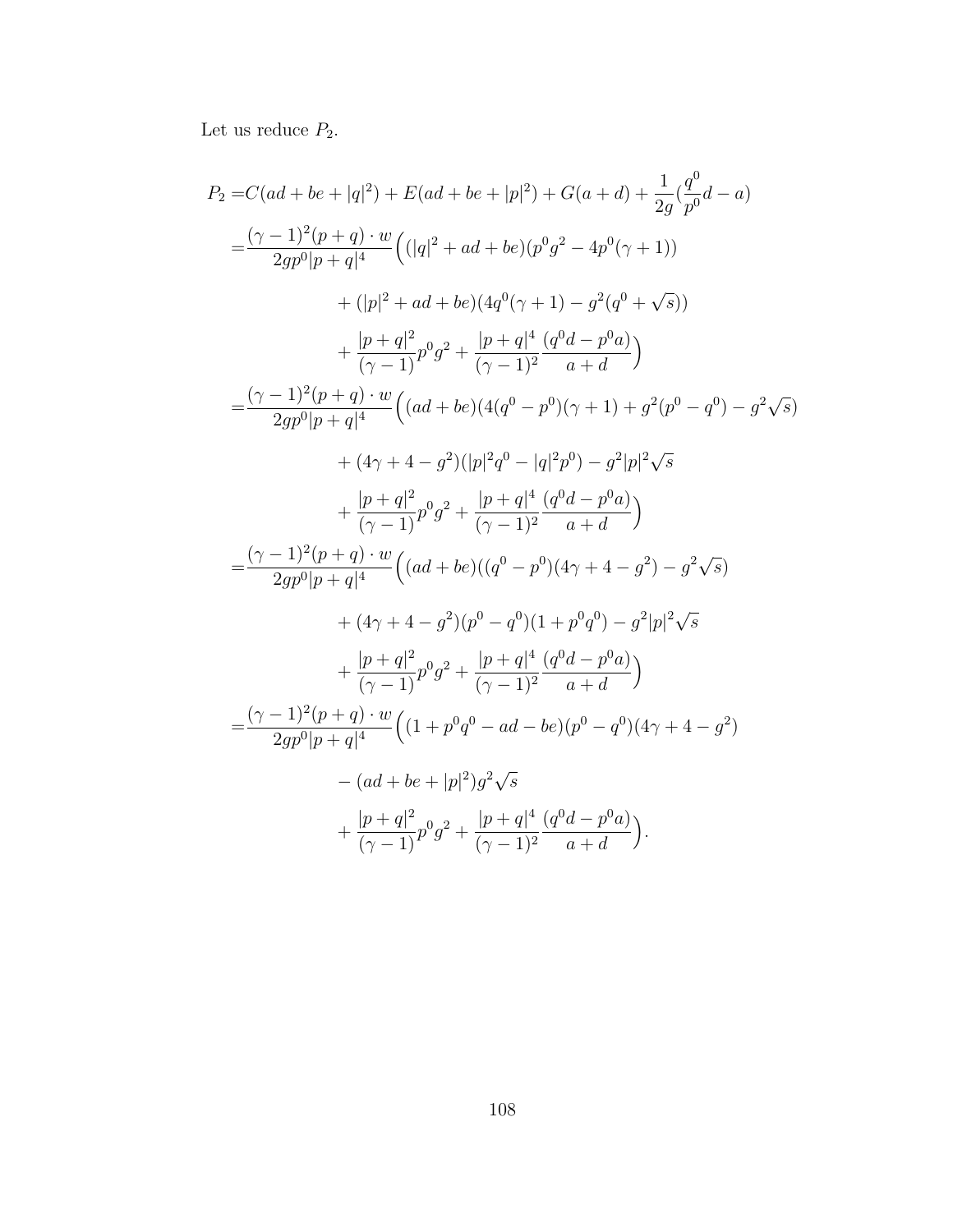Thus, we obtain that

$$
P_2 = \frac{(\gamma - 1)^2 (p + q) \cdot w}{2gp^0 |p + q|^4} \left( (1 + p^0 q^0 - ad - be)(p^0 - q^0)(4\gamma + 4 - g^2) \right.- (ad + be + |p|^2) g^2 \sqrt{s} + \frac{|p + q|^2}{(\gamma - 1)} p^0 g^2 + \frac{|p + q|^4}{(\gamma - 1)^2} \frac{(q^0 d - p^0 a)}{a + d} \right).
$$
(5.2.2)

Here, we note that  $|a|, |b|, |c| \leq q^0$  and  $|d|, |e| \leq p^0$ . Since we also have  $g \leq$  $\sqrt{s}$  $\lesssim$  $\sqrt{p^0q^0}$ , we can conclude that  $|P_2| \lesssim q^0 \left(1 + \frac{1}{g}\right)$ .

We now simplify  $P_3$ .

$$
P_3 = -a'_{21}CHc^2e + a'_{23}GHce + a'_{21}IEc^2e - a'_{22}IGc^2
$$
  
=  $a'_{21}c^2e(IE - CH) + G(a'_{23}Hce - a'_{22}Ic^2)$   
=  $(abe - bde + ae^2 - c^2d - b^2d)(IE - CH) - G((b + e)He + I(b^2 + c^2 + be))$ 

Notice that

$$
IE - CH = -\frac{1}{2g}E - \frac{q^0}{2gp^0}C
$$
  
=  $-\frac{1}{2g}(-C\frac{q^0}{p^0} - \frac{(a+d)g\sqrt{s}}{2p^0} \frac{(\gamma-1)^2}{|p+q|^4} + C\frac{q^0}{p^0})$   
=  $\frac{(a+d)(\gamma-1)^2\sqrt{s}}{4p^0|p+q|^4}.$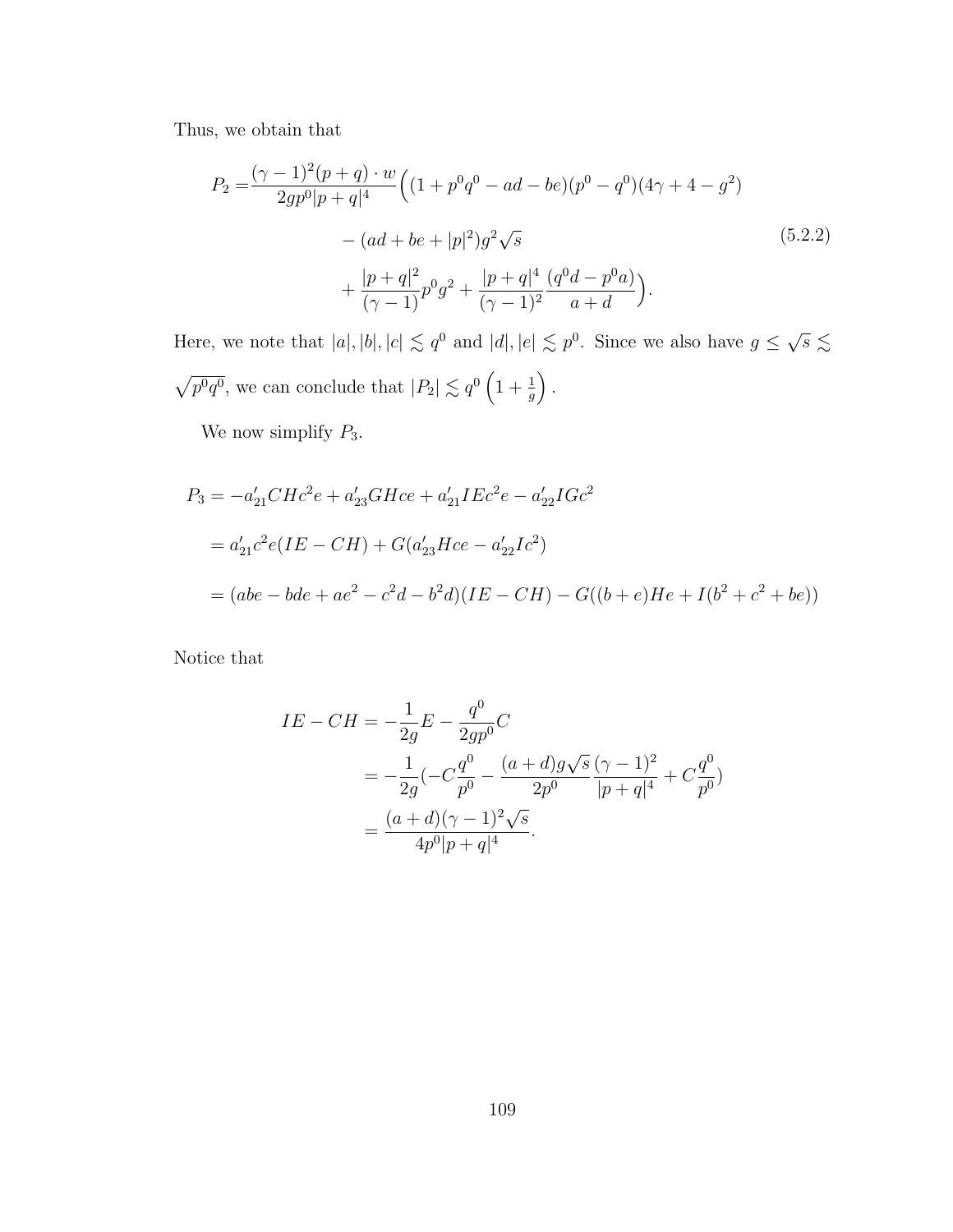Finally,

$$
P_3 = \frac{(a+d)(\gamma - 1)^2 \sqrt{s}}{4p^0|p+q|^4} (abe - bde + ae^2 - c^2d - b^2d)
$$
  
+ 
$$
\frac{(\gamma - 1)}{4p^0|p+q|^2} (q^0(-be - e^2) + p^0(b^2 + c^2 + be))
$$
  
= 
$$
\frac{(\gamma - 1)}{4p^0|p+q|^2} (\frac{(a+d)(abe - bde + ae^2 - c^2d - b^2d)}{p^0 + q^0 + \sqrt{s}}
$$
  
+ 
$$
be(p_q - q^0) + p^0(|q|^2 - a^2) - q^0(|p|^2 - d^2))
$$
  
= 
$$
\frac{(\gamma - 1)}{4p^0|p+q|^2} \frac{1}{p^0 + q^0 + \sqrt{s}} ((e^2a - bde + abe - b^2d - c^2d)(a + d)
$$
  
+ 
$$
(p^0 + q^0 + \sqrt{s})(p^0(be + |q|^2 - a^2) + q^0(-be - |p|^2 + d^2)))
$$
  
= 
$$
\frac{(\gamma - 1)}{4p^0|p+q|^2} \frac{1}{p^0 + q^0 + \sqrt{s}} (I_1 + I_2)
$$

Here, we have

$$
I_1 = (e^2a - bde + abe - b^2d - c^2d)(a + d)
$$
  
=  $(a^2 - d^2)(ad + be) + (a^2 - d^2)((p^0)^2 - 1) + (ad + d^2)((p^0)^2 - (q^0)^2)$   
=  $(a^2 - d^2)(ad + be - 1) + (p^0)^2(a^2 + ad) - q^2(ad + d^2)$ 

and

$$
I_2 = (p^0 + q^0 + \sqrt{s})(p^0(be + |q|^2 - a^2) + q^0(-be - |p|^2 + d^2)) \stackrel{\text{def}}{=} (p^0 + q^0 + \sqrt{s})I_3.
$$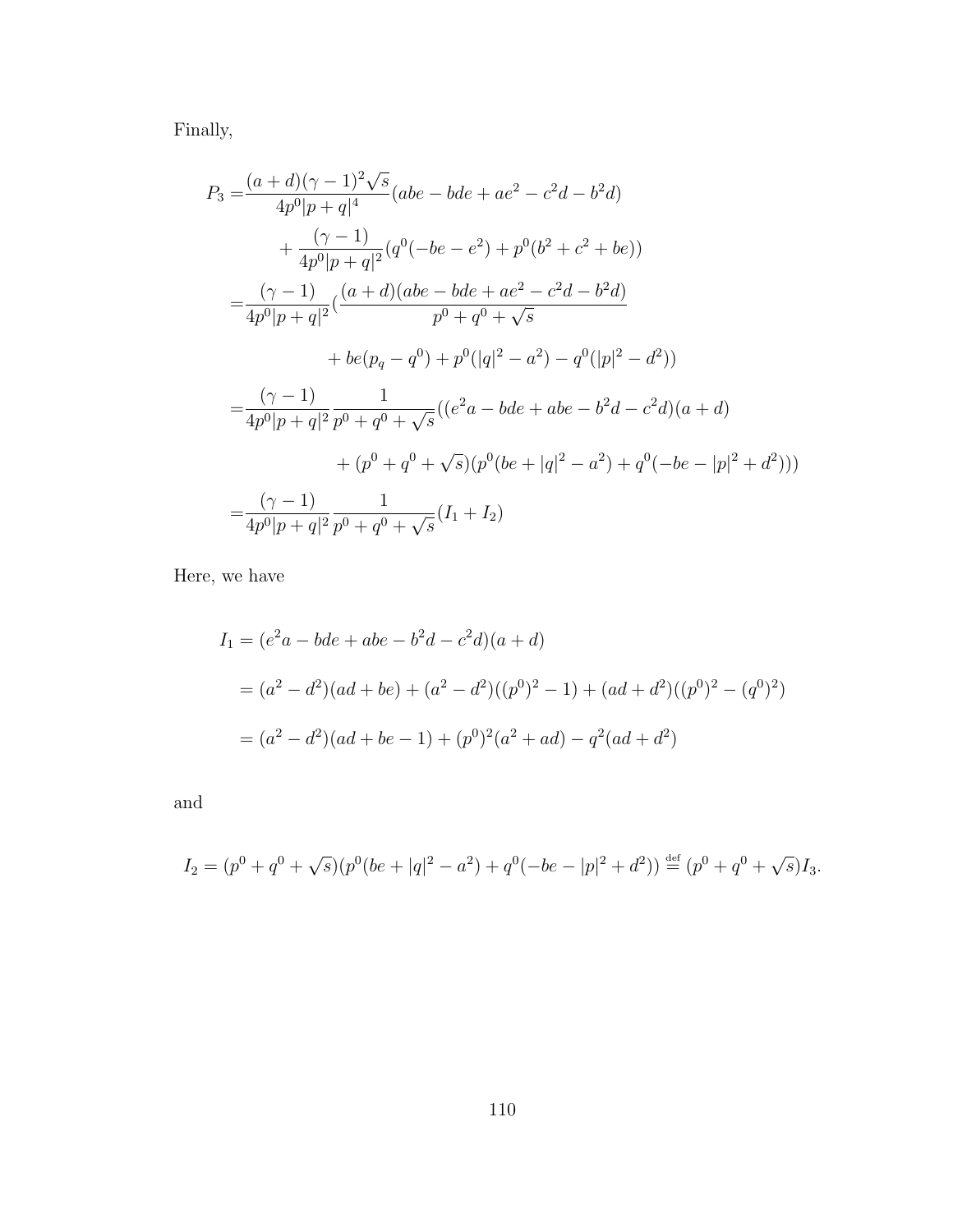Then,

$$
I_1 + I_2 = \sqrt{s}I_3 + (ad + be)(a^2 - d^2 + (p^0)^2 - (q^0)^2) - (a^2 - d^2)
$$
  
+  $(p^0)^2|q|^2 - (q^0)^2|p|^2 + p^0q^0(-|p|^2 + d^2 + |q|^2 - a^2)$   
=  $\sqrt{s}I_3 + (ad + be - p^0q^0)(a^2 - d^2 + (p^0)^2 - (q^0)^2)$   
 $- (a^2 - d^2) + (p^0)^2|q|^2 - (q^0)^2|p|^2$   
=  $\sqrt{s}I_3 + (1 + p^0q^0 - ad - be)(d^2 - a^2 - (p^0)^2 + (q^0)^2)$   
=  $\sqrt{s}I_3 + (1 + p^0q^0 - ad - be)(-e^2 + b^2 + c^2).$ 

Therefore, we get

$$
P_3 = \frac{(\gamma - 1)^2}{4p^0\sqrt{s}|p+q|^4} (\sqrt{s}((be + e^2)(p^0 - q^0)) + (1 + p^0q^0 - ad - be)(\sqrt{s}p^0 - e^2 + b^2 + c^2)).
$$
\n(5.2.3)

By Cauchy-Schwarz inequality, it can be shown that

$$
(1 + p0q0 - ad - be) > 1.
$$

Remark that  $P_2$  and  $P_3$  are not independent of A because both still contain the term  $\frac{g(a+d)(\gamma-1)}{|p+q|^2}$  which is equal to  $\frac{2}{\theta}(A-1+\frac{\theta}{2})$ . Let  $K \stackrel{\text{def}}{=} \frac{g(a+d)(\gamma-1)}{|p+q|^2}$  $\frac{+a)(\gamma-1)}{|p+q|^2}$ . Since  $\eta$ (a + d)(*l* 

$$
K = \frac{g(a+d)(\gamma - 1)}{|p+q|^2} = \frac{((p+q) \cdot w)g}{(p^0 + q^0 + \sqrt{s})\sqrt{s}},
$$

 $|K|$  is bounded by 1. Then we can write the Jacobian as a cubic polynomial in K as in the following proposition: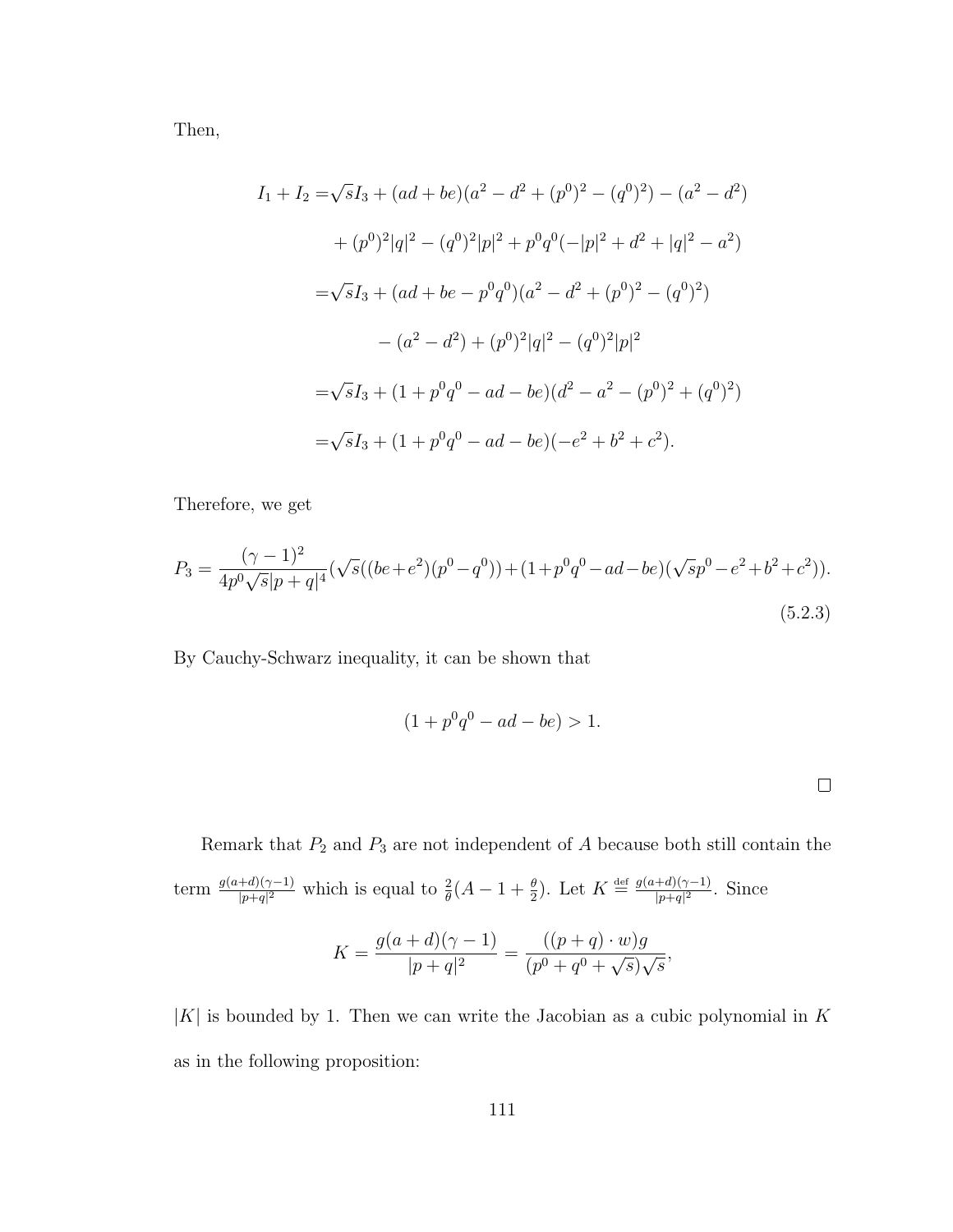#### <span id="page-118-0"></span>Proposition 5.2.3.

$$
\det\left(\frac{\partial u}{\partial p}\right) = D_1 K^3 + D_2 K^2 + D_3 K + D_4
$$

where  $|K| \leq 1$ ,  $|D_1| \lesssim q^0$  and  $|D_2|, |D_3|, |D_4| \lesssim \frac{q^0}{q}$  $\frac{p^{\mathsf{o}}}{g}$  .

Thus, we obtain the following corollary:

#### Corollary 5.2.4.

$$
\left|\det\left(\frac{\partial u}{\partial p}\right)\right| \lesssim q^0 \left(1 + \frac{1}{g}\right).
$$

Proof. (Proof for Proposition [5.2.3\)](#page-118-0) Let's rewrite the constant coefficients A through  $I$  and the coefficients  $P_2$  and  $P_3$  in terms of  $K.$ 

$$
A = (1 - \frac{\theta}{2}) + \frac{\theta}{2}K
$$
  
\n
$$
B = E = K \cdot \frac{1}{2p^0 g^2 s} (4q^0 - \frac{g^2 s(\sqrt{s} + q^0)(\gamma - 1)}{|p + q|^2})
$$
  
\n
$$
C = D = K \cdot \frac{1}{2g^2 s} (-4 + \frac{g^2 s(\gamma - 1)}{|p + q|^2})
$$
  
\n
$$
F = G = \frac{g(\gamma - 1)}{2|p + q|^2}
$$
  
\n
$$
H = \frac{q^0}{2p^0 g}
$$
  
\n
$$
I = \frac{-1}{2g}
$$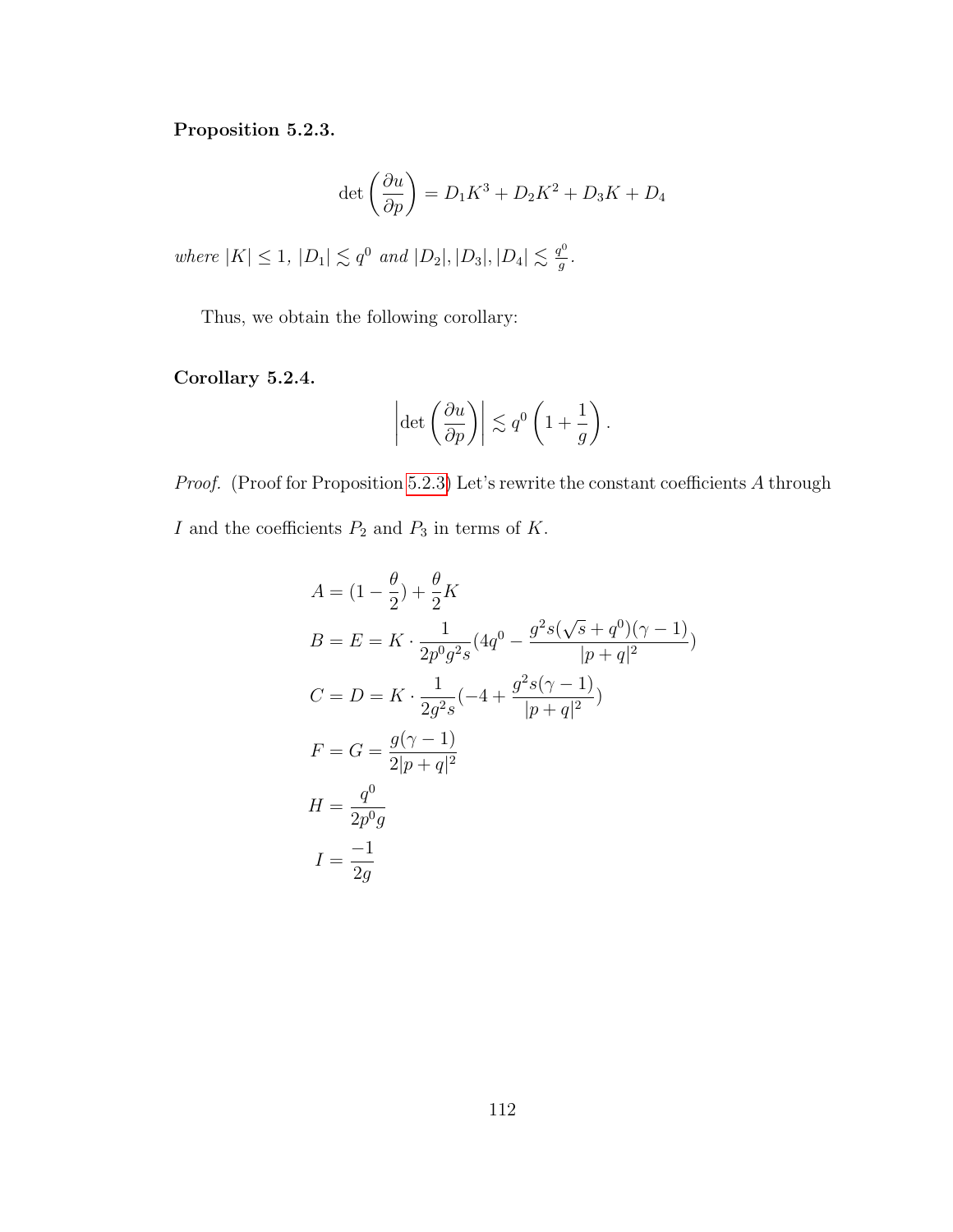Now, express  $P_2$  in terms of K.

$$
P_2 = C(ad + be + |q|^2) + E(ad + be + |p|^2) + G(a + d) + \frac{1}{2g}(\frac{q^0}{p^0}d - a)
$$
  
=  $K\left(\frac{(\gamma - 1)}{2|p + q|^2 p^0 g^2} \{ (1 + p^0 q^0 - ad - be)(p^0 - q^0)(4\gamma + 4 - g^2) - (ad + be + |p|^2)g^2 \sqrt{s} \} + \frac{1}{2}\right) + \frac{1}{2g}(\frac{q^0}{p^0}d - a)$   
= :  $P_{21}K + P_{22}$ 

For  $P_3$ , we have

$$
P_3 = \frac{(a+d)(\gamma - 1)^2 \sqrt{s}}{4p^0|p+q|^4} (abe - bde + ae^2 - c^2d - b^2d)
$$
  
+ 
$$
\frac{(\gamma - 1)}{4p^0|p+q|^2} (q^0(-be - e^2) + p^0(b^2 + c^2 + be))
$$
  
= 
$$
\frac{(\gamma - 1)\sqrt{s}}{4p^0|p+q|^2g} \Big( K(abe - bde - ae^2 - c^2d - b^2d)
$$
  
+ 
$$
\frac{g}{\sqrt{s}} \{ (q^0(-be - e^2) + p^0(b^2 + c^2 + be)) \} \Big)
$$
  
= 
$$
\frac{(abe - bde - ae^2 - c^2d - b^2d)}{4p^0(p^0 + q^0 + \sqrt{s})g} K
$$
  
+ 
$$
\frac{((q^0(-be - e^2) + p^0(b^2 + c^2 + be))}{4p^0(p^0 + q^0 + \sqrt{s})\sqrt{s}}
$$

 $\stackrel{\text{\tiny def}}{=} P_{31}K + P_{32}$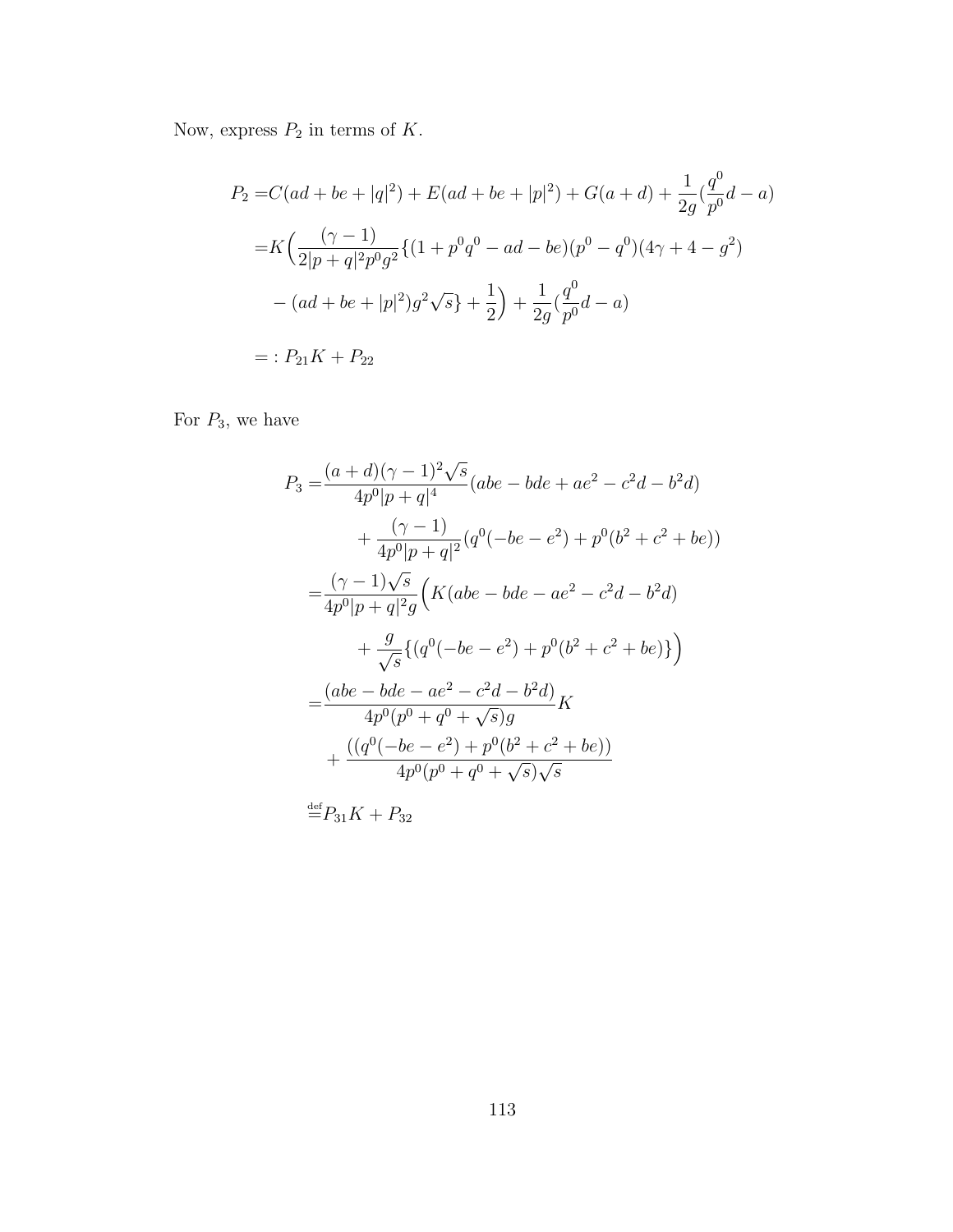Now, the determinant is

$$
\det(\Phi) = A^3 + A^2 P_2 + AP_3
$$
  
=  $\left( (1 - \frac{\theta}{2}) + \frac{\theta}{2} K \right)^3 + \left( (1 - \frac{\theta}{2}) + \frac{\theta}{2} K \right)^2 (P_{21} K + P_{22})$   
+  $\left( (1 - \frac{\theta}{2}) + \frac{\theta}{2} K \right) (P_{31} K + P_{32})$   
=  $\left( (\frac{\theta}{2})^3 + P_{21} (\frac{\theta}{2}) \right) K^3 + \left( \frac{\theta}{2} (1 - \frac{\theta}{2}) (\frac{3\theta}{2} + 2P_{21}) + \frac{\theta}{2} (P_{22} (\frac{\theta}{2}) + P_{31}) \right) K^2$   
+  $\left( 3(1 - \frac{\theta}{2})^2 \frac{\theta}{2} + (1 - \frac{\theta}{2})^2 P_{21} + \theta (1 - \frac{\theta}{2}) P_{22} + (1 - \frac{\theta}{2}) P_{31} + \frac{\theta}{2} P_{32} \right) K$   
+  $\left( (1 - \frac{\theta}{2})^3 + P_{22} (1 - \frac{\theta}{2})^2 + P_{32} (1 - \frac{\theta}{2}) \right)$   
= :  $D_1 K^3 + D_2 K^2 + D_3 K + D_4$ .

Since we have  $|P_{21}| \lesssim q^0$  and  $|P_{22}|, |P_{31}|, |P_{32}| \lesssim \frac{q^0}{q}$  $\frac{q^0}{g}$ , we obtain that  $|D_1| \lesssim q^0$  and  $|D_2|, |D_3|, |D_4| \lesssim \frac{q^0}{q}$  $\Box$  $\frac{q^{\nu}}{g}$  and this completes the proof.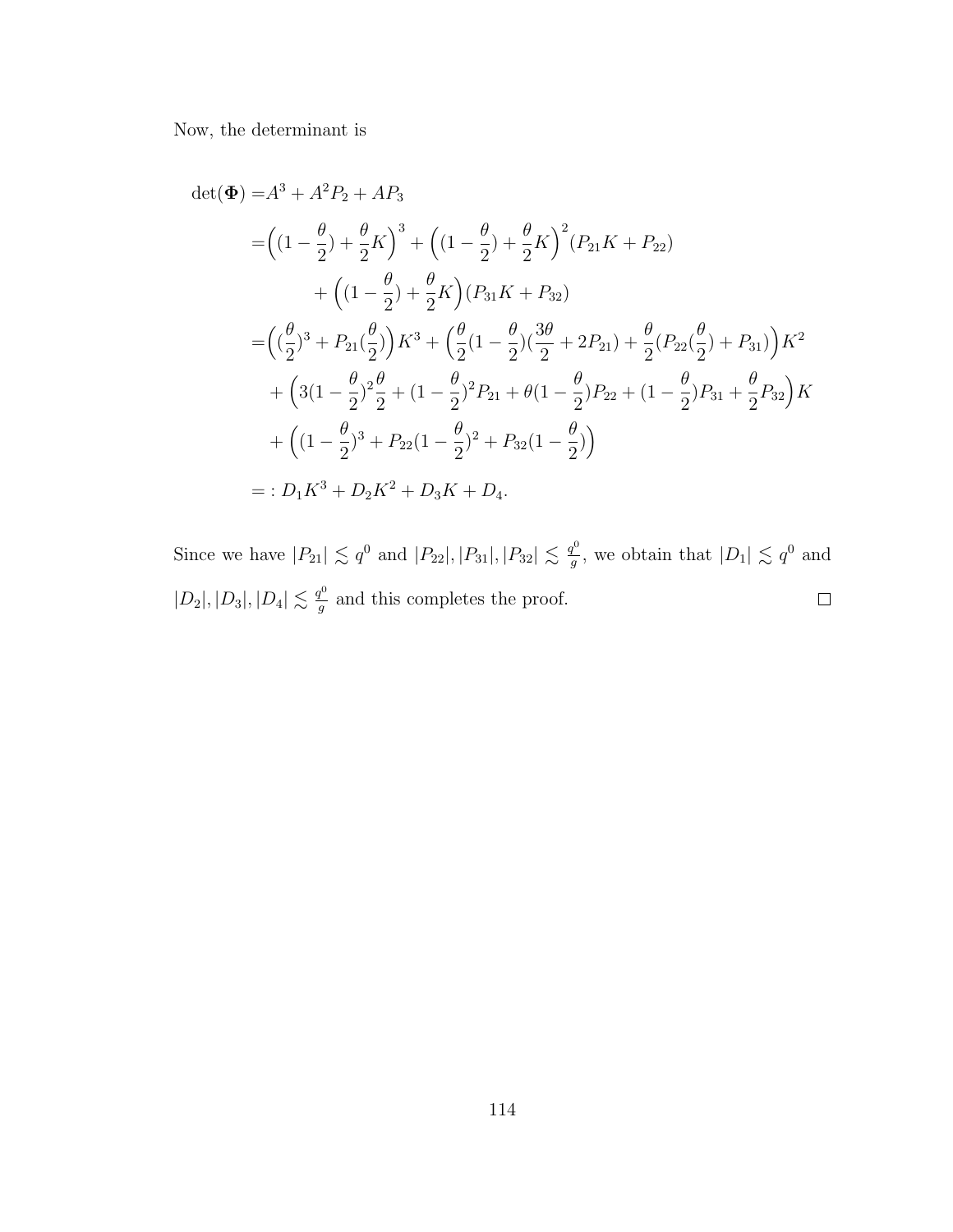## Chapter 6

# Appendix

## 6.1 On the relativistic collsional scattering angle

Consider the center-of-momentum expression for the collision operator. Under the expression, note that

$$
p' - q' = gw + g(\gamma - 1)(p + q)\frac{(p + q) \cdot w}{|p + q|^2}
$$

$$
= gw + \sqrt{s}(p'^0 - q'^0)(\gamma - 1)(p + q)\frac{1}{|p + q|^2}
$$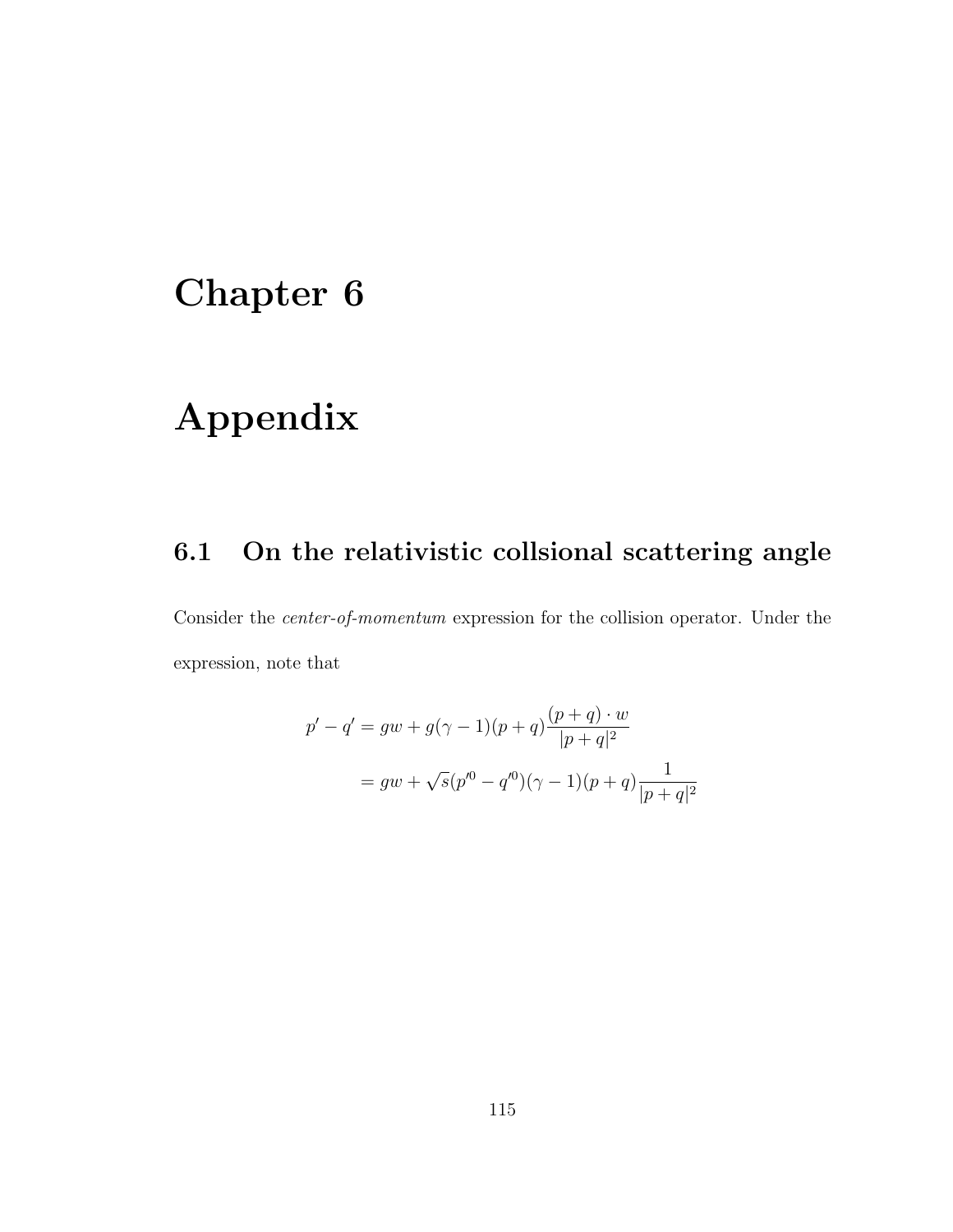Thus, w can be represented as

$$
w = \frac{1}{g}(p' - q' - \sqrt{s}(p'^0 - q'^0)(\gamma - 1)(p + q)\frac{1}{|p + q|^2})
$$
  
= 
$$
\frac{1}{g}(p' - q' - (p'^0 - q'^0)\frac{p' + q'}{p^0 + q^0 + \sqrt{s}})
$$
  
= 
$$
\frac{(p' - q')(p'^0 + q'^0 + \sqrt{s}) - (p'^0 - q'^0)(p' + q')}{g(p'^0 + q'^0 + \sqrt{s})}
$$
  
= 
$$
\frac{(\sqrt{s} + 2q'^0)p' - (\sqrt{s} + 2p'^0)q'}{g(p^0 + q^0 + \sqrt{s})}.
$$

On the other hand,

$$
\cos \theta = \frac{(p^{\mu} - q^{\mu})(p'_{\mu} - q'_{\mu})}{g^2}
$$
  
\n
$$
= \frac{-(p^0 - q^0)(p'^0 - q'^0) + (p - q) \cdot (p' - q')}{g^2}
$$
  
\n
$$
= \frac{1}{g^2} \Big( -(p^0 - q^0) \Big( \frac{g}{\sqrt{s}} w \cdot (p + q) \Big) + (p - q) \cdot (gw + g(\gamma - 1)(p + q) \frac{(p + q) \cdot w}{|p + q|^2} \Big) \Big)
$$
  
\n
$$
= \frac{1}{g^2} \Big( -(p^0 - q^0) \Big( \frac{g}{\sqrt{s}} w \cdot (p + q) \Big) + g(p - q) \cdot w + g(p^{0^2} - q^{0^2}) \frac{(p + q) \cdot w}{\sqrt{s}(p^0 + q^0 + \sqrt{s})} \Big)
$$
  
\n
$$
= \frac{1}{g\sqrt{s}(p^0 + q^0 + \sqrt{s})} \Big( -(p^0 - q^0)(p^0 + q^0 + \sqrt{s})w \cdot (p + q)
$$
  
\n
$$
+ \sqrt{s}(p - q) \cdot w(p^0 + q^0 + \sqrt{s}) + w \cdot (p + q)(p^{0^2} - q^{0^2}) \Big)
$$
  
\n
$$
= \frac{-(p^0 - q^0)w \cdot (p + q) + (p - q) \cdot w(p^0 + q^0 + \sqrt{s})}{g(p^0 + q^0 + \sqrt{s})}
$$
  
\n
$$
= \frac{(\sqrt{s} + 2q^0)p - (\sqrt{s} + 2p^0)q}{g(p^0 + q^0 + \sqrt{s})} \cdot w
$$
  
\n
$$
= k \cdot w.
$$

Note that  $|k| = 1$ . This expression on  $\cos \theta$  gives us the intuition on the relationship between  $\cos \theta$  expressed as the Lorentzian inner product of 4-vectors and that expressed as the usual Euclidean inner product of 3-vectors. Thus, we can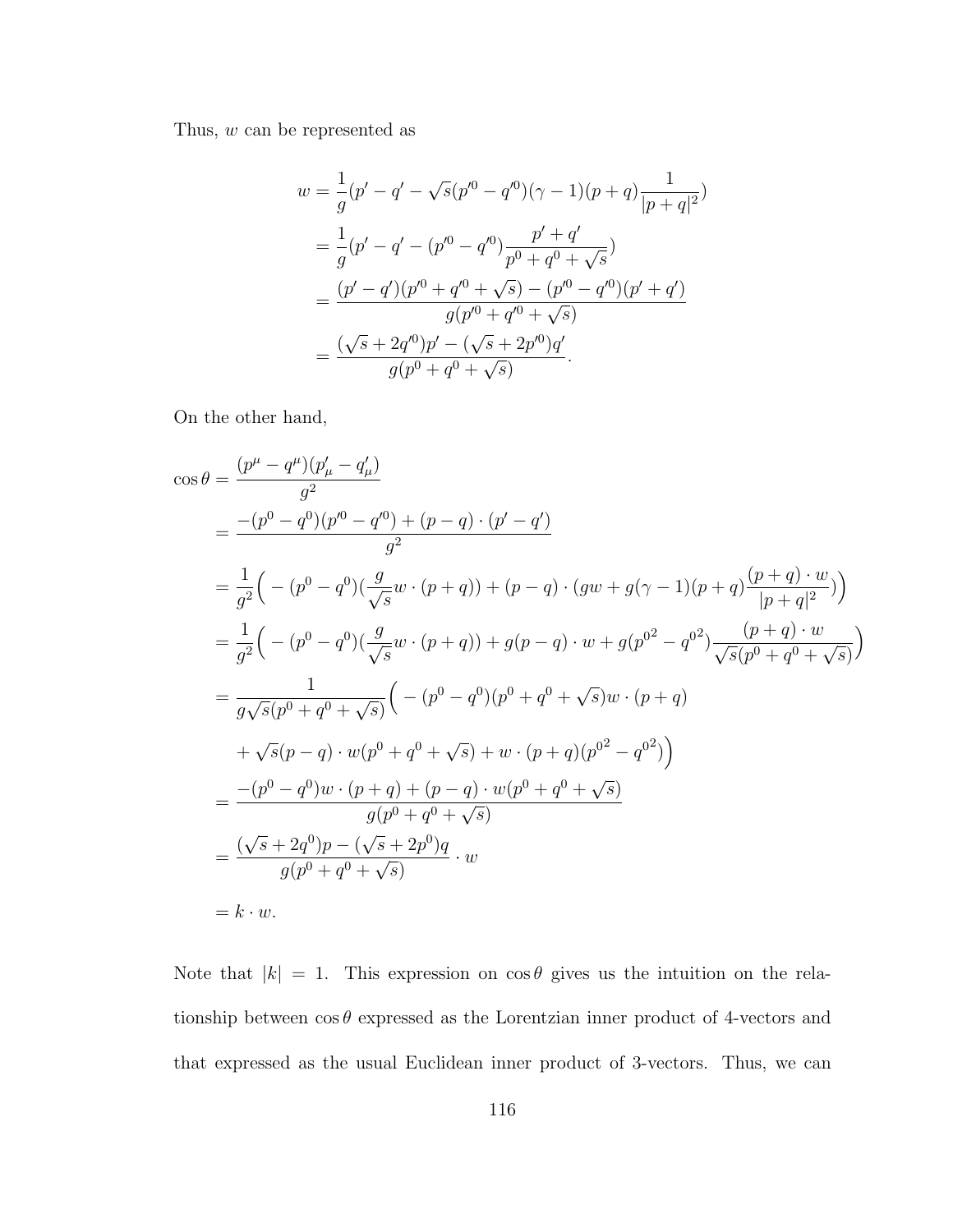see that even in the relativistic collisional kinetics, the geometry can be expressed by using the usual 3-vectors and the usual Euclidean inner product with the above translation.

# 6.2 Grad angular cut-off assumptions on the relativistic scattering kernel

In many papers, we suppose that the collision scattering kernel  $\sigma(g, w)$  takes the form of a product in the relative velocity and the angle as:

$$
\sigma(g, w) = \Phi(g)\sigma_0(\cos\theta). \tag{6.2.1}
$$

Grad [\[28\]](#page-129-0) announced a cut-off condition for the angular function  $\sigma_0(cos\theta)$  which requires that the function  $\sigma_0(cos\theta)$  is bounded. Afterwards, people started considering more lenient conditions and the  $L^1(\mathbb{S}^2)$  bound has become popular which states

$$
\int_{\mathbb{S}^2} \sigma_0(\cos \theta) dw < \infty. \tag{6.2.2}
$$

We remark that our angular kernel defined as in  $(3.1.11)$  is not integrable and does not assume any cut-off.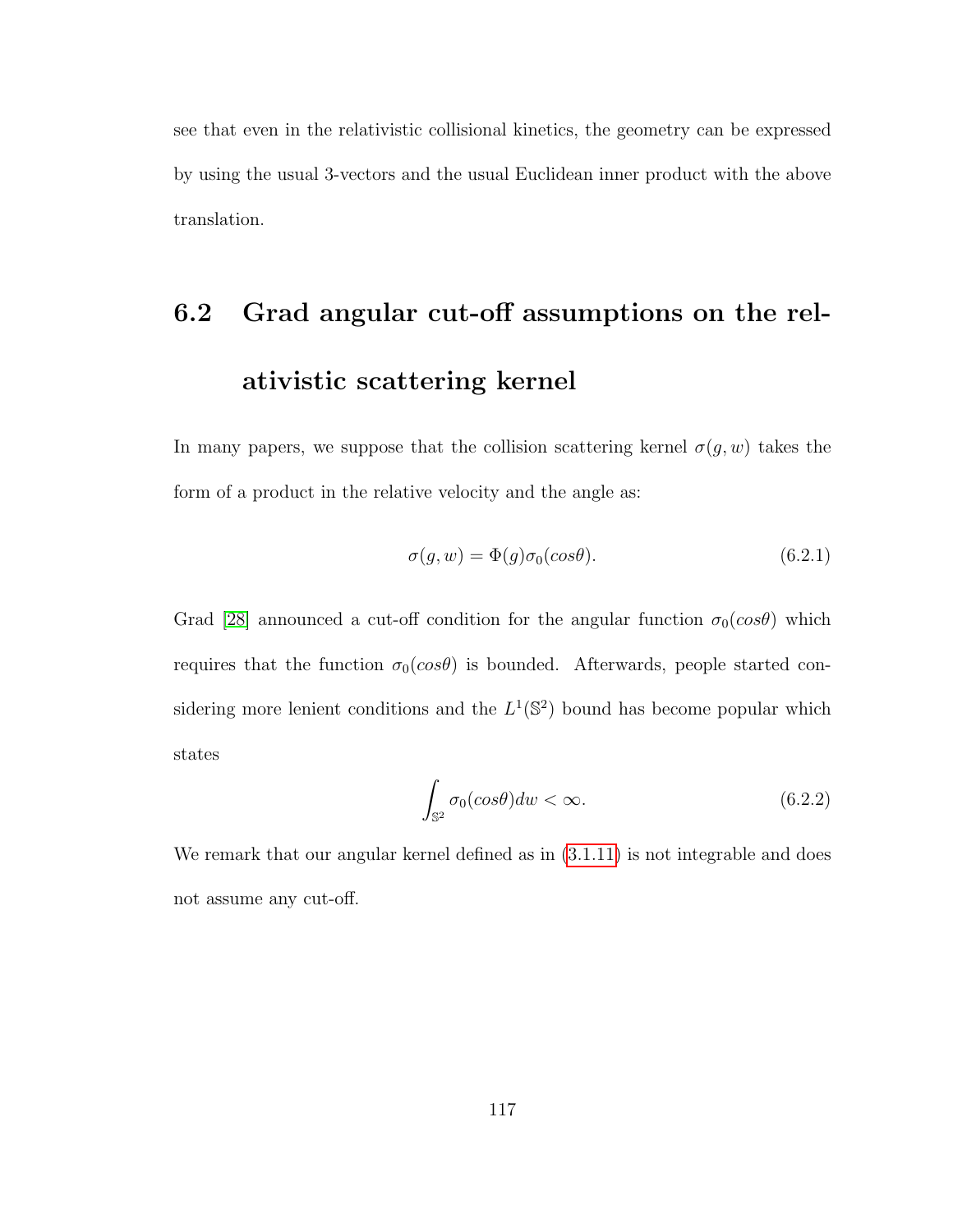# 6.3 Assumptions on the relativistic scattering kernels from physics literature

In this section, we would like to introduce some different assumptions on the relativistic scattering kernels  $\sigma(g, \theta)$ . As we have seen in the previous section, Grad's angular cut-off conditions play important roles for the classical theory. Similarly, they are also important in the relativistic kinetic theory and we will see some scattering kernels from the physics literature.

#### 6.3.1 Short Range Interactions [\[22,](#page-129-1) [44\]](#page-131-0)

This is an analogue of the hard-sphere case in the Newtonian case. In this case, for short range interactions,

$$
\sigma:=\mathrm{constant}
$$

or

$$
s\sigma := \mathrm{constant}.
$$

Then, we can check that this satisfies Grad's angular cut-off condition because it is bounded.

#### 6.3.2 M $\phi$ ller Scattering [\[14\]](#page-128-0)

This is an approximation of electron-electron scattering.

$$
\sigma(g,\theta) = r_0^2 \frac{1}{u^2(u^2-1)^2} \frac{(2u^2-1)^2}{\sin^4\theta} - \frac{2u^4 - u^2 - 1/4}{\sin^2\theta} + \frac{1}{4}(u^2-1)^2,
$$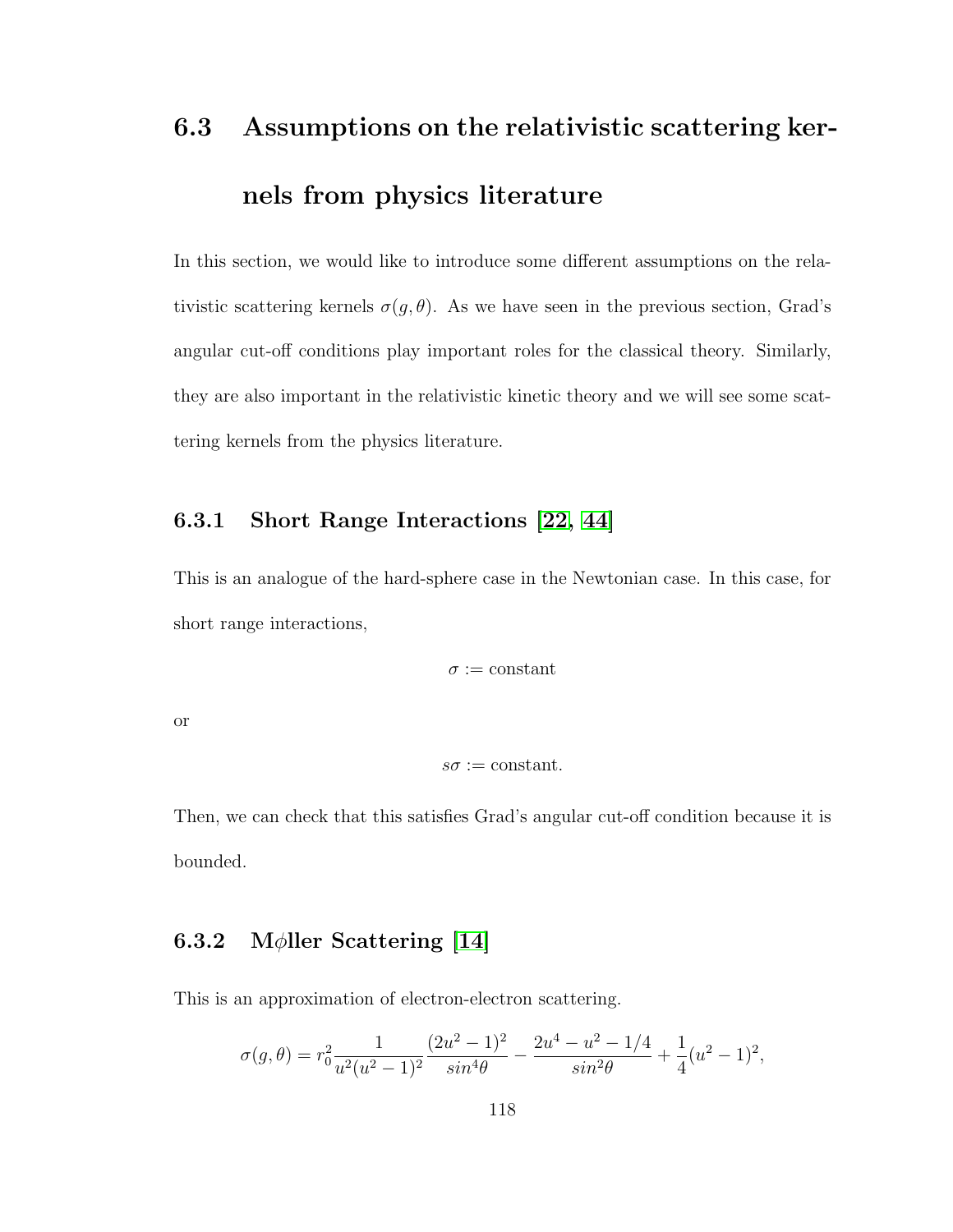where  $u =$ √ s  $\frac{\sqrt{s}}{2mc}$  and  $r_0 = \frac{e^2}{4\pi m}$  $\frac{e^2}{4\pi mc^2}$ .

### 6.3.3 Compton Scattering [\[14\]](#page-128-0)

This is an approximation of photon-electron scattering.

$$
\sigma(g,\theta) = \frac{1}{2}r_0^2(1-\xi)1 + \frac{1}{4}\frac{\xi^2(1-\cos\theta)^2}{1-\frac{1}{2}\xi(1-\cos\theta)} + \left(\frac{1-(1-\xi/2)(1-\cos\theta)}{1-\frac{1}{2}\xi(1-\cos\theta)}\right)^2,
$$

where  $\xi = 1 - \frac{m^2 c^2}{g}$  $rac{c^2}{s}$ .

### 6.3.4 Neutrino Gas [\[15\]](#page-128-1)

In this case, the differential cross section does not depend on  $\theta$ :

$$
\sigma(g,\theta) = \frac{G^2}{\pi \hbar^2 c^2} g^2,
$$

where G is the weak coupling constant and  $\hbar$  is Planck's constant. Similarly, the angular function is bounded so it satisfies the Grad cut-off condition.

#### 6.3.5 Israel Particles [\[36\]](#page-130-0)

This is the analogue of the Maxwell molecules cross section in the Newtonian theory:

$$
\sigma = \frac{m}{2g} \frac{b(\theta)}{1 + (g/mc)^2}.
$$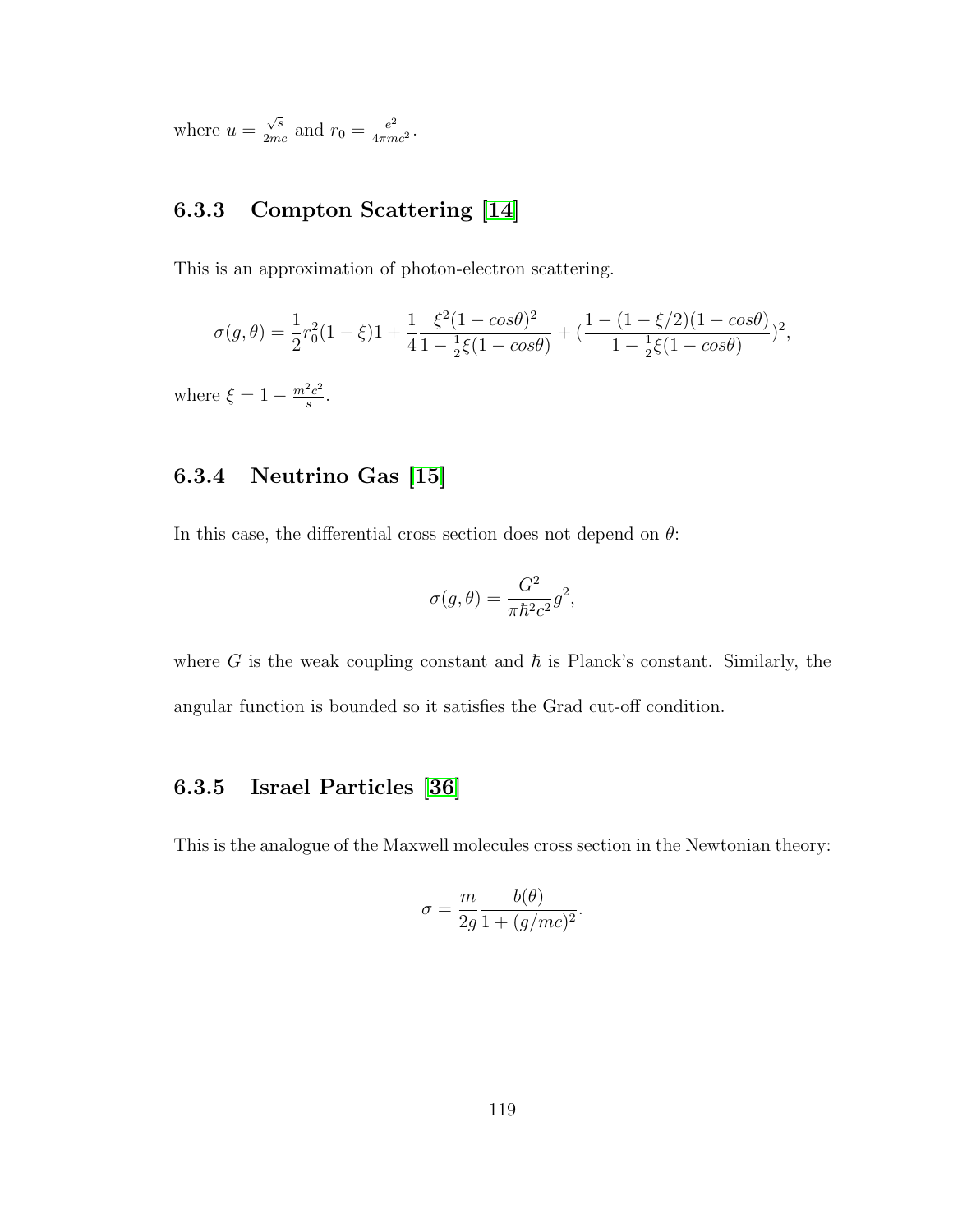## Bibliography

- [1] Andreasson, H., Regularity of the gain term and strong  $L^1$  convergence to equilibrium for the relativistic Boltzmann equation, SIAM J. Math. Anal. 27(5), 1386-1405 (1996).
- [2] Andrasson, H.,Calogero, S., Illner,R., On blowup for gain-term-only classical and relativistic Boltzmann equations, Math. Meth. Appl. Sci. 27(18), 22312240 (2004).
- [3] Alexandre, R., Morimoto, Y., Ukai, S., Xu, C., Yang, T., Regularizing effect and local existence for the non-cutoff Boltzmann equation, Arch, Ration. Mech. Anal. 198(1), 39-123 (2010).
- [4] Alexandre, R., Villani, C., On the Boltzmann equation for long-range interactions, Comm. Pure Appl. Math. 55(1), 30-70 (2002).
- [5] Alexandre, R., Morimoto, Y., Ukai, S., Xu, C., Yang, T., Global existence and full regularity of the Boltzmann equation without angular cutoff, Comm. Math. Phys., **304**(2), 513-581 (2011).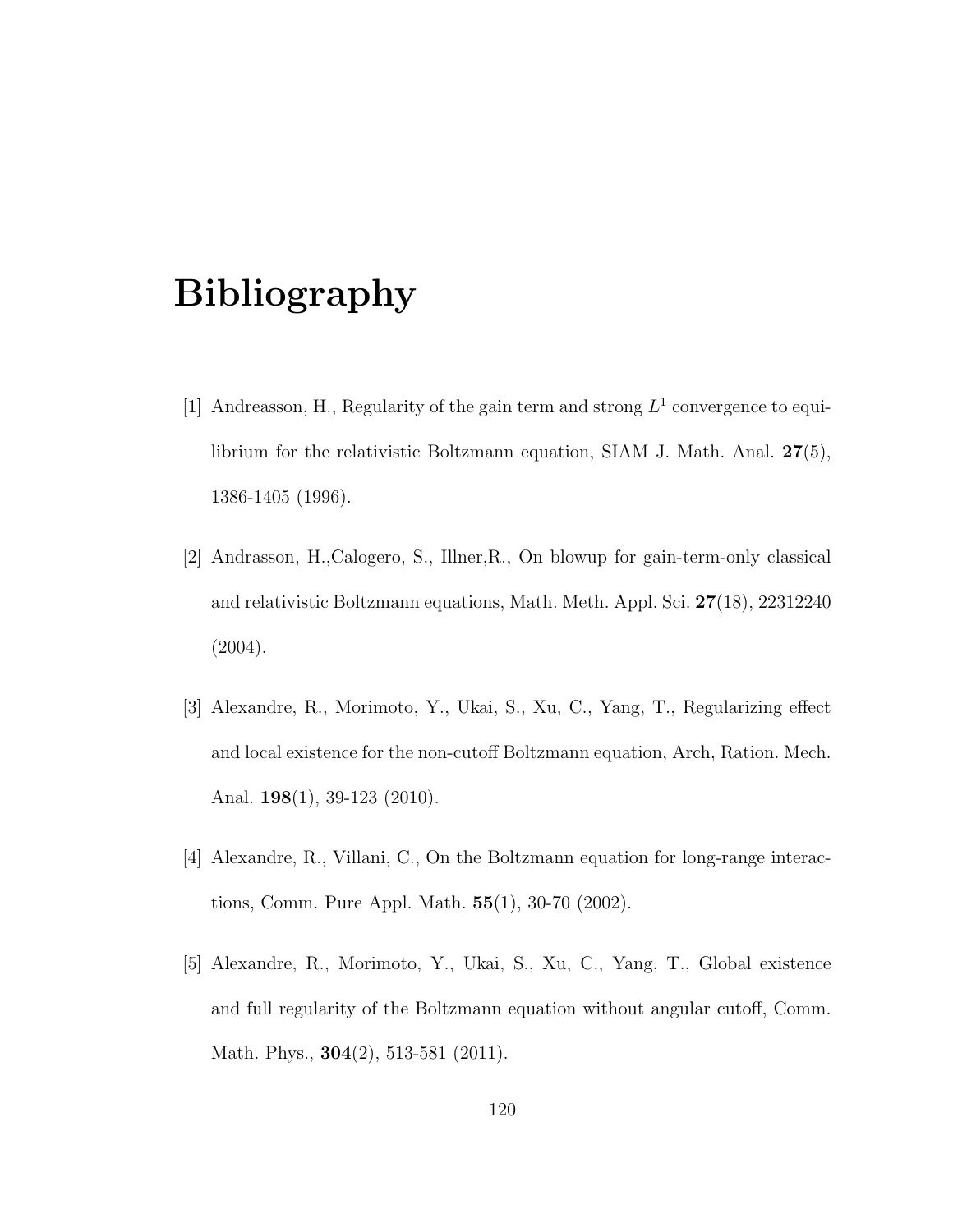- [6] Alexandre, R., Morimoto, Y., Ukai, S., Xu, C., Yang, T., Local existence with mild regularity for the Boltzmann equation, Kinet. Relat. Models 6, 1011-1041 (2013).
- [7] Alexandre, R., Morimoto, Y., Ukai, S., Xu, C., Yang, T., Regularizing effect and local existence for non-cutoff Boltzmann equation, Arch. Rational. Mech. Anal., 198, 39-123 (2010).
- [8] Alexandre, R., Morimoto, Y., Ukai, S., Xu, C., Yang, T., The Boltzmann equation without angular cutoff in the whole space: I, global existence for soft potential, J. Funct. Anal., 262, 915-1010 (2012).
- [9] Alexandre, R., Morimoto, Y., Ukai, S., Xu, C., Yang, T., The Boltzmann equation without angular cutoff in the whole space: II, global existence for hard potential, Analysis and Applications,  $9(2)$ , 113-134 (2011).
- [10] Alexandre, R., Morimoto, Y., Ukai, S., Xu, C., Yang, T., The Boltzmann equation without angular cutoff in the whole space: Qualitative properties of solutions, Arch. Rational Mech. Anal., 202, 599-661 (2011).
- [11] Bichteler, K., On the Cauchy problem of the relativistic Boltzmann equation, Commun. Math. Phys. 4, 352364 (1967).
- [12] Boltzmann, L., Lectures on gas theory, Translated by Stephen G. Brush, University of California Press, Berkeley (1964). Reprint of the 1896-1898 Edition. MR0158708 (28:1931)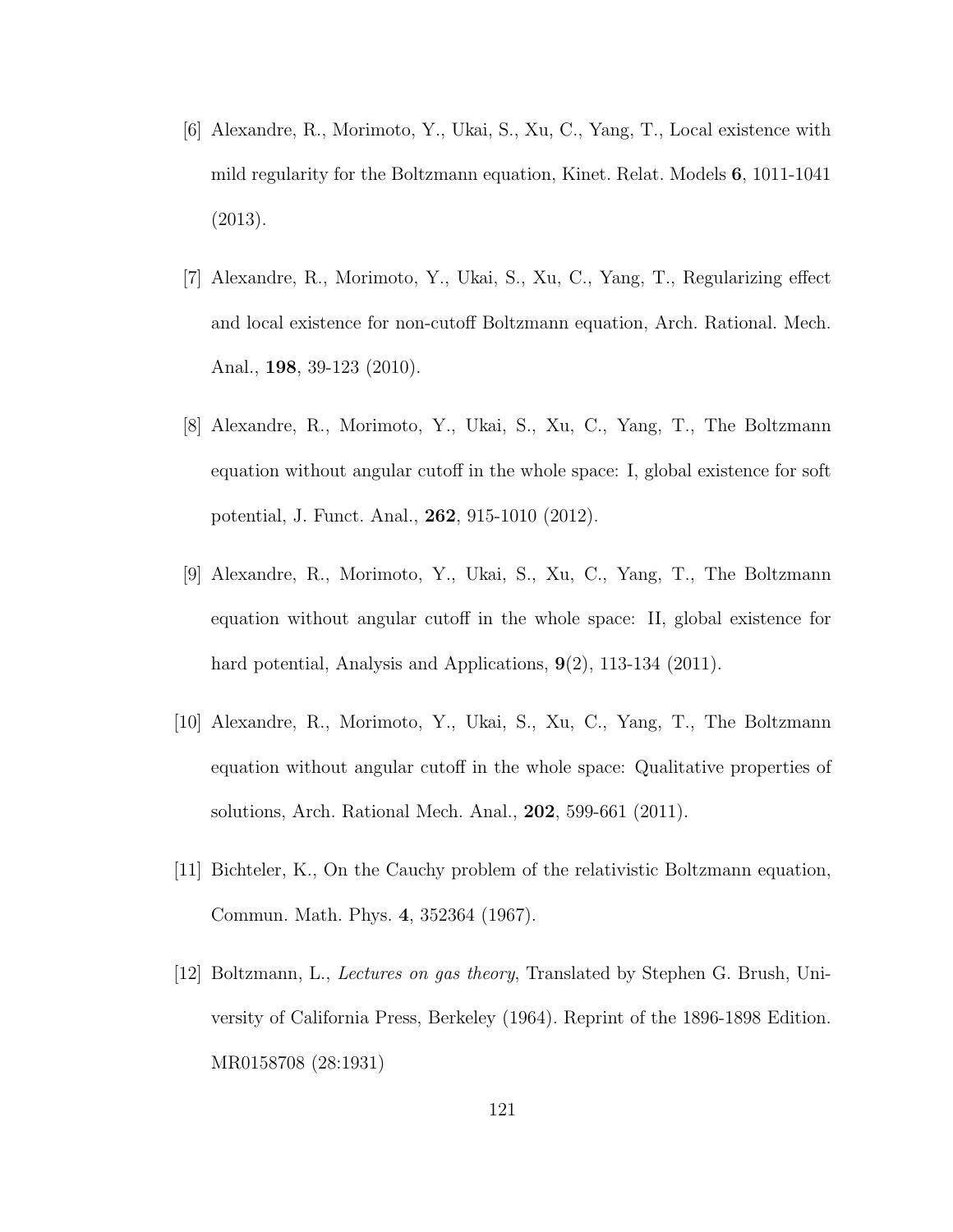- [13] Cercignani, C., The Newtonian limit of the relativistic Boltzmann equation, J. Math. Phys. **45**(11), 4042-4052 (2004).
- <span id="page-128-0"></span>[14] de Groot, S.R., van Leeuwen, W.A., van Weert, Ch.G., Relativistic kinetic theory, pp. 269-280, North-Holland Publishing Co., Amsterdam (1980).
- <span id="page-128-1"></span>[15] Dijkstra, J.J., van Leeuwen, W.A., Mathematical aspects of relativistic kinetic theory, Phys. A, 90, 450-486 (1978).
- [16] DiPerna, R. J., Lions, P.-L., On the Cauchy problem for Boltzmann equations: global existence and weak stability, Ann. of Math.  $130(2)$ ,  $321-366$  (1989).
- [17] Dudyn'ski, M., On the linearized relativistic Boltzmann equation. II. Existence of hydro-dynamics, J. Stat. Phys. 57(12), 199245 (1989).
- [18] Dudyn'ski, M., Ekiel-Jeżewska, M.L., Causality of the linearized relativistic Boltzmann equation, Phys. Rev. Lett. 55(26), 28312834 (1985).
- [19] Dudyn´ski, M., Ekiel-Je $\dot{z}$ ewska, M.L., Global existence proof for relativistic Boltzmann equation, J. Stat. Phys. 66(34), 9911001 (1992).
- [20] Dudyn´ski, M., Ekiel-Je $\dot{\rm z}$ ewska, M.L., On the linearized relativistic Boltzmann equation. I. Existence of solutions, Commun. Math. Phys.  $115(4)$ , 607629 (1985).
- [21] Dudyński, M., Ekiel-Jeżewska, M.L., The relativistic Boltzmann equation mathematical and physical aspects, J. Tech. Phys. 48, 3947 (2007).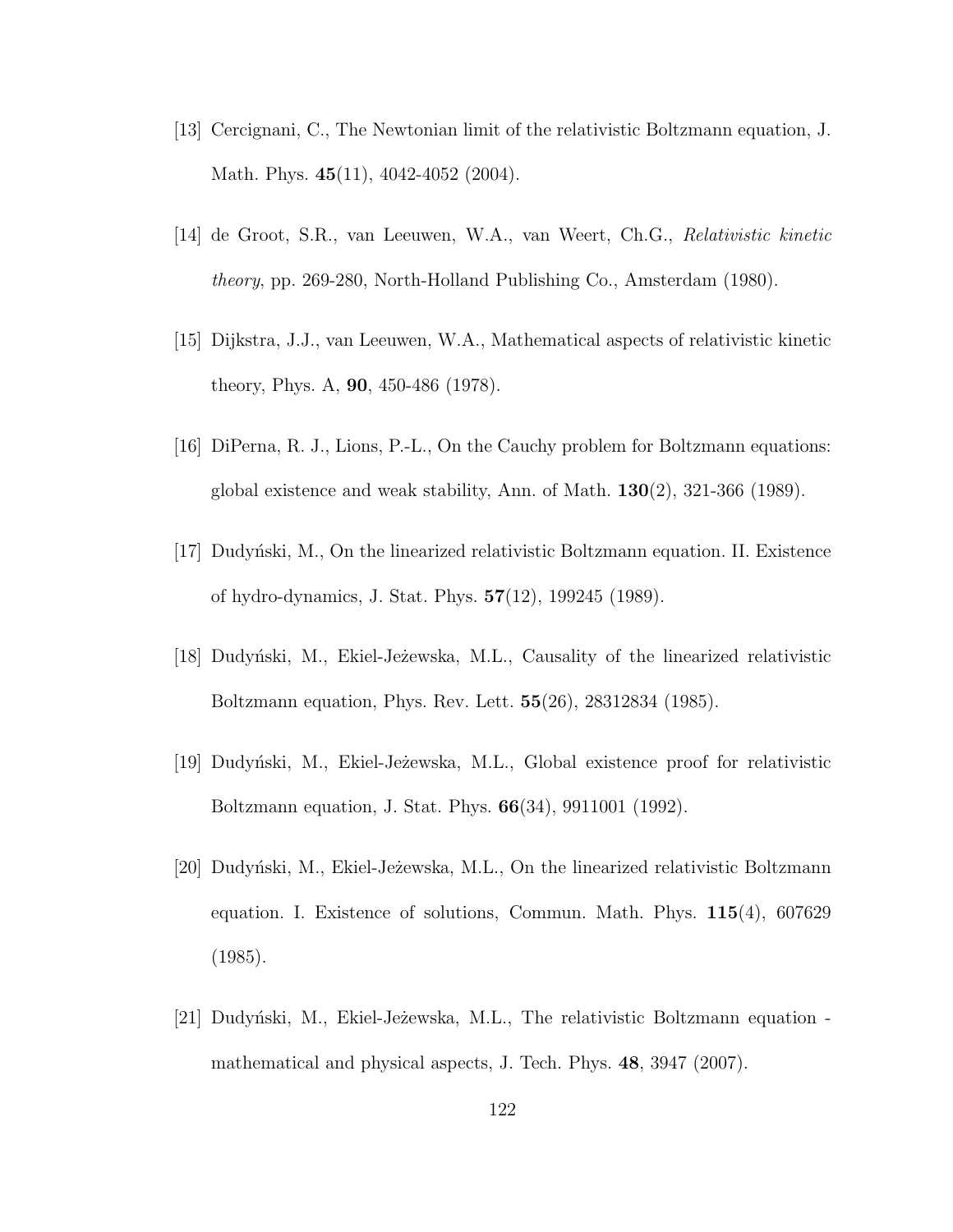- <span id="page-129-1"></span>[22] Escobedo, M., Mischler, S., Valle, M. A., Homogeneous Boltzmann Equation in Quantum Relativistic Kinetic Theory, Electron. J. Differ. Equ. Monogr. 4, Southwest Texas State University, San Marcos, TX, 2003.
- [23] Folland, G.B., Introduction to Partial Differential Equations, pp. 194, Princeton University Press, Princeton (1976).
- [24] Glassey, R.T., The Cauchy problem in kinetic theory, Society for Industrial and Applied Mathematics, Philadelphia (1996). MR1379589 (97i:82070)
- [25] Glassey, R.T., Strauss, W.A., Asymptotic stability of the relativistic Maxwellian, Publ. Res. Inst. Math. Sci. 29(2), 301347 (1993).
- [26] Glassey, R.T., Strauss, W.A., Asymptotic stability of the relativistic Maxwellian via fourteen moments, Trans. Th. Stat. Phys. 24(45), 657678  $(1995)$ .
- [27] Glassey, R.T., Strauss, W.A., On the derivatives of the collision map of relativistic particles, Trans. Th. Stat. Phys.  $20(1)$ , 5568 (1991).
- <span id="page-129-0"></span>[28] Grad, H., Asymptotic theory of the Boltzmann equation. II, Rarefied Gas Dynamics, Vol.I, pp. 26-59, Academic Press, New York (1963). MR0156656 (27:6577)
- [29] Grafakos, L., Classical Fourier Analysis, Graduate Texts in Mathematics (Book 249), pp. 343. Springer, New York (2008).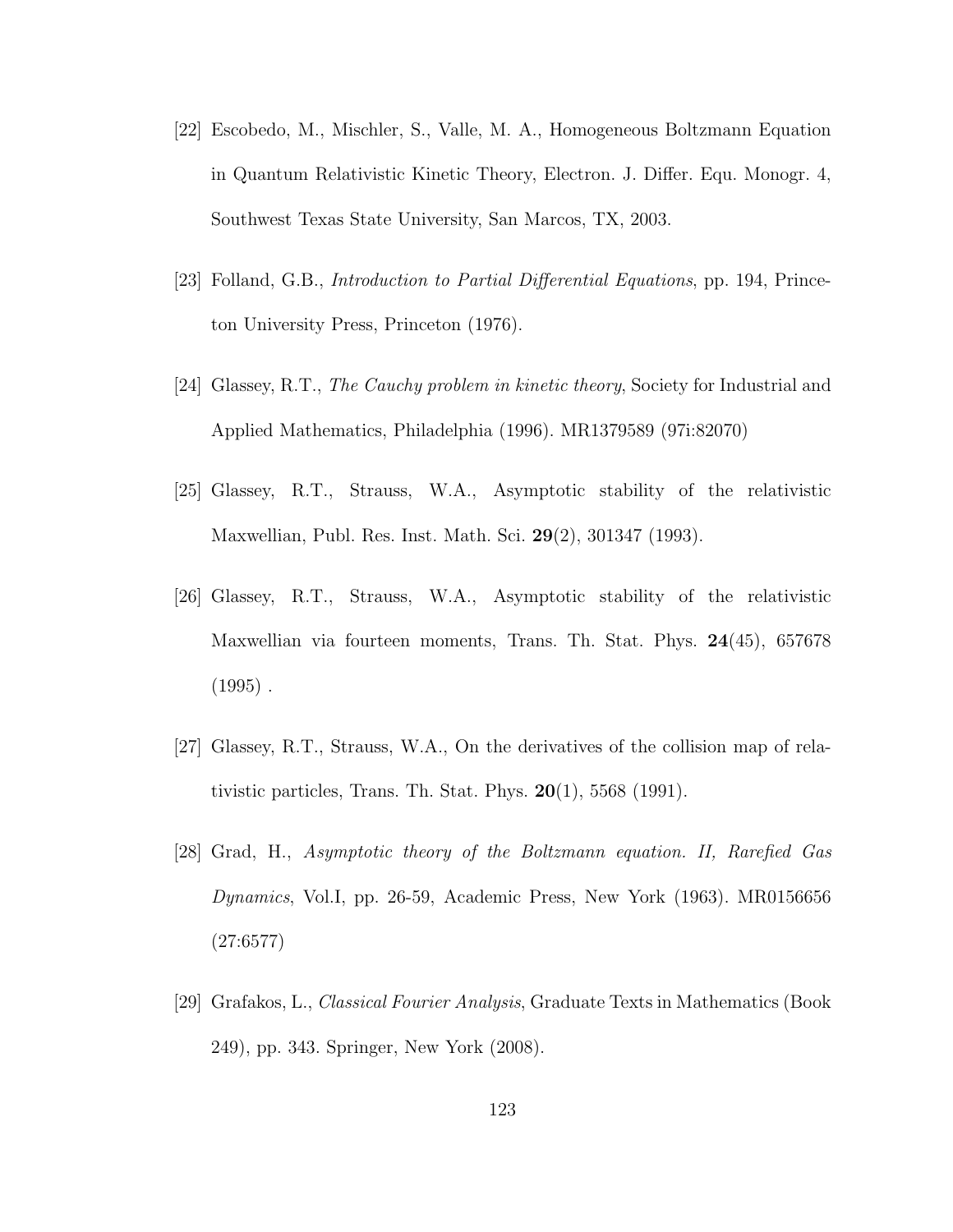- [30] Gressman, P. T., Strain, R.M., Global classical solutions of the Boltzmann equation with long-range interactions, Proceedings of the National Academy of Sciences of the United States of America, 107(13), 5744-5749 (2010).
- [31] Gressman, P. T., Strain, R.M., Global Classical Solutions of the Boltzmann Equation without Angular Cut-off, Journal of the American Mathematical Society,  $24(3)$ , 771-847 (2011).
- [32] Guo, Y., Classical solutions to the Boltzmann equation for molecules with an angular cutoff, Arch. Rat. Mech. Anal. 169(4), 305-353 (2003).
- [33] Guo, Y., The Vlasov-Maxwell-Boltzmann system near Maxwellians, Invent. Math. **153**, 593-630 (2003).
- [34] Ha, S., Lee, H., Yang, X., Yun, S., Uniform  $L^2$  -stability estimates for the relativistic Boltzmann equation, J. Hyperbolic Differ. Equ., 6, 295-312 (2009).
- [35] Hsiao, L., Yu, H., Asymptotic stability of the relativistic Maxwellian, Math. Meth. Appl. Sci. 29(13), 14811499 (2006).
- <span id="page-130-0"></span>[36] Israel, W., Relativistic kinetic theory of a simple gas, J. Math. Phys., 4, 1163- 1181 (1963).
- [37] Jang, J., Global Classical Solutions of the Relativistic Boltzmann Equation with Long-Range Interactions and Soft-Potentials, in preparation.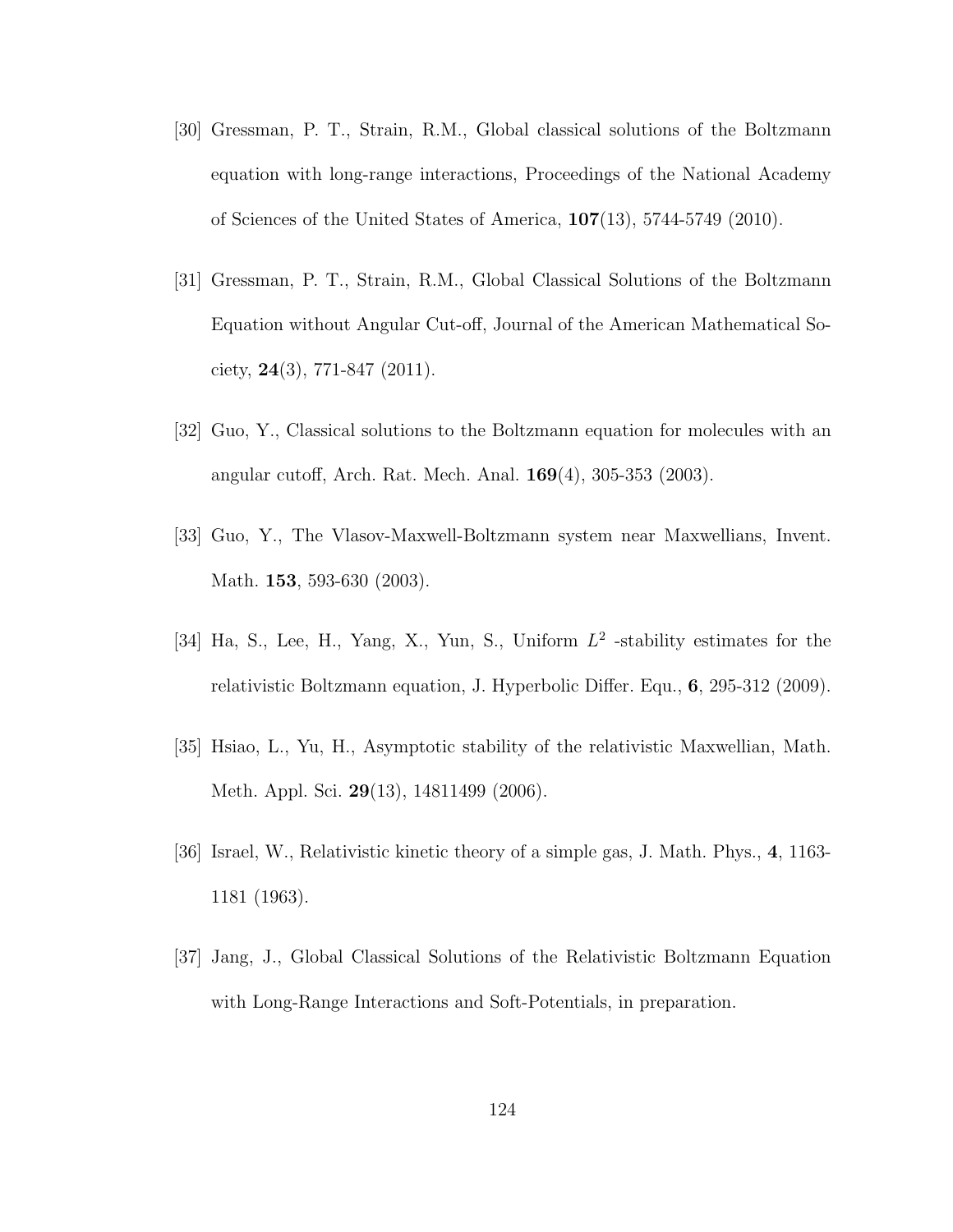- [38] Kremer, G. M., Theory and applications of the relativistic Boltzmann equation, International Journal of Geometric Methods in Modern Physics, 11, (2014). DOI: 10.1142/S0219887814600056
- [39] Lichnerowicz, A., Marrot, R., Proprits statistiques des ensembles de particules en relativit restreinte, C. R. Acad. Sci. 210, 759-761 (1940).
- [40] Lions,P.-L., Compactness in Boltzmann's equation via Fourier integral operators and applications. I, II, J. Math. Kyoto Univ., 34 391-427, 429-461 (1994).
- [41] Lions, P.-L., Compactness in Boltzmann's equation via Fourier integral operators and applications.III, J. Math. Kyoto Univ., 34, 539-584 (1994).
- [42] Mouhot, C., Explicit coercivity estimates for the linearized Boltzmann and Landau operators, Comm. Partial Differential Equations 31, 1321-1348 (2006).
- [43] Pao, Y. P., Boltzmann collision operator with inverse-power intermolecular potentials. I, II, Comm. Pure. Appl. Math. 27, (1974) 407-428; ibid. 27, 559- 571 (1974).
- <span id="page-131-0"></span>[44] Peskin, M. E., Schroeder, D.V., An Introduction to Quantum Field Theory, edited and with a foreword by David Pines, Addison-Wesley Publishing Company Advanced Book Program, Reading, MA, 1995.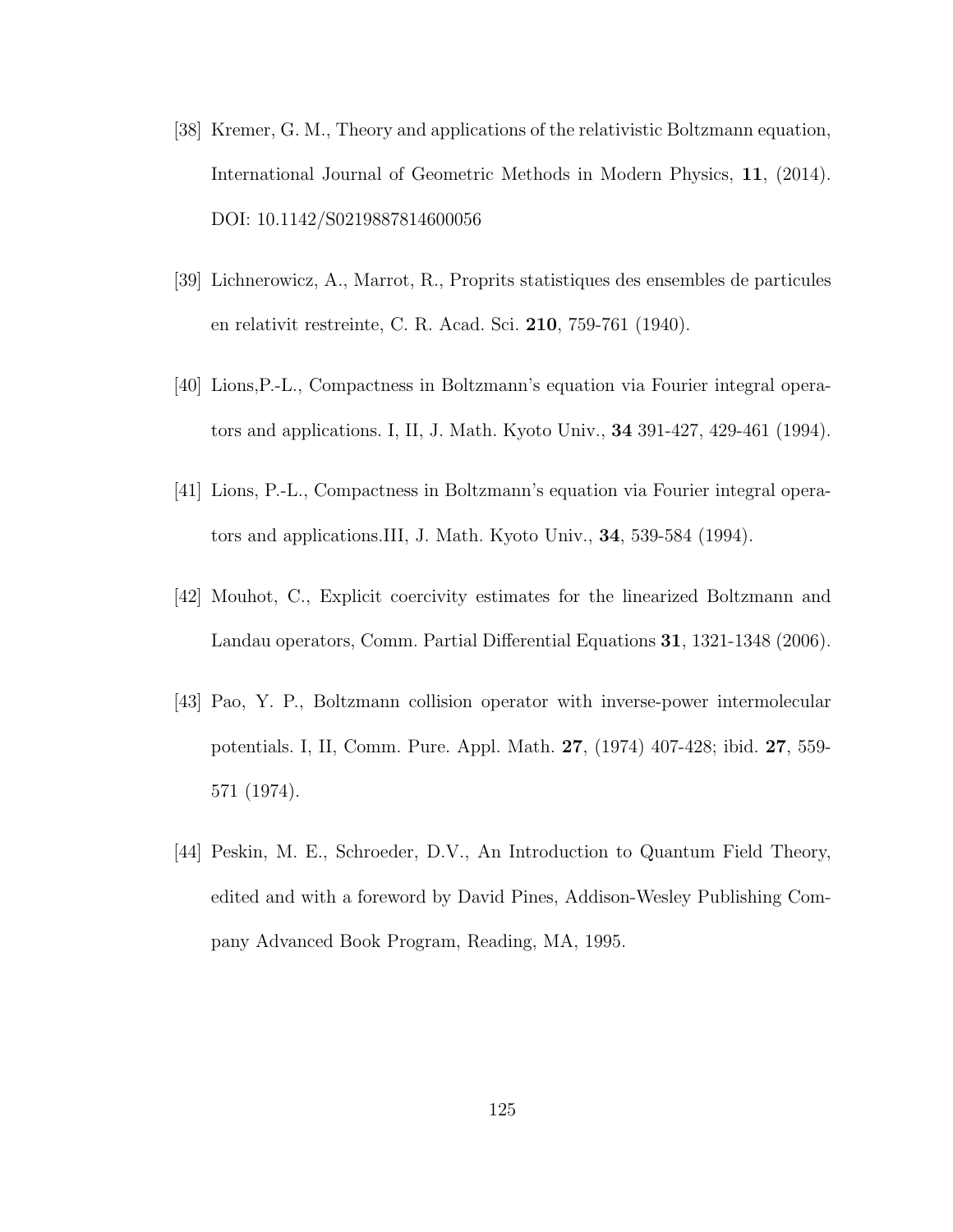- [45] Speck, J., Strain, R. M., Hilbert expansion from the Boltzmann equation to relativistic fluids, Communications in Mathematical Physics 304(1), 229-280 (2011).
- [46] Stein, E.M., Singular integrals and differentiability properties of functions, Princeton Mathematical Series, No. 30, Princeton University Press, Princeton, N.J., 1970. MR0290095 (44:7280)
- [47] Strain, R.M., An energy method in collisional kinetic theory, Ph.D. dissertation, Division of Applied Mathematics, Brown University, (2005).
- [48] Strain, R.M., Asymptotic Stability of the Relativistic Boltzmann Equation for the Soft Potentials, Communications in Mathematical Physics, 300, 529-597 (2010).
- [49] Strain, R.M., Coordinates in the Relativistic Boltzmann Theory, Kinetic and Related Models, 4(1), 345-359 (2011).
- [50] Strain, R.M., Global Newtonian Limit for the Relativistic Boltzmann Equation near Vacuum, Society for Industrial and Applied Mathematics Journal on Mathematical Analysis, 42(4), 1568-1601 (2010).
- [51] Strain, R.M., Guo,Y., Almost exponential decay near Maxwellian, Comm. Partial Differential Equations  $31(1-3)$ ,  $417429$  (2006).